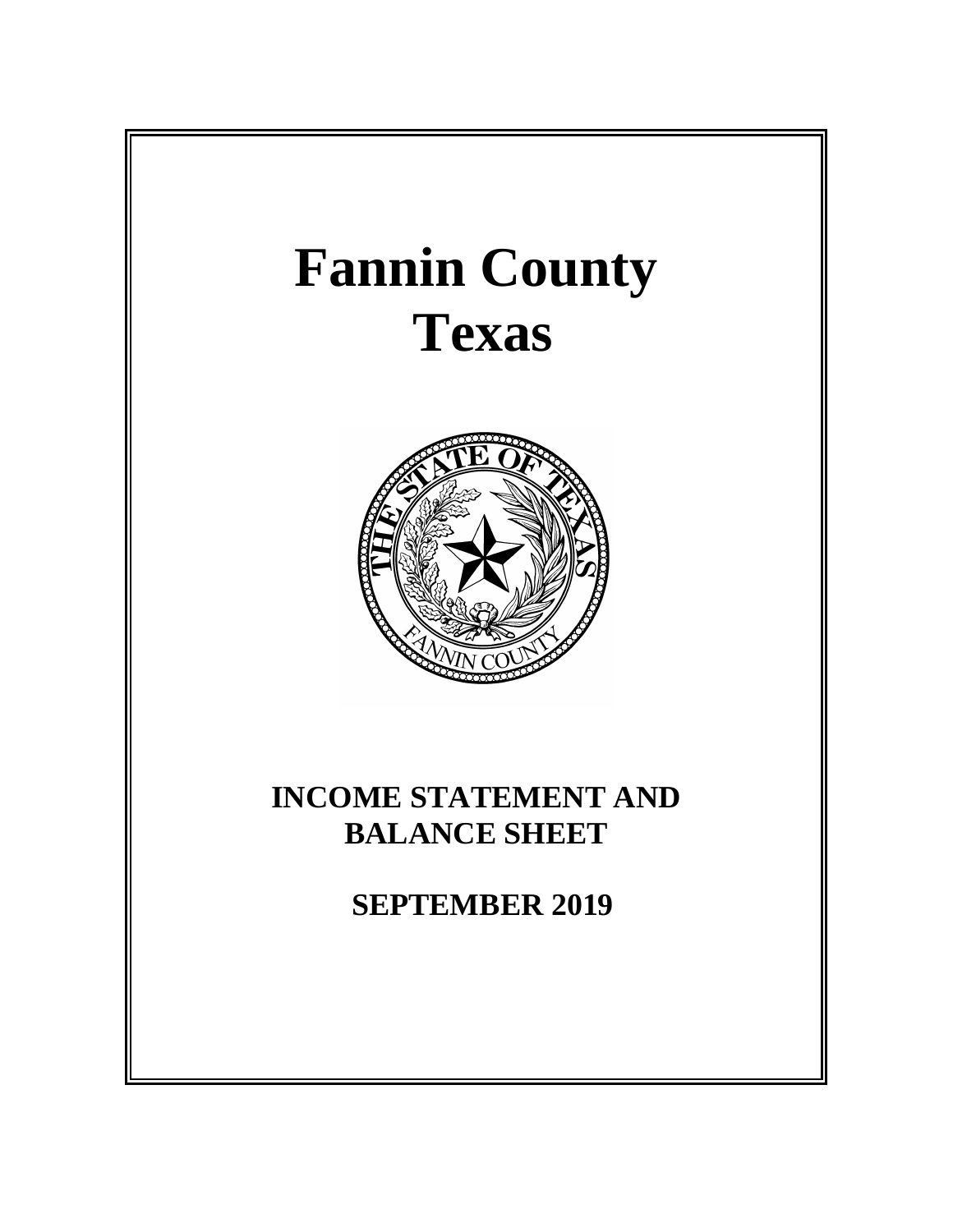| $01 - 08 - 2020$ | INCOME STATEMENT<br>TIME: 07:05 AM - FOR MONTH ENDING 9-30-19                                                                                                                                                                                                                                                                                                                                                |                     |                                                                                                                                            | PAGE 1<br>PREPARER: 0004 |
|------------------|--------------------------------------------------------------------------------------------------------------------------------------------------------------------------------------------------------------------------------------------------------------------------------------------------------------------------------------------------------------------------------------------------------------|---------------------|--------------------------------------------------------------------------------------------------------------------------------------------|--------------------------|
|                  | FANNIN COUNTY<br>101 E. SAM RAYBURN DRIVE SUITE 303                                                                                                                                                                                                                                                                                                                                                          | BONHAM, TEXAS 75418 |                                                                                                                                            |                          |
|                  | ***** INCOME ACCOUNTS *****                                                                                                                                                                                                                                                                                                                                                                                  |                     |                                                                                                                                            |                          |
|                  | 10-300-110 UNENCUMBERED FUND BALANCE                                                                                                                                                                                                                                                                                                                                                                         |                     | 0.00                                                                                                                                       |                          |
|                  | 10-310-110 CURRENT TAXES                                                                                                                                                                                                                                                                                                                                                                                     |                     | 8,302,988.79                                                                                                                               |                          |
|                  | 10-318-120 PAY N LIEU TAX/GRASSLAND<br>10-318-120 PAY N LIEU TAX/GRASSLAND<br>10-318-121 PAY N LIEU TAX/UPPER TRINITY<br>10-318-122 TAX ABATEMENT/APPLICATION<br>10-318-130 COURT COSTS/ARREST FEES<br>10-318-132 ATTORNEYS & DOCTORS<br>10-318-140 TAX ON MIXED DRINKS                                                                                                                                      |                     | 18,055.26<br>18,055.26<br>12,705.80<br>18,300.00<br>227,708.73<br>15,035.36<br>20,398.19                                                   |                          |
|                  | 10-319-420 JAIL PAY PHONE COMMISSION<br>10-319-429 SCHOLARSHIP FUNDS<br>10-319-551 ANNUAL PAYMENT<br>10-319-552 MONTHLY MONITORING PAYMEN<br>10-319-553 ADMINISTRATIVE FEE                                                                                                                                                                                                                                   |                     | 192,455.40<br>0.00<br>0.00<br>0.00<br>0.00                                                                                                 |                          |
|                  | 10-320-200 ALCOHLIC BEVERAGE LICENSE<br>10-320-300 SEWAGE PERMITS/INSPECTIONS<br>10-320-545 FOOD SERV.PERMITS/CLASSES 0.00<br>10-320-546 \$5 COUNTY FEE/FOOD HANDLERS CLASS 0.00                                                                                                                                                                                                                             |                     | 2,943.50<br>106,957.64                                                                                                                     |                          |
|                  | 10-321-200 COMMISSIONS ON CAR REGIST<br>10-321-250 COMMISSION ON CAR TITLES<br>10-321-251 COMM.ON SALES TAX COLLECTIONS<br>10-321-901 TAX CERTIFICATES                                                                                                                                                                                                                                                       | $\mathbf{T}$        | 110,680.45<br>47,470.00<br>266,030.42<br>9,044.44                                                                                          |                          |
|                  |                                                                                                                                                                                                                                                                                                                                                                                                              |                     |                                                                                                                                            |                          |
|                  | 10-340-135 FAMILY PROTECTION FEE<br>10-340-400 COUNTY JUDGE FEES<br>10-340-403 COUNTY CLERK FEES<br>10-340-450 DISTRICT CLERK FEES<br>10-340-455 J. P. #1 FEES<br>10-340-456 J. P. #2 FEES<br>10-340-457 J. P. #3 FEES<br>10-340-475 DISTRICT ATTORNEY FEES<br>10-340-480 BOND APPLICATION FEE<br>10-340-484 ELECTION REIMBURSEMENTS<br>10-340-551 CONSTABLE PCT. 1 FEES<br>10-340-552 CONSTABLE PCT. 2 FEES |                     | 0.00<br>826.30<br>254,522.64<br>67,051.51<br>19,350.78<br>2,283.90<br>11,297.95<br>5, 117. 15<br>0.00<br>1,360.17<br>11,016.80<br>2,240.00 |                          |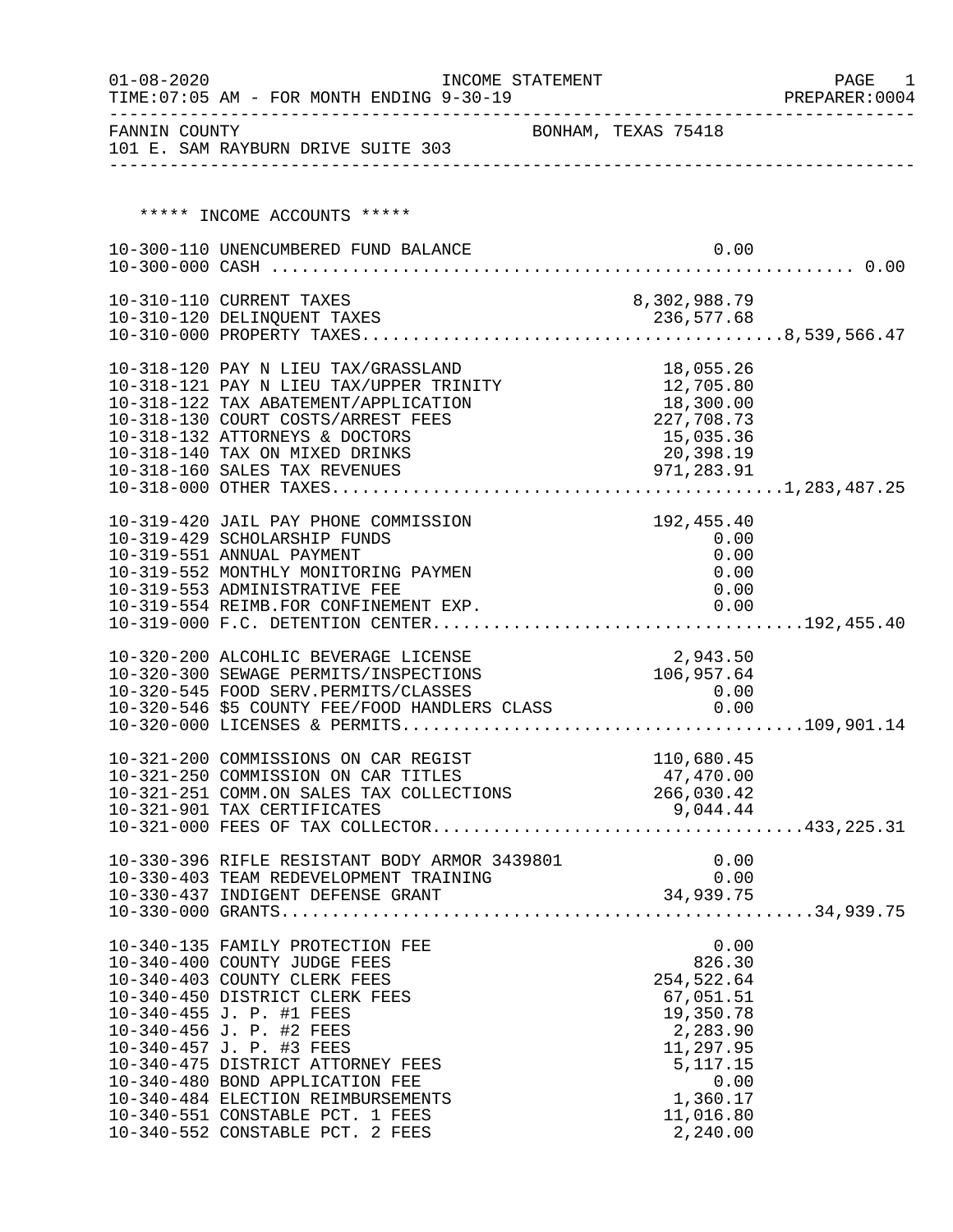| $01 - 08 - 2020$ | INCOME STATEMENT<br>TIME: 07:05 AM - FOR MONTH ENDING 9-30-19                                                                                                                                                                                                                                                                                                                                                                                                                                                                                                                                                                                                                                                                                                                                                                                                                                                                                                                                                                                                                                                                                                                                  |                     |                                                                                                                                                                                                                                                                                                                         | PAGE 2<br>PREPARER: 0004 |
|------------------|------------------------------------------------------------------------------------------------------------------------------------------------------------------------------------------------------------------------------------------------------------------------------------------------------------------------------------------------------------------------------------------------------------------------------------------------------------------------------------------------------------------------------------------------------------------------------------------------------------------------------------------------------------------------------------------------------------------------------------------------------------------------------------------------------------------------------------------------------------------------------------------------------------------------------------------------------------------------------------------------------------------------------------------------------------------------------------------------------------------------------------------------------------------------------------------------|---------------------|-------------------------------------------------------------------------------------------------------------------------------------------------------------------------------------------------------------------------------------------------------------------------------------------------------------------------|--------------------------|
| FANNIN COUNTY    | 101 E. SAM RAYBURN DRIVE SUITE 303<br>-------------------------------                                                                                                                                                                                                                                                                                                                                                                                                                                                                                                                                                                                                                                                                                                                                                                                                                                                                                                                                                                                                                                                                                                                          | BONHAM, TEXAS 75418 |                                                                                                                                                                                                                                                                                                                         |                          |
|                  | 10-340-553 CONSTABLE PCT. 3 FEES<br>10-340-560 SHERIFF FEES<br>10-340-573 BOND SUPERVISION FEES<br>10-340-600 D.C.6TH COURT OF APPEALS FEE 1,579.70<br>1,140.00<br>1,140.00<br>7,820.07<br>10-340-653 ZONING APPLICATION FEES<br>10-340-654 FLOOD PLAIN FEES<br>10-340-655 BUILDING PERMITS                                                                                                                                                                                                                                                                                                                                                                                                                                                                                                                                                                                                                                                                                                                                                                                                                                                                                                    |                     | 2,286.75<br>$7,820.07$<br>$450.00$<br>$0.00$<br>$600.00$                                                                                                                                                                                                                                                                |                          |
|                  | 10-350-455 J. P. #1 FINES<br>10-350-456 J. P. #2 FINES                                                                                                                                                                                                                                                                                                                                                                                                                                                                                                                                                                                                                                                                                                                                                                                                                                                                                                                                                                                                                                                                                                                                         |                     | 2,606.00<br>33.00                                                                                                                                                                                                                                                                                                       |                          |
|                  | 10-352-100 10% COMM.ON SURETY BAIL BOND FEE<br>10-352-201 BOND FORFEITURES                                                                                                                                                                                                                                                                                                                                                                                                                                                                                                                                                                                                                                                                                                                                                                                                                                                                                                                                                                                                                                                                                                                     |                     | BAIL BOND FEE 691.50                                                                                                                                                                                                                                                                                                    |                          |
|                  | 10-360-110 INTEREST EARNINGS BUSINESS MONEY FU<br>10-360-000 INTEREST EARNINGS BUSINESS MONEY FU<br>10-360-000 INTEREST EARNINGS                                                                                                                                                                                                                                                                                                                                                                                                                                                                                                                                                                                                                                                                                                                                                                                                                                                                                                                                                                                                                                                               |                     |                                                                                                                                                                                                                                                                                                                         |                          |
|                  | 10-364-162 SALE OF ASSETS LAND/BUILDING<br>10-364-163 SALE OF EQUIPMENT                                                                                                                                                                                                                                                                                                                                                                                                                                                                                                                                                                                                                                                                                                                                                                                                                                                                                                                                                                                                                                                                                                                        |                     | 0.00<br>0.00                                                                                                                                                                                                                                                                                                            |                          |
|                  | 10-370-100 KFYN-RADIO TOWER RENT<br>10-370-112 TOBACCO SETTLEMENT<br>10-370-115 RENT- VERIZON TOWER<br>10-370-120 CONTRIBUTION IHC TRUST<br>10-370-125 IHC STATE REIMBURSEMENT<br>10-370-130 REFUNDS & MISCELLANEOUS<br>10-370-131 AUTOMOBILE INSURANCE LOSS PAYMENTS<br>10-370-132 PROPERTY INSURANCE LOSS PAYMENTS<br>10-370-135 HEALTH INS. SURPLUS DISTRIBUTION<br>10-370-139 STATE JUROR REIMB.FEE<br>10-370-143 D.A.SALARY REIMB.<br>10-370-144 CO. JUDGE COURT FEES SALARY REIMB.<br>10-370-147 UTILITIES REIMBURSEMENT<br>10-370-151 ASST. DA LONGEVITY PAY<br>10-370-152 HB 9 D.A. SUPPLEMENTAL FUNDS<br>10-370-162 COURT REPORTER SERVICE FEE<br>10-370-162 COURT REPORTER SERVICE FEE<br>10-370-163 ADM.OF COURT JUSTICE 10% SB 1417<br>10-370-164 TIME PAYMENT FEE 40% SB 1417<br>10-370-166 JUDICIAL SUPP.FEE(60 CENTS)<br>10-370-167 JUROR REIMB.FEE<br>10-370-408 COUNTY WELLNESS PROGRAM<br>10-370-410 CO CT AT LAW SUPPLEMENT<br>10-370-432 PROCEEDS OF SALE OF LIVESTOCK<br>10-370-450 DIST. CLK. PASSPORT PHOTO<br>10-370-453 REIMB.CEC ODYSSEY SAAS<br>10-370-509 CANDY MACHINE COMMISSION<br>10-370-510 DR. PEPPER COMMISSION<br>10-370-553 DONATION CONST.3 RADIO EQUIP. |                     | 2,400.00<br>12,775.32<br>3,485.57<br>3,485.57<br>0.00<br>24,919.34<br>0.00<br>154.8?<br>4,881.70<br>16,558.00<br>27,499.98<br>0.00<br>13, 149.82<br>4,341.47<br>3,957.91<br>8,159.15<br>806.54<br>3,226.49<br>721.77<br>4,798.70<br>881.48<br>84,000.00<br>10,478.94<br>1,530.00<br>21,593.00<br>94.56<br>52.00<br>0.00 |                          |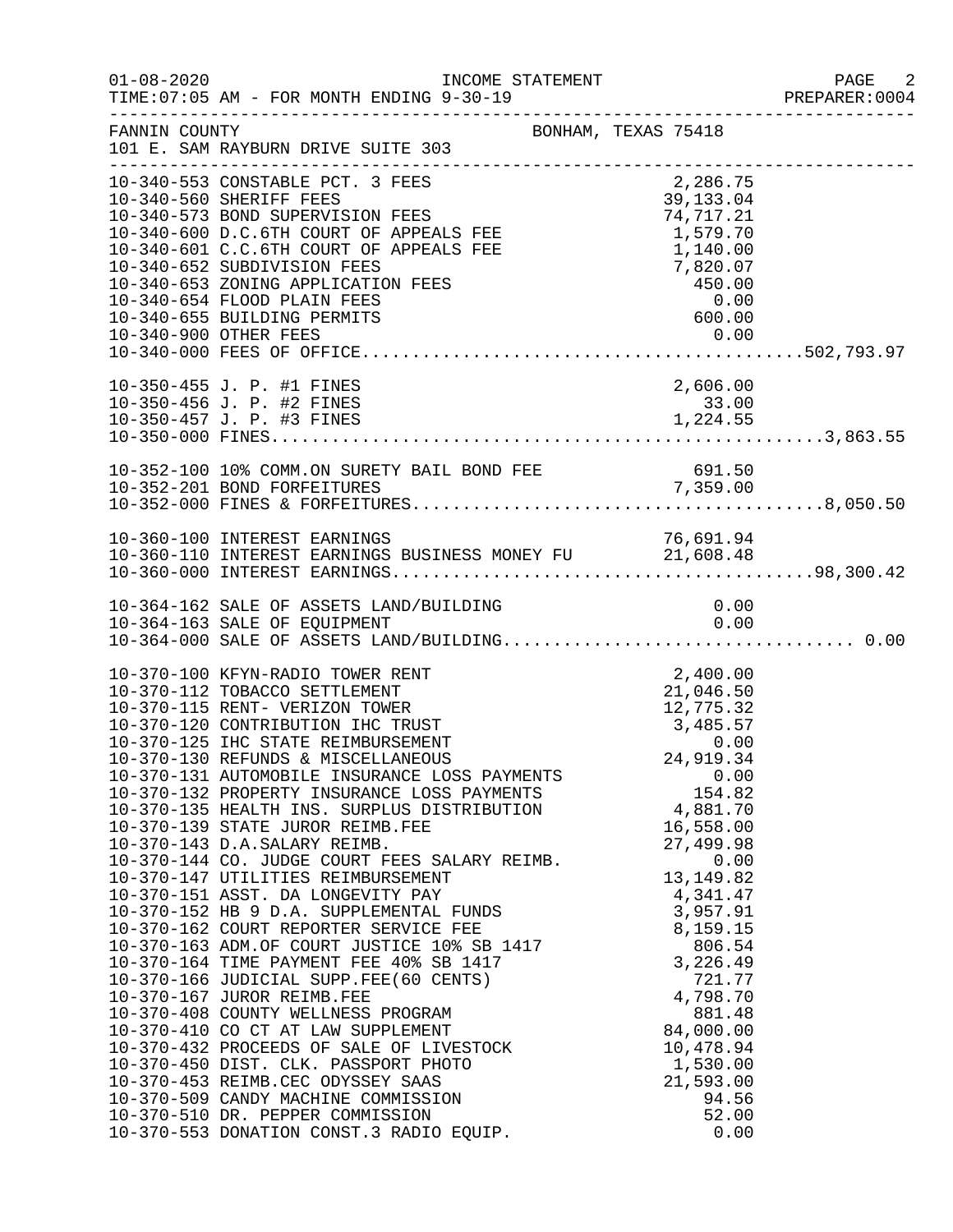| $01 - 08 - 2020$ | TIME: 07:05 AM - FOR MONTH ENDING 9-30-19                                                          | INCOME STATEMENT |                                   | PAGE<br>$\overline{\phantom{a}}$ 3<br>PREPARER: 0004 |
|------------------|----------------------------------------------------------------------------------------------------|------------------|-----------------------------------|------------------------------------------------------|
| FANNIN COUNTY    | 101 E. SAM RAYBURN DRIVE SUITE 303                                                                 |                  | BONHAM, TEXAS 75418               |                                                      |
|                  | 10-370-562 STATE REIMB.OFFENDER TRANSPORT 8,114.60                                                 |                  |                                   |                                                      |
|                  | 11-300-111 BEGINNING CASH BALANCE                                                                  |                  | 0.00                              |                                                      |
|                  | 11-340-600 COUNTY CLERK FEES<br>11-340-650 DISTRICT CLERK FEES<br>11-340-651 JUSTICE OF PEACE FEES |                  | 10,187.11<br>2,557.63<br>2,725.27 |                                                      |
|                  | 11-360-100 INTEREST EARNINGS                                                                       |                  | 251.78                            |                                                      |
|                  | 12-300-112 BEGINNING CASH BALANCE                                                                  |                  | 0.00                              |                                                      |
|                  | 12-360-100 INTEREST EARNINGS                                                                       |                  | 9.30                              |                                                      |
|                  | 12-370-134 CO.CLK.VITAL STAT.FEE                                                                   |                  | 1, 207.00                         |                                                      |
|                  | 13-300-113 BEGINNING CASH BALANCE                                                                  |                  | 0.00                              |                                                      |
|                  | 13-345-113 SURETY BAIL BOND FEE                                                                    |                  | 7,470.00                          |                                                      |
|                  | 13-370-130 REFUNDS & MISCELLANEOUS<br>13-370-132 TEMPORARY BOND SECURITY                           |                  | 0.00<br>0.00                      |                                                      |
|                  | 14-300-114 BEGINNING CASH                                                                          |                  | 0.00                              |                                                      |
|                  | 14-370-455 JP1 SECURITY FEE<br>14-370-456 JP2 SECURITY FEE<br>14-370-457 JP3 SECURITY FEE          |                  | 559.68<br>30.50<br>317.26         |                                                      |
|                  | 16-300-116 BEGINNING CASH BALANCE                                                                  |                  | 0.00                              |                                                      |
|                  | 16-370-149 CO. JUDGE EXCESS SUPP.                                                                  |                  | 0.00                              |                                                      |
|                  | 17-300-117 BEGINNING CASH BALANCE                                                                  |                  | 0.00                              |                                                      |
|                  | 17-340-131 PROBATE JUDGES EDUCATION                                                                |                  | 535.00                            |                                                      |
|                  | 17-370-130 REFUNDS & MISCELLANEOUS                                                                 |                  | 775.33                            |                                                      |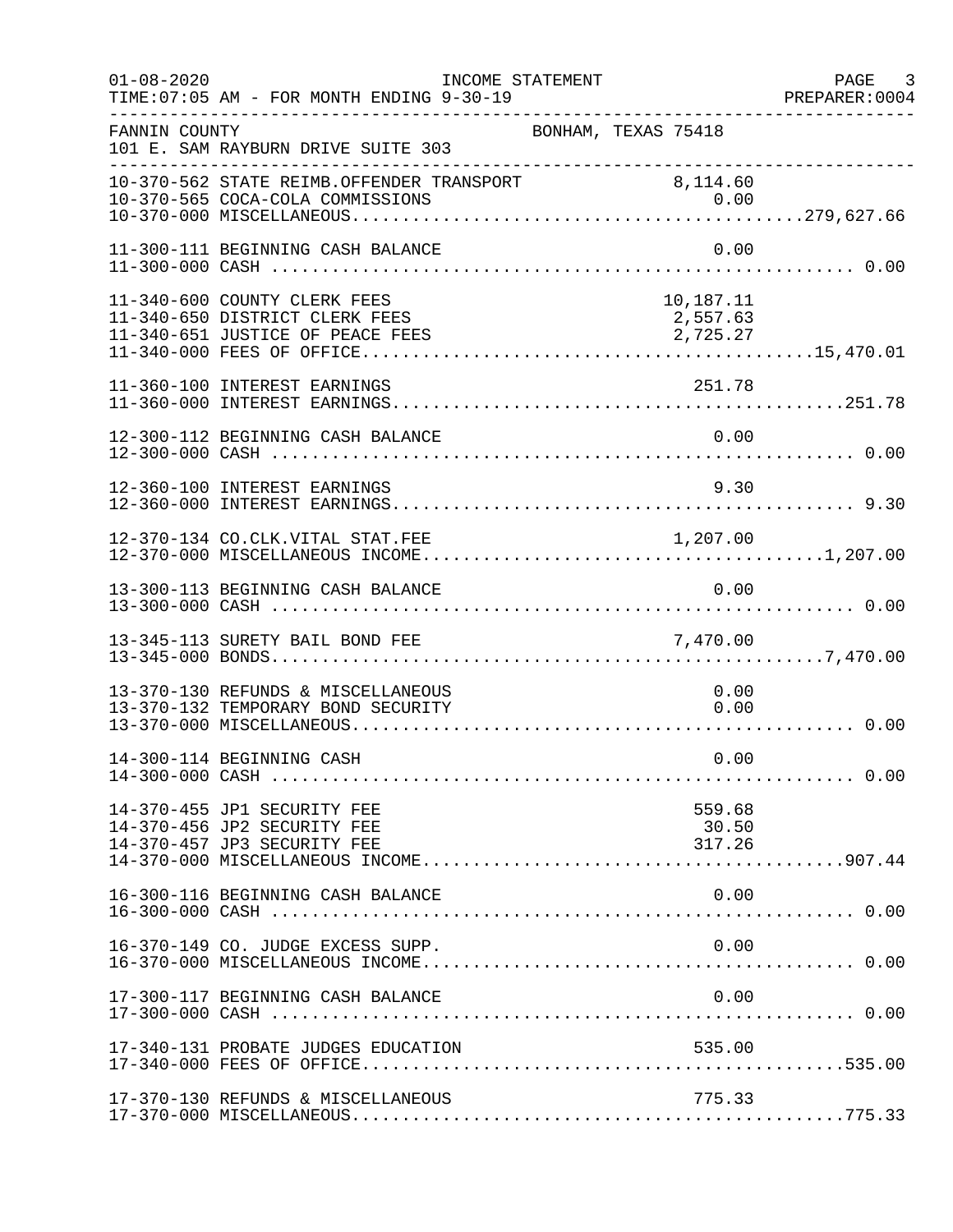| $01 - 08 - 2020$ | TIME: 07:05 AM - FOR MONTH ENDING 9-30-19                                                                                  | INCOME STATEMENT                             | PAGE 4<br>PREPARER: 0004 |
|------------------|----------------------------------------------------------------------------------------------------------------------------|----------------------------------------------|--------------------------|
| FANNIN COUNTY    | 101 E. SAM RAYBURN DRIVE SUITE 303<br>----------------------------------                                                   | BONHAM, TEXAS 75418                          |                          |
|                  | 18-300-118 BEGINNING CASH BALANCE                                                                                          | 0.00                                         |                          |
|                  | 18-360-100 INTEREST EARNINGS                                                                                               | 133.78                                       |                          |
|                  | 18-370-130 REFUNDS & MISCELLANEOUS<br>18-370-133 CO.CLERK PRESERVE REC FEE 67,899.70                                       | 0.00                                         |                          |
|                  | 19-300-119 BEGINNING CASH BALANCE                                                                                          | 0.00                                         |                          |
|                  | 19-360-100 INTEREST EARNINGS                                                                                               | 27.75                                        |                          |
|                  |                                                                                                                            |                                              |                          |
|                  | 20-300-120 BEGINNING CASH BALANCE                                                                                          | 0.00                                         |                          |
|                  | 20-360-100 INTEREST EARNINGS                                                                                               | 105.62                                       |                          |
|                  | 20-370-135 CO.OFFICE REC.MNGMT.FEE                                                                                         | 24,728.03                                    |                          |
|                  | 21-300-121 BEGINNING CASH BALANCE                                                                                          | 0.00                                         |                          |
|                  | 21-310-110 CURRENT TAXES<br>21-310-120 DELINQUENT TAXES                                                                    | 478,905.53<br>13,911.36                      |                          |
|                  | 21-318-120 PAY N LIEU TAX/GRASSLAND<br>21-318-121 PAY N LIEU TAX/UPPER TRINITY<br>21-318-160 SALES TAX REVENUES            | 1,726.53<br>873.41<br>55,831.43              |                          |
|                  |                                                                                                                            |                                              |                          |
|                  | 21-330-200 FEMA GRANT                                                                                                      | 10,132.46                                    |                          |
|                  | 21-350-403 COUNTY CLERK FINES<br>21-350-450 DISTRICT CLERK FINES<br>21-350-455 J. P. #1 FINES<br>21-350-456 J. P. #2 FINES | 5,196.73<br>8,948.24<br>8,534.41<br>1,359.47 |                          |
|                  | 21-360-100 INTEREST EARNINGS                                                                                               | 733.46                                       |                          |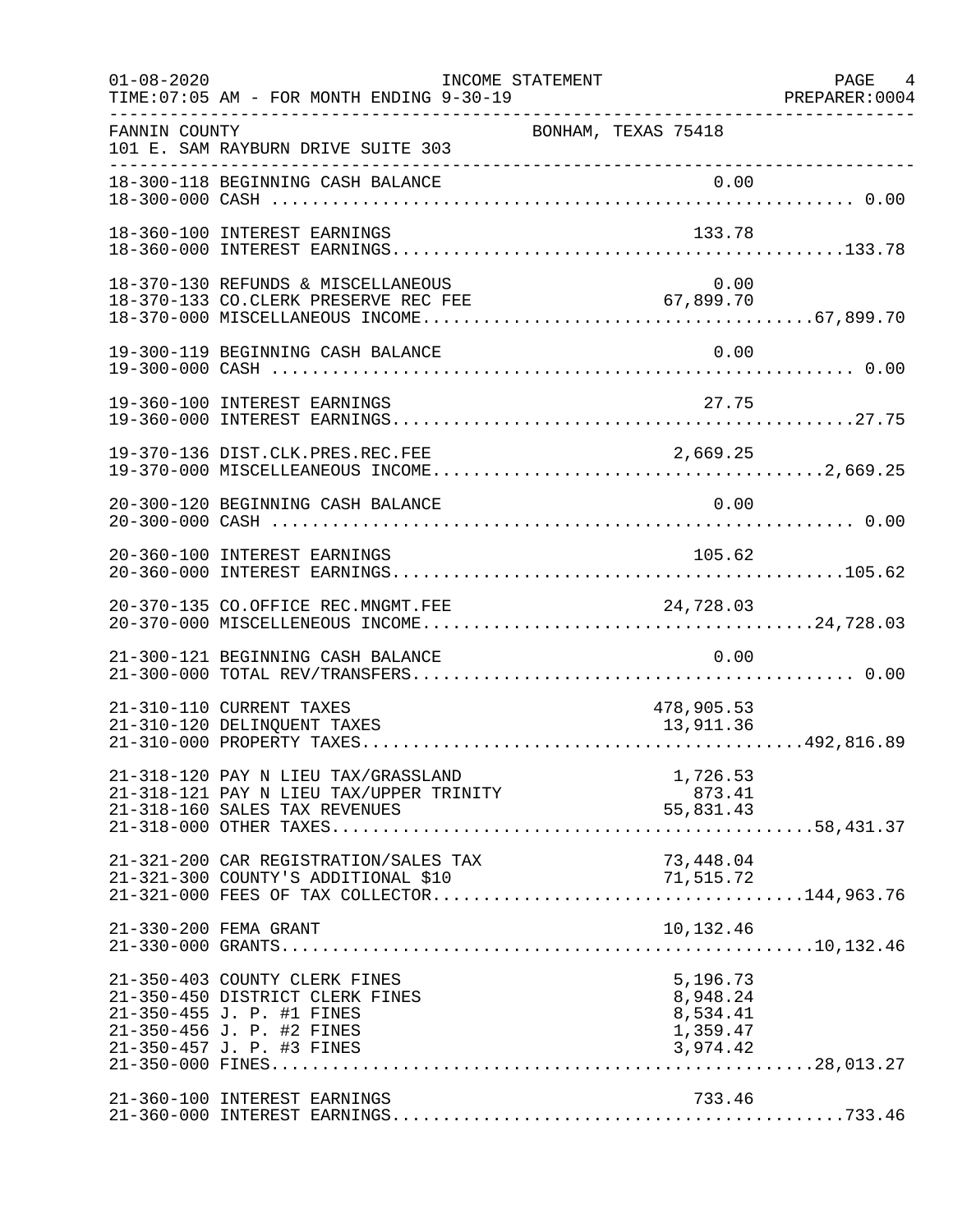| $01 - 08 - 2020$ | INCOME STATEMENT<br>TIME: 07:05 AM - FOR MONTH ENDING 9-30-19                                                                                                                                                             |                                                                | PAGE 5<br>PREPARER:0004 |
|------------------|---------------------------------------------------------------------------------------------------------------------------------------------------------------------------------------------------------------------------|----------------------------------------------------------------|-------------------------|
| FANNIN COUNTY    | 101 E. SAM RAYBURN DRIVE SUITE 303                                                                                                                                                                                        | ------------------------------------<br>BONHAM, TEXAS 75418    |                         |
|                  | 21-364-162 LAND/BUILDING                                                                                                                                                                                                  | 0.00                                                           |                         |
|                  | 21-370-100 PROPERTY LEASE<br>21-370-120 STATE LATERAL ROAD<br>21-370-125 TDT. WEIGHT FEES                                                                                                                                 | 0.00<br>8,468.06<br>20,669.19                                  |                         |
|                  | 22-300-122 BEGINNING CASH BALANCE                                                                                                                                                                                         | 0.00                                                           |                         |
|                  | 22-310-110 CURRENT TAXES<br>22-310-120 DELINQUENT TAXES                                                                                                                                                                   | 557,861.61<br>16, 204.87                                       |                         |
|                  | 22-318-120 PAY N LIEU TAX/GRASSLAND<br>22-318-121 PAY N LIEU TAX/UPPER TRINITY<br>22-318-160 SALES TAX REVENUES                                                                                                           | 2,011.18<br>1,017.41<br>65,036.20                              |                         |
|                  | 122-321-200 CAR REGISTRATION/SALES TAX 85,306.09                                                                                                                                                                          |                                                                |                         |
|                  | 22-330-200 FEMA GRANT                                                                                                                                                                                                     | 12,212.09                                                      |                         |
|                  | 22-350-403 COUNTY CLERK FINES<br>22-350-450 DISTRICT CLERK FINES<br>22-350-455 J. P. #1 FINES<br>22-350-456 J. P. #2 FINES<br>22-350-457 J. P. #3 FINES                                                                   | 6,053.48<br>10,423.50<br>9,941.46<br>1,583.60<br>4,629.68      |                         |
|                  | 22-360-100 INTEREST EARNINGS                                                                                                                                                                                              | 5,767.19                                                       |                         |
|                  | 22-364-163 SALE OF EQUIPMENT                                                                                                                                                                                              |                                                                |                         |
|                  | 22-370-120 STATE LATERAL ROAD<br>22-370-125 TDT WEIGHT FEES<br>22-370-130 REFUNDS & MISCELLANEOUS<br>22-370-131 AUTOMOBILE INSURANCE LOSS PAYMENT<br>22-370-140 PROCEEDS OF LOAN<br>22-370-145 REIMBURSEMENT OF MATERIALS | 9,864.17<br>24,076.87<br>504.00<br>0.00<br>$0.00$<br>15,753.86 |                         |
|                  | 23-300-123 BEGINNING CASH BALANCE                                                                                                                                                                                         | 0.00                                                           |                         |
|                  | 23-310-110 CURRENT TAXES                                                                                                                                                                                                  | 836,792.26                                                     |                         |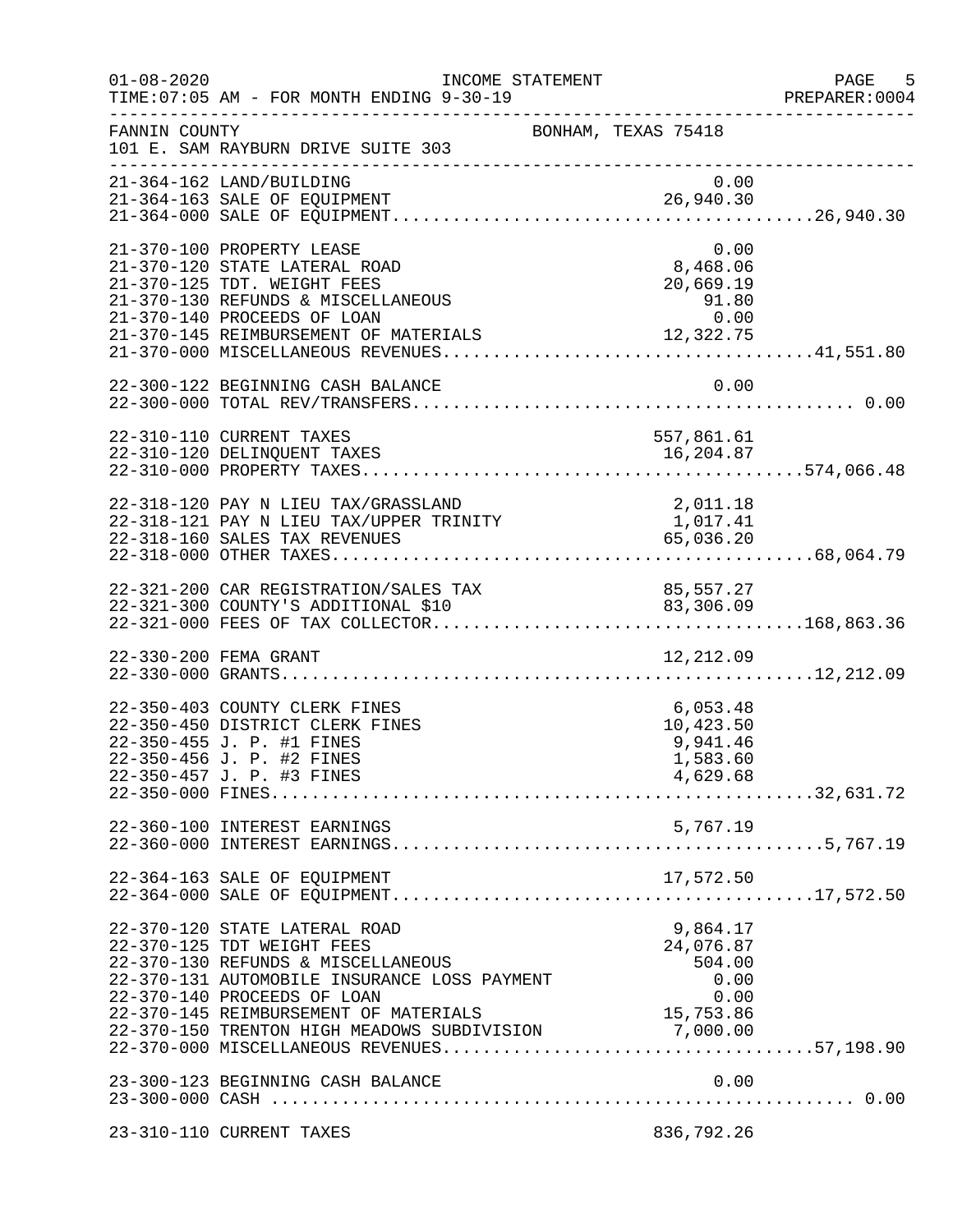| $01 - 08 - 2020$ | TIME: 07:05 AM - FOR MONTH ENDING 9-30-19                                                                                                                                                            | INCOME STATEMENT                                                   | PAGE 6<br>PREPARER: 0004 |
|------------------|------------------------------------------------------------------------------------------------------------------------------------------------------------------------------------------------------|--------------------------------------------------------------------|--------------------------|
| FANNIN COUNTY    | 101 E. SAM RAYBURN DRIVE SUITE 303                                                                                                                                                                   | BONHAM, TEXAS 75418                                                |                          |
|                  | 23-310-120 DELINQUENT TAXES                                                                                                                                                                          |                                                                    |                          |
|                  | 23-318-120 PAY N LIEU TAX/GRASSLAND                                                                                                                                                                  | 3,016.78                                                           |                          |
|                  |                                                                                                                                                                                                      |                                                                    |                          |
|                  | 23-330-200 FEMA GRANT                                                                                                                                                                                | 0.00                                                               |                          |
|                  | 23-350-403 COUNTY CLERK FINES<br>23-350-450 DISTRICT CLERK FINES<br>23-350-455 J. P. #1 FINES<br>23-350-456 J. P. #2 FINES                                                                           | 9,080.22<br>15,635.28<br>14,912.15<br>2,375.38                     |                          |
|                  |                                                                                                                                                                                                      |                                                                    |                          |
|                  | 23-364-162 LAND/BUILDING<br>23-364-163 SALE OF EQUIPMENT                                                                                                                                             | 0.00<br>495.00                                                     |                          |
|                  | 23-370-120 STATE LATERAL ROAD<br>23-370-125 TDT WEIGHT FEES<br>23-370-130 REFUNDS & MISCELLANEOUS<br>23-370-139 RESTITUTION<br>23-370-140 PROCEEDS OF LOANS<br>23-370-145 REIMBURSEMENT OF MATERIALS | 14,796.25<br>36, 115.30<br>1,983.45<br>$0.00$ $0.00$ $18,848$ $35$ |                          |
|                  | 24-300-124 BEGINNING CASH BALANCE<br>24-300-999 TOTAL TRANSFERS                                                                                                                                      | 0.00                                                               | 0.00                     |
|                  | 24-310-110 CURRENT TAXES<br>24-310-120 DELINQUENT TAXES                                                                                                                                              | 476,320.73<br>13,836.22                                            |                          |
|                  | 24-318-120 PAY N LIEU TAX/GRASSLAND<br>24-318-121 PAY N LIEU TAX/UPPER TRINITY<br>24-318-160 SALES TAX REVENUES                                                                                      | 1,717.21<br>868.70<br>55,530.03                                    |                          |
|                  | 24-321-200 CAR REGISTRATION/SALES TAX                                                                                                                                                                | 73,051.63<br>71,129.60                                             |                          |
|                  | 24-330-200 FEMA GRANT                                                                                                                                                                                | 0.00                                                               |                          |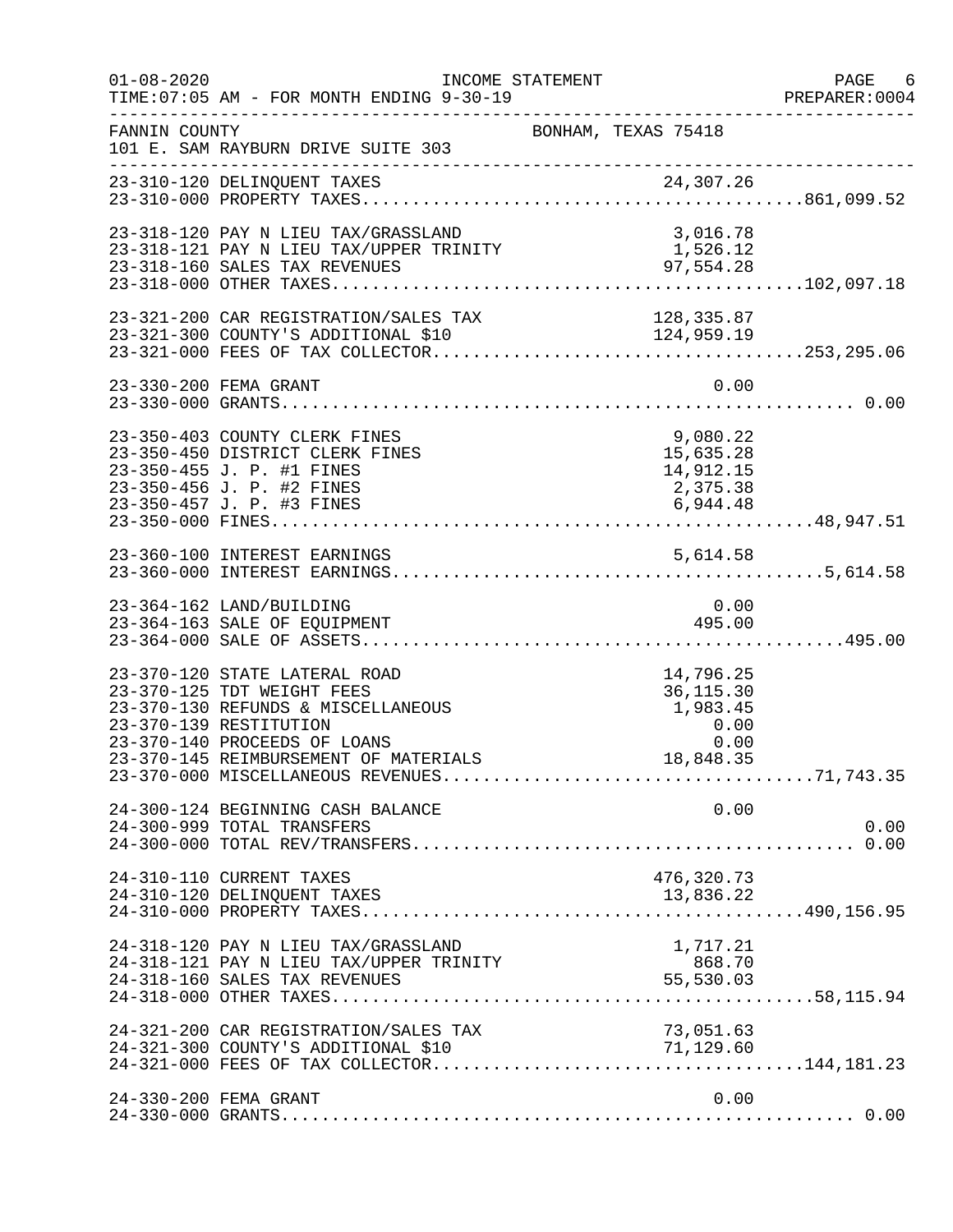| $01 - 08 - 2020$     | INCOME STATEMENT<br>TIME: 07:05 AM - FOR MONTH ENDING 9-30-19                                                                                                                                                                                                                   |                     |                                                                               | PAGE 7<br>PREPARER: 0004 |
|----------------------|---------------------------------------------------------------------------------------------------------------------------------------------------------------------------------------------------------------------------------------------------------------------------------|---------------------|-------------------------------------------------------------------------------|--------------------------|
| FANNIN COUNTY        | 101 E. SAM RAYBURN DRIVE SUITE 303                                                                                                                                                                                                                                              | BONHAM, TEXAS 75418 |                                                                               |                          |
|                      | 24-350-403 COUNTY CLERK FINES<br>24-350-450 DISTRICT CLERK FINES<br>24-350-455 J. P. #1 FINES<br>24-350-456 J. P. #2 FINES<br>24-350-457 J. P. #3 FINES                                                                                                                         |                     | 5,168.68<br>8,899.97<br>8,488.37<br>1,352.15<br>3,952.99                      |                          |
|                      | 24-360-100 INTEREST EARNING                                                                                                                                                                                                                                                     |                     | 4,365.58                                                                      |                          |
|                      | 24-364-162 LAND/BUILDING                                                                                                                                                                                                                                                        |                     | 0.00                                                                          |                          |
|                      | 24-370-120 STATE LATERAL ROAD<br>24-370-125 TDT WEIGHT FEES<br>24-370-130 REFUNDS & MISCELLANEOUS<br>24-370-138 SALE OF SCRAP IRON<br>24-370-140 PROCEEDS OF LOAN<br>24-370-145 REIMBURSEMENT OF MATERIALS<br>24-370-146 SALE OF RECYCLED MATERIALS<br>24-370-147 OFFICE RENTAL |                     | 8,422.35<br>20,557.62<br>432.86<br>0.00<br>0.00<br>2,606.24<br>394.50<br>0.00 |                          |
|                      | 25-300-125 BEGINNING CASH BALANCE                                                                                                                                                                                                                                               |                     | 0.00                                                                          |                          |
| 25-370-625 DONATIONS | 25-370-138 SALE OF SCRAP IRON                                                                                                                                                                                                                                                   |                     | 0.00<br>0.00                                                                  |                          |
|                      | 26-300-126 BEGINNING CASH BALANCE                                                                                                                                                                                                                                               |                     | 0.00                                                                          |                          |
|                      | 26-360-100 INTEREST EARNINGS                                                                                                                                                                                                                                                    |                     | 107.93                                                                        |                          |
|                      |                                                                                                                                                                                                                                                                                 |                     |                                                                               |                          |
|                      | 27-300-127 BEGINNING CASH BALANCE                                                                                                                                                                                                                                               |                     | 0.00                                                                          |                          |
|                      | 27-360-100 INTEREST EARNINGS                                                                                                                                                                                                                                                    |                     | 22.46                                                                         |                          |
|                      | 27-370-456 J.P.#2 TECHNOLOGY FEES                                                                                                                                                                                                                                               |                     | 122.00                                                                        |                          |
|                      | 28-300-128 BEGINNING CASH                                                                                                                                                                                                                                                       |                     | 0.00                                                                          |                          |
|                      | 28-360-100 INTEREST EARNINGS                                                                                                                                                                                                                                                    |                     | 12.50                                                                         |                          |
|                      | 28-370-456 J.P.#3 TECHNOLOGY FEES                                                                                                                                                                                                                                               |                     | 1,265.95                                                                      |                          |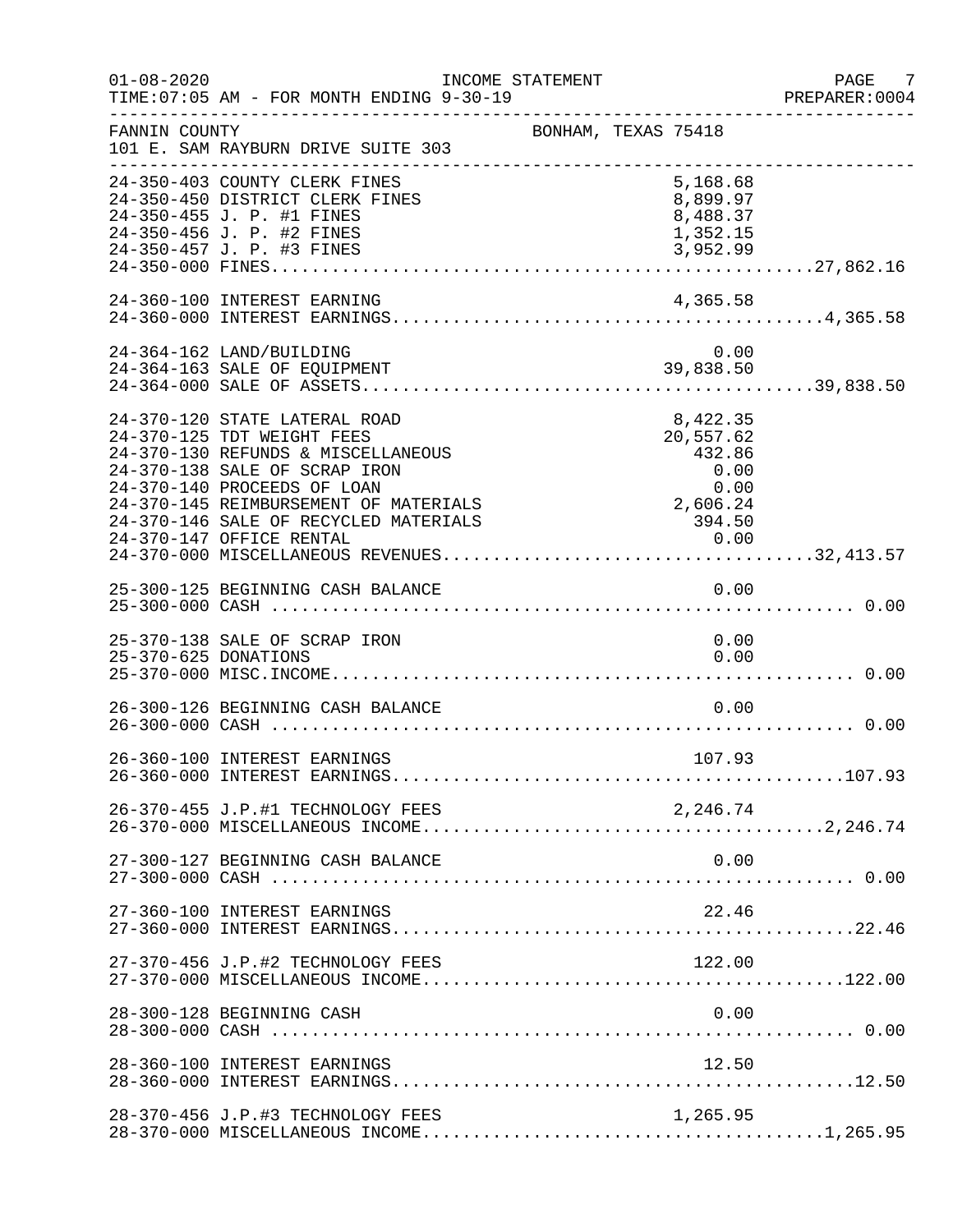| $01 - 08 - 2020$ | TIME: 07:05 AM - FOR MONTH ENDING 9-30-19                                              | INCOME STATEMENT    |                                | PAGE 8<br>PREPARER: 0004 |
|------------------|----------------------------------------------------------------------------------------|---------------------|--------------------------------|--------------------------|
| FANNIN COUNTY    | 101 E. SAM RAYBURN DRIVE SUITE 303                                                     | BONHAM, TEXAS 75418 |                                |                          |
|                  | 30-360-100 INTEREST EARNINGS                                                           |                     | 0.00                           |                          |
|                  | 30-370-569 SHERIFF WORK RELEASE                                                        |                     | 0.00                           |                          |
|                  | 31-300-131 BEGINNING CASH BALANCE                                                      |                     | 0.00                           |                          |
|                  |                                                                                        |                     |                                |                          |
|                  | 31-370-131 RESTORATION DONATIONS                                                       |                     | 0.00                           |                          |
|                  | 33-300-133 BEGINNING CASH BALANCE                                                      |                     | 0.00                           |                          |
|                  | 33-340-480 APPLICATION FEE                                                             |                     | 0.00                           |                          |
|                  | 34-300-134 BEGINNING CASH BALANCE                                                      |                     | 0.00                           |                          |
|                  | 34-360-100 INTEREST INCOME                                                             |                     | 66.84                          |                          |
|                  | 34-370-450 DISTRICT CT.RECORDS ARCHIVE FEE 4,780.76                                    |                     |                                |                          |
|                  | 35-340-403 COUNTY CLERK FEES<br>35-340-450 DISTRICT CLERK FEES                         |                     | 8,015.00<br>11,058.04          |                          |
|                  | 35-360-100 INTEREST EARNINGS                                                           |                     | 372.10                         |                          |
|                  | 36-300-136 BEGINNING CASH BALANCE-D.A.FEE<br>36-300-236 BEGINNING CASH BALANCE-SEIZURE |                     | 0.00<br>0.00                   |                          |
|                  | 36-340-475 DISTRICT ATTORNEY FEES                                                      |                     | 1,711.49                       |                          |
|                  | 36-352-200 CONTRABAND FORFEITURE<br>36-352-300 D.A. SEIZURE FUND                       |                     | 3,387.76<br>0.00               |                          |
|                  | 36-360-100 INTEREST EARNINGS-D.A. FEE<br>36-360-236 INTEREST EARNINGS-SEIZURE FUND     |                     | 10.30<br>$\frac{10.58}{13.53}$ |                          |
|                  | 36-370-130 REFUNDS & MISCELLANEOUS<br>36-370-319 RESTITUTION                           |                     | 1,294.66<br>0.00               |                          |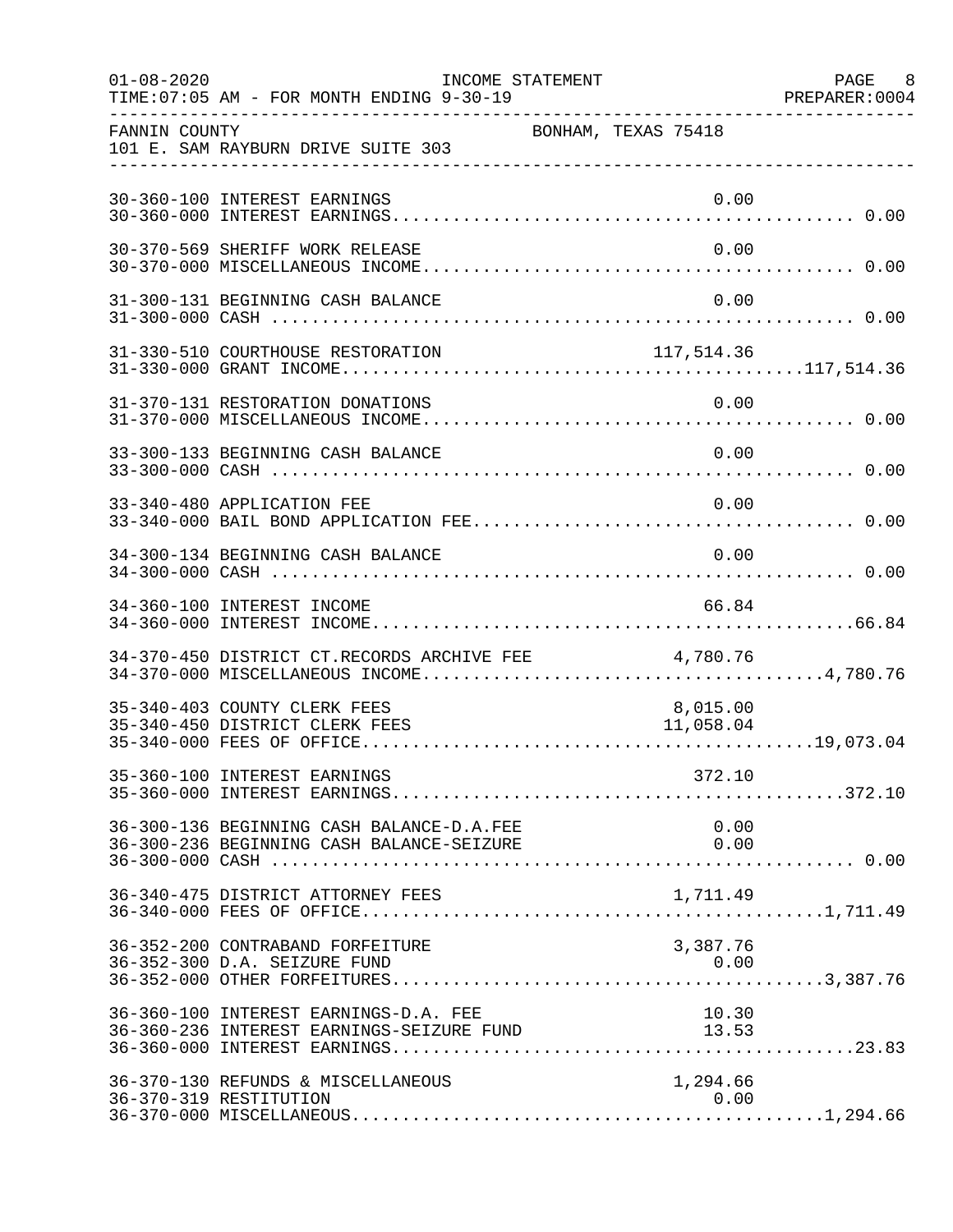| $01 - 08 - 2020$     | TIME: 07:05 AM - FOR MONTH ENDING 9-30-19                                                                         | INCOME STATEMENT           | PAGE 9 |
|----------------------|-------------------------------------------------------------------------------------------------------------------|----------------------------|--------|
| FANNIN COUNTY        | ______________________________________<br>101 E. SAM RAYBURN DRIVE SUITE 303                                      | BONHAM, TEXAS 75418        |        |
|                      |                                                                                                                   |                            |        |
|                      | 37-370-130 REFUNDS & MISCELLANEOUS                                                                                | 0.00                       |        |
|                      | 38-360-100 INTEREST EARNINGS                                                                                      | 372.42                     |        |
|                      | 39-300-110 UNENCUMBERED FUND BALANCE                                                                              | 0.00                       |        |
|                      | 39-360-100 INTEREST EARNINGS                                                                                      | 155.42                     |        |
|                      | 39-370-150 BONNIE RUTH COOPER TRUST                                                                               | 1,180.35                   |        |
|                      | 40-300-110 UNENCUMBERED FUND BALANCE                                                                              | 0.00                       |        |
|                      | 40-330-410 NAACHO GRANT INCOME                                                                                    | 0.00                       |        |
| 41-370-406 DONATIONS |                                                                                                                   | 150.00                     |        |
|                      | 42-330-477 HAZARD MITIGATION DR-1999                                                                              | 0.00                       |        |
|                      | 44-330-423 2016 HOMELAND SECURITY                                                                                 | 0.00                       |        |
|                      | 45-330-403 CHAPTER 19 FUNDS                                                                                       | 4,647.10                   |        |
|                      |                                                                                                                   |                            |        |
|                      | 46-330-475 SAFE ROOM REIMBURSEMENT DR-4029 42,044.06                                                              |                            |        |
|                      | 48-300-148 BEGINNING CASH BALANCE                                                                                 | 0.00                       |        |
|                      | 48-340-130 REFUNDS & MISCELLANEOUS<br>48-340-403 CONTRACT ADMINISTRATIVE FEE<br>48-340-484 ELECTION REIMBURSEMENT | 0.00<br>149.90<br>7,648.56 |        |
|                      | 49-300-149 BEGINNING CASH BALANCE                                                                                 | 0.00                       |        |
|                      | 49-330-475 INVESTIGATOR/LEOSE GRANT                                                                               | 681.66                     |        |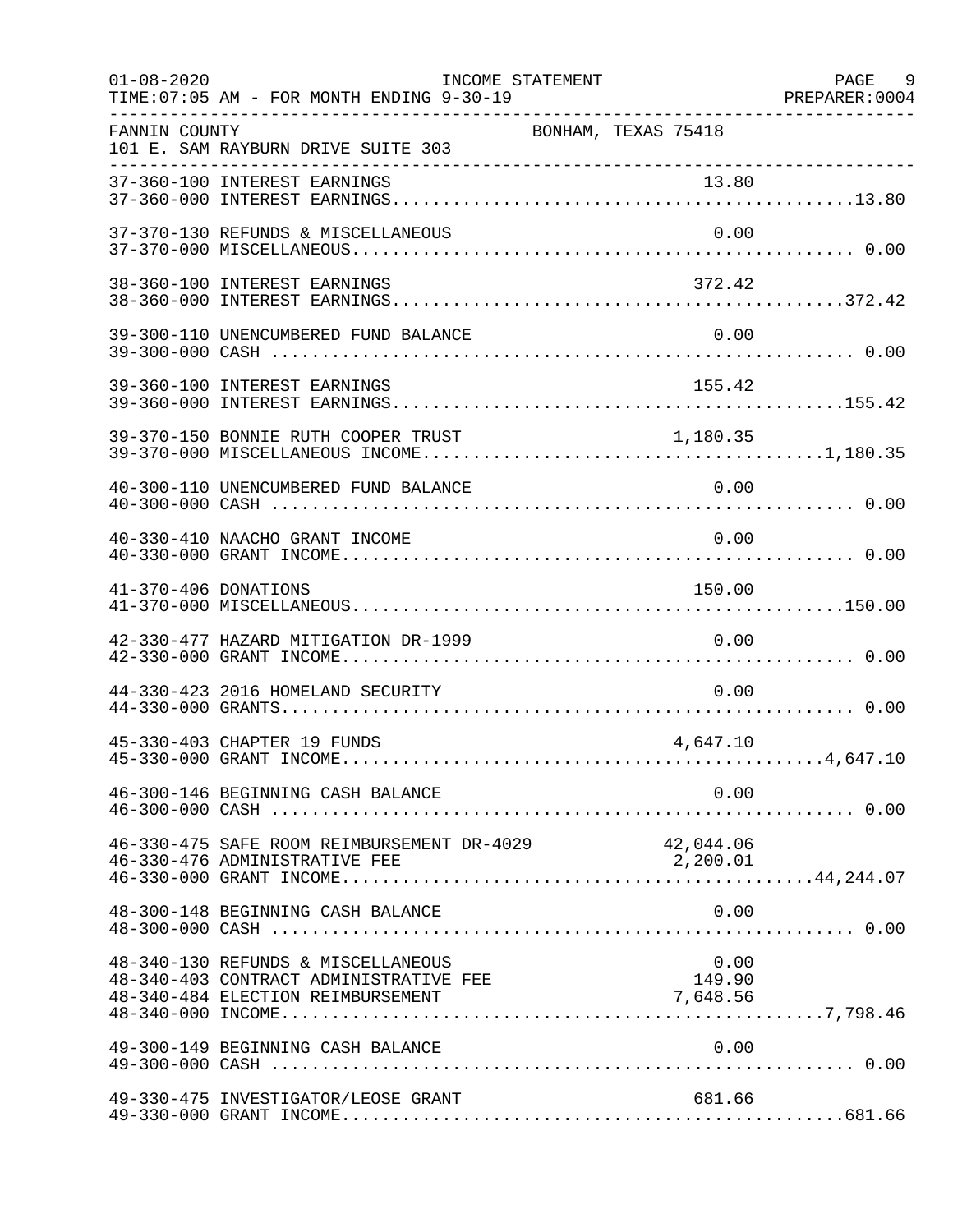| $01 - 08 - 2020$ | INCOME STATEMENT<br>TIME: 07:05 AM - FOR MONTH ENDING 9-30-19                                           |                               | PAGE 10<br>PREPARER:0004 |
|------------------|---------------------------------------------------------------------------------------------------------|-------------------------------|--------------------------|
| FANNIN COUNTY    | 101 E. SAM RAYBURN DRIVE SUITE 303                                                                      | BONHAM, TEXAS 75418           |                          |
|                  | 50-300-150 BEGINNING CASH BALANCE                                                                       | 0.00                          |                          |
|                  | 50-370-403 LOCAL FUNDING                                                                                | 0.00                          |                          |
|                  | 51-300-151 BEGINNING CASH BALANCE                                                                       | 0.00                          |                          |
|                  | 51-370-440 CO.CLK.CO.& DIST.CT.TECHNOLOGY FEE 664.51                                                    |                               |                          |
|                  | 52-360-100 INTEREST EARNINGS                                                                            | 28.71                         |                          |
|                  | 52-370-133 CO.CLK.COURT RECORDS PRESERVATION F 2,310.00                                                 |                               |                          |
|                  | 53-300-153 BEGINNING CASH BALANCE                                                                       | 0.00                          |                          |
|                  | 53-370-133 CO.CLERK RECORDS ARCHIVE FEE 82,420.00                                                       |                               |                          |
|                  | 55-300-156 BEGINNING CASH BALANCE                                                                       | 0.00                          |                          |
|                  | 55-360-100 INTEREST EARNINGS                                                                            | 0.20                          |                          |
|                  | 55-370-130 REFUNDS & MISCELLANEOUS<br>55-370-160 PEACE OFFICER ALLOCATION                               | 0.00<br>2,282.76              |                          |
|                  | 56-300-156 BEGINNING CASH BALANCE                                                                       | 0.00                          |                          |
|                  | 56-330-560 BULLETPROOF VEST PARTNERSHIP                                                                 | 0.00                          |                          |
|                  | 56-352-200 CONTRABAND FOREITURE<br>56-352-300 PLEA BARGAIN AGREEMENT<br>56-352-432 LIVESTOCK SEIZURE    | 17,696.07<br>0.00<br>3,280.00 |                          |
|                  | 56-355-560 FEDERAL FORFEITURE FUNDS 2018 2018<br>56-355-000 FEDERAL FORFEITURE FUNDS 20182,063.58       |                               |                          |
|                  | 56-360-100 INTEREST EARNINGS-SO FORFEITURE 45.77<br>56-360-159 INTEREST EARNINGS-FEDERAL FORF 2018 6.00 |                               |                          |
|                  | 56-370-108 FEDERAL OT REIMBURSEMENT<br>56-370-130 REFUNDS & MISCELLANEOUS                               | 0.00<br>0.00                  |                          |
|                  | 56-390-140 TRANSFERS IN                                                                                 | 0.00                          |                          |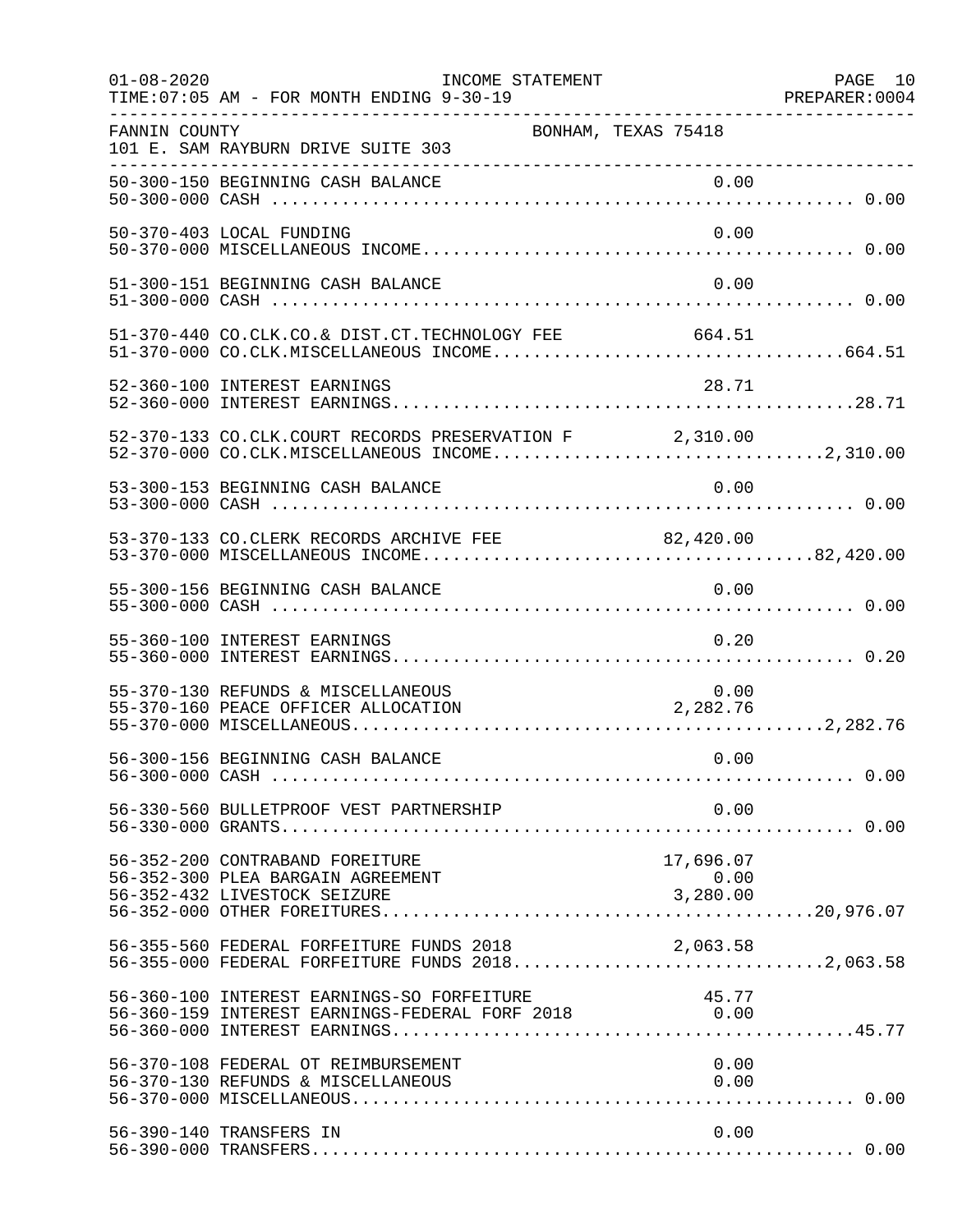| $01 - 08 - 2020$ | INCOME STATEMENT<br>TIME: 07:05 AM - FOR MONTH ENDING 9-30-19                                                                            |                                        | PAGE 11<br>PREPARER:0004 |
|------------------|------------------------------------------------------------------------------------------------------------------------------------------|----------------------------------------|--------------------------|
| FANNIN COUNTY    | 101 E. SAM RAYBURN DRIVE SUITE 303                                                                                                       | BONHAM, TEXAS 75418                    |                          |
|                  | 57-300-157 BEGINNING CASH BALANCE                                                                                                        | 0.00                                   |                          |
|                  | 57-360-100 INTEREST EARNINGS                                                                                                             | 0.00                                   |                          |
|                  | 57-370-560 SHERIFF K-9 UNIT                                                                                                              | 0.00                                   |                          |
|                  | 59-300-159 BEGINNING CASH BALANCE                                                                                                        | 0.00                                   |                          |
|                  | 59-360-100 INTEREST EARNINGS                                                                                                             | 70.19                                  |                          |
|                  |                                                                                                                                          |                                        |                          |
|                  | 60-300-110 BEGINNING CASH BALANCE                                                                                                        | 0.00                                   |                          |
|                  | 60-310-110 CURRENT TAXES<br>60-310-120 DELINQUENT TAXES<br>60-310-260 CURRENT TAXES SERIES '98<br>60-310-262 DELINQUENT TAXES SERIES '98 | 431,951.15<br>6,454.44<br>0.00<br>0.00 |                          |
|                  | 60-318-120 PAY N LIEU TAX/GRASSLAND<br>00-310-120 FAI N DIEU IAA/GRASSDAND<br>60-318-121 PAY N LIEU TAX/UPPER TRINITY 178.56             | 975.96                                 |                          |
|                  | 60-360-100 INTEREST EARNINGS<br>60-360-200 INTEREST, 2017 GO BONDS<br>60-360-300 INTEREST, 2018 GO BONDS                                 | 0.00<br>0.00<br>7,923.33               |                          |
|                  | 60-370-130 REFUNDS & MISCELLANEOUS                                                                                                       | 0.00                                   |                          |
|                  | 61-300-161 BEGINNING CASH BALANCE                                                                                                        | 0.00                                   |                          |
|                  | 61-370-440 DIST.CLK.CO.& DIST.CT.TECHNOLOGY FE<br>61-370-000 DIST.CLK.MISCELLANEOUS INCOME491.48                                         | 491.48                                 |                          |
|                  | 62-300-162 BEGINNING CASH BALANCE                                                                                                        | 0.00                                   |                          |
|                  | 62-360-100 INTEREST EARNINGS                                                                                                             | 72.94                                  |                          |
|                  | 62-370-133 DIST.CLK.COURT RECORDS PRESERVATION 3,596.79<br>62-370-000 DIST.CLK.COURT MISCELLAEOUS INCOME3,596.79                         |                                        |                          |
|                  | 63-300-151 BEGINNING CASH BALANCE                                                                                                        | 0.00                                   |                          |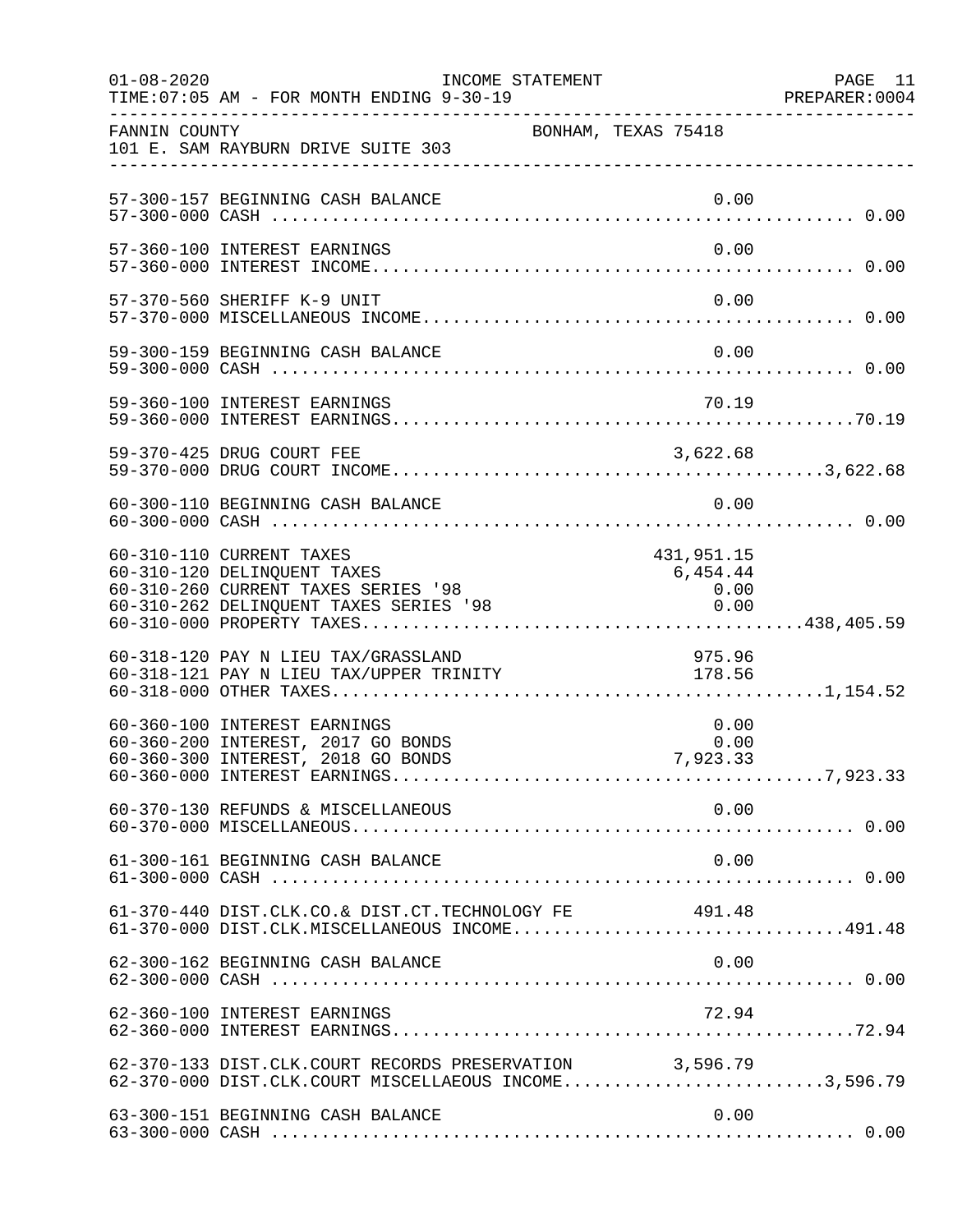| $01 - 08 - 2020$ |                                                                                                     | INCOME STATEMENT |                     | PAGE 12 |
|------------------|-----------------------------------------------------------------------------------------------------|------------------|---------------------|---------|
| FANNIN COUNTY    | 101 E. SAM RAYBURN DRIVE SUITE 303                                                                  |                  | BONHAM, TEXAS 75418 |         |
|                  | 63-370-130 REFUNDS & MISCELLANEOUS<br>63-370-160 PEACE OFFICER ALLOCATION                           |                  | 0.00<br>681.52      |         |
|                  | 64-300-152 BEGINNING CASH BALANCE                                                                   |                  | 0.00                |         |
|                  | 64-370-130 REFUNDS & MISCELLANEOUS<br>64-370-160 PEACE OFFICER ALLOCATION                           |                  | 0.00<br>681.62      |         |
|                  | 65-300-153 BEGINNING CASH BALANCE                                                                   |                  | 0.00                |         |
|                  | 65-370-130 REFUNDS & MISCELLANEOUS<br>65-370-160 PEACE OFFICER ALLOCATION                           |                  | 0.00<br>681.52      |         |
|                  | 66-300-166 BEGINNING CASH BALANCE                                                                   |                  | 0.00                |         |
|                  | 66-360-100 INTEREST EARNINGS LEGEND BANK 0.00<br>66-360-166 INTEREST EARNINGS ICS 57,286.14         |                  |                     |         |
|                  |                                                                                                     |                  |                     |         |
|                  | 67-300-110 UNENCUMBERED FUND BALANCE                                                                |                  | 0.00                |         |
|                  | 67-319-551 ANNUAL PAYMENT                                                                           |                  | 20,000.00           |         |
|                  | 68-300-168 BEGINNING CASH BALANCE                                                                   |                  | 0.00                |         |
|                  | 68-360-100 INTEREST EARNING LEGEND BANK<br>68-360-168 INTEREST EARNINGS BUSINESS MONEY FU 76,605.99 |                  | 0.00                |         |
|                  | 68-370-130 REFUNDS & MISCELLANEOUS                                                                  |                  | 0.00                |         |
|                  | 70-360-100 INTEREST EARNINGS                                                                        |                  | 1,675.71            |         |
|                  |                                                                                                     |                  |                     |         |
|                  | 72-330-560 INVESTIGATOR CRIMES AGAINST CHILDRE 3,297.94                                             |                  |                     |         |
|                  | 78-300-120 UNENCUMBERED FUND BALANCE                                                                |                  | 0.00                |         |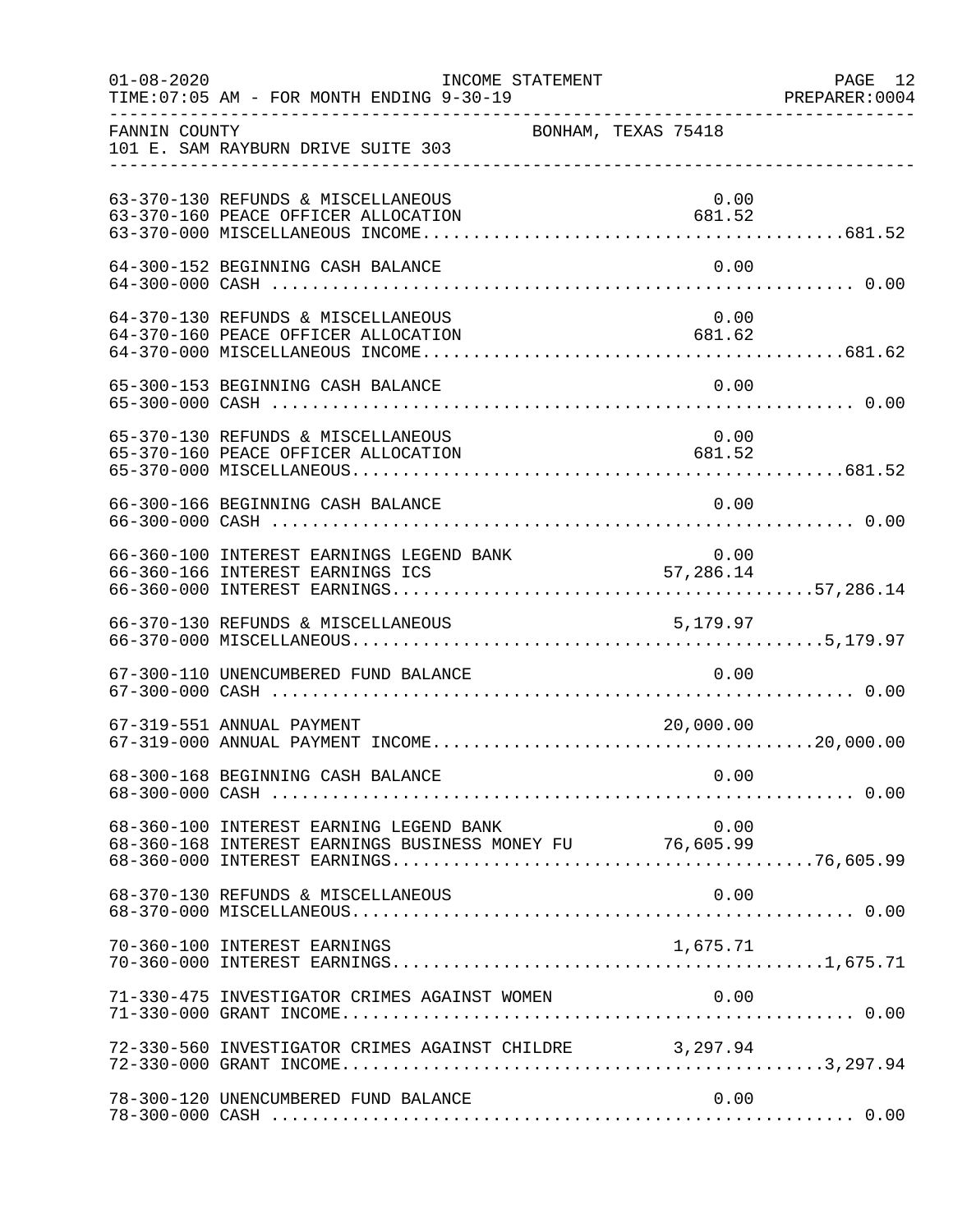| $01 - 08 - 2020$ | INCOME STATEMENT<br>TIME: 07:05 AM - FOR MONTH ENDING 9-30-19                                                                                                                                                                                                                                                                                              |                                              | PAGE 13<br>PREPARER: 0004 |
|------------------|------------------------------------------------------------------------------------------------------------------------------------------------------------------------------------------------------------------------------------------------------------------------------------------------------------------------------------------------------------|----------------------------------------------|---------------------------|
| FANNIN COUNTY    | 101 E. SAM RAYBURN DRIVE SUITE 303                                                                                                                                                                                                                                                                                                                         | BONHAM, TEXAS 75418                          |                           |
|                  |                                                                                                                                                                                                                                                                                                                                                            |                                              |                           |
|                  | 79-319-179 FOR MAINTENANCE OF ROADS                                                                                                                                                                                                                                                                                                                        | 75,000.00                                    |                           |
|                  | 80-300-180 BEGINNING CASH BALANCE                                                                                                                                                                                                                                                                                                                          | 0.00                                         |                           |
|                  | 80-370-130 MISCELLANEOUS<br>80-370-180 PROGRAM FEES                                                                                                                                                                                                                                                                                                        | 0.00<br>350.00                               |                           |
|                  | 81-300-110 UNENCUMBERED FUND BALANCE                                                                                                                                                                                                                                                                                                                       | 0.00                                         |                           |
|                  | 81-318-181 YEAR 1 PAYMENT<br>81-318-182 YEAR 2 PAYMENT                                                                                                                                                                                                                                                                                                     | 0.00<br>0.00                                 |                           |
|                  | 82-300-123 UNENCUMBERED FUND BALANCE                                                                                                                                                                                                                                                                                                                       | 0.00                                         |                           |
|                  | 82-318-182 YEAR 1 PAYMENT                                                                                                                                                                                                                                                                                                                                  | 0.00                                         |                           |
|                  | 82-319-182 FOR MAINTENANCE OF ROADS                                                                                                                                                                                                                                                                                                                        | 125,000.00                                   |                           |
|                  | 83-300-124 UNENCUMBERED FUND BALANCE                                                                                                                                                                                                                                                                                                                       | 0.00                                         |                           |
|                  | 83-318-183 YEAR 1 PAYMENT<br>83-318-000 NORTH TEXAS MUNICIPAL WATER DIST 0.00                                                                                                                                                                                                                                                                              | 0.00                                         |                           |
|                  |                                                                                                                                                                                                                                                                                                                                                            |                                              |                           |
|                  | 84-300-110 UNENCUMBERED FUND BALANCE                                                                                                                                                                                                                                                                                                                       | 0.00                                         |                           |
|                  | 84-318-184 PERSONNEL INCOME YEAR 1<br>84-318-185 EMERGENCY RADIO IMP. INC. YEAR 1 400,000.00<br>84-318-186 VEHICLE OR SPEC EQUIP INC YEAR 1 80,000.00<br>84-318-250 DRUG SCREENING/PSYCHOLOGICAL INC YE 600.00<br>84-318-395 UNIFORMS INCOME YEAR 1 3,000.00<br>84-318-427 TRAINING INCOME YEAR 1<br>84-318-000 NORTH TEXAS MUNICIPAL WATER DIST602,500.00 | 108,900.00<br>10,000.00                      |                           |
|                  | 84-319-184 PERSONNEL INCOME YEAR 2<br>84-319-186 VEHICLE OR SPEC EQUIP INC YEAR 2<br>84-319-250 DRUG SCREEN/PSYCHOLOGICAL INC YE<br>84-319-395 UNIFORMS INCOME YEAR 2<br>84-319-427 TRAINING INCOME YEAR 2<br>84-319-454 R & M EQUIPMENT INCOME YEAR 2                                                                                                     | 0.00<br>0.00<br>0.00<br>0.00<br>0.00<br>0.00 |                           |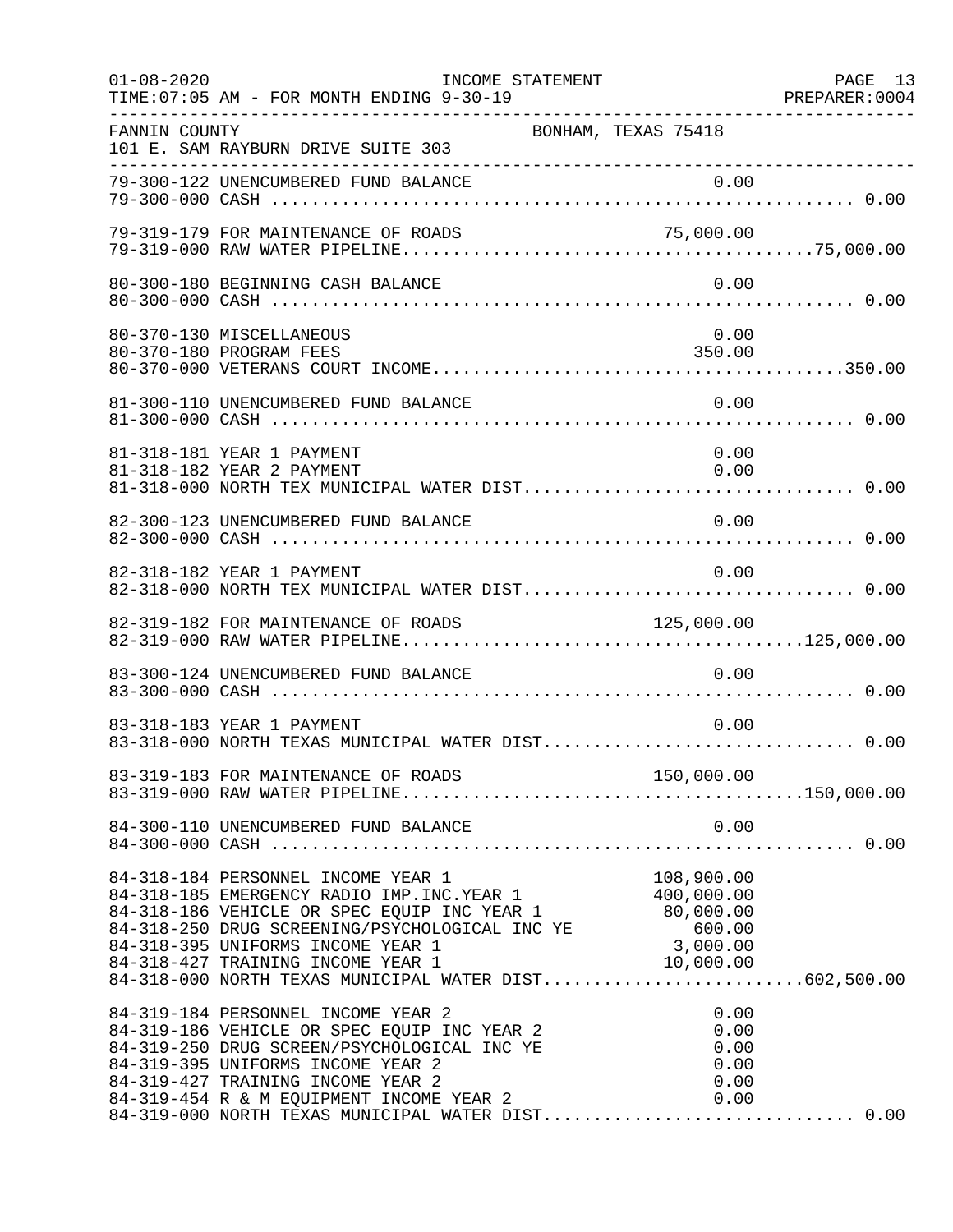| $01 - 08 - 2020$     | INCOME STATEMENT<br>TIME: 07:05 AM - FOR MONTH ENDING 9-30-19                                                                                                                                                                                                                                        |                                                               | PAGE 14 |
|----------------------|------------------------------------------------------------------------------------------------------------------------------------------------------------------------------------------------------------------------------------------------------------------------------------------------------|---------------------------------------------------------------|---------|
| FANNIN COUNTY        | 101 E. SAM RAYBURN DRIVE SUITE 303                                                                                                                                                                                                                                                                   | BONHAM, TEXAS 75418                                           |         |
|                      | 84-370-184 LOCAL FUNDING                                                                                                                                                                                                                                                                             |                                                               |         |
|                      | 85-300-110 UNENCUMBERED FUND BALANCE                                                                                                                                                                                                                                                                 | 0.00                                                          |         |
| 85-370-150 DONATIONS | 85-370-184 LOCAL FUNDING<br>85-370-185 RENTAL FEE                                                                                                                                                                                                                                                    | 1,780.00<br>0.00<br>1,825.00                                  |         |
|                      | 86-300-110 UNENCUMBERED FUND BALANCE                                                                                                                                                                                                                                                                 | 0.00                                                          |         |
|                      | 86-319-420 SECURUS SIGNING BONUS                                                                                                                                                                                                                                                                     | 40,000.00                                                     |         |
|                      | 86-370-130 REFUNDS & MISCELLANEOUS                                                                                                                                                                                                                                                                   | 0.00                                                          |         |
|                      | 87-340-575 JUVENILE PROBATION FEES<br>87-340-576 JUVENILE PROBATION RESTITUTION<br>87-340-577 JUVENILE PROBATION COURT COSTS 280.00<br>87-340-578 FEES RECEIVED FOR OTHER COUNTIES 0.00                                                                                                              | 1,400.00<br>934.50                                            |         |
|                      | 88-367-100 HOSPITAL QUARTERLY PAYMENT                                                                                                                                                                                                                                                                | 0.00                                                          |         |
|                      | 89-300-110 UNENCUMBERED FUND BALANCE                                                                                                                                                                                                                                                                 | 0.00                                                          |         |
|                      | 89-330-908 STRUCTURAL FAM. THER. GRANT OOG<br>89-330-915 BASIC PROBATION SUPERVISION<br>89-330-916 COMMUNITY PROGRAMS<br>89-330-917 PRE/POST ADJUDICATION<br>89-330-918 COMMITMENT DIVERSION<br>89-330-919 MENTAL HEALTH SERVICES 17,271.00<br>89-330-920 REGIONAL DIVERSIONS ALTERNATIVES 21,572.00 | 32,500.00<br>142,638.00<br>93,833.00<br>9,269.00<br>11,662.00 |         |
|                      | 89-360-189 INTEREST INCOME                                                                                                                                                                                                                                                                           | 147.14                                                        |         |
|                      | 89-370-130 REFUNDS & MISCELLANEOUS<br>89-370-988 LOCAL FUNDS CARRIED FORWARD                                                                                                                                                                                                                         | 120.00<br>5,040.00                                            |         |
|                      | 92-360-100 INTEREST EARNINGS                                                                                                                                                                                                                                                                         | 809.93                                                        |         |
| 92-370-100 RENT      | 92-370-130 REFUNDS & MISCELLANEOUS                                                                                                                                                                                                                                                                   | 757.85<br>0.00                                                |         |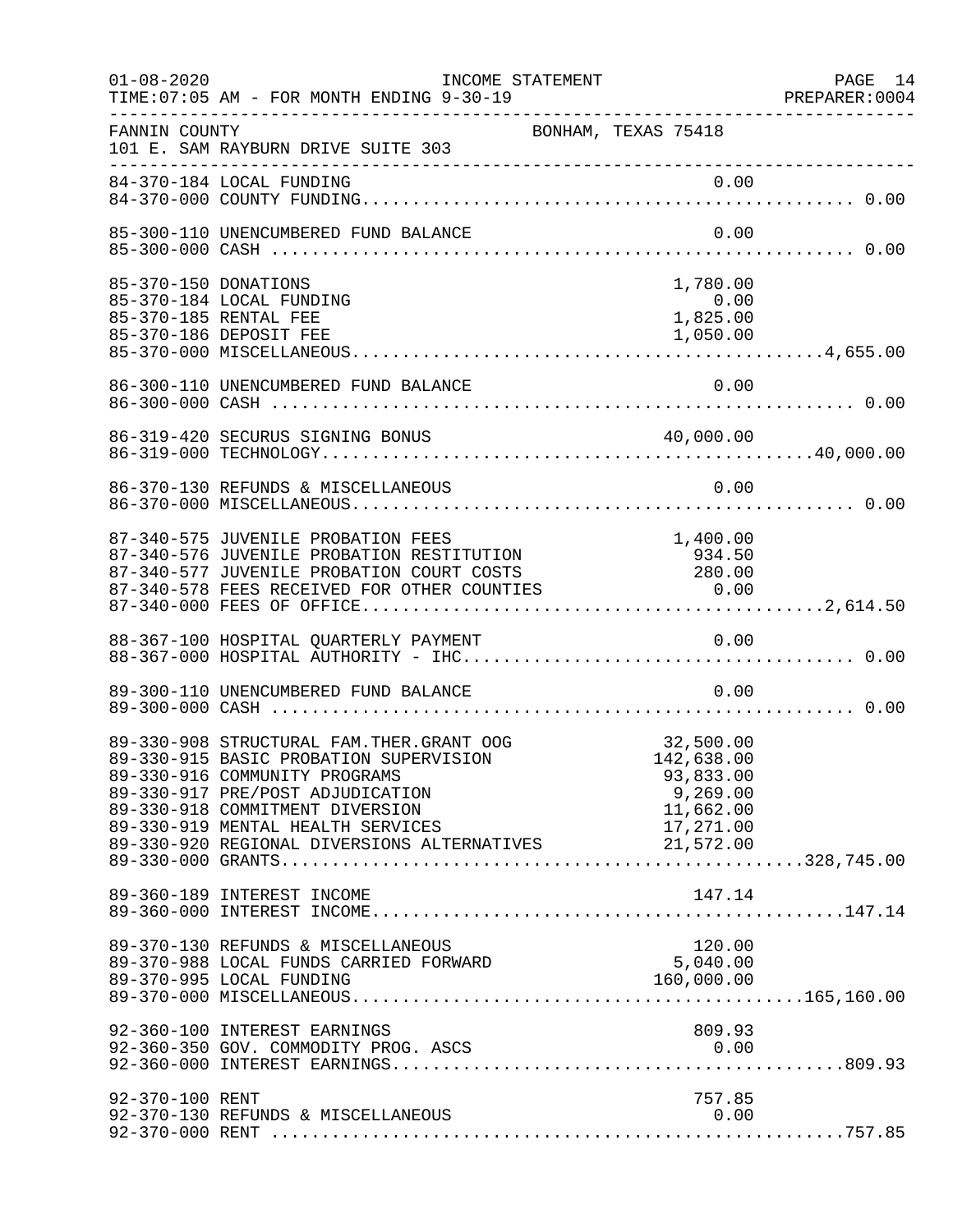| $01 - 08 - 2020$                                          | INCOME STATEMENT                                                                                                                                                                                                                                                                                                                                                                                                                                                                                                                                                                                       |                                                                                                                                                                                                                 | PAGE 15<br>PREPARER: 0004 |
|-----------------------------------------------------------|--------------------------------------------------------------------------------------------------------------------------------------------------------------------------------------------------------------------------------------------------------------------------------------------------------------------------------------------------------------------------------------------------------------------------------------------------------------------------------------------------------------------------------------------------------------------------------------------------------|-----------------------------------------------------------------------------------------------------------------------------------------------------------------------------------------------------------------|---------------------------|
|                                                           | FANNIN COUNTY<br>101 E. SAM RAYBURN DRIVE SUITE 303                                                                                                                                                                                                                                                                                                                                                                                                                                                                                                                                                    | BONHAM, TEXAS 75418                                                                                                                                                                                             |                           |
|                                                           | 93-330-909 GRANT #713169 RANDOLPH                                                                                                                                                                                                                                                                                                                                                                                                                                                                                                                                                                      |                                                                                                                                                                                                                 |                           |
|                                                           | 93-370-130 REFUNDS & MISCELLANEOUS                                                                                                                                                                                                                                                                                                                                                                                                                                                                                                                                                                     | 0.00                                                                                                                                                                                                            |                           |
|                                                           | 95-360-100 INTEREST EARNINGS                                                                                                                                                                                                                                                                                                                                                                                                                                                                                                                                                                           | 0.00                                                                                                                                                                                                            |                           |
|                                                           | 95-370-125 AFLAC FSA CLEARING<br>95-370-130 REFUNDS & MISCELLANEOUS                                                                                                                                                                                                                                                                                                                                                                                                                                                                                                                                    | 0.00<br>$3.72-$                                                                                                                                                                                                 |                           |
|                                                           |                                                                                                                                                                                                                                                                                                                                                                                                                                                                                                                                                                                                        |                                                                                                                                                                                                                 |                           |
|                                                           | ***** EXPENSE ACCOUNTS *****                                                                                                                                                                                                                                                                                                                                                                                                                                                                                                                                                                           |                                                                                                                                                                                                                 |                           |
| 10-400-435 PRINTING<br>10-400-480 BOND<br>10-400-481 DUES | 10-400-101 SALARY ELECTED OFFICIAL<br>10-400-104 STATE PROBATE SALARY SUPPLEMENT<br>10-400-105 SALARY SECRETARY<br>10-400-201 SOCIAL SECURITY TAXES<br>10-400-202 GROUP HEALTH & DENTAL INSURANCE 13,986.07<br>10-400-203 RETIREMENT<br>10-400-204 WORKERS' COMPENSATION<br>10-400-205 MEDICARE TAX<br>10-400-225 TRAVEL ALLOWANCE<br>10-400-310 OFFICE SUPPLIES<br>10-400-311 POSTAL EXPENSES<br>10-400-427 OUT OF COUNTY TRAVEL/TRAINING<br>10-400-431 LOCAL TRAVEL<br>10-400-437 COURT REPORTER EXPENSE<br>10-400-468 JUVENILE BOARD SALARY<br>10-400-572 OFFICE EQUIPMENT<br>10-400-574 TECHNOLOGY | 66,658.28<br>0.00<br>30,332.03<br>6,144.23<br>11,366.62<br>298.84<br>1,436.96<br>3,600.00<br>845.98<br>190.77<br>190.77<br>5,459.70<br>0.00<br>577.05<br>0.00<br>2,400.00<br>1,243.00<br>0.00<br>217.00<br>0.00 |                           |
|                                                           |                                                                                                                                                                                                                                                                                                                                                                                                                                                                                                                                                                                                        |                                                                                                                                                                                                                 |                           |
|                                                           | 10-403-101 SALARY ELECTED OFFICIAL<br>10-403-104 SALARY DEPUTIES<br>10-403-107 REGULAR-TEMP. PART-TIME<br>10-403-201 SOCIAL SECURITY TAXES<br>10-403-202 GROUP HEALTH & DENTAL INSURANCE<br>10-403-203 RETIREMENT<br>10-403-204 WORKERS COMPENSATION<br>10-403-205 MEDICARE TAX<br>10-403-310 OFFICE SUPPLIES<br>10-403-311 POSTAL EXPENSES<br>10-403-420 UTILITIES TELEPHONE                                                                                                                                                                                                                          | 58,237.92<br>167,366.52<br>17,712.81<br>13,609.93<br>78,583.30<br>27,834.00<br>681.14<br>3,182.91<br>5,498.02<br>1,969.22<br>0.00                                                                               |                           |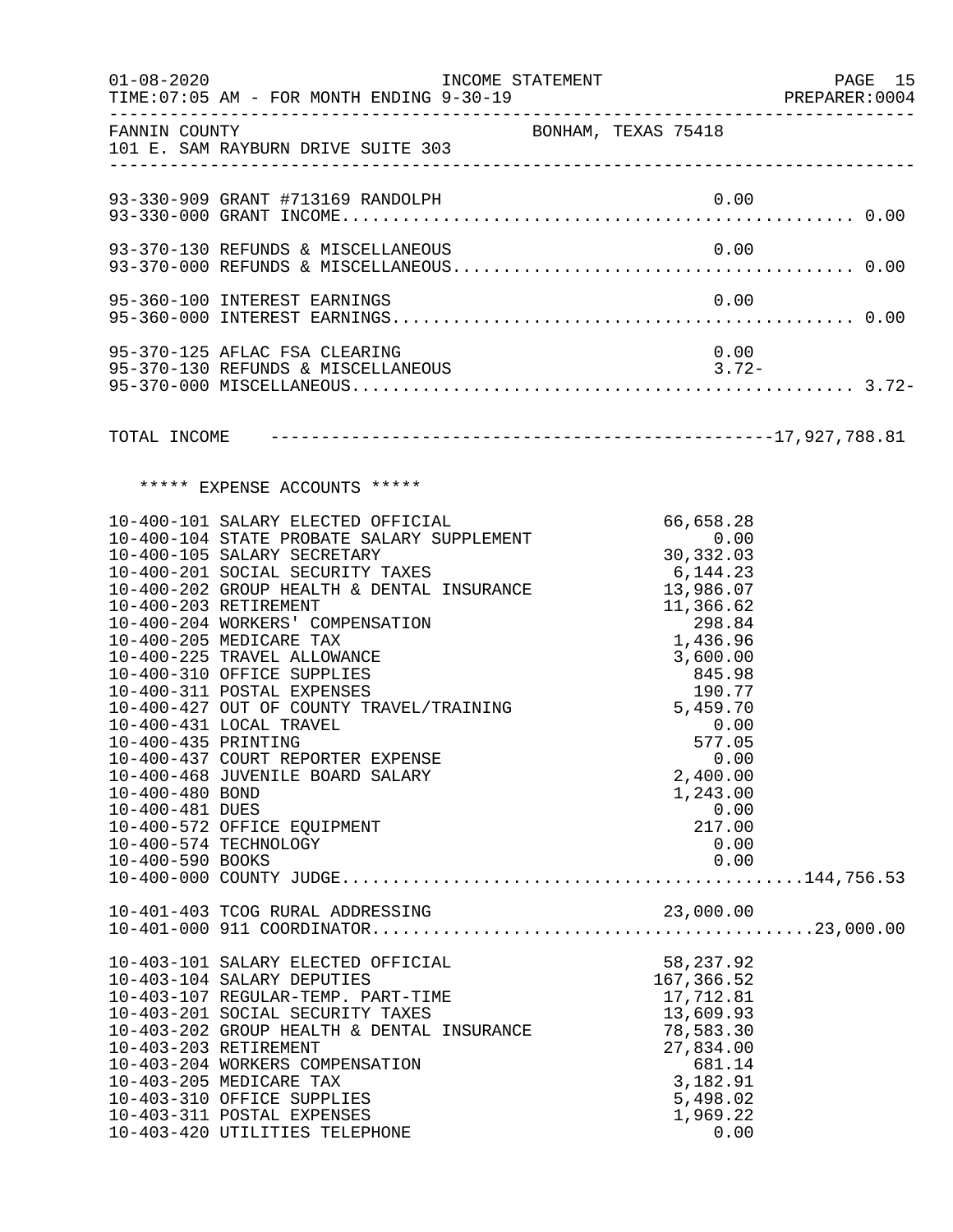|                      |                                                                                                                                                                                                                                            |  |                    | PAGE 16<br>PREPARER: 0004 |
|----------------------|--------------------------------------------------------------------------------------------------------------------------------------------------------------------------------------------------------------------------------------------|--|--------------------|---------------------------|
|                      |                                                                                                                                                                                                                                            |  |                    |                           |
|                      | 10-403-427 OUT OF COUNTY TRAVEL/TRAINING $10-403-431$ LOCAL TRAVEL<br>10-403-431 LOCAL TRAVEL<br>10-403-435 PRINTING 2,747.00<br>10-403-437 IMAGING/INDEXING 9,045.91<br>10-403-480 BOND 813.00                                            |  |                    |                           |
|                      |                                                                                                                                                                                                                                            |  |                    |                           |
|                      |                                                                                                                                                                                                                                            |  |                    |                           |
| 10-403-480 BOND      |                                                                                                                                                                                                                                            |  | 813.00             |                           |
| 10-403-481 DUES      |                                                                                                                                                                                                                                            |  | 225.00             |                           |
|                      |                                                                                                                                                                                                                                            |  |                    |                           |
|                      |                                                                                                                                                                                                                                            |  |                    |                           |
| 10-404-109 SALARY    | S<br>593.01<br>593.01<br>0.00<br>138.68<br>3,417.39<br>1,871.81<br>982.53                                                                                                                                                                  |  |                    |                           |
|                      | 10-404-201 SOCIAL SECURITY TAXES                                                                                                                                                                                                           |  |                    |                           |
|                      | 10-404-203 RETIREMENT                                                                                                                                                                                                                      |  |                    |                           |
|                      | 10-404-205 MEDICARE TAX                                                                                                                                                                                                                    |  |                    |                           |
|                      | 10-404-310 ELECTION SUPPLIES                                                                                                                                                                                                               |  |                    |                           |
| 10-404-311 POSTAGE   | 10-404-421 ELECTION INTERNET                                                                                                                                                                                                               |  |                    |                           |
|                      | 10-404-423 CELL PHONE                                                                                                                                                                                                                      |  | 240.00             |                           |
|                      | 10-404-427 ELECTION TRAVEL/TRAINING 2,664.92                                                                                                                                                                                               |  |                    |                           |
|                      |                                                                                                                                                                                                                                            |  |                    |                           |
|                      |                                                                                                                                                                                                                                            |  |                    |                           |
|                      |                                                                                                                                                                                                                                            |  |                    |                           |
|                      |                                                                                                                                                                                                                                            |  |                    |                           |
|                      |                                                                                                                                                                                                                                            |  |                    |                           |
|                      |                                                                                                                                                                                                                                            |  |                    |                           |
|                      |                                                                                                                                                                                                                                            |  |                    |                           |
|                      | 10-404-428 EMPLOYE TRAINING<br>10-404-429 DPS BACKGROUND CHECK<br>10-404-429 DPS BACKGROUND CHECK<br>10-404-430 BIDS AND NOTICES<br>10-404-442 PROFESSIONAL SERVICE/TRANSLATOR<br>10-404-483 VOTER REGISTRATION<br>10-404-483 VOTER REGIST |  |                    |                           |
|                      | 10-405-102 SALARY APPOINTED OFFICIAL 38,815.92<br>10-405-201 SOCIAL SECURITY TAXES 2,370.96<br>10-405-202 GROUP HEALTH & DENTAL INSURANCE 11,507.78<br>10-405-203 RETIREMENT 4,438.29<br>10-405-204 WORKERS' COMPENSATION 107.22<br>10-4   |  |                    |                           |
|                      |                                                                                                                                                                                                                                            |  |                    |                           |
|                      |                                                                                                                                                                                                                                            |  |                    |                           |
|                      |                                                                                                                                                                                                                                            |  |                    |                           |
|                      |                                                                                                                                                                                                                                            |  |                    |                           |
|                      |                                                                                                                                                                                                                                            |  |                    |                           |
|                      | 10-405-311 POSTAL EXPENSES                                                                                                                                                                                                                 |  | 160.00             |                           |
|                      | 10-405-427 OUT OF COUNTY TRAVEL/TRAINING                                                                                                                                                                                                   |  | 429.20             |                           |
|                      | 10-405-428 TRAINING/TUITION                                                                                                                                                                                                                |  | 0.00               |                           |
| 10-405-435 PRINTING  |                                                                                                                                                                                                                                            |  | 0.00               |                           |
|                      | 10-405-453 COMPUTER SOFTWARE                                                                                                                                                                                                               |  | 0.00               |                           |
|                      | 10-405-572 OFFICE EQUIPMENT                                                                                                                                                                                                                |  | 822.67             |                           |
|                      |                                                                                                                                                                                                                                            |  |                    |                           |
| 10-406-103 SALARY    |                                                                                                                                                                                                                                            |  | 33,562.92          |                           |
|                      | 10-406-107 SALARY TEMP./EXTRA                                                                                                                                                                                                              |  | 0.00               |                           |
|                      | 10-406-201 SOCIAL SECURITY TAXES<br>10-406-202 GROUP HEALTH & DENTAL INS                                                                                                                                                                   |  | 2,105.27           |                           |
|                      | 10-406-203 RETIREMENT                                                                                                                                                                                                                      |  | 980.78<br>3,839.40 |                           |
|                      | 10-406-204 WORKERS' COMPENSATION                                                                                                                                                                                                           |  | 74.84              |                           |
|                      | 10-406-205 MEDICARE TAX                                                                                                                                                                                                                    |  | 492.34             |                           |
|                      | 10-406-225 TRAVEL ALLOWANCE                                                                                                                                                                                                                |  | 0.00               |                           |
|                      | 10-406-310 OFFICE SUPPLIES                                                                                                                                                                                                                 |  | 139.76             |                           |
|                      | 10-406-311 POSTAL EXPENSE                                                                                                                                                                                                                  |  | 0.00               |                           |
|                      | 10-406-330 AUTO EXPENSE-GAS & OIL<br>10-406-421 EMERGENCY INTERNET                                                                                                                                                                         |  | 1,144.35<br>0.00   |                           |
| 10-406-422 R&M RADIO |                                                                                                                                                                                                                                            |  | 0.00               |                           |
|                      | 10-406-423 CELL PHONE ALLOWANCE                                                                                                                                                                                                            |  | 440.00             |                           |
|                      |                                                                                                                                                                                                                                            |  |                    |                           |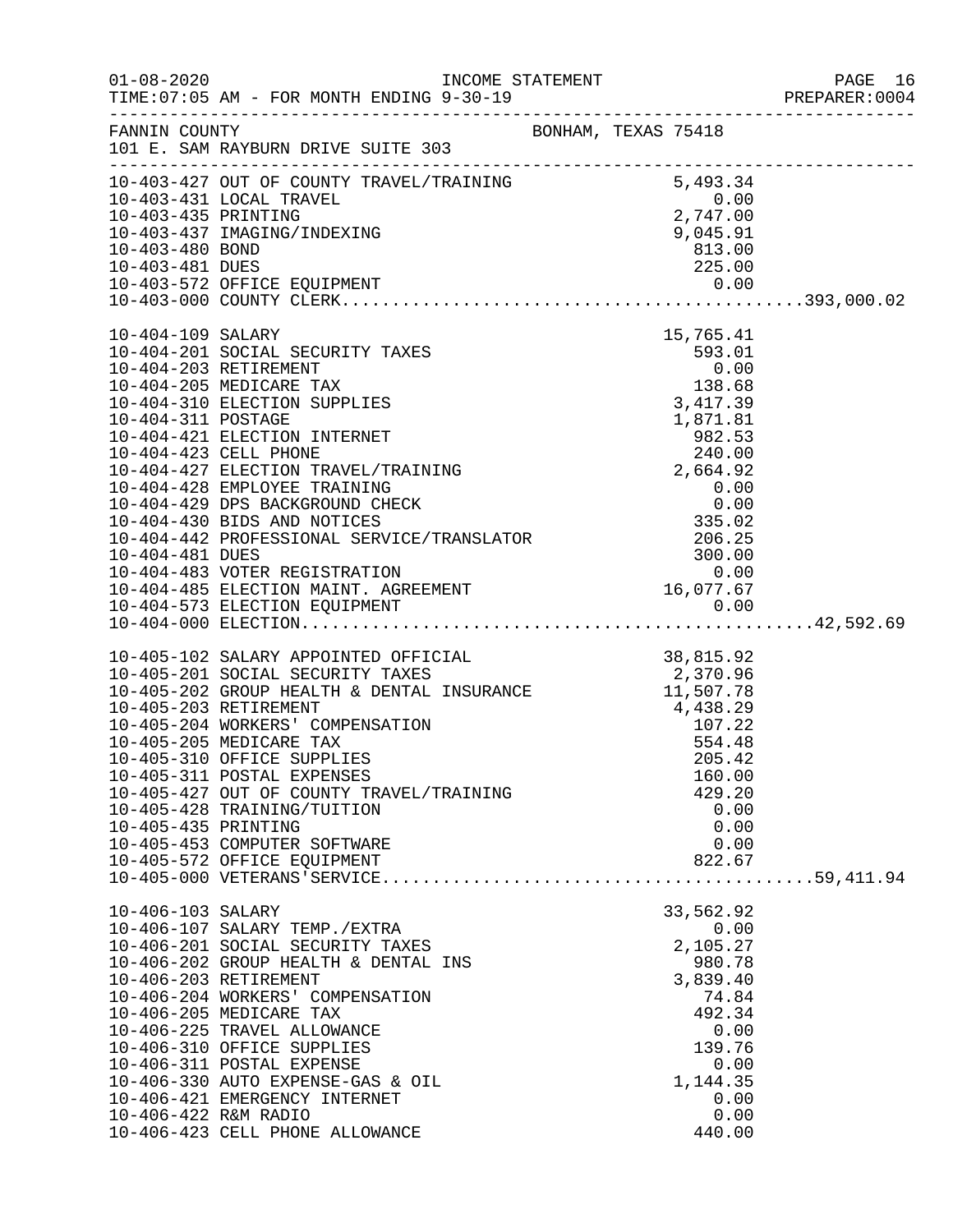|                      |                                                                                                                                                                                                                                                                                                                                                                          |                         | PREPARER: 0004 |
|----------------------|--------------------------------------------------------------------------------------------------------------------------------------------------------------------------------------------------------------------------------------------------------------------------------------------------------------------------------------------------------------------------|-------------------------|----------------|
|                      |                                                                                                                                                                                                                                                                                                                                                                          |                         |                |
|                      | 10-406-427 OUT OF COUNTY<br>10-406-427 OUT OF COUNTY TRAVEL/TRAINING<br>10-406-428 TRAINING & TUITION<br>10-406-453 R&M EQUIPMENT<br>10-406-453 R&M AUTO<br>10-406-487 TRAILER/AUTO INSURANCE<br>10-406-489 CODE RED EARLY WARNING SYSTEM<br>                                                                                                                            |                         |                |
|                      |                                                                                                                                                                                                                                                                                                                                                                          |                         |                |
|                      |                                                                                                                                                                                                                                                                                                                                                                          |                         |                |
|                      |                                                                                                                                                                                                                                                                                                                                                                          |                         |                |
|                      |                                                                                                                                                                                                                                                                                                                                                                          |                         |                |
|                      |                                                                                                                                                                                                                                                                                                                                                                          |                         |                |
|                      |                                                                                                                                                                                                                                                                                                                                                                          |                         |                |
|                      |                                                                                                                                                                                                                                                                                                                                                                          |                         |                |
|                      | $[10-409-010 \text{ CMDFENSETON} \text{ PANRUSLINENTS} \text{ 0.00} \\ 10-409-203 \text{ RETRENMENT PAYKES} \text{ 0.00} \\ 10-409-203 \text{ NOTAL SECURITY TAKES} \text{ 0.00} \\ 10-409-203 \text{ NENTERENTS} \text{ 0.00} \\ 10-409-204 \text{ WOKRERS} \text{ COMPENSATION} \text{ 0.00} \\ 10-409-205 \text{ MEDICARE TAX} \text{ COMPENSATION} \text{ 0.00} \\ $ |                         |                |
|                      |                                                                                                                                                                                                                                                                                                                                                                          |                         |                |
|                      |                                                                                                                                                                                                                                                                                                                                                                          |                         |                |
|                      |                                                                                                                                                                                                                                                                                                                                                                          |                         |                |
|                      |                                                                                                                                                                                                                                                                                                                                                                          |                         |                |
|                      |                                                                                                                                                                                                                                                                                                                                                                          |                         |                |
|                      |                                                                                                                                                                                                                                                                                                                                                                          |                         |                |
|                      |                                                                                                                                                                                                                                                                                                                                                                          |                         |                |
|                      |                                                                                                                                                                                                                                                                                                                                                                          |                         |                |
|                      |                                                                                                                                                                                                                                                                                                                                                                          |                         |                |
|                      |                                                                                                                                                                                                                                                                                                                                                                          |                         |                |
|                      |                                                                                                                                                                                                                                                                                                                                                                          |                         |                |
|                      |                                                                                                                                                                                                                                                                                                                                                                          |                         |                |
|                      |                                                                                                                                                                                                                                                                                                                                                                          |                         |                |
|                      |                                                                                                                                                                                                                                                                                                                                                                          |                         |                |
|                      |                                                                                                                                                                                                                                                                                                                                                                          |                         |                |
|                      |                                                                                                                                                                                                                                                                                                                                                                          |                         |                |
|                      |                                                                                                                                                                                                                                                                                                                                                                          |                         |                |
|                      |                                                                                                                                                                                                                                                                                                                                                                          |                         |                |
|                      |                                                                                                                                                                                                                                                                                                                                                                          |                         |                |
|                      |                                                                                                                                                                                                                                                                                                                                                                          |                         |                |
|                      |                                                                                                                                                                                                                                                                                                                                                                          |                         |                |
|                      |                                                                                                                                                                                                                                                                                                                                                                          |                         |                |
|                      |                                                                                                                                                                                                                                                                                                                                                                          |                         |                |
|                      |                                                                                                                                                                                                                                                                                                                                                                          |                         |                |
|                      | 10-409-495 '98 JAIL BOND PAYMENT                                                                                                                                                                                                                                                                                                                                         | 0.00                    |                |
|                      | 10-409-499 BANK SERVICE FEES                                                                                                                                                                                                                                                                                                                                             | 8,675.00                |                |
|                      | 10-409-500 6TH COURT OF APPEALS FEE                                                                                                                                                                                                                                                                                                                                      | 2,719.70                |                |
|                      |                                                                                                                                                                                                                                                                                                                                                                          |                         |                |
|                      |                                                                                                                                                                                                                                                                                                                                                                          |                         |                |
|                      | 10-410-101 SALARY ELECTED OFFICIAL                                                                                                                                                                                                                                                                                                                                       | 140,000.12<br>30,861.01 |                |
|                      | 10-410-103 SALARY COURT COORDINATOR<br>10-410-110 SALARY COURT REPORTER                                                                                                                                                                                                                                                                                                  | 65,654.00               |                |
| 10-410-130 BAILIFF   |                                                                                                                                                                                                                                                                                                                                                                          | 39,308.10               |                |
|                      | 10-410-201 SOCIAL SECURITY TAXES                                                                                                                                                                                                                                                                                                                                         | 17,196.13               |                |
|                      | 10-410-202 GROUP HEALTH & DENTAL INS                                                                                                                                                                                                                                                                                                                                     | 40,766.40               |                |
|                      | 10-410-203 RETIREMENT                                                                                                                                                                                                                                                                                                                                                    | 31,813.35               |                |
|                      | 10-410-204 WORKERS COMPENSATION                                                                                                                                                                                                                                                                                                                                          | 770.50                  |                |
|                      | 10-410-205 MEDICARE TAX                                                                                                                                                                                                                                                                                                                                                  | 4,086.10                |                |
|                      | 10-410-310 OFFICE SUPPLIES                                                                                                                                                                                                                                                                                                                                               | 288.68                  |                |
| 10-410-311 POSTAGE   |                                                                                                                                                                                                                                                                                                                                                                          | 1,138.95                |                |
|                      | 10-410-315 COPIER RENTAL                                                                                                                                                                                                                                                                                                                                                 | 1,070.35                |                |
|                      | 10-410-395 BAILIFF UNIFORMS                                                                                                                                                                                                                                                                                                                                              | 0.00                    |                |
| 10-410-420 TELEPHONE |                                                                                                                                                                                                                                                                                                                                                                          | 1,999.18                |                |
|                      | 10-410-421 DSL INTERNET                                                                                                                                                                                                                                                                                                                                                  | 0.00                    |                |
|                      | 10-410-424 INDIGENT ATTORNEY FEES                                                                                                                                                                                                                                                                                                                                        | 53, 511.25              |                |
|                      | 10-410-425 PROFESSIONAL SERVICES                                                                                                                                                                                                                                                                                                                                         | 900.00                  |                |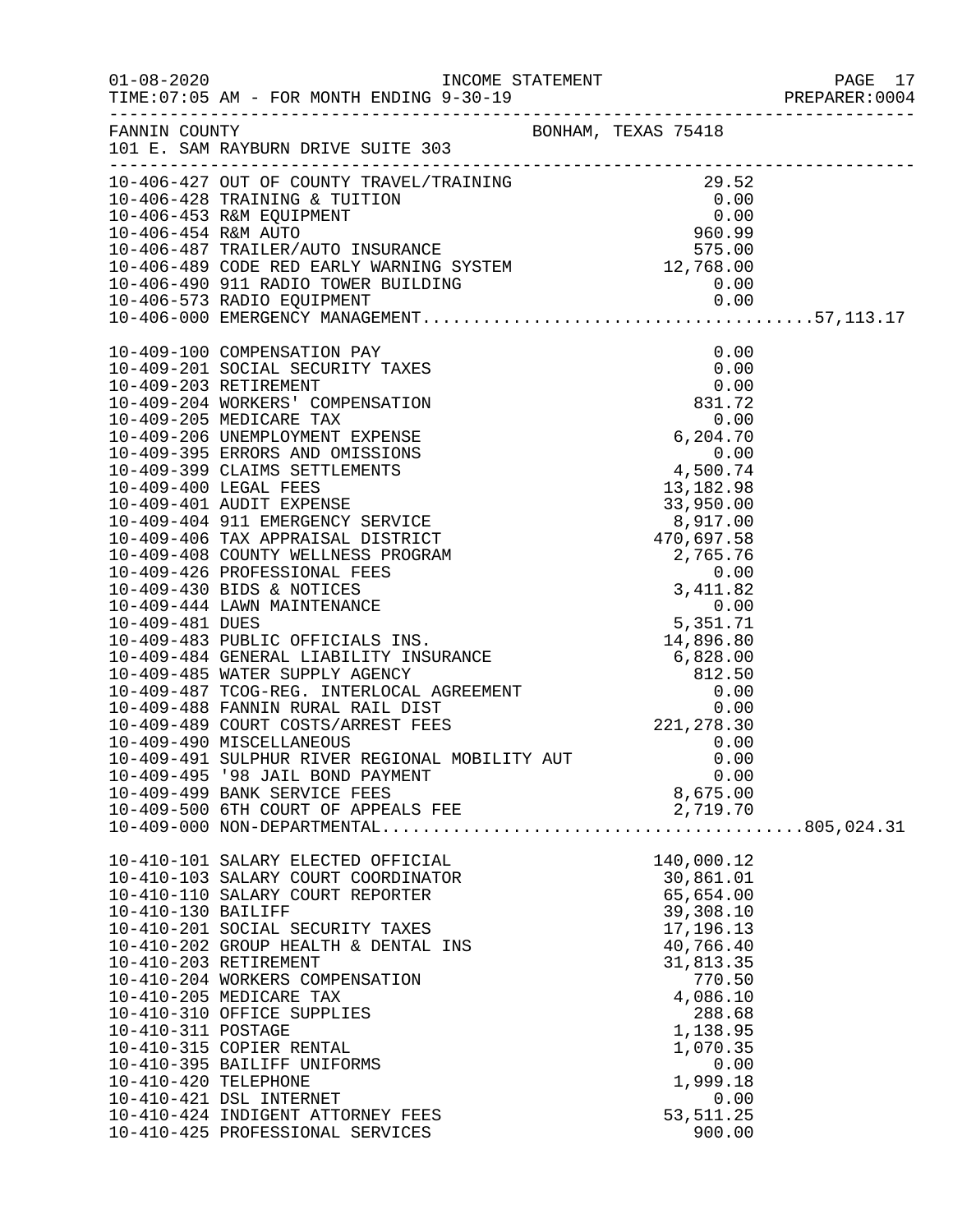| $01 - 08 - 2020$    | INCOME STATEMENT<br>TIME: 07:05 AM - FOR MONTH ENDING 9-30-19                                                                                                                                                                                    |                                                                                                                   |                       |      | PAGE 18<br>PREPARER:0004<br>PAGE 18 |
|---------------------|--------------------------------------------------------------------------------------------------------------------------------------------------------------------------------------------------------------------------------------------------|-------------------------------------------------------------------------------------------------------------------|-----------------------|------|-------------------------------------|
|                     | FANNIN COUNTY SAN BONHAM, TEXAS 75418<br>101 E. SAM RAYBURN DRIVE SUITE 303                                                                                                                                                                      |                                                                                                                   |                       |      |                                     |
|                     |                                                                                                                                                                                                                                                  |                                                                                                                   |                       |      |                                     |
|                     | 10-410-427 OUT OF COUNTY TRAVEL/TRAINING<br>10-410-435 PRINTING<br>10-410-435 PRINTING<br>10-410-437 COURT REPORTER EXPENSE<br>10-410-439 WITNESS EXPENSE<br>10-410-439 WITNESS EXPENSE<br>10-410-453 R&M EQUIPMENT<br>10-410-467 VISITING J     |                                                                                                                   |                       |      |                                     |
|                     |                                                                                                                                                                                                                                                  |                                                                                                                   |                       |      |                                     |
|                     |                                                                                                                                                                                                                                                  |                                                                                                                   |                       |      |                                     |
|                     |                                                                                                                                                                                                                                                  |                                                                                                                   |                       |      |                                     |
|                     |                                                                                                                                                                                                                                                  |                                                                                                                   |                       |      |                                     |
|                     |                                                                                                                                                                                                                                                  |                                                                                                                   |                       |      |                                     |
|                     |                                                                                                                                                                                                                                                  |                                                                                                                   |                       |      |                                     |
| 10-410-481 DUES     | 10-410-572 OFFICE EQUIPMENT                                                                                                                                                                                                                      |                                                                                                                   | 0.00                  | 0.00 |                                     |
|                     | 10-410-574 TECHNOLOGY                                                                                                                                                                                                                            |                                                                                                                   | 0.00                  |      |                                     |
|                     |                                                                                                                                                                                                                                                  |                                                                                                                   |                       |      |                                     |
|                     |                                                                                                                                                                                                                                                  |                                                                                                                   |                       |      |                                     |
|                     |                                                                                                                                                                                                                                                  |                                                                                                                   |                       |      |                                     |
|                     |                                                                                                                                                                                                                                                  |                                                                                                                   |                       |      |                                     |
|                     | 10-425-201 SOCIAL SECURITY                                                                                                                                                                                                                       |                                                                                                                   |                       | 0.00 |                                     |
|                     | 10-425-205 MEDICARE TAX                                                                                                                                                                                                                          |                                                                                                                   |                       | 0.00 |                                     |
|                     | 10-425-311 JURY POSTAGE<br>10-425-312 DISTRICT JURY SUPPLIES                                                                                                                                                                                     |                                                                                                                   |                       |      |                                     |
|                     | 10-425-313 GRAND JURY EXPENSE                                                                                                                                                                                                                    |                                                                                                                   |                       |      |                                     |
|                     | 10-425-314 PETIT JURY EXPENSE                                                                                                                                                                                                                    |                                                                                                                   |                       |      |                                     |
|                     | 10-425-316 COUNTY COURT JURY EXP.                                                                                                                                                                                                                |                                                                                                                   |                       |      |                                     |
|                     | 10-425-317 COURT REPORTER SUPPLIES                                                                                                                                                                                                               |                                                                                                                   |                       |      |                                     |
|                     | 10-425-318 J.P. JURY EXPENSE                                                                                                                                                                                                                     |                                                                                                                   |                       |      |                                     |
|                     | 10-425-316 J.P. JURI EAFENSE<br>10-425-319 CO.CT.@LAW JURY EXPENSE PROGRAM 1,128.77<br>10-425-422 REGIONAL INDIGENT DEFENSE PROGRAM 18,056.00                                                                                                    | $\begin{array}{r}0.00\\3,732.24\\504.44\\6,158.98\\21,418.00\\0.00\\0.00\\880.00\\1,128.77\\18.056.00\end{array}$ |                       |      |                                     |
|                     | 18,056.00<br>18,056.00<br>19,056.00<br>10-425-425 CO.CT. PROFESSIONAL SERVICES<br>10-425-426 COUNTY COURT SUPPLIES<br>10-425-435 PRINTING<br>10-425-465 PHYSICAL EVID. ANALYSES<br>10-425-466 AUTOPSIES<br>10-425-466 AUTOPSIES<br>10-425-466 VI |                                                                                                                   |                       |      |                                     |
|                     |                                                                                                                                                                                                                                                  |                                                                                                                   |                       |      |                                     |
|                     |                                                                                                                                                                                                                                                  |                                                                                                                   |                       |      |                                     |
|                     |                                                                                                                                                                                                                                                  |                                                                                                                   |                       |      |                                     |
|                     |                                                                                                                                                                                                                                                  |                                                                                                                   |                       |      |                                     |
|                     |                                                                                                                                                                                                                                                  |                                                                                                                   |                       |      |                                     |
|                     |                                                                                                                                                                                                                                                  |                                                                                                                   |                       |      |                                     |
|                     |                                                                                                                                                                                                                                                  |                                                                                                                   |                       |      |                                     |
|                     | 10-435-103 SALARY COURT COORDINATOR                                                                                                                                                                                                              |                                                                                                                   | 35,634.96             |      |                                     |
|                     | 10-435-110 SALARY COURT REPORTER                                                                                                                                                                                                                 |                                                                                                                   | 68,558.71             |      |                                     |
| 10-435-130 BAILIFF  |                                                                                                                                                                                                                                                  |                                                                                                                   | 40,237.08             |      |                                     |
|                     | 10-435-201 SOCIAL SECURITY                                                                                                                                                                                                                       |                                                                                                                   | 9,418.51              |      |                                     |
|                     | 10-435-202 GROUP HEALTH INSURANCE                                                                                                                                                                                                                |                                                                                                                   | 33,567.08             |      |                                     |
|                     | 10-435-203 RETIREMENT<br>10-435-204 WORKERS COMPENSATION                                                                                                                                                                                         |                                                                                                                   | 16,928.36             |      |                                     |
| 10-435-205 MEDICARE |                                                                                                                                                                                                                                                  |                                                                                                                   | 423.66<br>2,202.81    |      |                                     |
|                     | 10-435-310 OFFICE SUPPLIES                                                                                                                                                                                                                       |                                                                                                                   | 1,617.18              |      |                                     |
|                     | 10-435-311 DISTRICT JUDGE POSTAGE                                                                                                                                                                                                                |                                                                                                                   | 113.49                |      |                                     |
|                     | 10-435-352 GPS/SCRAM MONITORS                                                                                                                                                                                                                    |                                                                                                                   |                       | 0.00 |                                     |
|                     | 10-435-395 BAILIFF UNIFORMS                                                                                                                                                                                                                      |                                                                                                                   | 435.00                |      |                                     |
|                     | 10-435-421 LEXIS NEXIS ONLINE LEGAL                                                                                                                                                                                                              |                                                                                                                   | 704.00                |      |                                     |
|                     | 10-435-427 OUT OF CO TRAVEL/TRAINING<br>10-435-428 TRAINING/TUITION                                                                                                                                                                              |                                                                                                                   | 3,737.99              |      |                                     |
|                     | 10-435-432 ATTORNEY FEES JUVENILE                                                                                                                                                                                                                |                                                                                                                   | 1,140.00<br>17,770.00 |      |                                     |
|                     | 10-435-433 ATTORNEY FEES DRUG CT                                                                                                                                                                                                                 |                                                                                                                   |                       | 0.00 |                                     |
|                     | 10-435-434 APPEAL COURT TRANSCRIPTS                                                                                                                                                                                                              |                                                                                                                   | 33, 375.00            |      |                                     |
|                     | 10-435-435 ATTORNEYS FEES APPEALS CT                                                                                                                                                                                                             |                                                                                                                   | 12,076.75             |      |                                     |
|                     | 10-435-436 ATTORNEY FEES- CPS CASES                                                                                                                                                                                                              |                                                                                                                   | 396,686.31            |      |                                     |
|                     | 10-435-437 ATTORNEY FEES                                                                                                                                                                                                                         |                                                                                                                   | 244,812.83            |      |                                     |
|                     | 10-435-438 COURT REPORTER EXPENSE                                                                                                                                                                                                                |                                                                                                                   | 15,566.00             |      |                                     |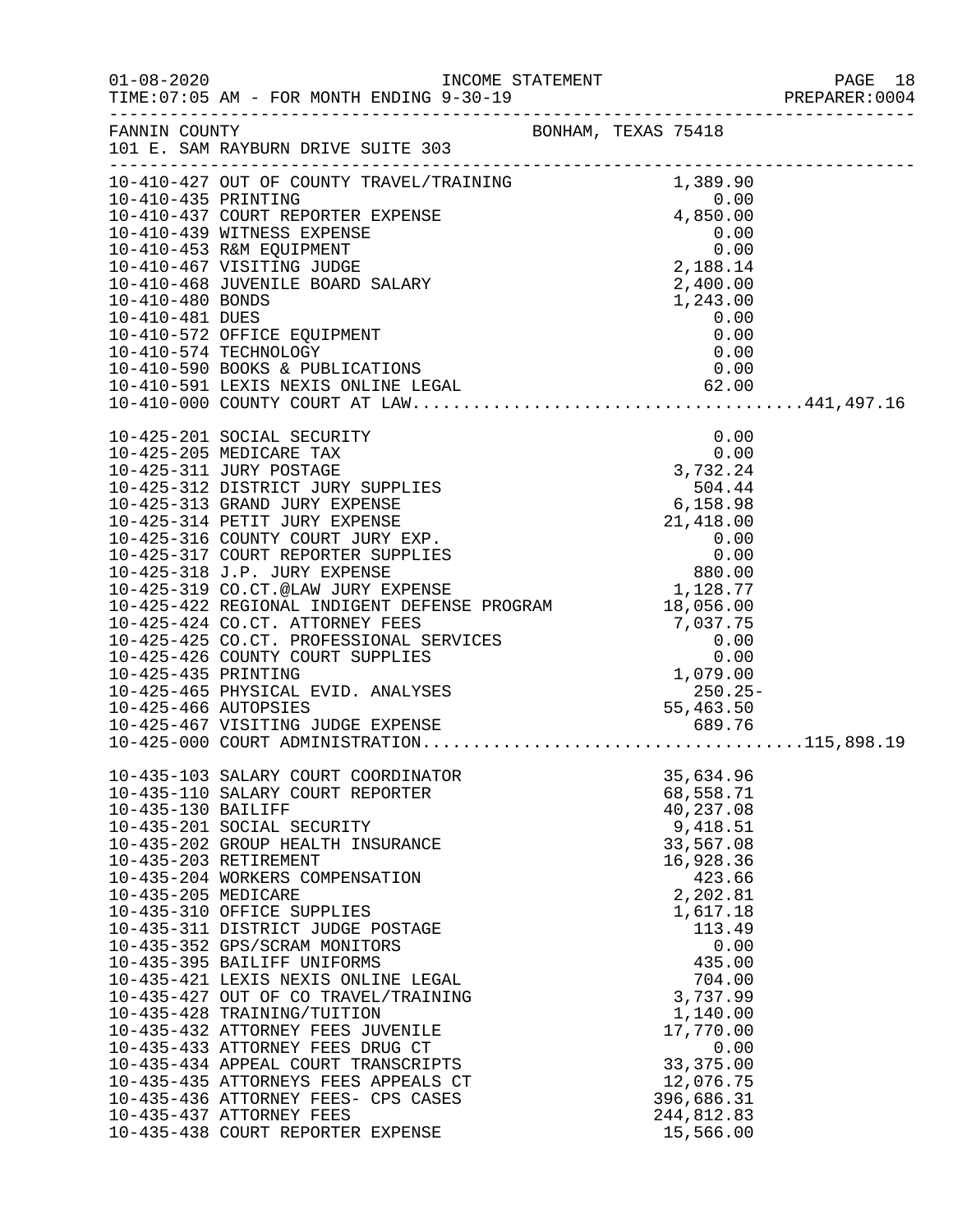|                                                           | TIME: 07:05 AM - FOR MONTH ENDING 9-30-19                                                                                                                                                                                                                                                                                                                                                                                                                                                                                                                                |                                                                                                                                                                                                                           | PAGE 19 |
|-----------------------------------------------------------|--------------------------------------------------------------------------------------------------------------------------------------------------------------------------------------------------------------------------------------------------------------------------------------------------------------------------------------------------------------------------------------------------------------------------------------------------------------------------------------------------------------------------------------------------------------------------|---------------------------------------------------------------------------------------------------------------------------------------------------------------------------------------------------------------------------|---------|
|                                                           | FANNIN COUNTY<br>101 E. SAM RAYBURN DRIVE SUITE 303                                                                                                                                                                                                                                                                                                                                                                                                                                                                                                                      | BONHAM, TEXAS 75418                                                                                                                                                                                                       |         |
|                                                           | 10-435-439 INVESTIGATOR EXPENSE<br>10-435-439 INVESTIGATOR EXPENSE<br>10-435-440 PHYSICIANS EXPENSE<br>10-435-442 OTHER PROFESSIONAL SERV.<br>10-435-468 JUVENILE BOARD SALARY<br>10-435-468 JUVENILE BOARD SALARY<br>10-435-572 OFFICE EQ                                                                                                                                                                                                                                                                                                                               |                                                                                                                                                                                                                           |         |
|                                                           | 10-430-0101 SALARY ELECTED OF INTERNATION (1997-1701)<br>10-450-103 SALARY AEST: DIST: CLERK 58, 237, 92<br>10-450-103 SALARY AEST: DIST: CLERK 158, 903.05<br>10-450-201 SOCIAL SECURITY TAXES 156, 903.05<br>10-450-202 GROUP HEALTH                                                                                                                                                                                                                                                                                                                                   |                                                                                                                                                                                                                           |         |
| 10-455-435 PRINTING<br>10-455-480 BOND<br>10-455-481 DUES | 10-455-101 SALARY ELECTED OFFICIAL<br>10-455-103 SALARY ASSISTANTS<br>10-455-201 SOCIAL SECURITY TAXES<br>10-455-202 GROUP HEALTH & DENTAL INSURANCE<br>10-455-203 RETIREMENT<br>10-455-204 WORKERS' COMPENSATION<br>10-455-205 MEDICARE TAX<br>10-455-225 TRAVEL ALLOWANCE<br>10-455-310 OFFICE SUPPLIES<br>10-455-311 POSTAL EXPENSES<br>10-455-420 UTILITIES TELEPHONE<br>10-455-422 R & M RADIO<br>10-455-423 CELL PHONE ALLOWANCE<br>10-455-427 OUT OF COUNTY TRAVEL/TRAINING<br>10-455-572 OFFICE EQUIPMENT<br>10-455-573 RADIO EQUIPMENT<br>10-455-574 TECHNOLOGY | 44, 483. 40<br>62,603.84<br>6,732.08<br>34,523.34<br>12, 244.41<br>295.16<br>1,574.30<br>2,400.00<br>755.37<br>373.16<br>1,361.98<br>0.00<br>240.00<br>3,130.59<br>377.25<br>343.00<br>135.00<br>2,102.84<br>0.00<br>0.00 |         |
|                                                           | 10-456-101 SALARY ELECTED OFFICIAL                                                                                                                                                                                                                                                                                                                                                                                                                                                                                                                                       | 44, 483. 40                                                                                                                                                                                                               |         |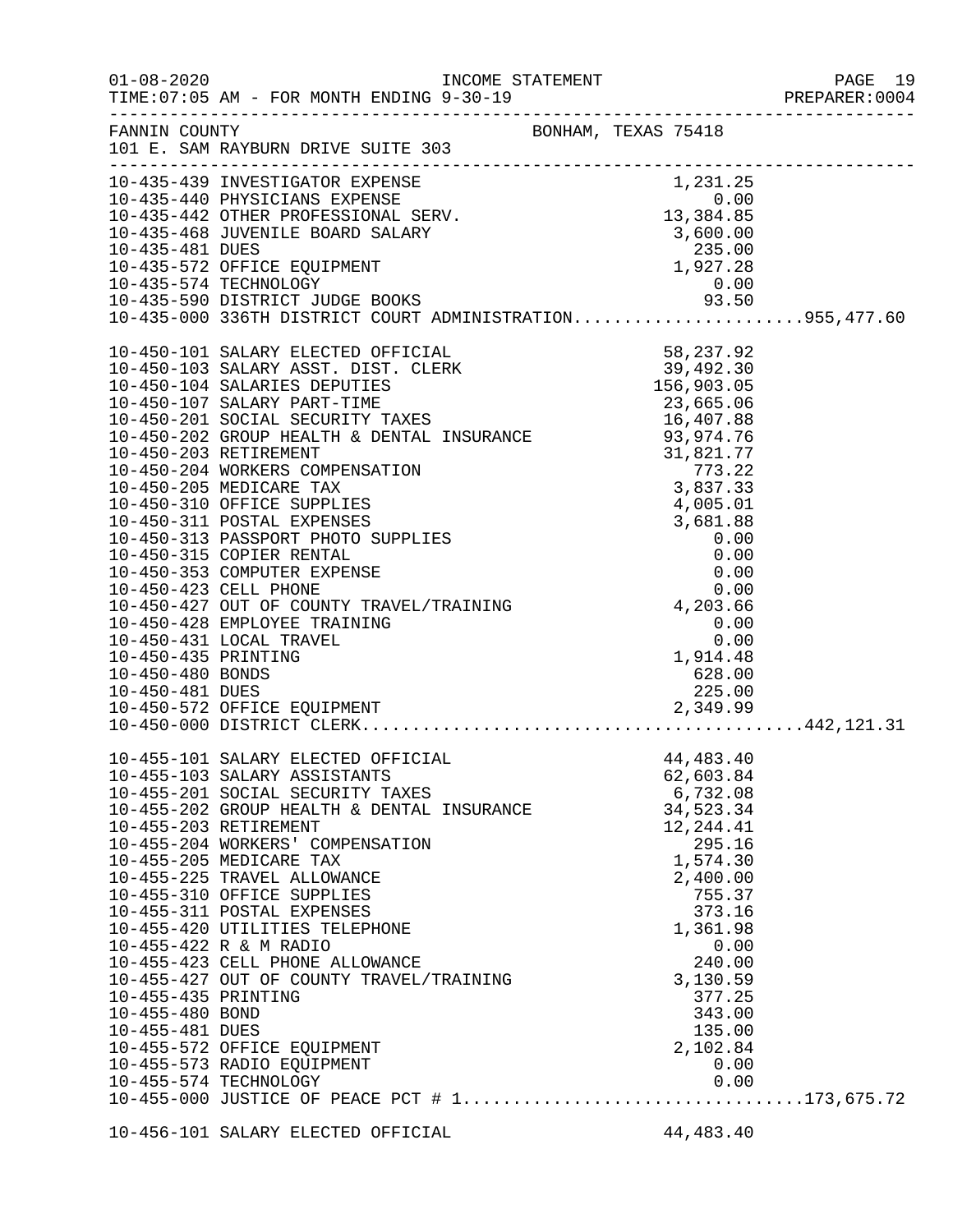| $01 - 08 - 2020$                                          | TIME: 07:05 AM - FOR MONTH ENDING 9-30-19                                                                                                                                                                                                                                                                                                                                                                                                                                                                   |                                                                                                                         |                                                                                                                                                                 |  |
|-----------------------------------------------------------|-------------------------------------------------------------------------------------------------------------------------------------------------------------------------------------------------------------------------------------------------------------------------------------------------------------------------------------------------------------------------------------------------------------------------------------------------------------------------------------------------------------|-------------------------------------------------------------------------------------------------------------------------|-----------------------------------------------------------------------------------------------------------------------------------------------------------------|--|
| FANNIN COUNTY                                             | 101 E. SAM RAYBURN DRIVE SUITE 303                                                                                                                                                                                                                                                                                                                                                                                                                                                                          | BONHAM, TEXAS 75418                                                                                                     |                                                                                                                                                                 |  |
| 10-456-435 PRINTING<br>10-456-480 BOND<br>10-456-481 DUES | $\begin{tabular}{l c c c c} \hline \texttt{10-456-104 SALARY DEPUTY TASES} & \multicolumn{2}{c }{\multicolumn{2}{c }{\multicolumn{2}{c }{\multicolumn{2}{c }{\multicolumn{2}{c }{\multicolumn{2}{c }{\multicolumn{2}{c }{\multicolumn{2}{c }{\multicolumn{2}{c }{\multicolumn{2}{c }{\multicolumn{2}{c }{\multicolumn{2}{c }{\multicolumn{2}{c }{\multicolumn{2}{c }{\multicolumn{2}{c }{\multicolumn{2}{c }{\multicolumn{2}{c }{\multicolumn{2$<br>10-456-460 OFFICE RENTAL<br>10-456-572 OFFICE EQUIPMENT | $\begin{array}{r} \text{1,190.57} \\ 100.67 \\ 4,200.00 \\ 278.00 \\ 95.00 \\ 1,078.58 \\ 1.175 \text{ cm} \end{array}$ |                                                                                                                                                                 |  |
|                                                           |                                                                                                                                                                                                                                                                                                                                                                                                                                                                                                             |                                                                                                                         |                                                                                                                                                                 |  |
| 10-457-435 PRINTING<br>10-457-480 BOND<br>10-457-481 DUES | 10-457-427 OUT OF COUNTY TRAVEL/TRAINING<br>10-457-460 OFFICE RENTAL<br>10-457-572 OFFICE EQUIPMENT<br>10-457-574 TECHNOLOGY<br>10-457-000 JUSTICE OF THE PEACE # 3115,343.80                                                                                                                                                                                                                                                                                                                               |                                                                                                                         | 981.42<br>80.25<br>2,499.96<br>377.00<br>60.00<br>0.00<br>0.00                                                                                                  |  |
|                                                           | 10-475-101 DA. SALARY SUPPLEMENT<br>10-475-102 HB 9 D.A. SUPPLEMENTAL FUNDS<br>10-475-103 SALARY ASSISTANT D.A.<br>10-475-104 ASST. DA LONGEVITY PAY<br>10-475-105 SALARIES SECRETARIES<br>10-475-106 DA SALARY REIMB. GC CH 46<br>10-475-107 SALARY TEMP./EXTRA<br>10-475-108 INVESTIGATOR CRIMES AGAINST WOMEN<br>10-475-109 INVESTIGATOR<br>10-475-110 DISCOVERY CLERK<br>10-475-201 SOCIAL SECURITY TAXES<br>10-475-202 GROUP HEALTH INSURANCE<br>10-475-203 RETIREMENT                                 |                                                                                                                         | 5,000.06<br>3,360.00<br>305, 353.26<br>4,840.00<br>183,451.06<br>27,499.98<br>0.00<br>0.00<br>60,403.72<br>34,780.00<br>37, 182. 22<br>125, 139.03<br>71,427.63 |  |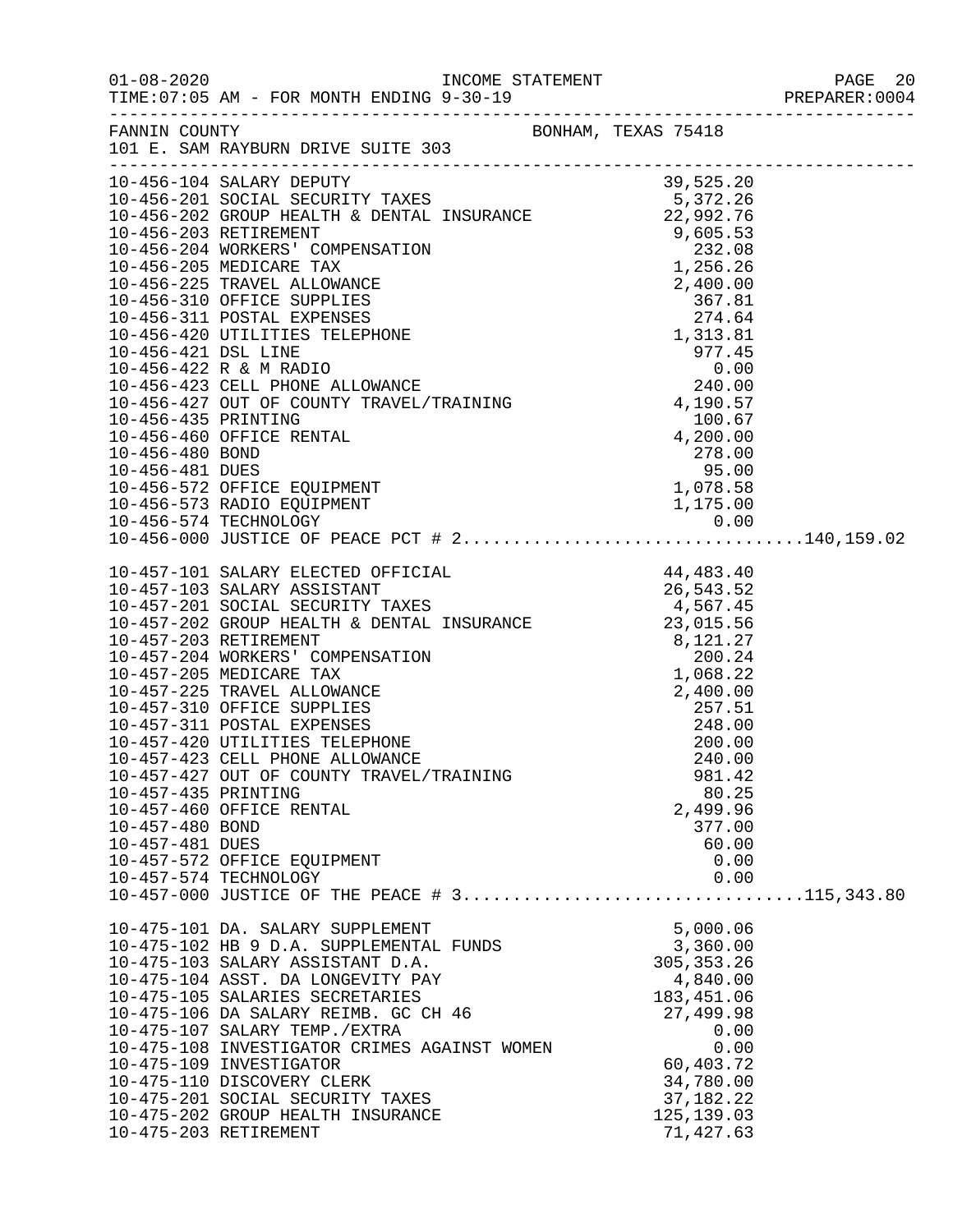| $01 - 08 - 2020$      | INCOME STATEMENT<br>TIME: 07:05 AM - FOR MONTH ENDING 9-30-19 |                     |                    |      | PAGE 21 |  |
|-----------------------|---------------------------------------------------------------|---------------------|--------------------|------|---------|--|
| FANNIN COUNTY         | 101 E. SAM RAYBURN DRIVE SUITE 303                            | BONHAM, TEXAS 75418 |                    |      |         |  |
|                       |                                                               |                     |                    |      |         |  |
|                       |                                                               |                     |                    |      |         |  |
|                       |                                                               |                     |                    |      |         |  |
|                       |                                                               |                     |                    |      |         |  |
|                       |                                                               |                     |                    |      |         |  |
|                       |                                                               |                     |                    |      |         |  |
|                       |                                                               |                     |                    |      |         |  |
|                       |                                                               |                     |                    |      |         |  |
|                       |                                                               |                     |                    |      |         |  |
|                       |                                                               |                     |                    |      |         |  |
|                       |                                                               |                     |                    |      |         |  |
|                       |                                                               |                     |                    |      |         |  |
|                       |                                                               |                     |                    |      |         |  |
|                       |                                                               |                     |                    |      |         |  |
|                       |                                                               |                     |                    |      |         |  |
|                       |                                                               |                     |                    |      |         |  |
|                       |                                                               |                     |                    |      |         |  |
|                       |                                                               |                     |                    |      |         |  |
|                       |                                                               |                     |                    |      |         |  |
|                       |                                                               |                     |                    |      |         |  |
|                       |                                                               |                     |                    |      |         |  |
|                       |                                                               |                     |                    |      |         |  |
|                       |                                                               |                     |                    |      |         |  |
|                       |                                                               |                     |                    |      |         |  |
|                       |                                                               |                     |                    |      |         |  |
|                       |                                                               |                     |                    |      |         |  |
|                       |                                                               |                     |                    |      |         |  |
|                       |                                                               |                     |                    |      |         |  |
|                       |                                                               |                     |                    |      |         |  |
|                       |                                                               |                     |                    |      |         |  |
|                       |                                                               |                     |                    |      |         |  |
|                       | 10-495-431 LOCAL TRAVEL                                       |                     | 0.00               |      |         |  |
| 10-495-435 PRINTING   |                                                               |                     | 143.00             |      |         |  |
|                       | 10-495-452 R & M EQUIPMENT                                    |                     |                    | 0.00 |         |  |
| 10-495-480 BOND       |                                                               |                     | 385.00             |      |         |  |
| 10-495-481 DUES       | 10-495-572 OFFICE EQUIPMENT                                   |                     | 295.00<br>1,370.98 |      |         |  |
|                       |                                                               |                     |                    |      |         |  |
|                       |                                                               |                     |                    |      |         |  |
|                       | 10-496-103 SALARY PURCHASING AGENT                            |                     | 38,982.89          |      |         |  |
|                       | 10-496-201 SOCIAL SECURITY TAXES                              |                     | 2,407.74           |      |         |  |
|                       | 10-496-202 GROUP HEALTH INSURANCE                             |                     | 8,811.99           |      |         |  |
| 10-496-203 RETIREMENT | 10-496-204 WORKERS' COMPENSATION                              |                     | 4,453.85           |      |         |  |
|                       | 10-496-205 MEDICARE TAX                                       |                     | 101.04<br>563.11   |      |         |  |
|                       | 10-496-310 OFFICE SUPPLIES                                    |                     | 489.84             |      |         |  |
|                       | 10-496-353 COMPUTER SOFTWARE MAINTENANCE                      |                     | 655.00             |      |         |  |
| 10-496-421 CELL PHONE |                                                               |                     | 300.00             |      |         |  |
|                       | 10-496-427 OUT OF COUNTY TRAVEL                               |                     | 3,722.98           |      |         |  |
|                       | 10-496-431 LOCAL TRAVEL                                       |                     |                    | 0.00 |         |  |
| 10-496-435 PRINTING   |                                                               |                     | 18.00              |      |         |  |
|                       | 10-496-452 R & M EQUIPMENT                                    |                     | 0.00               |      |         |  |
| 10-496-480 BOND       |                                                               |                     | 93.00              |      |         |  |
| 10-496-481 DUES       |                                                               |                     | 454.00             |      |         |  |
|                       | 10-496-572 OFFICE EQUIPMENT                                   |                     |                    | 0.00 |         |  |

10-496-000 COUNTY PURCHASING..........................................61,053.44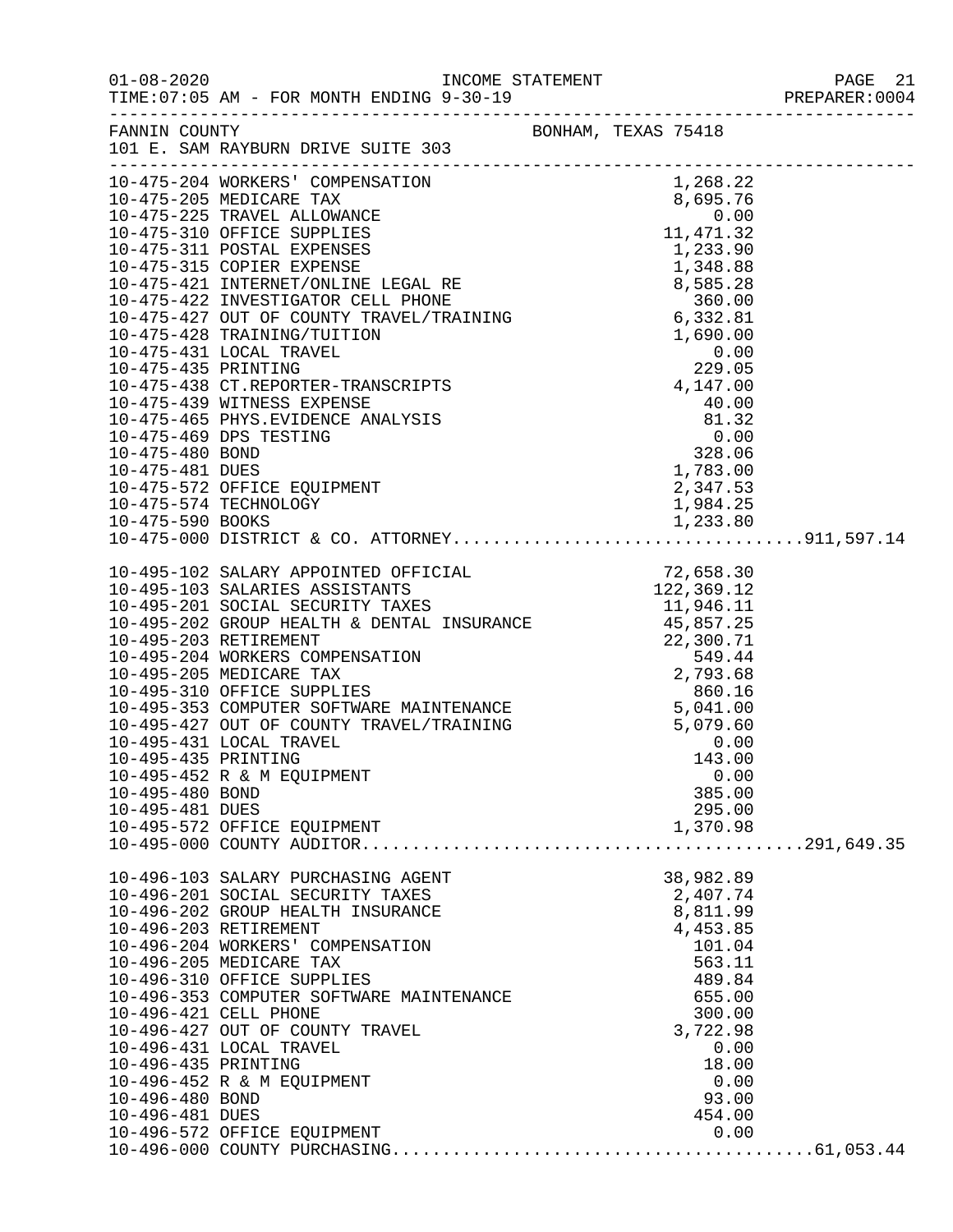|                     |                                                                           |                    | PREPARER:0004 |
|---------------------|---------------------------------------------------------------------------|--------------------|---------------|
|                     | FANNIN COUNTY BONHAM, TEXAS 75418<br>101 E. SAM RAYBURN DRIVE SUITE 303   |                    |               |
|                     |                                                                           |                    |               |
|                     |                                                                           |                    |               |
|                     |                                                                           |                    |               |
|                     |                                                                           |                    |               |
|                     |                                                                           |                    |               |
|                     |                                                                           |                    |               |
|                     |                                                                           |                    |               |
|                     |                                                                           |                    |               |
|                     |                                                                           |                    |               |
|                     |                                                                           |                    |               |
|                     |                                                                           |                    |               |
|                     |                                                                           |                    |               |
|                     |                                                                           |                    |               |
|                     |                                                                           |                    |               |
|                     |                                                                           |                    |               |
|                     |                                                                           |                    |               |
|                     |                                                                           |                    |               |
|                     |                                                                           |                    |               |
|                     |                                                                           |                    |               |
|                     |                                                                           |                    |               |
|                     |                                                                           |                    |               |
|                     |                                                                           |                    |               |
|                     |                                                                           |                    |               |
|                     |                                                                           |                    |               |
|                     |                                                                           |                    |               |
|                     |                                                                           |                    |               |
|                     |                                                                           |                    |               |
|                     |                                                                           |                    |               |
|                     |                                                                           |                    |               |
|                     | 10-499-311 POSTAL EXPENSES<br>10-499-315 COPIER EXPENSE                   | 979.43             |               |
|                     | 10-499-420 TELEPHONE LEONARD OFFICE                                       | 777.92<br>0.00     |               |
|                     | 10-499-423 CELL PHONE                                                     | 0.00               |               |
|                     | 10-499-427 OUT OF COUNTY TRAVEL/TRAINING                                  | 4,653.21           |               |
|                     | 10-499-435 PRINTING                                                       | 96.15              |               |
|                     | 10-499-460 LEONARD OFFICE RENT                                            | 1,200.00           |               |
| 10-499-480 BOND     |                                                                           | 368.00             |               |
| 10-499-481 DUES     | 10-499-572 OFFICE EQUIPMENT                                               | 175.00<br>668.71   |               |
|                     | 10-499-574 TECHNOLOGY                                                     | 0.00               |               |
|                     | 10-499-574 TECHNOLOGY 0.00<br>10-499-000 TAX ASSESSOR-COLLECTOR317,643.19 |                    |               |
|                     |                                                                           |                    |               |
|                     | 10-503-103 SALARY-TECHNICIAN                                              | 41,257.06          |               |
|                     | 10-503-107 PART TIME TECHNICIAN                                           | 18,708.95          |               |
|                     | 10-503-201 SOCIAL SECURITY                                                | 3,499.89           |               |
|                     | 10-503-202 GROUP HEALTH INSURANCE                                         | 11,507.78          |               |
|                     | 10-503-203 RETIREMENT<br>10-503-204 WORKERS COMPENSATION                  | 6,856.76<br>207.00 |               |
|                     | 10-503-205 MEDICARE TAX                                                   | 818.44             |               |
|                     | 10-503-225 TRAVEL ALLOWANCE                                               | 828.00             |               |
|                     | 10-503-310 OFFICE SUPPLIES                                                | 194.76             |               |
|                     | 10-503-421 CELL PHONE ALLOWANCE                                           | 414.00             |               |
|                     | 10-503-423 EMERGENCY INTERNET                                             | 428.92             |               |
|                     | 10-503-427 OUT OF COUNTY TRAVEL/TRAINING                                  | 0.00               |               |
| 10-503-435 PRINTING |                                                                           | 0.00               |               |
|                     |                                                                           |                    |               |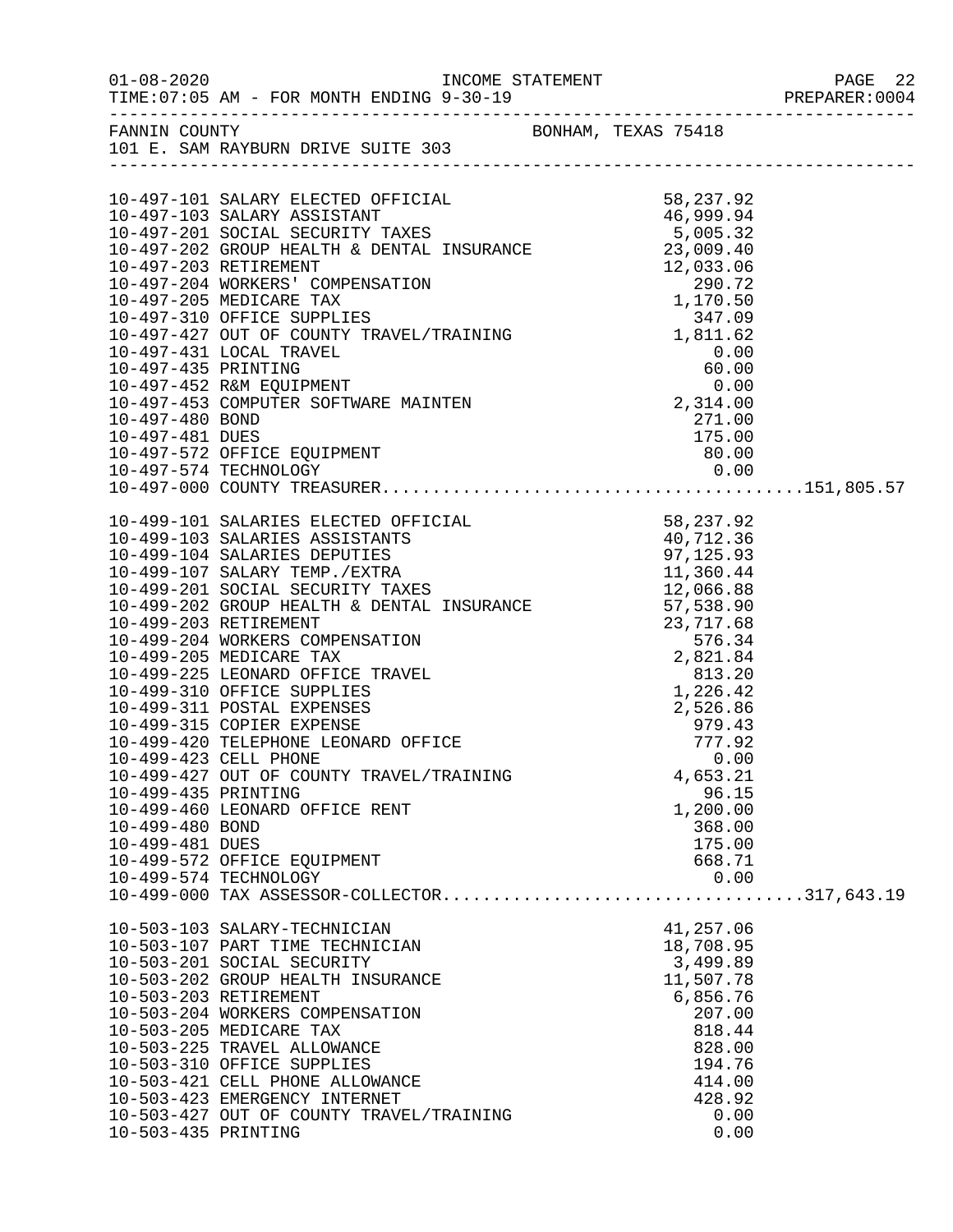|                 |                                                                                                                                                                                                                                            |                     | PREPARER: 0004 |
|-----------------|--------------------------------------------------------------------------------------------------------------------------------------------------------------------------------------------------------------------------------------------|---------------------|----------------|
|                 | FANNIN COUNTY<br>101 E. SAM RAYBURN DRIVE SUITE 303                                                                                                                                                                                        |                     |                |
|                 | 10-503-453 R&M COMPUTER/TRAINING                                                                                                                                                                                                           | 0.00                |                |
|                 |                                                                                                                                                                                                                                            | 2,590.87            |                |
|                 |                                                                                                                                                                                                                                            |                     |                |
|                 |                                                                                                                                                                                                                                            |                     |                |
|                 |                                                                                                                                                                                                                                            |                     |                |
|                 |                                                                                                                                                                                                                                            |                     |                |
|                 | 10-510-107 REGULAR TEMP.- PART TIME                                                                                                                                                                                                        | $0.00$<br>39,527.80 |                |
|                 |                                                                                                                                                                                                                                            |                     |                |
|                 |                                                                                                                                                                                                                                            |                     |                |
|                 |                                                                                                                                                                                                                                            |                     |                |
|                 |                                                                                                                                                                                                                                            |                     |                |
|                 |                                                                                                                                                                                                                                            |                     |                |
|                 |                                                                                                                                                                                                                                            |                     |                |
|                 |                                                                                                                                                                                                                                            |                     |                |
|                 |                                                                                                                                                                                                                                            |                     |                |
|                 |                                                                                                                                                                                                                                            |                     |                |
|                 |                                                                                                                                                                                                                                            |                     |                |
|                 |                                                                                                                                                                                                                                            |                     |                |
|                 |                                                                                                                                                                                                                                            |                     |                |
|                 |                                                                                                                                                                                                                                            |                     |                |
|                 |                                                                                                                                                                                                                                            |                     |                |
|                 |                                                                                                                                                                                                                                            |                     |                |
|                 |                                                                                                                                                                                                                                            |                     |                |
|                 |                                                                                                                                                                                                                                            |                     |                |
|                 | 10-510-445 IR CONDITIONER MAINTENANCE<br>10-510-445 AIR CONDITIONER MAINTENANCE<br>10-510-446 ELEVATOR MAINTENANCE CONTR<br>10-510-450 R & M BUILDINGS<br>10-510-453 COMPUTER SOFTWARE MAINTEN<br>10-510-463 RENTAL PERSONNEL PAGER<br>10- |                     |                |
|                 |                                                                                                                                                                                                                                            |                     |                |
|                 |                                                                                                                                                                                                                                            |                     |                |
|                 |                                                                                                                                                                                                                                            |                     |                |
|                 |                                                                                                                                                                                                                                            |                     |                |
|                 |                                                                                                                                                                                                                                            |                     |                |
| 10-510-500 LAND |                                                                                                                                                                                                                                            | 0.00                |                |
|                 | 10-510-530 PERMANENT IMPROVEMENTS                                                                                                                                                                                                          | 0.00                |                |
|                 | 10-510-572 OFFICE EQUIPMENT                                                                                                                                                                                                                | 0.00                |                |
|                 | 10-510-573 ODYSSEY SOFTWARE/EQUIPMENT                                                                                                                                                                                                      | 0.00                |                |
|                 | 10-510-574 TECHNOLOGY                                                                                                                                                                                                                      | 0.00                |                |
|                 | 10-510-575 LAND/BUILDING<br>10-510-577 JANITOR EQUIPMENT                                                                                                                                                                                   | 0.00<br>0.00        |                |
|                 |                                                                                                                                                                                                                                            |                     |                |
|                 | 10-511-115 SALARY JANITOR                                                                                                                                                                                                                  | 4,858.47            |                |
|                 | 10-511-201 SOCIAL SECURITY TAXES                                                                                                                                                                                                           | 301.20              |                |
|                 | 10-511-203 RETIREMENT                                                                                                                                                                                                                      | 531.77              |                |
|                 | 10-511-204 WORKER' COMPENSATION                                                                                                                                                                                                            | 124.78              |                |
|                 | 10-511-205 MEDICARE TAX                                                                                                                                                                                                                    | 70.43               |                |
|                 | 10-511-225 JANITOR TRAVEL                                                                                                                                                                                                                  | 156.46              |                |
|                 | 10-511-332 JANITOR SUPPLIES                                                                                                                                                                                                                | 1,052.68            |                |
|                 | 10-511-440 UTILITIES ELECTRICITY<br>10-511-441 UTILITIES GAS                                                                                                                                                                               | 4,365.94<br>851.26  |                |
|                 | 10-511-442 UTILITIES WATER                                                                                                                                                                                                                 | 967.21              |                |
|                 | 10-511-443 TRASH PICK-UP SERVICE                                                                                                                                                                                                           | 492.48              |                |
|                 | 10-511-444 LAWN MAINTENANCE                                                                                                                                                                                                                | 0.00                |                |
|                 |                                                                                                                                                                                                                                            |                     |                |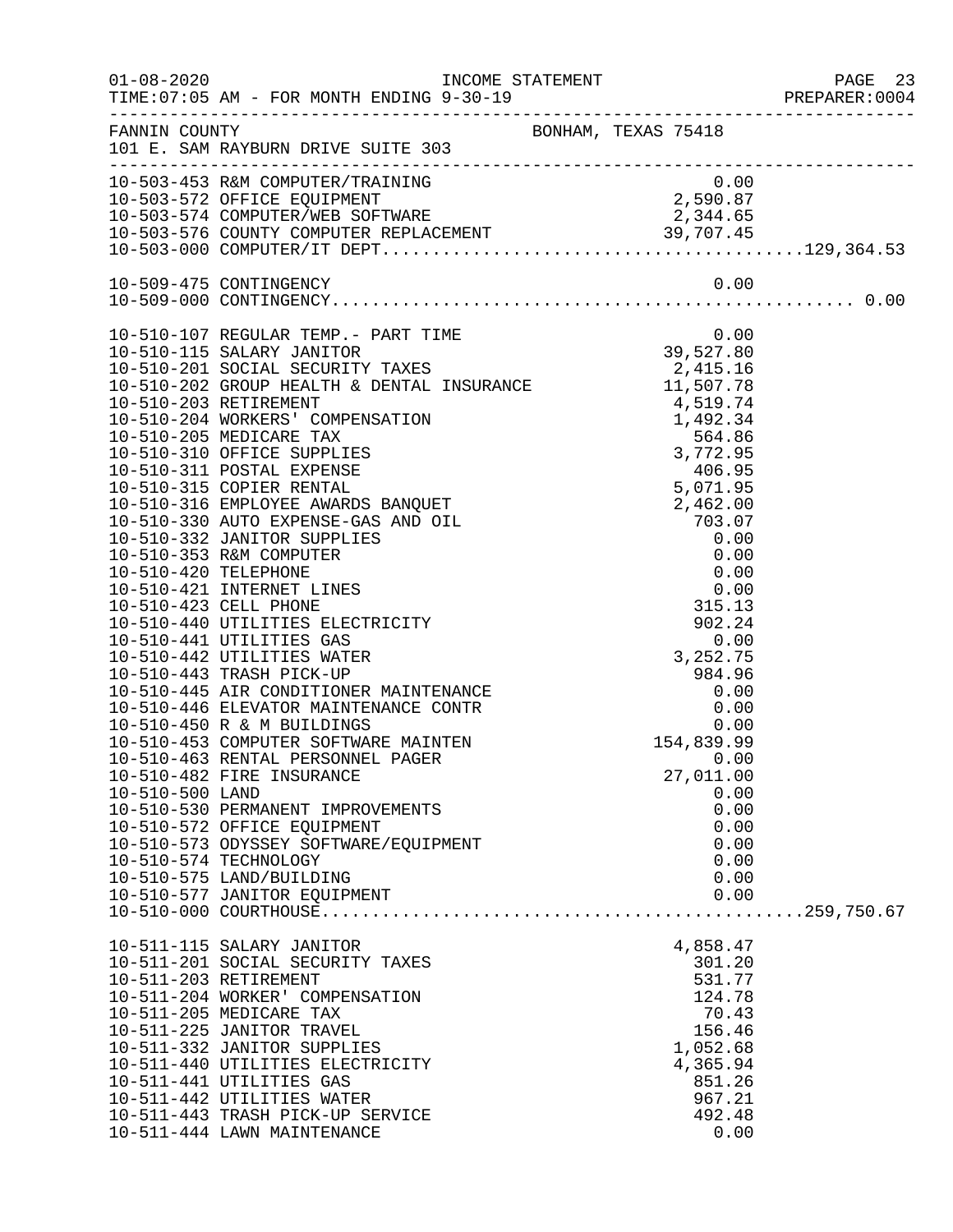| $01 - 08 - 2020$                            | TIME: 07:05 AM - FOR MONTH ENDING 9-30-19                                                                                                                                                                                                                                                                                                                                                                                                                                                            |                     |                                                  |                                                                                                                                                               |              | PAGE 24<br>PREPARER:0004 |
|---------------------------------------------|------------------------------------------------------------------------------------------------------------------------------------------------------------------------------------------------------------------------------------------------------------------------------------------------------------------------------------------------------------------------------------------------------------------------------------------------------------------------------------------------------|---------------------|--------------------------------------------------|---------------------------------------------------------------------------------------------------------------------------------------------------------------|--------------|--------------------------|
| FANNIN COUNTY                               | 101 E. SAM RAYBURN DRIVE SUITE 303                                                                                                                                                                                                                                                                                                                                                                                                                                                                   | BONHAM, TEXAS 75418 |                                                  |                                                                                                                                                               |              |                          |
|                                             | 10-511-450 R & M BUILDING<br>10-511-482 FIRE INSURANCE                                                                                                                                                                                                                                                                                                                                                                                                                                               |                     |                                                  | 8,415.80<br>951.00                                                                                                                                            |              |                          |
|                                             | 10-512-332 JANITOR SUPPLIES<br>10-512-440 UTILITIES ELECTRICITY<br>10-512-442 UTILITIES WATER<br>10-512-450 R&M BUILDING<br>10-512-482 FIRE INSURANCE                                                                                                                                                                                                                                                                                                                                                |                     | $5,324.65$<br>$753.90$<br>$1,022.34$<br>1,321.00 | 320.97                                                                                                                                                        |              |                          |
| 10-513-420 TELEPHONE<br>10-513-421 INTERNET | 10-513-115 SALARY JANITOR<br>10-513-201 SOCIAL SECURITY TAXES<br>10-513-203 RETIREMENT<br>10-513-204 WORKERS' COMPENSATION<br>10-513-205 MEDICARE TAX<br>10-513-311 SOUTH ANNEX POSTAGE<br>10-513-315 COPIER RENTAL<br>10-513-332 JANITOR SUPPLIES<br>10-513-440 UTILITIES ELECTRICITY<br>10-513-441 UTILITIES GAS<br>10-513-442 UTILITIES WATER<br>10-513-443 TRASH PICKUP SERVICE<br>10-513-444 LAWN MAINTENANCE<br>10-513-450 R&M BUILDING<br>10-513-455 PARKING LOT<br>10-513-482 FIRE INSURANCE |                     | 2,420.00                                         | 9,805.50<br>607.96<br>1,092.72<br>498.68<br>142.13<br>1,322.13<br>1,247.37<br>3,856.39<br>3,287.28<br>5,307.89<br>1,059.12<br>1,122.46<br>984.96<br>19,156.62 | 0.00<br>0.00 |                          |
|                                             | 10-514-421 TELEPHONE/INTERNET                                                                                                                                                                                                                                                                                                                                                                                                                                                                        |                     |                                                  | 3,822.71                                                                                                                                                      |              |                          |
|                                             | 10-515-440 UTILITIES ELECTRICITY<br>10-515-441 UTILITIES GAS<br>10-515-442 UTILITIES WATER<br>10-515-444 LAWN MAINTENANCE<br>10-515-450 R&M BUILDING<br>10-515-482 FIRE INSURANCE<br>10-515-501 PEST CONTROL                                                                                                                                                                                                                                                                                         |                     |                                                  | 1,570.90<br>571.81<br>400.00<br>753.75<br>1,611.00<br>130.00                                                                                                  | 0.00         |                          |
| 10-516-420 TELEPHONE                        | 10-516-115 SALARY JANITOR<br>10-516-201 SOCIAL SECURITY TAXES<br>10-516-203 RETIREMENT<br>10-516-204 WORKERS' COMPENSATION<br>10-516-205 MEDICARE TAX<br>10-516-225 JANITOR TRAVEL<br>10-516-332 JANITOR SUPPLIES<br>10-516-440 UTILITIES ELECTRICITY<br>10-516-441 UTILITIES GAS<br>10-516-442 UTILITIES WATER                                                                                                                                                                                      |                     |                                                  | 2,338.66<br>145.04<br>258.18<br>99.78<br>33.95<br>225.46<br>462.66<br>4,503.07<br>664.08                                                                      | 0.00<br>0.00 |                          |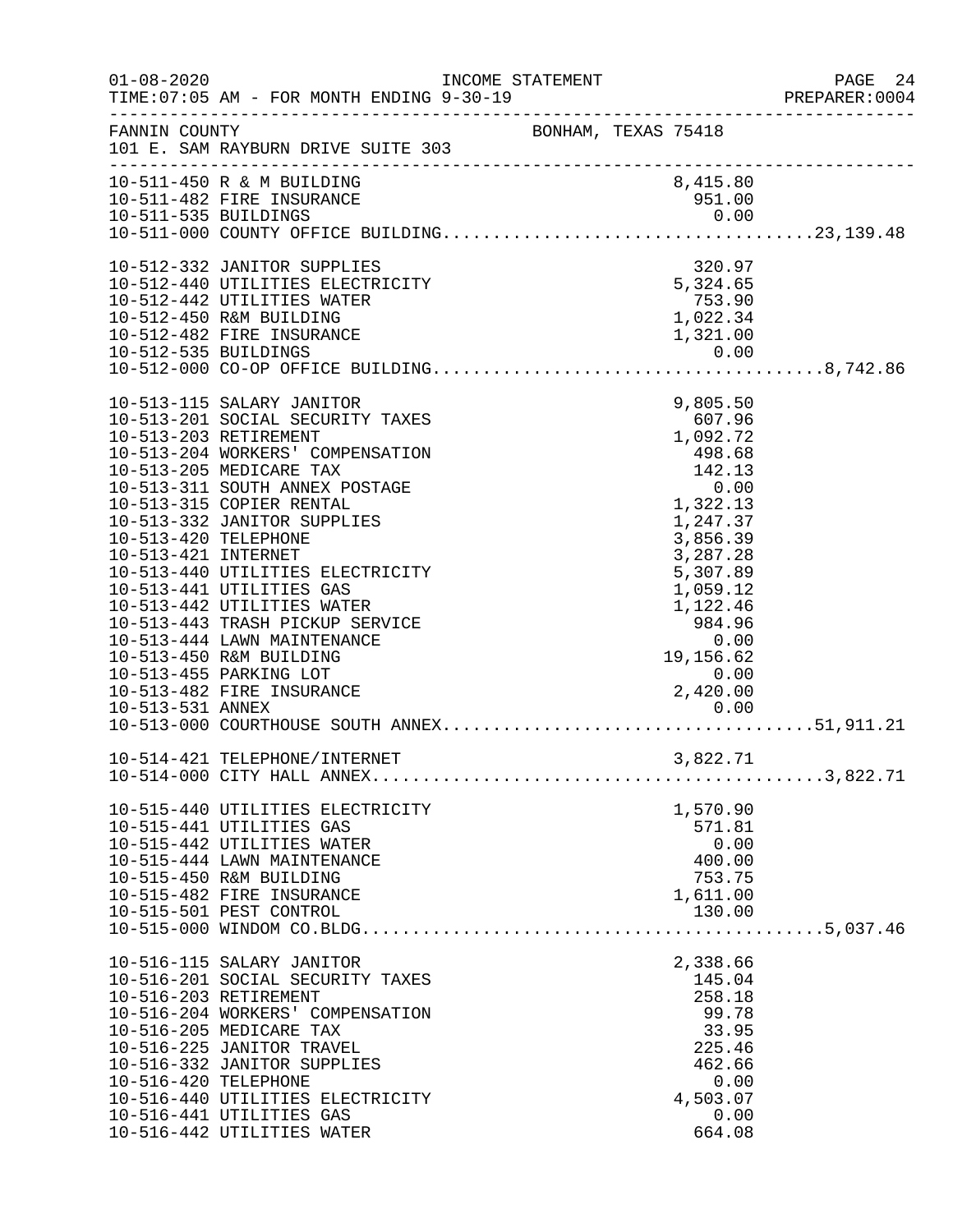| $01 - 08 - 2020$    | INCOME STATEMENT<br>TIME: 07:05 AM - FOR MONTH ENDING 9-30-19                                                                                                                                                                                                                                                                                                                                                                                                                                                  |                                                                              | PAGE 25<br>PREPARER: 0004                                                                                                  |
|---------------------|----------------------------------------------------------------------------------------------------------------------------------------------------------------------------------------------------------------------------------------------------------------------------------------------------------------------------------------------------------------------------------------------------------------------------------------------------------------------------------------------------------------|------------------------------------------------------------------------------|----------------------------------------------------------------------------------------------------------------------------|
| FANNIN COUNTY       | 101 E. SAM RAYBURN DRIVE SUITE 303                                                                                                                                                                                                                                                                                                                                                                                                                                                                             | BONHAM, TEXAS 75418                                                          |                                                                                                                            |
|                     | 10-516-443 TRASH PICKUP SERVICE<br>10-516-444 LAWN MAINTENANCE<br>10-516-450 R&M BUILDING<br>10-516-482 FIRE INSURANCE<br>10-516-530 BUILDING REMODEL<br>10-516-535 BUILDING CONSTRUCTION<br>10-516-572 OFFICE EQUIPMENT<br>10-516-572 OFFICE EQUIPMENT<br>10-516-000 AGRILIFE EXTENSION BUILDING9,934.88                                                                                                                                                                                                      |                                                                              | 0.00<br>0.00<br>233.00<br>971.00<br>0.00<br>0.00<br>0.00                                                                   |
| 10-517-535 BUILDING |                                                                                                                                                                                                                                                                                                                                                                                                                                                                                                                |                                                                              | 0.00                                                                                                                       |
|                     | 10-518-311 POSTAL EXPENSES<br>10-518-332 JANITOR SUPPLIES<br>10-518-420 UTILITIES TELEPHONE<br>10-518-421 INTERNET SERVICES<br>10-518-440 UTILITIES ELECTRICITY<br>10-518-441 UTILITIES GAS<br>10-518-442 UTILITIES WATER<br>10-518-443 TRASH PICKUP SERVICE<br>10-518-450 R & M BUILDING<br>10-518-460 MOVING EXPENSES<br>10-518-470 OFFICE SPACE LEASE<br>10-518-483 ALARM MONITORING<br>10-518-484 CLEANING SERVICES<br>930.00 930.00 PEST CONTROL 930.00<br>10-518-000 COUNTY OFFICES RELOCATION195,558.62 | 2,863.38<br>5,400.47<br>1,762.46<br>8,595.71<br>0.00<br>121,700.00<br>885.60 | 346.00<br>13,766.57<br>10,717.46<br>25,805.64<br>2,785.33<br>0.00                                                          |
|                     | 10-519-165 CONSTRUCTION                                                                                                                                                                                                                                                                                                                                                                                                                                                                                        |                                                                              | 0.00                                                                                                                       |
|                     |                                                                                                                                                                                                                                                                                                                                                                                                                                                                                                                |                                                                              |                                                                                                                            |
|                     | 10-540-417 AMBULANCE SERVICE                                                                                                                                                                                                                                                                                                                                                                                                                                                                                   |                                                                              | 540,000.00                                                                                                                 |
|                     | 10-543-416 FIRE PROTECTION SERVICE<br>10-543-422 R&M RADIO/TOWER<br>10-543-440 UTILITIES ELECTRICITY<br>10-543-447 REPEATER SERVICE CONTRACT<br>10-543-490 FCC RADIO LICENSE                                                                                                                                                                                                                                                                                                                                   | 8,507.60                                                                     | 84,000.00<br>350.00<br>0.00<br>0.00                                                                                        |
| 10-551-435 PRINTING | 10-551-101 SALARY ELECTED OFFICIAL<br>10-551-201 SOCIAL SECURITY TAXES<br>10-551-202 GROUP HEALTH & DENTAL INSURANCE<br>10-551-203 RETIREMENT<br>10-551-204 WORKERS' COMPENSATION<br>10-551-205 MEDICARE TAX<br>10-551-310 OFFICE SUPPLIES<br>10-551-311 POSTAL EXPENSES<br>10-551-330 AUTO EXPENSE-GAS AND OIL<br>10-551-421 ONLINE RESEARCH/ACCURINT<br>10-551-422 R & M RADIO<br>10-551-427 TRAVEL EXPENSE                                                                                                  | 5,264.72                                                                     | 33, 154.68<br>2,043.10<br>3,790.72<br>589.22<br>477.82<br>0.00<br>153.12<br>1,455.53<br>600.00<br>0.00<br>2,400.00<br>0.00 |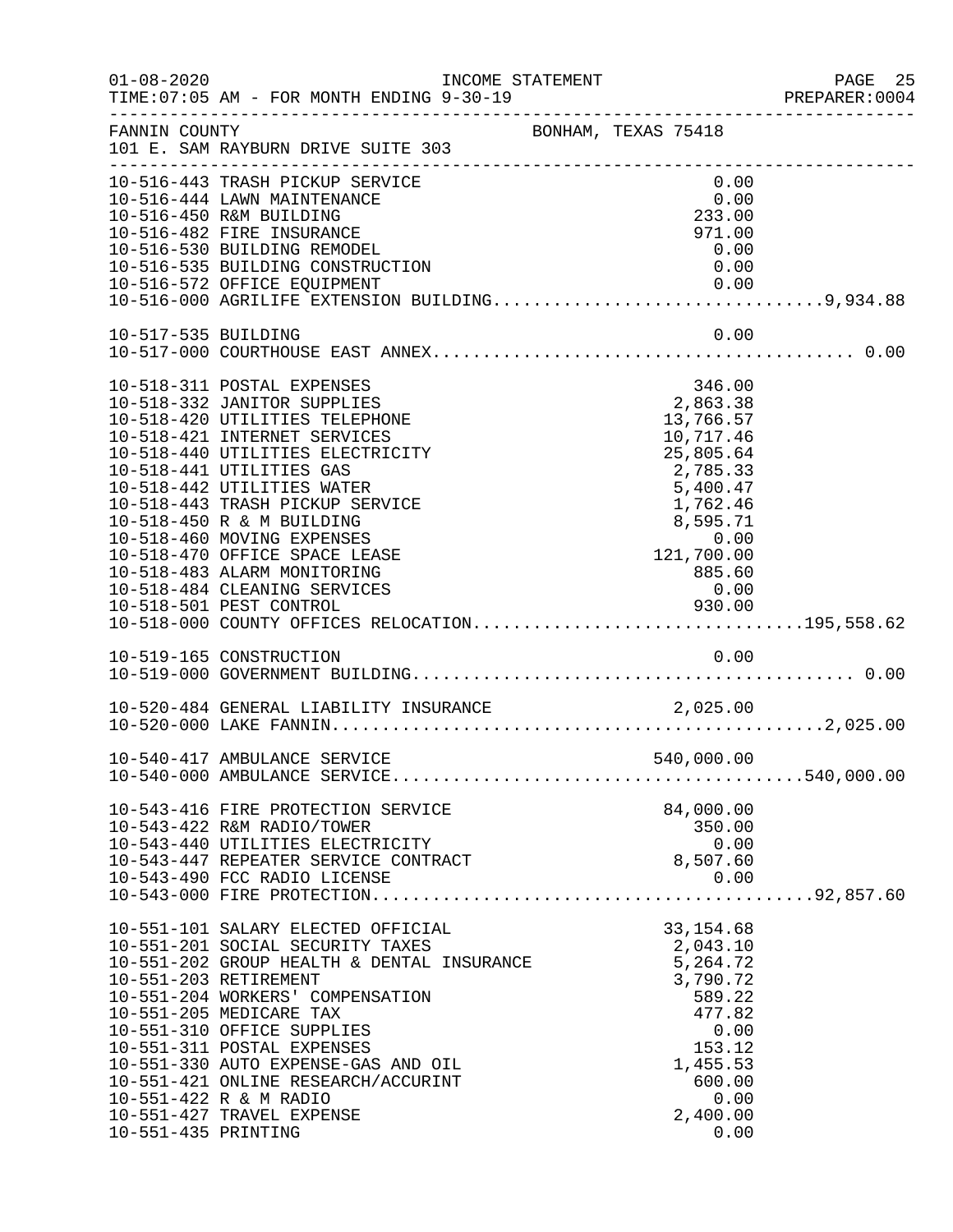|                                        |                                                                                                                                                                                                                                                                                                                                                                                                                                                                                                                                                                 |                                                                                                        | PAGE 26<br>PREPARER: 0004 |
|----------------------------------------|-----------------------------------------------------------------------------------------------------------------------------------------------------------------------------------------------------------------------------------------------------------------------------------------------------------------------------------------------------------------------------------------------------------------------------------------------------------------------------------------------------------------------------------------------------------------|--------------------------------------------------------------------------------------------------------|---------------------------|
|                                        | FANNIN COUNTY<br>101 E. SAM RAYBURN DRIVE SUITE 303                                                                                                                                                                                                                                                                                                                                                                                                                                                                                                             |                                                                                                        |                           |
| 10-551-480 BOND                        | 92.50<br>10-551-488 LAW ENFORCEMENT PROF. INS<br>10-551-572 EQUIPMENT 0.00<br>10-551-574 TECHNOLOGY                                                                                                                                                                                                                                                                                                                                                                                                                                                             | 92.50                                                                                                  |                           |
|                                        |                                                                                                                                                                                                                                                                                                                                                                                                                                                                                                                                                                 |                                                                                                        |                           |
| 10-553-435 PRINTING<br>10-553-480 BOND | 10-553-101 SALARY ELECTED OFFICIAL 10-553-201 SOCIAL SECURITY TAXES<br>10-553-202 GROUP HEALTH & DENTAL INSURANCE 1,036.18<br>10-553-203 RETIREMENT 1,507.78<br>10-553-204 WORKERS' COMPENSATION 254.34<br>10-553-205 MEDICARE TAX 242<br>10-553-205 MEDICARE TAX<br>10-553-310 OFFICE SUPPLIES<br>10-553-311 POSTAL EXPENSES<br>10-553-330 AUTO EXPENSE-GAS AND OIL<br>10-553-427 TRAVEL EXPENSE<br>10-553-453 COMPUTER SOFTWARE<br>10-553-488 LAW ENFORCEMENT PROF. INS<br>10-553-572 OFFICE EQUIPMENT<br>10-553-573 RADIO EQUIPMENT<br>10-553-574 TECHNOLOGY | 242.28<br>0.00<br>0.00<br>0.00<br>2,400.00<br>0.00<br>0.00<br>0.00<br>483.00<br>0.00<br>0.00<br>0.00   |                           |
|                                        | 10-555-441 ANIMAL CONTROL OFFICER/SERVICES 1,112.01<br>10-560-101 SALARY ELECTED OFFICIAL<br>10-560-102 ADMINISTRATIVE SECRETARY<br>10-560-103 CHIEF DEPUTY<br>10-560-104 SALARIES DEPUTIES<br>10-560-107 PT RECORDS/EVIDENCE CLERKS<br>10-560-108 COMPENSATION PAY<br>10-560-109 INVESTIGATOR-CRIMES AGAINST CHILDRE<br>10-560-110 JAIL ADMINISTRATOR                                                                                                                                                                                                          | 59,993.96<br>41,935.66<br>46,293.26<br>595,864.14<br>13,060.55<br>6,389.30<br>34,780.20<br>35, 475. 18 |                           |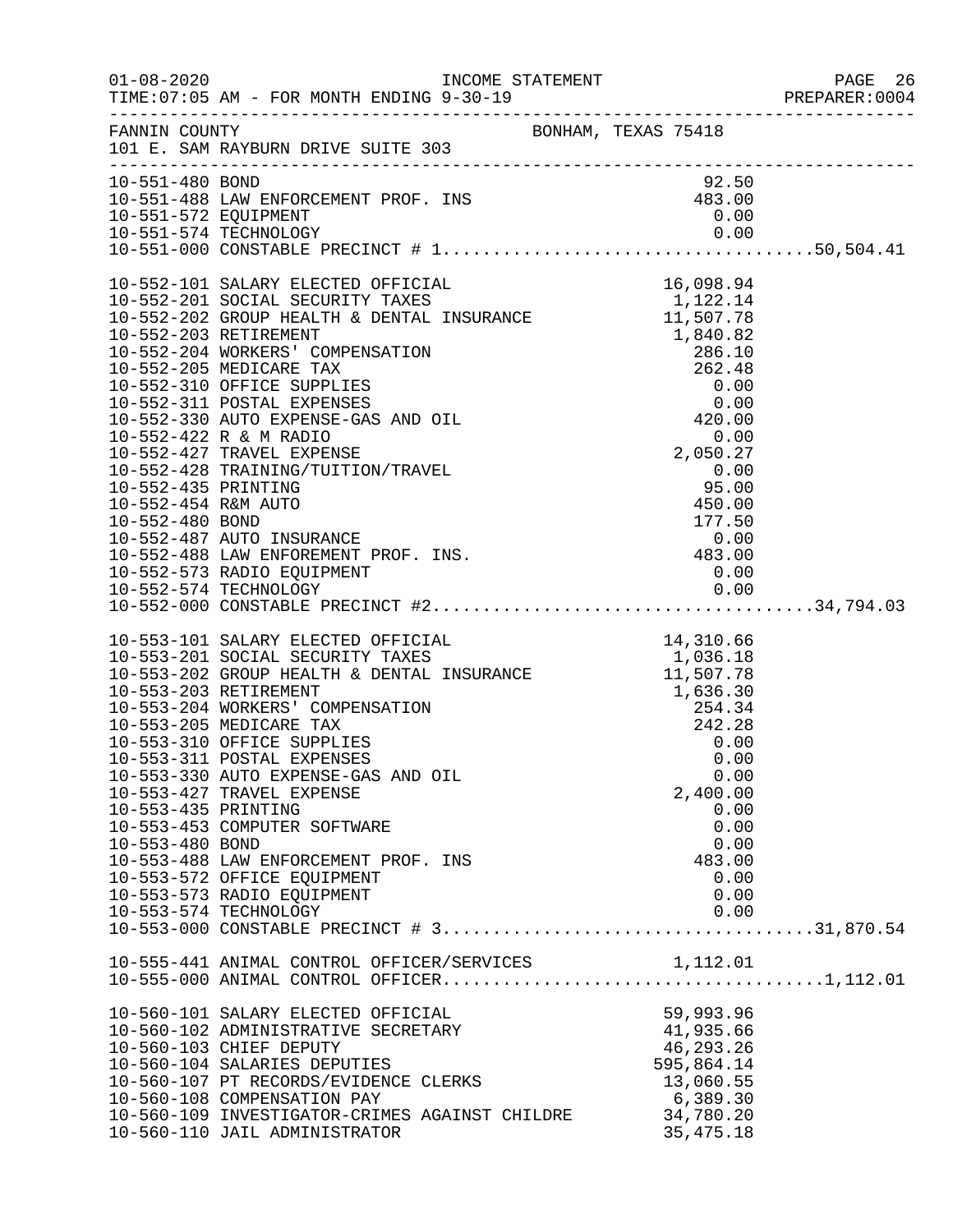| $01 - 08 - 2020$<br>TIME: 07:05 AM - FOR MONTH ENDING 9-30-19  |                     | PAGE 27<br>PREPARER:0004 |
|----------------------------------------------------------------|---------------------|--------------------------|
| FANNIN COUNTY<br>101 E. SAM RAYBURN DRIVE SUITE 303            | BONHAM, TEXAS 75418 |                          |
|                                                                |                     |                          |
|                                                                |                     |                          |
|                                                                |                     |                          |
|                                                                |                     |                          |
|                                                                |                     |                          |
|                                                                |                     |                          |
|                                                                |                     |                          |
|                                                                |                     |                          |
|                                                                |                     |                          |
|                                                                |                     |                          |
|                                                                |                     |                          |
|                                                                |                     |                          |
|                                                                |                     |                          |
|                                                                |                     |                          |
|                                                                |                     |                          |
|                                                                |                     |                          |
|                                                                |                     |                          |
|                                                                |                     |                          |
|                                                                |                     |                          |
|                                                                |                     |                          |
|                                                                |                     |                          |
|                                                                |                     |                          |
|                                                                |                     |                          |
|                                                                |                     |                          |
|                                                                |                     |                          |
|                                                                |                     |                          |
|                                                                |                     |                          |
|                                                                |                     |                          |
|                                                                |                     |                          |
|                                                                |                     |                          |
|                                                                |                     |                          |
|                                                                |                     |                          |
|                                                                |                     |                          |
|                                                                |                     |                          |
| 10-560-450 SHERIFF OFF. R&M BLDG.                              | 25, 262.47          |                          |
| 10-560-452 R & M EQUIPMENT<br>10-560-453 TYLER/CAD MAINTENANCE | 0.00<br>14,678.00   |                          |
| 10-560-454 R & M AUTOMOBILES                                   | 33,704.05           |                          |
| 10-560-480 BOND                                                | 80.00               |                          |
| 10-560-482 FIRE INSURANCE                                      | 267.00              |                          |
| 10-560-487 AUTOMOBILE INSURANCE                                | 9,162.00            |                          |
| 10-560-488 LAW ENFORCEMENT INSURANCE                           | 14,490.00           |                          |
| 10-560-571 HWY. PATROL RADAR EQUIPMENT                         | 0.00                |                          |
| 10-560-572 OFFICE EQUIPMENT                                    | 3,536.00            |                          |
| 10-560-573 RADIO EQUIPMENT                                     | 0.00                |                          |
| 10-560-574 TECHNOLOGY                                          | 1,543.98            |                          |
| 10-560-575 AUTOMOBILES                                         | 84,335.00           |                          |
| 10-560-579 WEAPONS                                             | 2,332.93            |                          |
| 10-560-630 AUTO NOTE PMT-PRINCIPAL                             | 0.00                |                          |
|                                                                | 0.00                |                          |
|                                                                |                     |                          |
|                                                                |                     |                          |
| 10-562-396 BODY ARMOR                                          | 0.00                |                          |
|                                                                |                     |                          |

10-565-380 PRISONER HOUSING 1,947,425.00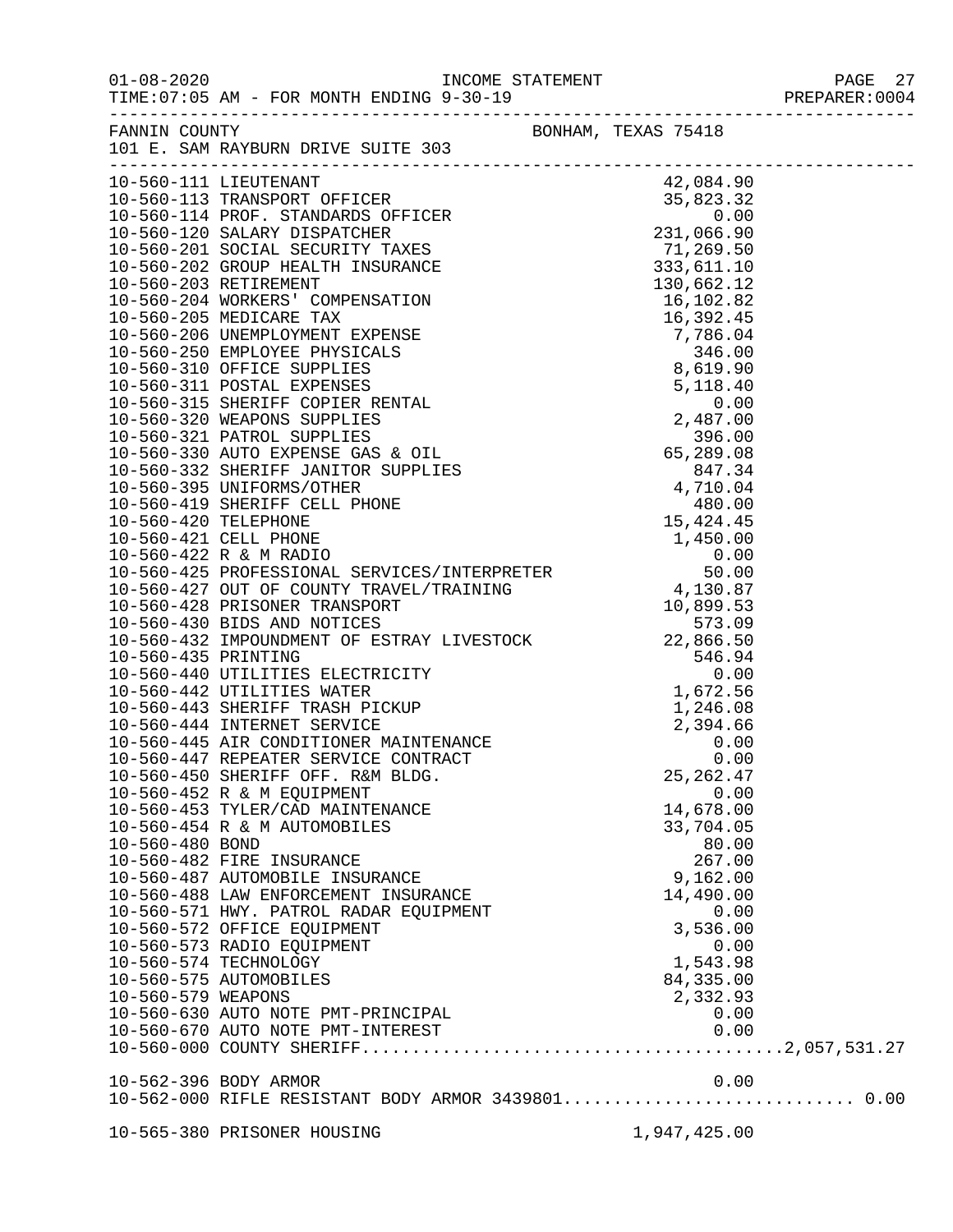| $01 - 08 - 2020$                                           | INCOME STATEMENT<br>TIME: 07:05 AM - FOR MONTH ENDING 9-30-19                                                                                                                                                                                                                                                                                                                                                                           |                                                                                                                                                                   | PAGE 28<br>PREPARER:0004 |
|------------------------------------------------------------|-----------------------------------------------------------------------------------------------------------------------------------------------------------------------------------------------------------------------------------------------------------------------------------------------------------------------------------------------------------------------------------------------------------------------------------------|-------------------------------------------------------------------------------------------------------------------------------------------------------------------|--------------------------|
| FANNIN COUNTY                                              | 101 E. SAM RAYBURN DRIVE SUITE 303                                                                                                                                                                                                                                                                                                                                                                                                      | BONHAM, TEXAS 75418                                                                                                                                               |                          |
| 10-565-500 LAND<br>10-565-532 JAIL                         | 10-565-400 PRISONER TRANSPORT/GUARD<br>10-565-405 PRISONER MEDICAL<br>10-565-429 SCHOLARSHIP AWARDS<br>10-565-442 CR4200 UTILITY WATER<br>10-565-450 R&M BUILDING<br>10-565-482 FIRE INSURANCE<br>10-565-491 JUSTICE ASSISTANCE GRANT                                                                                                                                                                                                   | 10,780.54<br>138,535.94<br>0.00<br>0.00<br>0.00<br>0.00<br>0.00<br>0.00<br>0.00                                                                                   |                          |
|                                                            | 10-570-420 TELEPHONE<br>10-570-421 TELEPHONE SYSTEM INSTALLATION 0.00<br>0.00 0.00                                                                                                                                                                                                                                                                                                                                                      |                                                                                                                                                                   |                          |
| 10-573-420 TELEPHONE<br>10-573-480 BOND<br>10-573-481 DUES | 10-573-103 SALARY-BOND SUPERVISOR<br>10-573-201 SOCIAL SECURITY TAXES<br>10-573-202 GROUP HEALTH INSURANCE<br>10-573-203 RETIREMENT<br>10-573-204 WORKERS' COMPENSATION<br>10-573-205 MEDICARE TAX<br>10-573-310 OFFICE SUPPLIES<br>10-573-311 POSTAL EXPENSES<br>10-573-313 DRUG TESTING SUPPLIES<br>10-573-340 EVALUATIONS<br>10-573-353 COMPUTER EXPENSE<br>10-573-427 OUT OF COUNTY TRAVEL/TRAINING<br>10-573-453 COMPUTER SOFTWARE | 39,601.39<br>2,438.05<br>11,507.78<br>4,528.42<br>112.86<br>570.13<br>430.86<br>0.00<br>562.50<br>0.00<br>2,100.08<br>676.28<br>0.00<br>1,284.00<br>50.00<br>0.00 |                          |
| 10-575-311 POSTAGE<br>10-575-420 TELEPHONE                 | 10-575-315 COPIER RENTAL<br>10-575-408 DETENTION OPERATING COST<br>10-575-415 RESIDENTIAL PLACEMENT<br>10-575-416 COUNSELING SERVICES<br>10-575-427 TRAVEL & TRAINING<br>10-575-995 JUVENILE PROBATION FUNDING                                                                                                                                                                                                                          | 0.00<br>0.00<br>26, 266. 25<br>0.00<br>0.00<br>0.00<br>0.00<br>160,000.00                                                                                         |                          |
| 10-590-420 TELEPHONE                                       | 10-590-104 SALARIES DEPUTIES<br>10-590-107 SALARY TEMP/EXTRA<br>10-590-151 SALARY DIRECTOR<br>10-590-201 SOCIAL SECURITY TAXES<br>10-590-202 GROUP HEALTH & DENTAL INSURANCE<br>10-590-203 RETIREMENT<br>10-590-204 WORKERS' COMPENSATION<br>10-590-205 MEDICARE TAX<br>10-590-310 OFFICE SUPPLIES<br>10-590-311 POSTAL EXPENSE<br>10-590-315 COPIER RENTAL<br>10-590-330 AUTO EXPENSE GAS & OIL                                        | 14, 475. 42<br>10,950.79<br>39,787.02<br>3,909.40<br>15,922.83<br>7,455.13<br>196.10<br>914.24<br>610.24<br>1,466.72<br>802.21<br>1,263.30<br>626.99              |                          |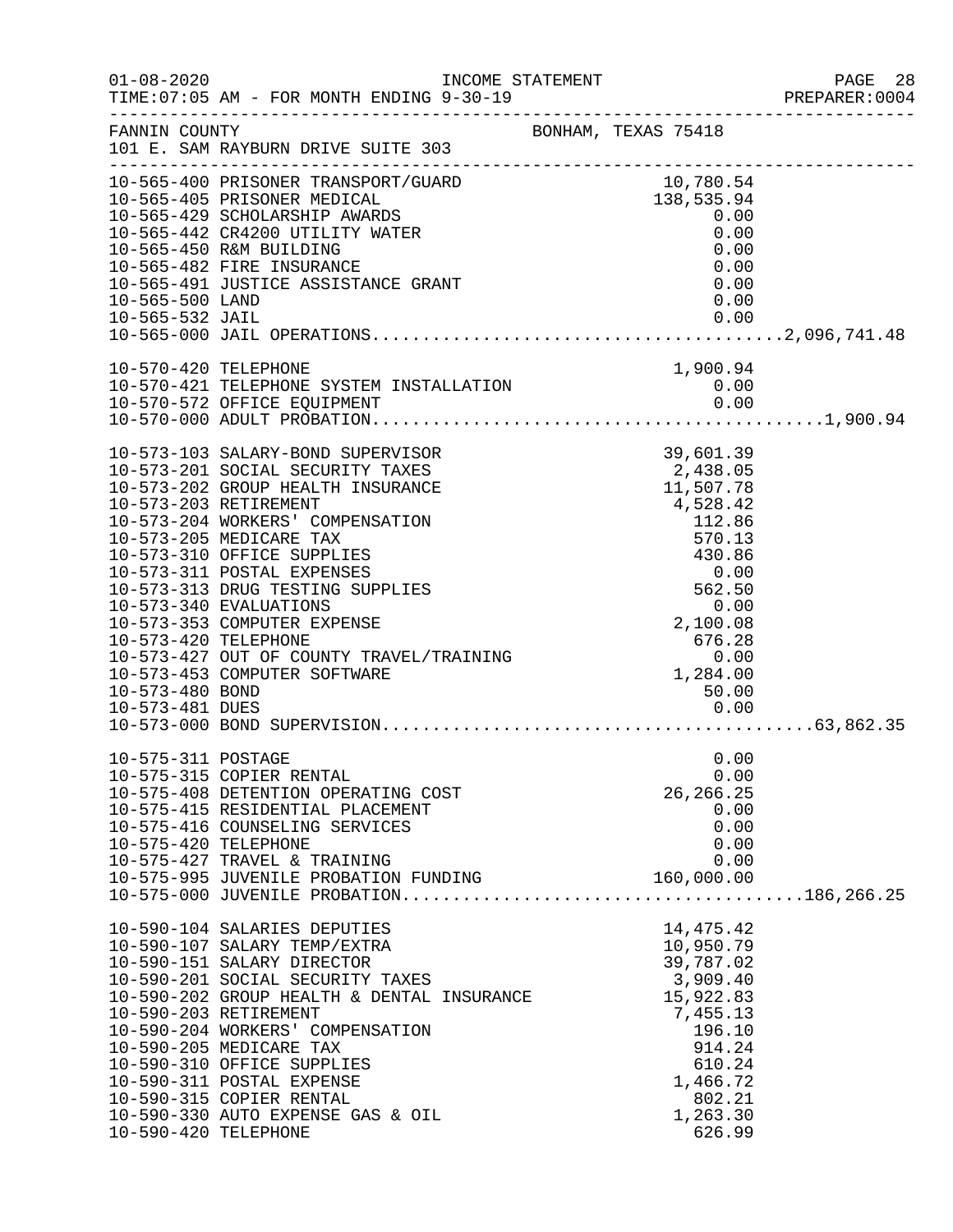| 10-590-427 OUT OF COUNTY TRAVEL/TRAINING 387.98<br>10-590-435 PRINTING 0.00<br>10-590-453 SOFTWARE MAINTENANCE SAFE 400.00<br>10-590-454 R&M AUTO 352.33<br>10-590-467 VISITING HEALTH INSPECTOR 0.00<br>10-590-480 BOND 399.56<br>10-590- |  |                      |  |
|--------------------------------------------------------------------------------------------------------------------------------------------------------------------------------------------------------------------------------------------|--|----------------------|--|
|                                                                                                                                                                                                                                            |  |                      |  |
|                                                                                                                                                                                                                                            |  |                      |  |
|                                                                                                                                                                                                                                            |  |                      |  |
|                                                                                                                                                                                                                                            |  |                      |  |
| 10-590-481 DUES<br>10-590-481 DUES<br>10-590-487 AUTOMOBILE INSURANCE<br>10-590-572 OFFICE EQUIPMENT<br>10-590-574 TECHNOLOGY<br>10-590-575 AUTOMOBILE/PICKUP<br>10-590-575 AUTOMOBILE/PICKUP<br>10-590-000 ENVIRONMENTAL DEVELOPMENT      |  |                      |  |
|                                                                                                                                                                                                                                            |  |                      |  |
|                                                                                                                                                                                                                                            |  |                      |  |
|                                                                                                                                                                                                                                            |  |                      |  |
|                                                                                                                                                                                                                                            |  |                      |  |
|                                                                                                                                                                                                                                            |  |                      |  |
|                                                                                                                                                                                                                                            |  |                      |  |
|                                                                                                                                                                                                                                            |  |                      |  |
|                                                                                                                                                                                                                                            |  |                      |  |
|                                                                                                                                                                                                                                            |  |                      |  |
|                                                                                                                                                                                                                                            |  |                      |  |
|                                                                                                                                                                                                                                            |  |                      |  |
|                                                                                                                                                                                                                                            |  |                      |  |
|                                                                                                                                                                                                                                            |  |                      |  |
|                                                                                                                                                                                                                                            |  |                      |  |
|                                                                                                                                                                                                                                            |  |                      |  |
|                                                                                                                                                                                                                                            |  |                      |  |
|                                                                                                                                                                                                                                            |  |                      |  |
|                                                                                                                                                                                                                                            |  |                      |  |
|                                                                                                                                                                                                                                            |  |                      |  |
|                                                                                                                                                                                                                                            |  |                      |  |
|                                                                                                                                                                                                                                            |  |                      |  |
| 10-640-410 FANNIN CO. CHILDRENS CTR                                                                                                                                                                                                        |  | 7,000.00             |  |
| 10-640-411 FANNIN CO. WELFARE BOARD                                                                                                                                                                                                        |  | 6,000.00             |  |
| 10-640-412 FANNIN CO. HISTORICAL SOC                                                                                                                                                                                                       |  | 4,500.00             |  |
| 10-640-413 TEXOMA COMMUNITY CENTER(M.H.M.R.) 22,500.00<br>10-640-414 FANNIN COUNTY CRISIS CENTER                                                                                                                                           |  | 5,000.00             |  |
| 10-640-415 TAPS PUBLIC TRANSIT                                                                                                                                                                                                             |  | 5,000.00             |  |
| 10-640-416 TRI-COUNTY SNAP                                                                                                                                                                                                                 |  | 2,103.00             |  |
| 10-640-417 OPEN ARMS SHELTER                                                                                                                                                                                                               |  | 0.00                 |  |
| 10-640-418 FANNIN CO COMMUNITY MINISTRIES, INC                                                                                                                                                                                             |  | 0.00                 |  |
| 10-640-440 UTILITIES ELECTRICITY<br>10-640-441 UTILITIES GAS                                                                                                                                                                               |  | 7,568.89<br>1,661.42 |  |
| 10-640-442 UTILITIES WATER                                                                                                                                                                                                                 |  | 3,926.06             |  |
| 10-640-443 TRASH PICK-UP                                                                                                                                                                                                                   |  | 492.48               |  |
| 10-640-450 R & M BUILDINGS (TDHS)                                                                                                                                                                                                          |  | 0.00                 |  |
| 10-640-482 FIRE INSURANCE                                                                                                                                                                                                                  |  | 2,329.00             |  |
| 10-640-493 DHS PARKING LOT                                                                                                                                                                                                                 |  | 0.00                 |  |
|                                                                                                                                                                                                                                            |  |                      |  |
|                                                                                                                                                                                                                                            |  |                      |  |
| 10-641-102 SALARY APPOINTED OFFICIAL 2,400.00                                                                                                                                                                                              |  |                      |  |
|                                                                                                                                                                                                                                            |  |                      |  |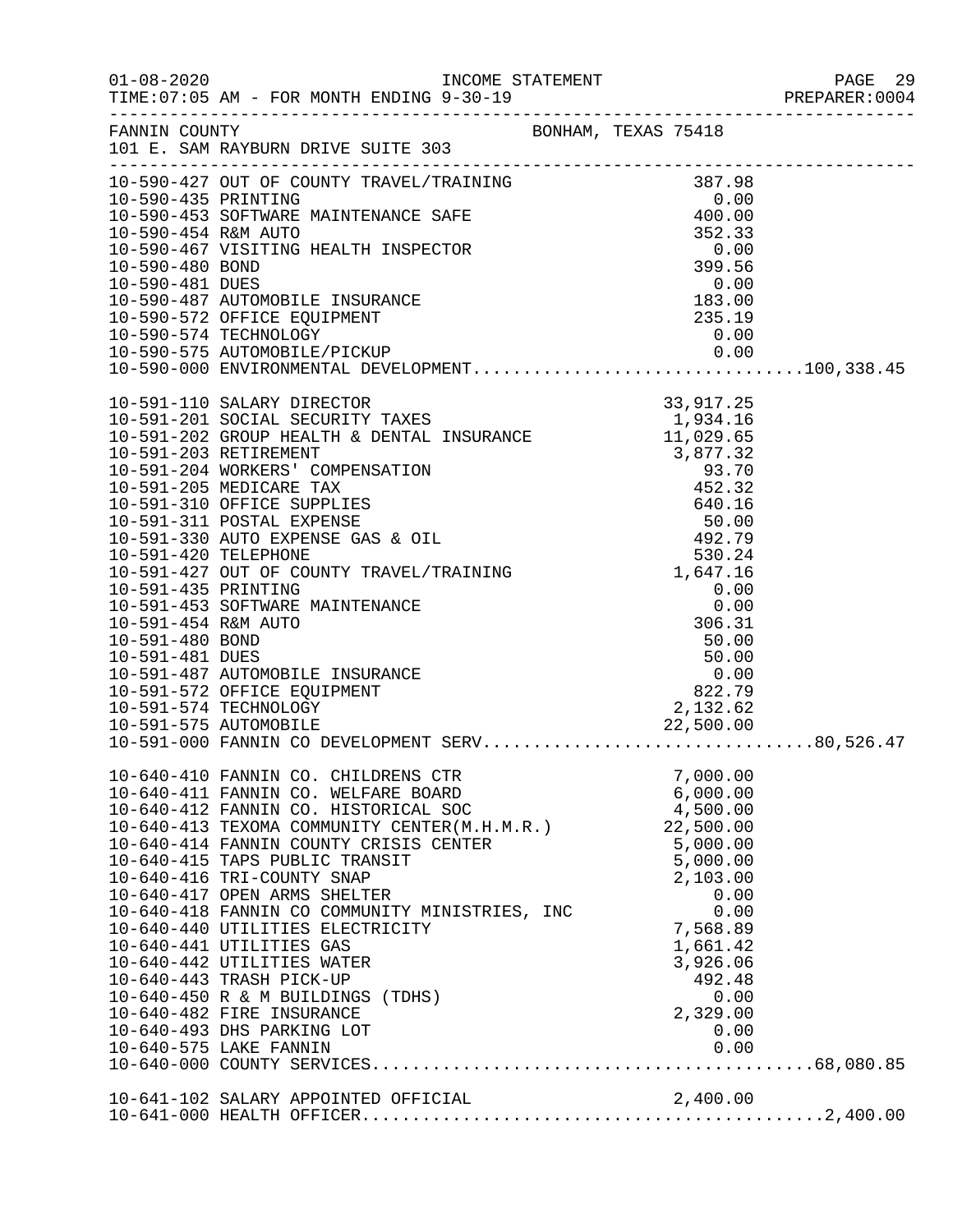|                       |                                                                          |                                                                                  |                  | PAGE 30<br>PREPARER: 0004 |
|-----------------------|--------------------------------------------------------------------------|----------------------------------------------------------------------------------|------------------|---------------------------|
| FANNIN COUNTY         |                                                                          | BONHAM, TEXAS 75418                                                              |                  |                           |
|                       |                                                                          |                                                                                  |                  |                           |
|                       |                                                                          |                                                                                  |                  |                           |
|                       |                                                                          |                                                                                  |                  |                           |
|                       |                                                                          |                                                                                  |                  |                           |
|                       |                                                                          |                                                                                  |                  |                           |
|                       |                                                                          |                                                                                  |                  |                           |
|                       |                                                                          |                                                                                  |                  |                           |
|                       |                                                                          |                                                                                  |                  | 82,026.51                 |
|                       |                                                                          |                                                                                  |                  |                           |
|                       | 10-645-311 POSTAL EXPENSE                                                |                                                                                  | 1.65             |                           |
|                       | 10-645-330 BIDS & NOTICES<br>10-645-353 COMPUTER EXPENSE                 |                                                                                  | 0.00             |                           |
|                       | 10-645-390 SUBSCRIPTIONS                                                 | 12,708.00                                                                        | 0.00             |                           |
|                       | 10-645-399 SUBTOTAL OFFICE EXPENSE                                       |                                                                                  |                  | 13,051.28                 |
|                       | 10-645-404 COBRA/INSURANCE                                               |                                                                                  | 0.00             |                           |
|                       | 10-645-407 INELIGIBLE IHC EXPENSE                                        |                                                                                  | 0.00             |                           |
|                       | 10-645-409 DIABETIC SUPPLIES                                             |                                                                                  | 1,600.07         |                           |
|                       | 10-645-410 CERT. REG. NURSE ANES.                                        |                                                                                  | 0.00             |                           |
|                       | 10-645-411 PHYSICIAN, NON-EMERGENCY                                      | 17,973.20                                                                        |                  |                           |
|                       | 10-645-412 PRESCRIPTIONS, DRUGS                                          |                                                                                  |                  |                           |
|                       | 10-645-413 HOSPITAL, INPATIENT                                           |                                                                                  |                  |                           |
|                       | 10-645-414 HOSPITAL, OUTPATIENT                                          |                                                                                  |                  |                           |
|                       | 10-645-415 LABORATORY/ X-RAY                                             |                                                                                  |                  |                           |
|                       | 10-645-416 SKILLED NURSING FACILITY                                      |                                                                                  |                  |                           |
|                       | 10-645-417 FAMILY PLANNING                                               |                                                                                  |                  |                           |
|                       | 10-645-418 FED. QUALIFIED HEALTH CENTER<br>10-645-419 COUNSELING SERVICE | $19,9$<br>$20,72$<br>$63,048$<br>$4,650$<br>0.0<br>0.00<br>3<br>5,596.74<br>0.00 |                  |                           |
|                       | 10-645-420 RURAL HEALTH CLINIC                                           |                                                                                  |                  |                           |
|                       | 10-645-421 STATE HOSPITAL CONTRACTS                                      |                                                                                  |                  |                           |
|                       | 10-645-422 AMBULATORY SURGICAL CENTE                                     |                                                                                  |                  |                           |
|                       | 10-645-423 MEDICAL EQUIP. PURCHASE                                       |                                                                                  |                  |                           |
|                       | 10-645-425 TOTAL MEDICAL/IHC                                             |                                                                                  |                  | 133,497.70                |
|                       | 10-645-427 OUT OF COUNTY TRAVEL/TRAINING                                 |                                                                                  | 0.00             |                           |
| 10-645-435 PRINTING   |                                                                          |                                                                                  | 0.00             |                           |
| 10-645-440 TELEPHONE  |                                                                          |                                                                                  | 1,205.56         |                           |
| 10-645-441 DSL LINE   |                                                                          |                                                                                  | 749.58           |                           |
|                       | 10-645-499 SERVICES & OTHER CHARGES                                      |                                                                                  |                  | 1,955.14                  |
| 10-645-574 TECHNOLOGY |                                                                          |                                                                                  | 0.00             |                           |
|                       | 10-645-599 CAPITAL OUTLAY                                                |                                                                                  |                  | 0.00                      |
|                       |                                                                          |                                                                                  |                  |                           |
|                       | 10-665-105 SALARY SECRETARY                                              | 26,736.84                                                                        |                  |                           |
|                       | 10-665-107 REGULAR-TEMP. PART-TIME                                       |                                                                                  | 0.00             |                           |
|                       | 10-665-150 CO. AGENTS SALARIES                                           | 49, 211.76                                                                       |                  |                           |
|                       | 10-665-201 SOCIAL SECURITY TAXES                                         | 4,155.66                                                                         |                  |                           |
|                       | 10-665-202 GROUP HEALTH & DENTAL INSURANCE                               | 11,507.78                                                                        |                  |                           |
| 10-665-203 RETIREMENT |                                                                          |                                                                                  | 3,057.09         |                           |
|                       | 10-665-204 WORKERS' COMPENSATION                                         |                                                                                  | 73.86            |                           |
|                       | 10-665-205 MEDICARE TAX                                                  |                                                                                  | 971.74           |                           |
|                       | 10-665-310 OFFICE SUPPLIES                                               |                                                                                  | 1,162.72         |                           |
|                       | 10-665-311 POSTAL EXPENSE                                                |                                                                                  | 250.00           |                           |
|                       | 10-665-315 COPIER RENTAL                                                 |                                                                                  | 1,605.65         |                           |
| 10-665-420 TELEPHONE  | 10-665-335 PROGRAM SUPPLIES                                              |                                                                                  | 0.00<br>1,690.83 |                           |
|                       | 10-665-421 CELL PHONE ALLOWANCE                                          |                                                                                  | 1,800.00         |                           |
|                       | 10-665-422 CABLE INTERNET                                                |                                                                                  | 581.13           |                           |
|                       | 10-665-427 IN/OUT CO.TRAVEL/TRAINING-AG.                                 |                                                                                  | 2,611.38         |                           |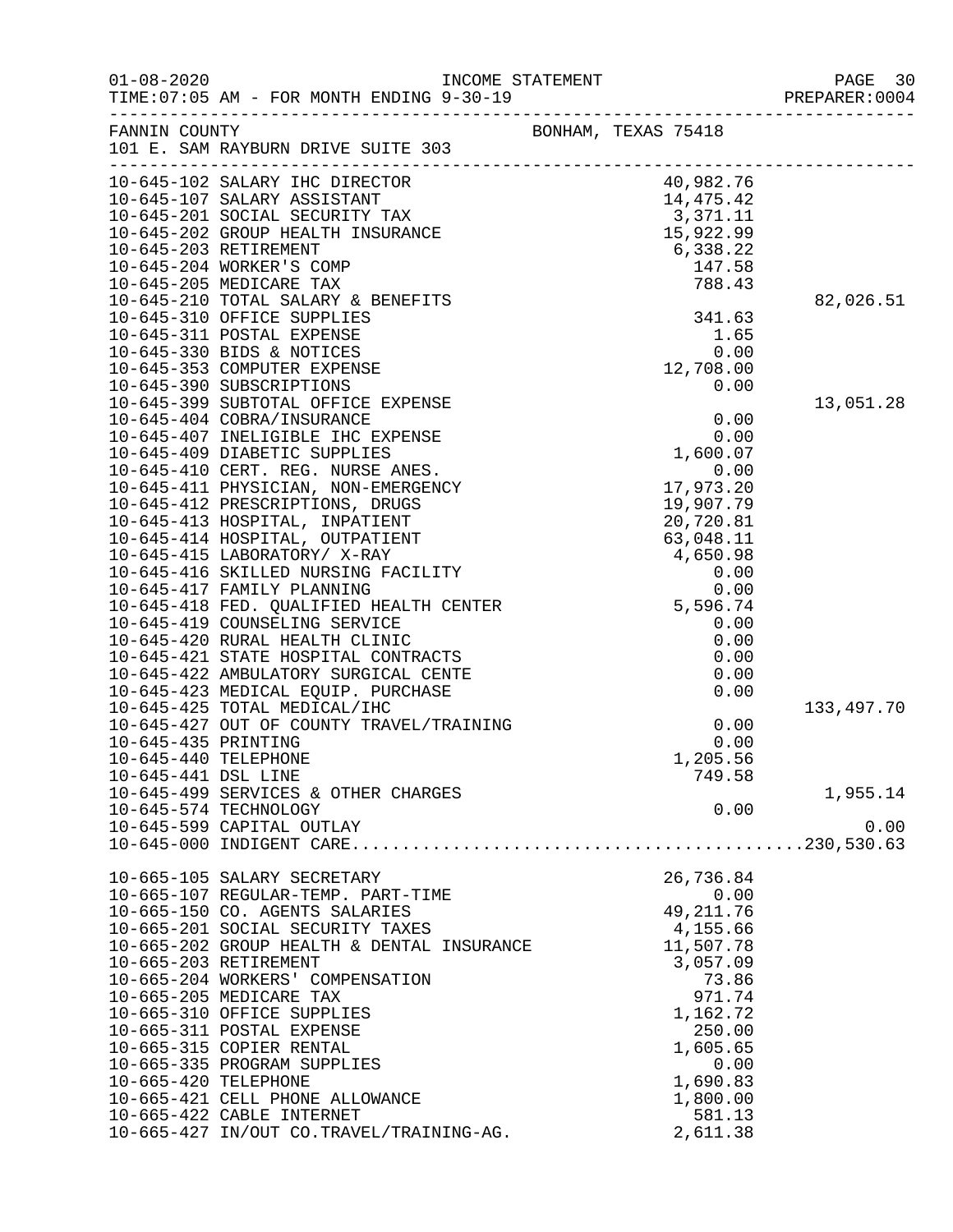| $01 - 08 - 2020$                             | INCOME STATEMENT<br>TIME: 07:05 AM - FOR MONTH ENDING 9-30-19                                                                                                                                                                                                 |                                                                                                 | PAGE 31<br>PREPARER:0004 |
|----------------------------------------------|---------------------------------------------------------------------------------------------------------------------------------------------------------------------------------------------------------------------------------------------------------------|-------------------------------------------------------------------------------------------------|--------------------------|
| FANNIN COUNTY                                | 101 E. SAM RAYBURN DRIVE SUITE 303                                                                                                                                                                                                                            | BONHAM, TEXAS 75418                                                                             |                          |
|                                              | $10-665-428$ IN/OUT CO.TRAVEL/TRAINING-F.C.S. $3,953.10$<br>$10-665-429$ IN/OUT CO.TRAVEL/TRAINING-4-H $2,999.28$<br>10-665-429 IN/OUT CO.TRAVEL/TRAINING-4-H<br>10-665-572 OFFICE EQUIPMENT                                                                  | 2,299.28<br>0.00                                                                                |                          |
|                                              | 10-696-491 SOIL & WATER CONSERVATION<br>10-696-492 INDIGENT BURIAL                                                                                                                                                                                            | 1,000.00<br>2,000.00                                                                            |                          |
| 11-435-107 PART TIME                         |                                                                                                                                                                                                                                                               | 0.00                                                                                            |                          |
|                                              |                                                                                                                                                                                                                                                               |                                                                                                 |                          |
| 11-560-203 RETIREMENT<br>11-560-205 MEDICARE | 11-560-130 SALARY/BAILIFF<br>11-560-201 SOCIAL SECURITY<br>11-560-204 WORKER'S COMPENSATION<br>11-560-427 BAILIFF CONT.ED./OUT OF COUNTY                                                                                                                      | 0.00<br>0.00<br>0.00<br>0.00<br>0.00<br>0.00                                                    |                          |
|                                              | 12-403-310 OFFICE SUPPLIES<br>12-403-427 OUT OF COUNTY TRAVEL                                                                                                                                                                                                 | 2,185.89<br>1,269.96                                                                            |                          |
|                                              | 13-498-489 10% TO STATE COMPTROLLER 6,915.00                                                                                                                                                                                                                  |                                                                                                 |                          |
|                                              | 14-435-320 JP1 SECURITY EXPENSE<br>14-435-321 JP2 SECURITY EXPENSE<br>14-435-322 JP3 SECURITY EXPENSE                                                                                                                                                         | 0.00<br>0.00<br>0.00                                                                            |                          |
|                                              | 16-400-310 OFFICE SUPPLIES<br>16-400-311 POSTAL EXPENSE<br>16-400-427 OUT OF COUNTY TRAVEL<br>16-400-572 OFFICE EQUIPMENT<br>16-400-590 COUNTY JUDGE BOOKS                                                                                                    | 0.00<br>0.00<br>0.00<br>0.00<br>0.00                                                            |                          |
|                                              | 17-400-427 OUT OF COUNTY TRAVEL                                                                                                                                                                                                                               | 0.00                                                                                            |                          |
| 18-402-203 RETIREMENT                        | 18-402-103 SALARY ASSISTANT<br>18-402-107 SALARY TEMP/EXTRA<br>18-402-201 SOCIAL SECURITY TAXES<br>18-402-202 GROUP HEALTH INSURANCE<br>18-402-204 WORKERS COMPENSATION<br>18-402-205 MEDICARE TAX<br>18-402-310 OFFICE SUPPLIES<br>18-402-312 IMAGING SYSTEM | 29,022.48<br>0.00<br>1,514.72<br>11,507.78<br>3,318.41<br>78.36<br>354.19<br>0.00<br>23, 263.00 |                          |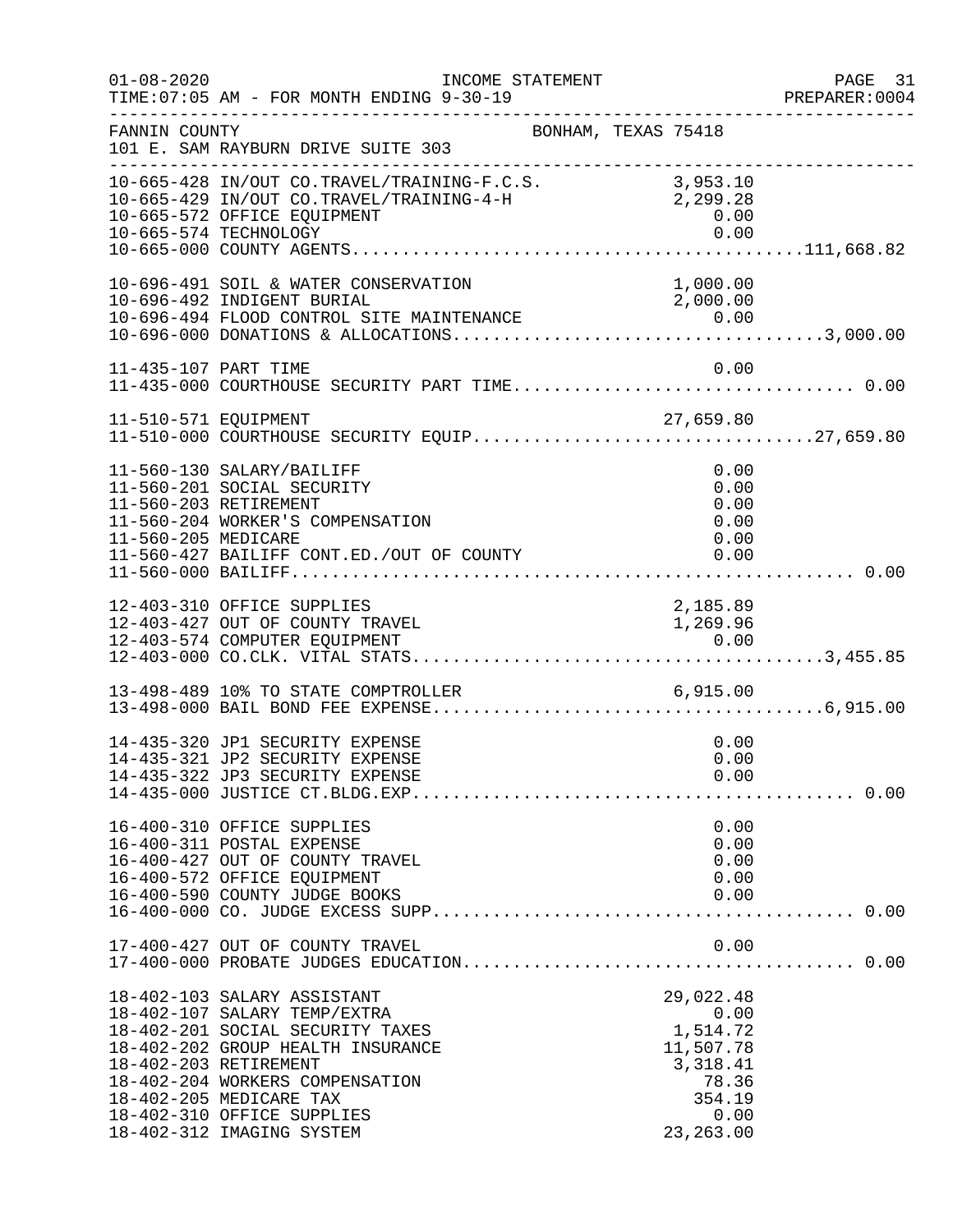| $01 - 08 - 2020$     | INCOME STATEMENT<br>TIME: 07:05 AM - FOR MONTH ENDING 9-30-19                                                                                                                                                                                                                                                                                                                                                                                                                                                          |  |                                                                      | PAGE 32<br>PREPARER: 0004 |
|----------------------|------------------------------------------------------------------------------------------------------------------------------------------------------------------------------------------------------------------------------------------------------------------------------------------------------------------------------------------------------------------------------------------------------------------------------------------------------------------------------------------------------------------------|--|----------------------------------------------------------------------|---------------------------|
|                      | FANNIN COUNTY<br>101 E. SAM RAYBURN DRIVE SUITE 303                                                                                                                                                                                                                                                                                                                                                                                                                                                                    |  |                                                                      |                           |
| 18-402-420 TELEPHONE | 18-402-315 COPIER MAINTENANCE<br>18-402-437 DIGITAL IMAGING OF MICROFILM<br>18-402-453 COMPUTER SOFTWARE                                                                                                                                                                                                                                                                                                                                                                                                               |  | 479.16<br>0.00<br>0.00<br>0.00                                       |                           |
| 19-450-435 PRINTING  | 19-450-107 SALARY TEMP/EXTRA<br>19-450-201 SOCIAL SECURITY TAXES<br>19-450-203 RETIREMENT<br>19-450-204 WORKERS COMPENSATION<br>19-450-205 MEDICARE TAX<br>19-450-310 OFFICE SUPPLIES<br>19-450-400 RECORDS STORAGE SHELVING                                                                                                                                                                                                                                                                                           |  | 0.00<br>0.00<br>0.00<br>0.00<br>0.00<br>0.00<br>0.00<br>0.00         |                           |
|                      | 20-449-103 SALARY ASSISTANT<br>20-449-107 SALARY TEMP./EXTRA<br>20-449-201 SOCIAL SECURITY TAXES<br>20-449-202 GROUP HEALTH INSURANCE<br>20-449-203 RETIREMENT<br>20-449-204 WORKERS COMPENSATION<br>20-449-205 MEDICARE TAX<br>$\begin{tabular}{lllllllll} & & & & & & & 2.18 \\ 20-449-350 RECORDS DISPOSAL && 0.00 \\ 20-449-400 RECORDS STORAGE SHELVING && 0.00 \\ 20-449-453 COMPUTER SOFTNARE MANTENANCE && 1,550.00 \\ 20-449-460 EQUIPMENT RENTAL && 1,550.00 \\ 20-449-574 COMPUTER FOUTDMENT \end{tabular}$ |  | 0.00<br>150.88<br>9.35<br>0.94<br>17.21<br>$0.00$<br>$2.18$          |                           |
|                      | 21-509-475 CONTINGENCY                                                                                                                                                                                                                                                                                                                                                                                                                                                                                                 |  | 0.00                                                                 |                           |
|                      | 21-621-100 COMPENSATION PAY<br>21-621-101 SALARY ELECTED OFFICIAL<br>21-621-105 SALARY SECRETARY<br>21-621-106 SALARY PRECINCT EMPLOYEES<br>21-621-107 REGULAR-TEMP. PART-TIME<br>21-621-108 SALARY-FOREMAN<br>21-621-199 TOTAL SALARIES                                                                                                                                                                                                                                                                               |  | 0.00<br>62,721.10<br>0.00<br>167,643.10<br>0.00<br>44,663.95         | 275,028.15                |
|                      | 21-621-201 SOCIAL SECURITY TAXES<br>21-621-202 GROUP HEALTH INSURANCE<br>21-621-203 RETIREMENT<br>21-621-204 WORKERS' COMPENSATION<br>21-621-205 MEDICARE TAX<br>21-621-206 UNEMPLOYMENT EXPENSE                                                                                                                                                                                                                                                                                                                       |  | 16,651.38<br>79,292.94<br>31,448.03<br>7,287.46<br>3,894.15<br>0.00  |                           |
|                      | 21-621-299 TOTAL EMPLOYEE BENEFITS<br>21-621-314 EMPLOYEE PHYSICALS/DOT TESTING<br>21-621-340 SHOP SUPPLIES<br>21-621-341 R & B MAT. ROCK & GRAVEL<br>21-621-342 R & B MAT. CULVERTS<br>21-621-343 R & B MAT. HARDWRE & LUMB<br>21-621-344 R & B MAT ASPHALT /RD OIL                                                                                                                                                                                                                                                   |  | 335.00<br>1,732.63<br>156,420.18<br>42,714.92<br>185.35<br>71,103.50 | 138,573.96                |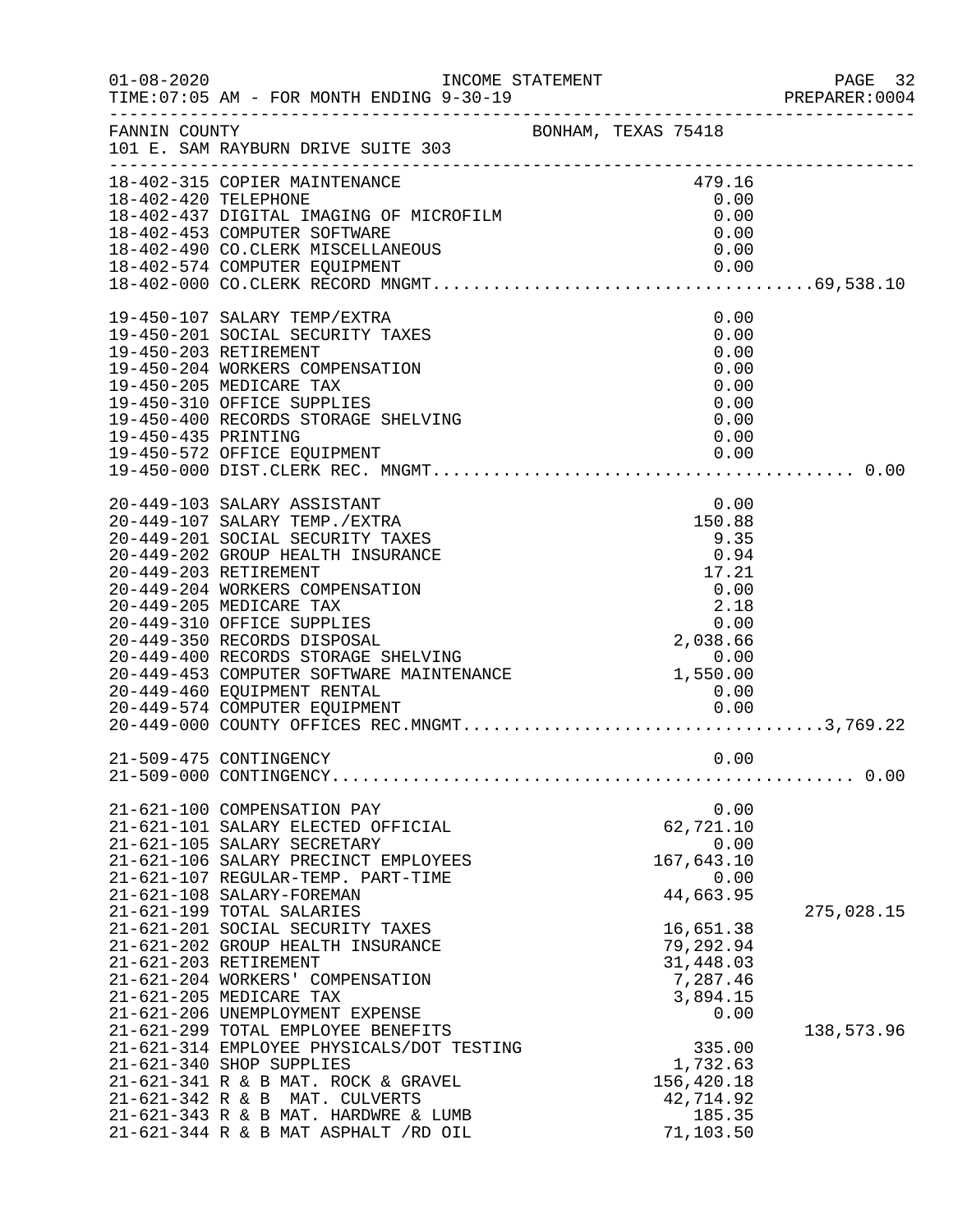|                       | FANNIN COUNTY<br>BONHAM, TEXAS 75418<br>101 E. SAM RAYBURN DRIVE SUITE 303 |  |                   |      |            |
|-----------------------|----------------------------------------------------------------------------|--|-------------------|------|------------|
| 21-621-345 CHEMICALS  |                                                                            |  | 77.98             |      |            |
|                       |                                                                            |  |                   |      |            |
|                       |                                                                            |  |                   |      | 272,569.56 |
|                       |                                                                            |  |                   |      |            |
|                       |                                                                            |  |                   |      |            |
|                       |                                                                            |  |                   |      |            |
|                       |                                                                            |  |                   |      |            |
|                       |                                                                            |  |                   |      |            |
|                       |                                                                            |  |                   |      |            |
|                       |                                                                            |  |                   |      |            |
|                       |                                                                            |  |                   |      |            |
|                       |                                                                            |  |                   |      |            |
|                       |                                                                            |  |                   |      |            |
|                       |                                                                            |  |                   |      |            |
|                       |                                                                            |  |                   |      |            |
|                       |                                                                            |  |                   |      |            |
|                       |                                                                            |  |                   |      |            |
|                       |                                                                            |  |                   |      |            |
|                       |                                                                            |  |                   |      |            |
|                       |                                                                            |  |                   |      |            |
|                       |                                                                            |  |                   |      |            |
|                       |                                                                            |  |                   |      |            |
|                       |                                                                            |  |                   |      |            |
|                       |                                                                            |  |                   |      |            |
|                       |                                                                            |  |                   |      |            |
|                       |                                                                            |  |                   |      |            |
|                       |                                                                            |  |                   |      |            |
|                       |                                                                            |  |                   |      |            |
|                       |                                                                            |  |                   |      | 101,138.82 |
|                       |                                                                            |  |                   |      |            |
|                       | 21-621-571 PURCHASE OF MACH./EQUIP.                                        |  | 20,000.00         |      |            |
|                       | 21-621-573 RADIO EQUIPMENT                                                 |  |                   | 0.00 |            |
|                       | 21-621-575 LAND AND BUILDING<br>21-621-599 CAPITAL OUTLAY                  |  |                   | 0.00 | 20,000.00  |
|                       | 21-621-630 NOTE PAYMENT                                                    |  |                   | 0.00 |            |
|                       | 21-621-670 NOTE PAYMENT-INTEREST                                           |  |                   | 0.00 |            |
| 21-621-695 SURVEYING  |                                                                            |  |                   | 0.00 |            |
|                       |                                                                            |  |                   |      |            |
|                       |                                                                            |  |                   |      |            |
|                       | 21-625-105 SALARY SECRETARY                                                |  | 9,881.30          |      |            |
|                       | 21-625-201 SOCIAL SECURITY TAXES                                           |  | 439.28            |      |            |
|                       | 21-625-202 GROUP HEALTH INSURANCE                                          |  | 2,877.08          |      |            |
| 21-625-203 RETIREMENT | 21-625-204 WORKERS' COMPENSATION                                           |  | 1,129.86<br>27.30 |      |            |
|                       | 21-625-205 MEDICARE TAX                                                    |  | 102.30            |      |            |
|                       | 21-625-310 OFFICE SUPPLIES                                                 |  | 193.39            |      |            |
|                       | 21-625-311 POSTAL EXPENSES                                                 |  |                   | 0.00 |            |
|                       | 21-625-353 COMPUTER EXPENSE                                                |  | 439.96            |      |            |
|                       | 21-625-427 OUT OF COUNTY TRAVEL                                            |  |                   | 0.00 |            |
| 21-625-480 BOND       |                                                                            |  |                   | 0.00 |            |
|                       | 21-625-572 OFFICE EQUIPMENT                                                |  |                   | 0.00 |            |
|                       | 21-625-574 COMPUTER EQUIPMENT                                              |  |                   | 0.00 |            |
|                       | $21-625-000$ ADMINISTRATIVE OFFICE R&B #115,090.47                         |  |                   |      |            |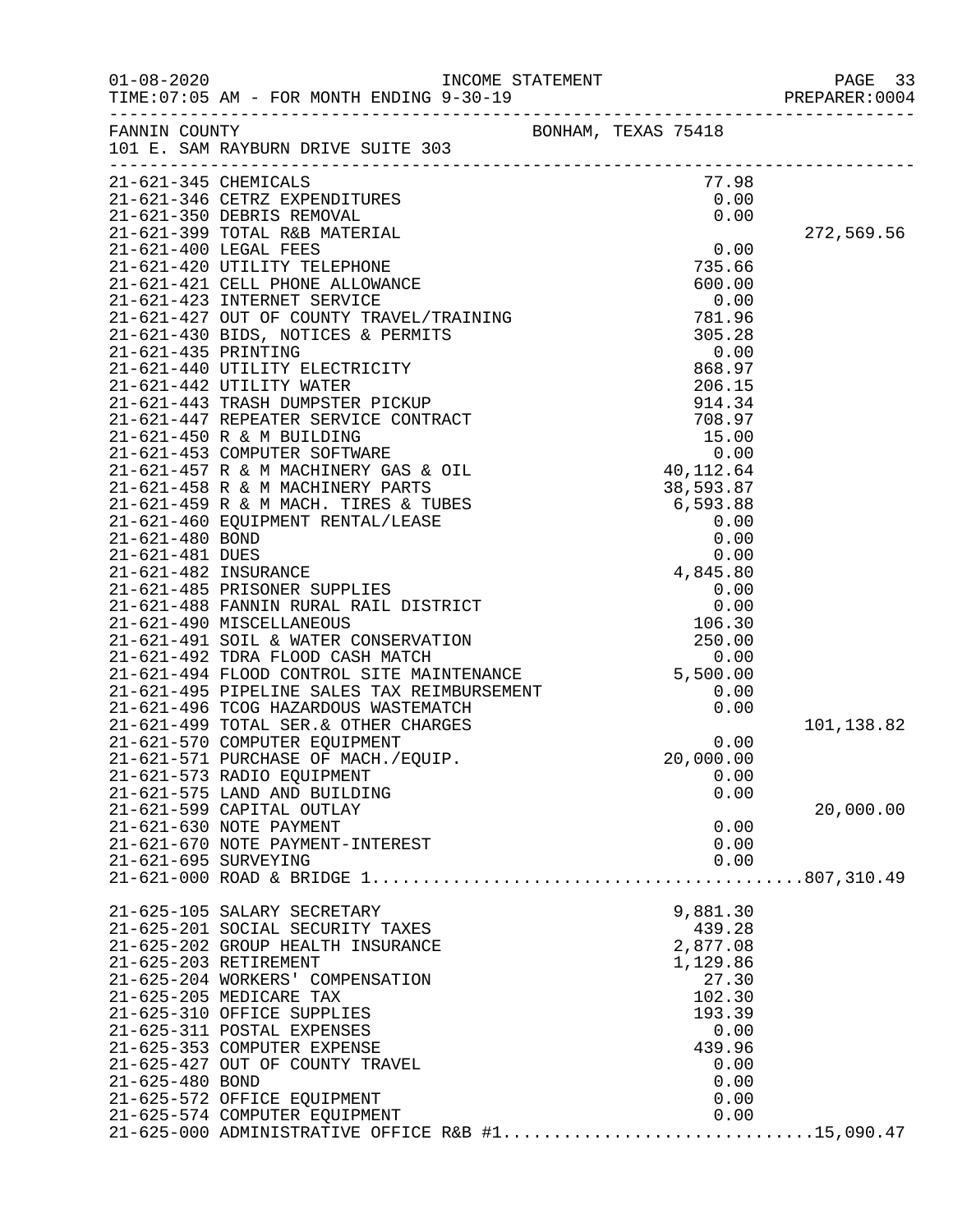| $01 - 08 - 2020$     |                                                                             | INCOME STATEMENT |                                     | PAGE 34<br>PREPARER: 0004 |
|----------------------|-----------------------------------------------------------------------------|------------------|-------------------------------------|---------------------------|
|                      | FANNIN COUNTY<br>101 E. SAM RAYBURN DRIVE SUITE 303                         |                  | BONHAM, TEXAS 75418                 |                           |
|                      | 22-509-475 CONTINGENCY                                                      |                  | 0.00                                |                           |
|                      | 22-622-100 COMPENSATION PAY                                                 |                  | 0.00                                |                           |
|                      | 22-622-101 SALARY ELECTED OFFICIAL                                          |                  |                                     |                           |
|                      | 22-622-105 SALARY SECRETARY<br>22-622-106 SALARY PRECINCT EMPLOYEES         |                  | $62, 721.10$<br>0.00<br>216, 587.53 |                           |
|                      | 22-622-107 REGULAR-TEMP. PART-TIME                                          |                  | 0.00                                |                           |
|                      | 22-622-199 TOTAL SALARIES                                                   |                  |                                     | 279,308.63                |
|                      | 22-622-201 SOCIAL SECURITY TAXES                                            |                  | 16,604.15                           |                           |
|                      | 22-622-202 GROUP HEALTH INSURANCE                                           |                  | 90,356.12                           |                           |
|                      | 22-622-203 RETIREMENT<br>22-622-204 WORKERS' COMPENSATION                   |                  | 31,936.95<br>7,018.26               |                           |
|                      | 22-622-205 MEDICARE TAX                                                     |                  | 3,883.16                            |                           |
|                      | 22-622-206 UNEMPLOYMENT EXPENSE                                             |                  | 0.00                                |                           |
|                      | 22-622-299 TOTAL EMPLOYEE BENEFITS                                          |                  |                                     | 149,798.64                |
|                      | 22-622-312 CONTRACT LABOR                                                   |                  | 0.00                                |                           |
|                      | 22-622-314 EMPLOYEE PHYSICALS/DOT TESTING                                   |                  | 340.00                              |                           |
|                      | 22-622-340 SHOP SUPPLIES<br>22-622-341 R & B MAT. ROCK & GRAVEL             |                  | 3,787.20<br>129,869.70              |                           |
|                      | 22-622-342 R & B MAT. CULVERTS                                              |                  | 15,340.81                           |                           |
|                      | 22-622-343 R & B MAT. HARDWRE & LUMB                                        |                  | 90.37                               |                           |
|                      | 22-622-344 R & B MAT. ASPHALT/RD OIL                                        |                  | 20,050.22                           |                           |
| 22-622-345 CHEMICALS |                                                                             |                  | 0.00                                |                           |
|                      | 22-622-346 CETRZ EXPENDITURES<br>22-622-350 DEBRIS REMOVAL                  |                  | 0.00<br>0.00                        |                           |
| 22-622-395 UNIFORMS  |                                                                             |                  | 3,458.14                            |                           |
|                      | 22-622-399 TOTAL R&B MATERIALS                                              |                  |                                     | 172,936.44                |
|                      | 22-622-400 LEGAL FEES                                                       |                  | 0.00                                |                           |
|                      | 22-622-420 UTILITY TELEPHONE                                                |                  | 1,750.00                            |                           |
|                      | 22-622-421 CELL PHONE ALLOWANCE<br>22-622-427 OUT OF COUNTY TRAVEL/TRAINING |                  | 600.00<br>2,390.41                  |                           |
|                      | 22-622-430 BIDS, NOTICES & PERMITS                                          |                  | 154.46                              |                           |
| 22-622-435 PRINTING  |                                                                             |                  | 75.00                               |                           |
|                      | 22-622-440 UTILITY ELECTRICITY                                              |                  | 1,578.41                            |                           |
|                      | 22-622-441 UTILITY GAS                                                      |                  | 841.41                              |                           |
|                      | 22-622-442 UTILITY WATER<br>22-622-443 TRASH PICKUP                         |                  | 958.16<br>992.25                    |                           |
|                      | 22-622-447 REPEATER SERVICE CONTRACT                                        |                  | 708.97                              |                           |
|                      | 22-622-450 R&M BUILDING                                                     |                  | 2,663.02                            |                           |
|                      | 22-622-453 COMPUTER SOFTWARE                                                |                  | 0.00                                |                           |
|                      | 22-622-457 R & M MACHINERY GAS & OIL                                        |                  | 76,759.36                           |                           |
|                      | 22-622-458 R & M MACHINERY PARTS                                            |                  | 70,490.06                           |                           |
|                      | 22-622-459 R & M MACH. TIRES & TUBES<br>22-622-460 EQUIPMENT RENTAL/LEASE   |                  | 13, 318.92<br>0.00                  |                           |
| 22-622-480 BOND      |                                                                             |                  | 178.00                              |                           |
| 22-622-481 DUES      |                                                                             |                  | 0.00                                |                           |
| 22-622-482 INSURANCE |                                                                             |                  | 8,320.80                            |                           |
|                      | 22-622-485 PRISONER SUPPLIES                                                |                  | 0.00                                |                           |
|                      | 22-622-488 FANNIN RURAL RAIL DISTRICT<br>22-622-490 MISCELLANEOUS           |                  | 0.00<br>0.00                        |                           |
|                      | 22-622-491 SOIL & WATER CONSERVATION                                        |                  | 250.00                              |                           |
|                      | 22-622-492 TDRA FLOOD CASH MATCH                                            |                  | 0.00                                |                           |
|                      | 22-622-493 TRENTON HIGH MEADOWS SUBDIVISION                                 |                  | 0.00                                |                           |
|                      | 22-622-494 FLOOD CONTROL SITE MAINTENANCE                                   |                  | 4,000.00                            |                           |
|                      | 22-622-495 PIPELINE SALES TAX REIMBURSEMENT                                 |                  | 0.00                                |                           |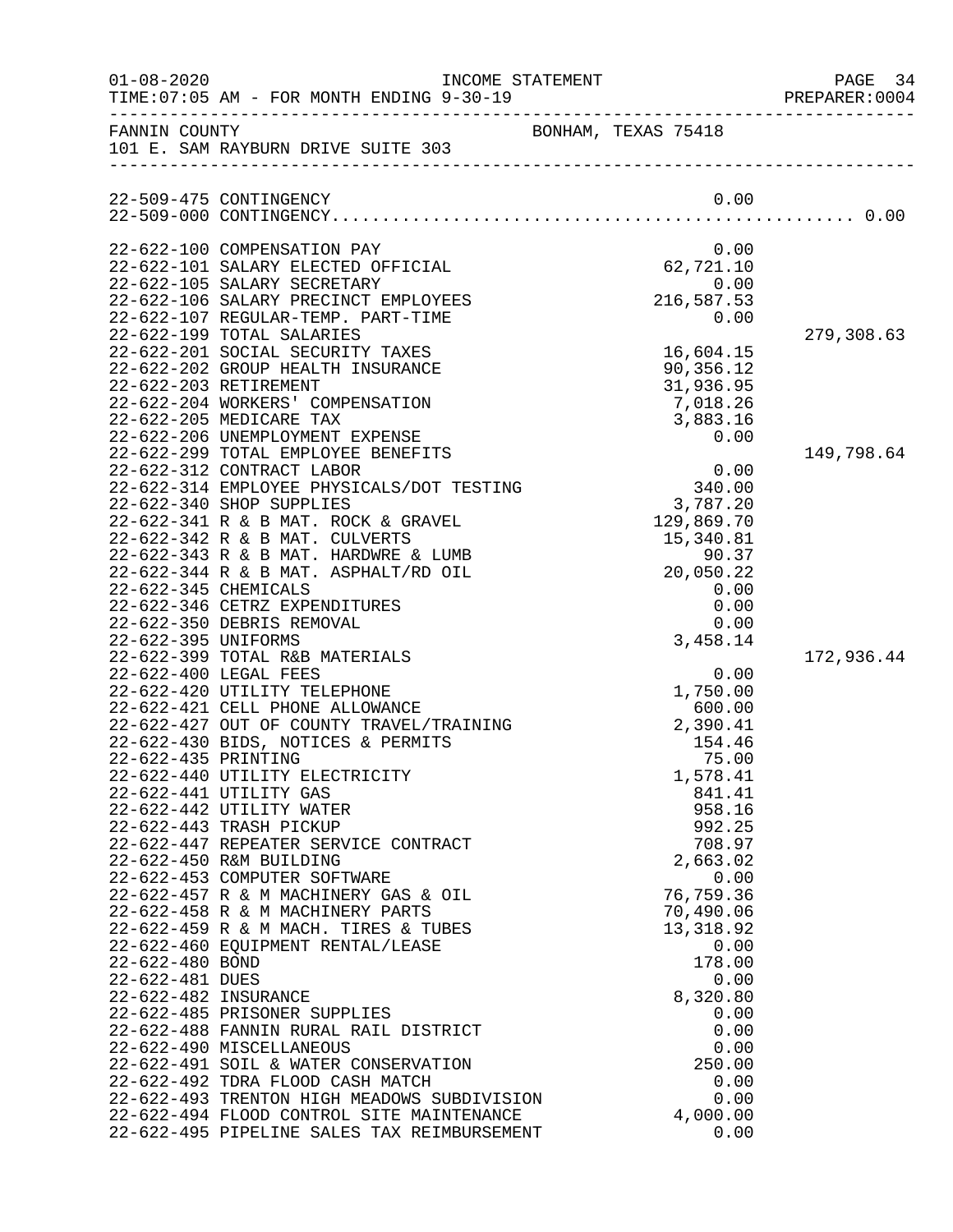| $01 - 08 - 2020$     | INCOME STATEMENT<br>TIME: 07:05 AM - FOR MONTH ENDING 9-30-19                          |                     |                           |      | PAGE 35<br>PREPARER:0004 |
|----------------------|----------------------------------------------------------------------------------------|---------------------|---------------------------|------|--------------------------|
| FANNIN COUNTY        | 101 E. SAM RAYBURN DRIVE SUITE 303                                                     | BONHAM, TEXAS 75418 |                           |      |                          |
|                      | 22-622-496 TCOG HAZARDOUS WASTEMATCH<br>22-622-499 TOTAL SER. & OTHER CHARGES          |                     |                           | 0.00 | 186,029.23               |
|                      | 22-622-562 LAND/BUILDING                                                               |                     |                           | 0.00 |                          |
|                      | 22-622-570 COMPUTER EQUIPMENT                                                          |                     |                           | 0.00 |                          |
|                      | 22-622-571 PURCHASE OF MACH./EQUIP.                                                    |                     |                           | 0.00 |                          |
|                      | 22-622-573 RADIO EQUIPMENT<br>22-622-580 PRECINCT BRIDGE                               |                     |                           | 0.00 |                          |
|                      | 22-622-599 CAPITAL OUTLAY                                                              |                     |                           | 0.00 | 0.00                     |
|                      |                                                                                        |                     |                           |      |                          |
|                      | 22-625-105 SALARY SECRETARY                                                            |                     | 9,881.30                  |      |                          |
|                      | 22-625-201 SOCIAL SECURITY TAXES                                                       |                     | 439.08                    |      |                          |
|                      | 22-625-202 GROUP HEALTH INSURANCE                                                      |                     | 2,876.90                  |      |                          |
|                      | 22-625-203 RETIREMENT                                                                  |                     | 1,129.81                  |      |                          |
|                      | 22-625-204 WORKERS' COMPENSATION                                                       |                     | 27.30                     |      |                          |
|                      | 22-625-205 MEDICARE TAX                                                                |                     | 102.80                    |      |                          |
|                      | 22-625-310 OFFICE SUPPLIES                                                             |                     | 159.61                    |      |                          |
|                      | 22-625-311 POSTAL EXPENSES<br>22-625-353 COMPUTER EXPENSE                              |                     | 439.97                    | 0.00 |                          |
|                      | 22-625-427 OUT OF COUNTY TRAVEL                                                        |                     | 0.00                      |      |                          |
| 22-625-480 BOND      |                                                                                        |                     |                           | 0.00 |                          |
|                      | 22-625-572 OFFICE EQUIPMENT                                                            |                     |                           | 0.00 |                          |
|                      |                                                                                        |                     |                           |      |                          |
|                      | 22-625-574 COMPUTER EQUIPMENT 0.00<br>22-625-000 ADMINISTRATIVE OFFICE R&B #215,056.77 |                     |                           |      |                          |
|                      |                                                                                        |                     |                           |      |                          |
|                      | 23-509-475 CONTINGENCY                                                                 |                     |                           | 0.00 |                          |
|                      |                                                                                        |                     |                           |      |                          |
|                      | 23-623-100 COMPENSATION PAY                                                            |                     |                           | 0.00 |                          |
|                      | 23-623-101 SALARY ELECTED OFFICIAL                                                     |                     | 62,721.10                 |      |                          |
|                      | 23-623-105 SALARY SECRETARY                                                            |                     | 8,497.49                  |      |                          |
|                      | 23-623-106 SALARY PRECINCT EMPLOYEES                                                   |                     | 233,648.37                |      |                          |
|                      | 23-623-107 REGULAR-TEMP. PART-TIME                                                     |                     | 2,129.52                  |      |                          |
|                      | 23-623-199 TOTAL SALARIES                                                              |                     |                           |      | 306,996.48               |
|                      | 23-623-201 SOCIAL SECURITY TAXES<br>23-623-202 GROUP HEALTH INSURANCE                  |                     | 18,943.55                 |      |                          |
|                      | 23-623-203 RETIREMENT                                                                  |                     | 105, 243. 48<br>35,104.80 |      |                          |
|                      | 23-623-204 WORKERS' COMPENSATION                                                       |                     | 8,935.92                  |      |                          |
|                      | 23-623-205 MEDICARE TAX                                                                |                     | 4,430.44                  |      |                          |
|                      | 23-623-206 UNEMPLOYMENT EXPENSE                                                        |                     |                           | 0.00 |                          |
|                      | 23-623-299 TOTAL EMPLOYEE BENEFITS                                                     |                     |                           |      | 172,658.19               |
|                      | 23-623-310 OFFICE SUPPLIES                                                             |                     | 570.43                    |      |                          |
|                      | 23-623-314 EMPLOYEE PHYSICALS/DOT TESTING                                              |                     | 210.00                    |      |                          |
|                      | 23-623-315 COPIER EXPENSE                                                              |                     |                           | 0.00 |                          |
|                      | 23-623-340 SHOP SUPPLIES<br>23-623-341 R & B MAT. ROCK & GRAVEL                        |                     | 4,140.29<br>191,327.19    |      |                          |
|                      | 23-623-342 R & B MAT. CULVERTS                                                         |                     | 28,974.14                 |      |                          |
|                      | 23-623-343 R & B MAT. HARDWRE & LUMB                                                   |                     | 6,055.00                  |      |                          |
|                      | 23-623-344 R & B MAT. ASPHALT/RD OIL                                                   |                     | 55,044.53                 |      |                          |
| 23-623-345 CHEMICALS |                                                                                        |                     | 2,999.98                  |      |                          |
|                      | 23-623-346 CETRZ EXPENDITURES                                                          |                     |                           | 0.00 |                          |
|                      | 23-623-350 DEBRIS REMOVAL                                                              |                     | 2,232.45                  |      |                          |
| 23-623-395 UNIFORMS  | 23-623-399 TOTAL R&B MATERIALS                                                         |                     | 1,058.15                  |      | 292,612.16               |
|                      |                                                                                        |                     |                           |      |                          |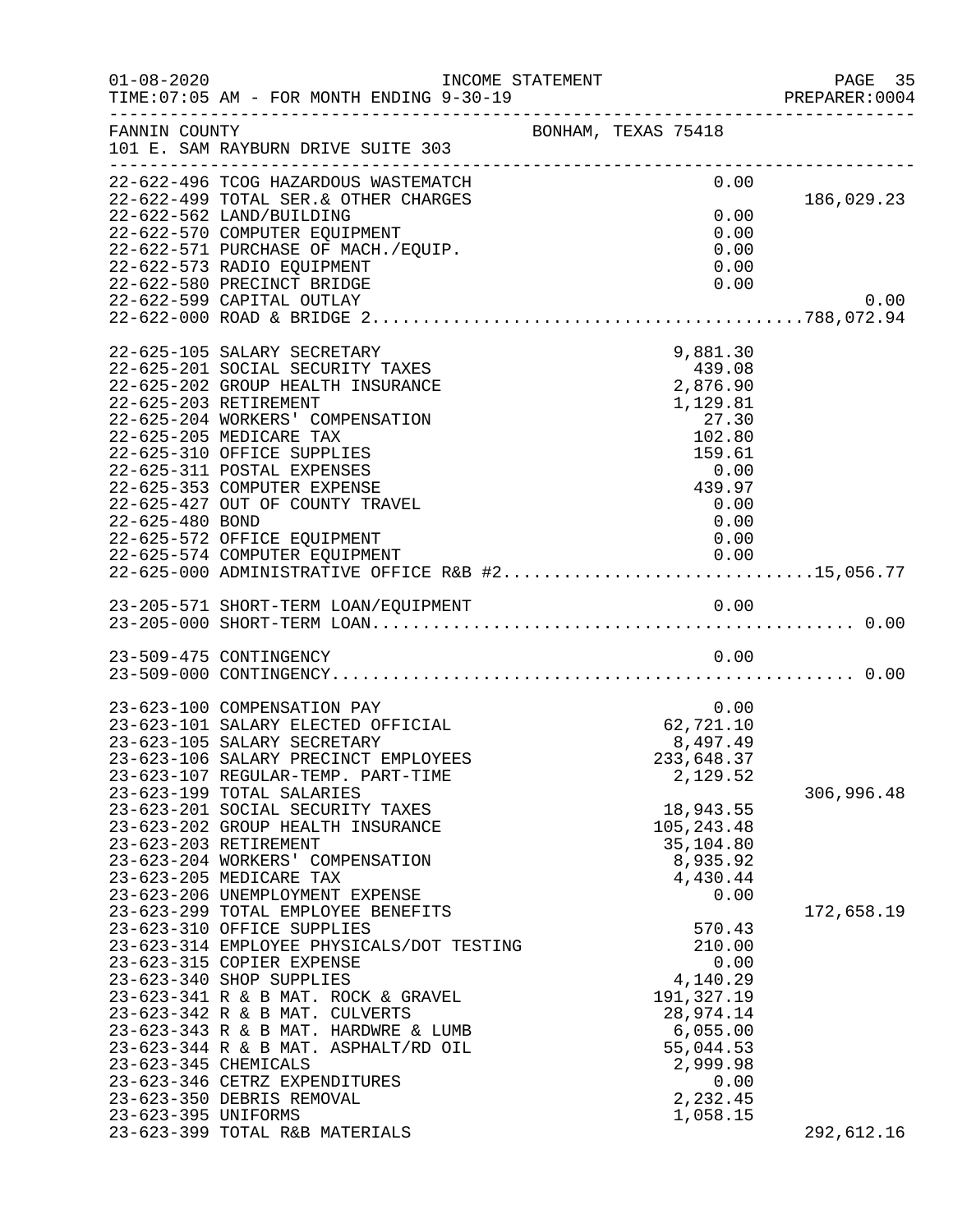| $01 - 08 - 2020$ | TIME: 07:05 AM - FOR MONTH ENDING 9-30-19                                                                                                                                                                                              |                     |             |
|------------------|----------------------------------------------------------------------------------------------------------------------------------------------------------------------------------------------------------------------------------------|---------------------|-------------|
| FANNIN COUNTY    | 101 E. SAM RAYBURN DRIVE SUITE 303                                                                                                                                                                                                     | BONHAM, TEXAS 75418 |             |
|                  | 23-623-400 LEGAL FEES                                                                                                                                                                                                                  | 0.00                |             |
|                  |                                                                                                                                                                                                                                        |                     |             |
|                  |                                                                                                                                                                                                                                        |                     |             |
|                  |                                                                                                                                                                                                                                        |                     |             |
|                  |                                                                                                                                                                                                                                        |                     |             |
|                  |                                                                                                                                                                                                                                        |                     |             |
|                  |                                                                                                                                                                                                                                        |                     |             |
|                  |                                                                                                                                                                                                                                        |                     |             |
|                  |                                                                                                                                                                                                                                        |                     |             |
|                  |                                                                                                                                                                                                                                        |                     |             |
|                  |                                                                                                                                                                                                                                        |                     |             |
|                  |                                                                                                                                                                                                                                        |                     |             |
|                  |                                                                                                                                                                                                                                        |                     |             |
|                  |                                                                                                                                                                                                                                        |                     |             |
|                  |                                                                                                                                                                                                                                        |                     |             |
|                  |                                                                                                                                                                                                                                        |                     |             |
|                  |                                                                                                                                                                                                                                        |                     |             |
|                  |                                                                                                                                                                                                                                        |                     |             |
|                  |                                                                                                                                                                                                                                        |                     |             |
|                  |                                                                                                                                                                                                                                        |                     |             |
|                  |                                                                                                                                                                                                                                        |                     |             |
|                  |                                                                                                                                                                                                                                        |                     |             |
|                  |                                                                                                                                                                                                                                        |                     |             |
|                  |                                                                                                                                                                                                                                        |                     |             |
|                  |                                                                                                                                                                                                                                        |                     |             |
|                  | 23-623-491 SOIL & WATER CONSERVATION 23-623-492 TDRA FLOOD CASH MATCH 0.00<br>23-623-492 TDRA FLOOD CASH MATCH 0.00<br>23-623-494 FLOOD CONTROL SITE MAINTENANCE 0.00<br>23-623-495 PIPELINE SALES TAX REIMBURSEMENT 0.00<br>23-623-49 |                     |             |
|                  |                                                                                                                                                                                                                                        |                     |             |
|                  |                                                                                                                                                                                                                                        |                     |             |
|                  |                                                                                                                                                                                                                                        |                     | 315,800.61  |
|                  |                                                                                                                                                                                                                                        |                     |             |
|                  |                                                                                                                                                                                                                                        |                     |             |
|                  |                                                                                                                                                                                                                                        |                     |             |
|                  | 23-623-572 OFFICE EQUIPMENT<br>23-623-573 RADIO EQUIPMENT                                                                                                                                                                              | 0.00<br>0.00        |             |
|                  | 23-623-575 LAND/BUILDING                                                                                                                                                                                                               | 0.00                |             |
|                  | 23-623-580 PRECINCT BRIDGE                                                                                                                                                                                                             | 0.00                |             |
|                  | 23-623-599 CAPITAL OUTLAY                                                                                                                                                                                                              |                     | 268, 317.32 |
|                  | 23-623-630 NOTE PAYMENT-PRINCIPAL                                                                                                                                                                                                      | 0.00                |             |
|                  | 23-623-670 NOTE PAYMENT-INTEREST                                                                                                                                                                                                       | 0.00                |             |
|                  |                                                                                                                                                                                                                                        |                     |             |
|                  | 23-625-105 SALARY SECRETARY                                                                                                                                                                                                            | 9,881.30            |             |
|                  | 23-625-201 SOCIAL SECURITY TAXES                                                                                                                                                                                                       | 439.08              |             |
|                  | 23-625-202 GROUP HEALTH INSURANCE                                                                                                                                                                                                      | 2,876.90            |             |
|                  | 23-625-203 RETIREMENT                                                                                                                                                                                                                  | 1,129.81            |             |
|                  | 23-625-204 WORKERS' COMPENSATION                                                                                                                                                                                                       | 27.30               |             |
|                  | 23-625-205 MEDICARE TAX                                                                                                                                                                                                                | 102.80              |             |
|                  | 23-625-310 OFFICE SUPPLIES<br>23-625-311 POSTAL EXPENSES                                                                                                                                                                               | 139.00              |             |
|                  | 23-625-353 COMPUTER EXPENSE                                                                                                                                                                                                            | 0.00<br>439.97      |             |
|                  | 23-625-427 OUT OF COUNTY TRAVEL                                                                                                                                                                                                        | 0.00                |             |
| 23-625-480 BOND  |                                                                                                                                                                                                                                        | 0.00                |             |
|                  | 23-625-572 OFFICE EQUIPMENT                                                                                                                                                                                                            | 0.00                |             |
|                  | 23-625-574 COMPUTER EQUIPMENT                                                                                                                                                                                                          | 0.00                |             |

23-625-000 ADMINISTRATIVE OFFICE R&B #3...............................15,036.16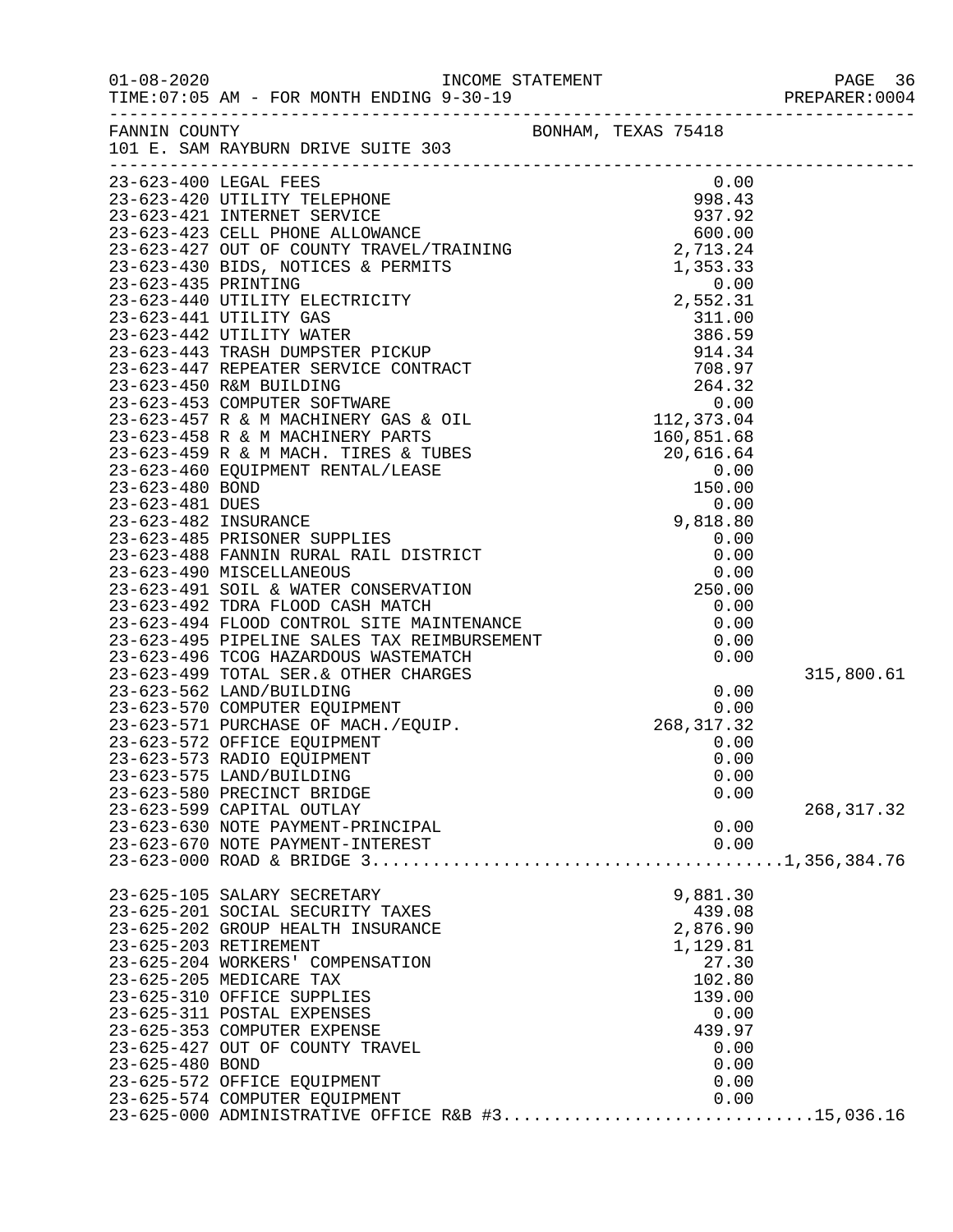| FANNIN COUNTY<br>BONHAM, TEXAS 75418<br>101 E. SAM RAYBURN DRIVE SUITE 303<br>0.00<br>24-509-475 CONTINGENCY<br>24-624-100 COMPENSATION PAY<br>0.00<br>62, 721.10<br>24-624-101 SALARY ELECTED OFFICIAL<br>27,537.90<br>24-624-105 SALARY SECRETARY<br>152,433.34<br>24-624-106 SALARY PRECINCT EMPLOYEES<br>24-624-107 REGULAR-TEMP. PART-TIME<br>190.08<br>24-624-108 LABOR REIMBURSEMENT<br>0.00<br>24-624-199 TOTAL SALARIES<br>242,882.42<br>14,998.76<br>24-624-201 SOCIAL SECURITY TAXES<br>24-624-202 GROUP HEALTH INSURANCE<br>89,160.80<br>27,773.78<br>24-624-203 RETIREMENT<br>24-624-204 WORKERS' COMPENSATION<br>5,655.16<br>24-624-205 MEDICARE TAX<br>3,507.78<br>24-624-206 UNEMPLOYMENT EXPENSE<br>0.00<br>24-624-299 TOTAL EMPLOYEE BENEFITS<br>141,096.28<br>24-624-310 OFFICE SUPPLIES<br>165.53<br>24-624-314 EMPLOYEE PHYSICALS/DOT TESTING<br>235.00<br>24-624-340 SHOP SUPPLIES<br>2,874.74<br>24-624-341 R & B MAT. ROCK & GRAVEL<br>86,457.43<br>13, 477. 40<br>24-624-342 R & B MAT. CULVERTS<br>24-624-343 R & B MAT. HARDWRE & LUMB<br>127.62<br>39,657.76<br>24-624-344 R & B MAT. ASPHALT/RD OIL<br>24-624-345 CHEMICALS<br>0.00<br>0.00<br>24-624-346 CETRZ EXPENDITURES<br>24-624-350 DEBRIS REMOVAL<br>0.00<br>4,014.62<br>24-624-395 EMPLOYEE UNIFORMS<br>24-624-399 TOTAL R&B MATERIALS<br>147,010.10 |  |
|--------------------------------------------------------------------------------------------------------------------------------------------------------------------------------------------------------------------------------------------------------------------------------------------------------------------------------------------------------------------------------------------------------------------------------------------------------------------------------------------------------------------------------------------------------------------------------------------------------------------------------------------------------------------------------------------------------------------------------------------------------------------------------------------------------------------------------------------------------------------------------------------------------------------------------------------------------------------------------------------------------------------------------------------------------------------------------------------------------------------------------------------------------------------------------------------------------------------------------------------------------------------------------------------------------------------------------------------|--|
|                                                                                                                                                                                                                                                                                                                                                                                                                                                                                                                                                                                                                                                                                                                                                                                                                                                                                                                                                                                                                                                                                                                                                                                                                                                                                                                                            |  |
|                                                                                                                                                                                                                                                                                                                                                                                                                                                                                                                                                                                                                                                                                                                                                                                                                                                                                                                                                                                                                                                                                                                                                                                                                                                                                                                                            |  |
|                                                                                                                                                                                                                                                                                                                                                                                                                                                                                                                                                                                                                                                                                                                                                                                                                                                                                                                                                                                                                                                                                                                                                                                                                                                                                                                                            |  |
|                                                                                                                                                                                                                                                                                                                                                                                                                                                                                                                                                                                                                                                                                                                                                                                                                                                                                                                                                                                                                                                                                                                                                                                                                                                                                                                                            |  |
|                                                                                                                                                                                                                                                                                                                                                                                                                                                                                                                                                                                                                                                                                                                                                                                                                                                                                                                                                                                                                                                                                                                                                                                                                                                                                                                                            |  |
|                                                                                                                                                                                                                                                                                                                                                                                                                                                                                                                                                                                                                                                                                                                                                                                                                                                                                                                                                                                                                                                                                                                                                                                                                                                                                                                                            |  |
|                                                                                                                                                                                                                                                                                                                                                                                                                                                                                                                                                                                                                                                                                                                                                                                                                                                                                                                                                                                                                                                                                                                                                                                                                                                                                                                                            |  |
|                                                                                                                                                                                                                                                                                                                                                                                                                                                                                                                                                                                                                                                                                                                                                                                                                                                                                                                                                                                                                                                                                                                                                                                                                                                                                                                                            |  |
|                                                                                                                                                                                                                                                                                                                                                                                                                                                                                                                                                                                                                                                                                                                                                                                                                                                                                                                                                                                                                                                                                                                                                                                                                                                                                                                                            |  |
|                                                                                                                                                                                                                                                                                                                                                                                                                                                                                                                                                                                                                                                                                                                                                                                                                                                                                                                                                                                                                                                                                                                                                                                                                                                                                                                                            |  |
|                                                                                                                                                                                                                                                                                                                                                                                                                                                                                                                                                                                                                                                                                                                                                                                                                                                                                                                                                                                                                                                                                                                                                                                                                                                                                                                                            |  |
|                                                                                                                                                                                                                                                                                                                                                                                                                                                                                                                                                                                                                                                                                                                                                                                                                                                                                                                                                                                                                                                                                                                                                                                                                                                                                                                                            |  |
|                                                                                                                                                                                                                                                                                                                                                                                                                                                                                                                                                                                                                                                                                                                                                                                                                                                                                                                                                                                                                                                                                                                                                                                                                                                                                                                                            |  |
|                                                                                                                                                                                                                                                                                                                                                                                                                                                                                                                                                                                                                                                                                                                                                                                                                                                                                                                                                                                                                                                                                                                                                                                                                                                                                                                                            |  |
|                                                                                                                                                                                                                                                                                                                                                                                                                                                                                                                                                                                                                                                                                                                                                                                                                                                                                                                                                                                                                                                                                                                                                                                                                                                                                                                                            |  |
|                                                                                                                                                                                                                                                                                                                                                                                                                                                                                                                                                                                                                                                                                                                                                                                                                                                                                                                                                                                                                                                                                                                                                                                                                                                                                                                                            |  |
|                                                                                                                                                                                                                                                                                                                                                                                                                                                                                                                                                                                                                                                                                                                                                                                                                                                                                                                                                                                                                                                                                                                                                                                                                                                                                                                                            |  |
|                                                                                                                                                                                                                                                                                                                                                                                                                                                                                                                                                                                                                                                                                                                                                                                                                                                                                                                                                                                                                                                                                                                                                                                                                                                                                                                                            |  |
|                                                                                                                                                                                                                                                                                                                                                                                                                                                                                                                                                                                                                                                                                                                                                                                                                                                                                                                                                                                                                                                                                                                                                                                                                                                                                                                                            |  |
|                                                                                                                                                                                                                                                                                                                                                                                                                                                                                                                                                                                                                                                                                                                                                                                                                                                                                                                                                                                                                                                                                                                                                                                                                                                                                                                                            |  |
|                                                                                                                                                                                                                                                                                                                                                                                                                                                                                                                                                                                                                                                                                                                                                                                                                                                                                                                                                                                                                                                                                                                                                                                                                                                                                                                                            |  |
|                                                                                                                                                                                                                                                                                                                                                                                                                                                                                                                                                                                                                                                                                                                                                                                                                                                                                                                                                                                                                                                                                                                                                                                                                                                                                                                                            |  |
|                                                                                                                                                                                                                                                                                                                                                                                                                                                                                                                                                                                                                                                                                                                                                                                                                                                                                                                                                                                                                                                                                                                                                                                                                                                                                                                                            |  |
|                                                                                                                                                                                                                                                                                                                                                                                                                                                                                                                                                                                                                                                                                                                                                                                                                                                                                                                                                                                                                                                                                                                                                                                                                                                                                                                                            |  |
|                                                                                                                                                                                                                                                                                                                                                                                                                                                                                                                                                                                                                                                                                                                                                                                                                                                                                                                                                                                                                                                                                                                                                                                                                                                                                                                                            |  |
|                                                                                                                                                                                                                                                                                                                                                                                                                                                                                                                                                                                                                                                                                                                                                                                                                                                                                                                                                                                                                                                                                                                                                                                                                                                                                                                                            |  |
| 24-624-400 LEGAL FEES<br>0.00                                                                                                                                                                                                                                                                                                                                                                                                                                                                                                                                                                                                                                                                                                                                                                                                                                                                                                                                                                                                                                                                                                                                                                                                                                                                                                              |  |
| 24-624-420 UTILITY TELEPHONE<br>1,106.50                                                                                                                                                                                                                                                                                                                                                                                                                                                                                                                                                                                                                                                                                                                                                                                                                                                                                                                                                                                                                                                                                                                                                                                                                                                                                                   |  |
| 24-624-421 DSL INTERNET<br>828.21                                                                                                                                                                                                                                                                                                                                                                                                                                                                                                                                                                                                                                                                                                                                                                                                                                                                                                                                                                                                                                                                                                                                                                                                                                                                                                          |  |
| 24-624-423 CELL PHONE ALLOWANCE<br>0.00                                                                                                                                                                                                                                                                                                                                                                                                                                                                                                                                                                                                                                                                                                                                                                                                                                                                                                                                                                                                                                                                                                                                                                                                                                                                                                    |  |
| 24-624-427 OUT OF COUNTY TRAVEL/TRAINING<br>5,020.12                                                                                                                                                                                                                                                                                                                                                                                                                                                                                                                                                                                                                                                                                                                                                                                                                                                                                                                                                                                                                                                                                                                                                                                                                                                                                       |  |
| 24-624-430 BIDS, NOTICES & PERMITS<br>206.73<br>24-624-435 PRINTING<br>0.00                                                                                                                                                                                                                                                                                                                                                                                                                                                                                                                                                                                                                                                                                                                                                                                                                                                                                                                                                                                                                                                                                                                                                                                                                                                                |  |
| 3,082.71<br>24-624-440 UTILITY ELECTRICITY                                                                                                                                                                                                                                                                                                                                                                                                                                                                                                                                                                                                                                                                                                                                                                                                                                                                                                                                                                                                                                                                                                                                                                                                                                                                                                 |  |
| 24-624-441 UTILITY GAS<br>758.56                                                                                                                                                                                                                                                                                                                                                                                                                                                                                                                                                                                                                                                                                                                                                                                                                                                                                                                                                                                                                                                                                                                                                                                                                                                                                                           |  |
| 24-624-442 UTILITY WATER<br>651.36                                                                                                                                                                                                                                                                                                                                                                                                                                                                                                                                                                                                                                                                                                                                                                                                                                                                                                                                                                                                                                                                                                                                                                                                                                                                                                         |  |
| 24-624-443 TRASH PICKUP<br>2,438.60                                                                                                                                                                                                                                                                                                                                                                                                                                                                                                                                                                                                                                                                                                                                                                                                                                                                                                                                                                                                                                                                                                                                                                                                                                                                                                        |  |
| 24-624-447 REPEATER SERVICE CONTRACT<br>708.97                                                                                                                                                                                                                                                                                                                                                                                                                                                                                                                                                                                                                                                                                                                                                                                                                                                                                                                                                                                                                                                                                                                                                                                                                                                                                             |  |
| 24-624-450 R&M BUILDING<br>225.00                                                                                                                                                                                                                                                                                                                                                                                                                                                                                                                                                                                                                                                                                                                                                                                                                                                                                                                                                                                                                                                                                                                                                                                                                                                                                                          |  |
| 24-624-453 COMPUTER SOFTWARE<br>0.00                                                                                                                                                                                                                                                                                                                                                                                                                                                                                                                                                                                                                                                                                                                                                                                                                                                                                                                                                                                                                                                                                                                                                                                                                                                                                                       |  |
| 24-624-457 R & M MACHINERY GAS & OIL<br>46,691.45<br>24-624-458 R & M MACHINERY PARTS<br>27,681.71                                                                                                                                                                                                                                                                                                                                                                                                                                                                                                                                                                                                                                                                                                                                                                                                                                                                                                                                                                                                                                                                                                                                                                                                                                         |  |
| 24-624-459 R & M MACH. TIRES & TUBES<br>8,226.70                                                                                                                                                                                                                                                                                                                                                                                                                                                                                                                                                                                                                                                                                                                                                                                                                                                                                                                                                                                                                                                                                                                                                                                                                                                                                           |  |
| 24-624-460 EQUIPMENT RENTAL/LEASE<br>22,877.64                                                                                                                                                                                                                                                                                                                                                                                                                                                                                                                                                                                                                                                                                                                                                                                                                                                                                                                                                                                                                                                                                                                                                                                                                                                                                             |  |
| 24-624-480 BOND<br>178.00                                                                                                                                                                                                                                                                                                                                                                                                                                                                                                                                                                                                                                                                                                                                                                                                                                                                                                                                                                                                                                                                                                                                                                                                                                                                                                                  |  |
| 24-624-481 DUES<br>0.00                                                                                                                                                                                                                                                                                                                                                                                                                                                                                                                                                                                                                                                                                                                                                                                                                                                                                                                                                                                                                                                                                                                                                                                                                                                                                                                    |  |
| 24-624-482 INSURANCE<br>5,338.80                                                                                                                                                                                                                                                                                                                                                                                                                                                                                                                                                                                                                                                                                                                                                                                                                                                                                                                                                                                                                                                                                                                                                                                                                                                                                                           |  |
| 24-624-485 PRISONER'S SUPPLIES<br>0.00                                                                                                                                                                                                                                                                                                                                                                                                                                                                                                                                                                                                                                                                                                                                                                                                                                                                                                                                                                                                                                                                                                                                                                                                                                                                                                     |  |
| 24-624-488 FANNIN RURAL RAIL DISTRICT<br>0.00                                                                                                                                                                                                                                                                                                                                                                                                                                                                                                                                                                                                                                                                                                                                                                                                                                                                                                                                                                                                                                                                                                                                                                                                                                                                                              |  |
| 24-624-490 MISCELLANEOUS<br>0.00<br>24-624-491 SOIL & WATER CONSERVATION<br>250.00                                                                                                                                                                                                                                                                                                                                                                                                                                                                                                                                                                                                                                                                                                                                                                                                                                                                                                                                                                                                                                                                                                                                                                                                                                                         |  |
| 24-624-492 TDRA FLOOD CASH MATCH<br>0.00                                                                                                                                                                                                                                                                                                                                                                                                                                                                                                                                                                                                                                                                                                                                                                                                                                                                                                                                                                                                                                                                                                                                                                                                                                                                                                   |  |
| 24-624-494 FLOOD CONTROL SITE MAINTENANCE<br>0.00                                                                                                                                                                                                                                                                                                                                                                                                                                                                                                                                                                                                                                                                                                                                                                                                                                                                                                                                                                                                                                                                                                                                                                                                                                                                                          |  |
| 24-624-495 PIPELINE SALES TAX REIMBURSEMENT<br>0.00                                                                                                                                                                                                                                                                                                                                                                                                                                                                                                                                                                                                                                                                                                                                                                                                                                                                                                                                                                                                                                                                                                                                                                                                                                                                                        |  |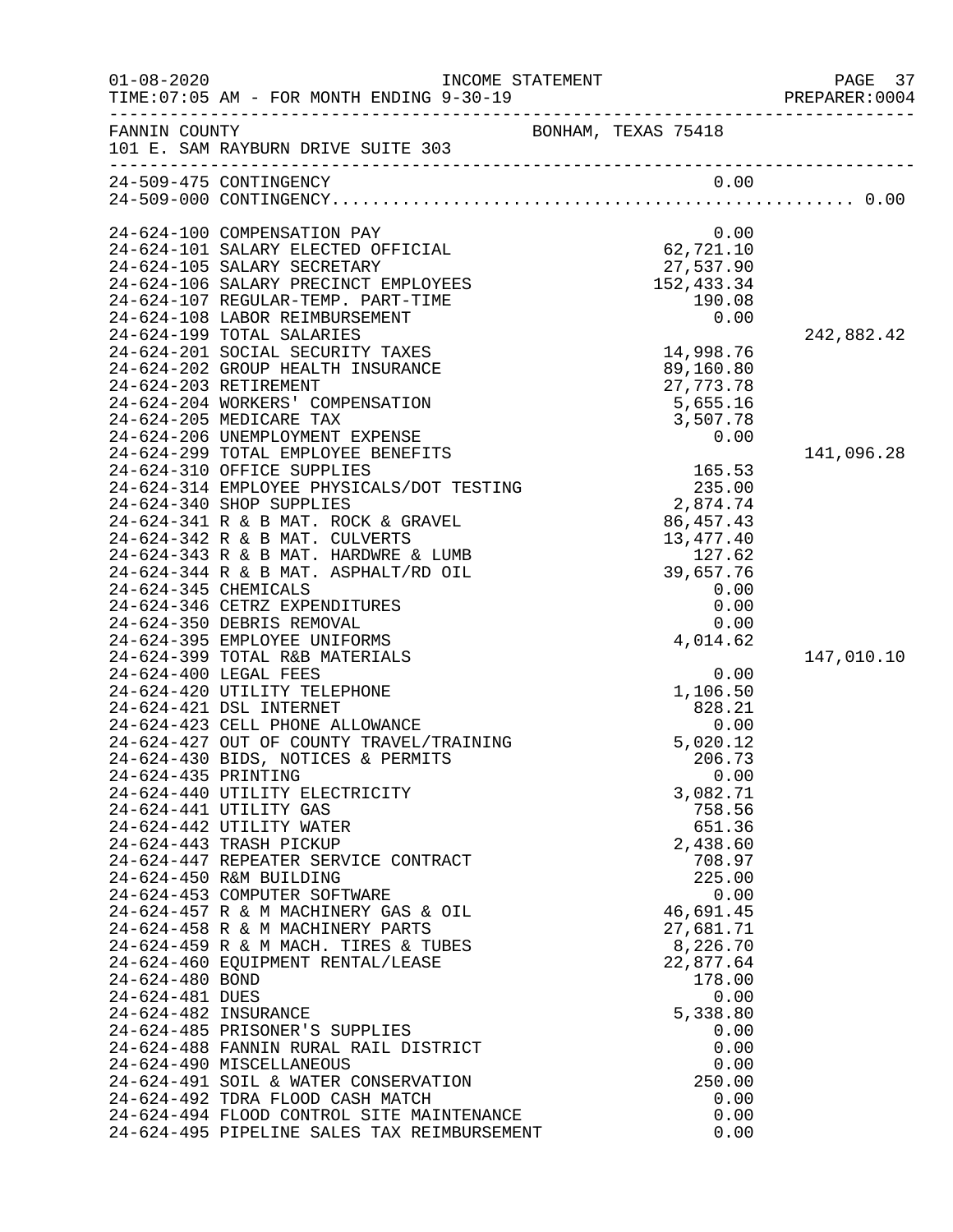| $01 - 08 - 2020$      | INCOME STATEMENT<br>TIME: 07:05 AM - FOR MONTH ENDING 9-30-19                                                                                                                                                                                                                                                                                                                                                                                                                   |  |                                                                                                                           | PAGE 38<br>PREPARER<br>----------------------------------<br>PREPARER:0004 |
|-----------------------|---------------------------------------------------------------------------------------------------------------------------------------------------------------------------------------------------------------------------------------------------------------------------------------------------------------------------------------------------------------------------------------------------------------------------------------------------------------------------------|--|---------------------------------------------------------------------------------------------------------------------------|----------------------------------------------------------------------------|
| FANNIN COUNTY         | 101 E. SAM RAYBURN DRIVE SUITE 303<br>-------------------------------------                                                                                                                                                                                                                                                                                                                                                                                                     |  | BONHAM, TEXAS 75418                                                                                                       |                                                                            |
|                       | 24-624-496 TCOG HAZARDOUS WASTEMATCH<br>24-624-499 TOTAL SER. & OTHER CHARGES<br>24-624-570 COMPUTER EQUIPMENT<br>24-624-571 PURCHASE OF MACH./EQUIP.<br>24-624-573 RADIO EQUIPMENT                                                                                                                                                                                                                                                                                             |  | 0.00<br>282.60<br>101,685.98<br>0.00                                                                                      | 126,271.06                                                                 |
| 24-624-575 BUILDING   | 24-624-599 CAPITAL OUTLAY<br>$24-624-000$ ROAD & BRIDGE $4.\dots\dots\dots\dots\dots\dots\dots\dots\dots\dots\dots\dots\dots\dots39$ ,228.44                                                                                                                                                                                                                                                                                                                                    |  | 0.00                                                                                                                      | 101,968.58                                                                 |
| 24-625-480 BOND       | 24-625-105 SALARY SECRETARY<br>24-625-201 SOCIAL SECURITY TAXES<br>24-625-202 GROUP HEALTH INSURANCE<br>24-625-203 RETIREMENT<br>24-625-204 WORKERS' COMPENSATION<br>24-625-205 MEDICARE TAX<br>24-625-310 OFFICE SUPPLIES<br>24-625-311 POSTAL EXPENSES<br>24-625-353 COMPUTER EXPENSE<br>24-625-427 OUT OF COUNTY TRAVEL<br>24-625-572 OFFICE EQUIPMENT<br>24-625-574 COMPUTER EQUIPMENT<br>24-625-574 COMPUTER EQUIPMENT<br>24-625-000 ADMINISTRATIVE OFFICE R&B #414,997.16 |  | 9,881.30<br>439.08<br>2,876.90<br>1,129.81<br>27.30<br>102.80<br>100.00<br>0.00<br>439.97<br>0.00<br>0.00<br>0.00<br>0.00 |                                                                            |
| 25-625-343 ROAD SIGNS | 25-625-310 OFFICE SUPPLIES<br>25-625-353 COMPUTER EXPENSE<br>25-625-427 TRAVEL EXPENSE<br>25-625-572 OFFICE EQUIPMENT                                                                                                                                                                                                                                                                                                                                                           |  | 0.00<br>0.00<br>0.00<br>0.00<br>0.00                                                                                      |                                                                            |
|                       | 26-455-420 OMNIBASE TELEPHONE LINE<br>26-455-572 OFFICE EQUIPMENT                                                                                                                                                                                                                                                                                                                                                                                                               |  | 0.00<br>0.00                                                                                                              |                                                                            |
|                       | 27-456-452 R & M EQUIPMENT<br>27-456-572 OFFICE EQUIPMENT                                                                                                                                                                                                                                                                                                                                                                                                                       |  | 236.00<br>993.98                                                                                                          |                                                                            |
|                       | 28-457-423 INTERNET SERVICE<br>28-457-572 OFFICE EQUIPMENT                                                                                                                                                                                                                                                                                                                                                                                                                      |  | 456.16<br>0.00                                                                                                            |                                                                            |
| 30-569-571 EQUIPMENT  | 30-569-310 OFFICE SUPPLIES<br>30-569-421 ONLINE RESEARCH                                                                                                                                                                                                                                                                                                                                                                                                                        |  | 0.00<br>0.00<br>0.00                                                                                                      |                                                                            |
|                       | 31-509-475 CONTINGENCY                                                                                                                                                                                                                                                                                                                                                                                                                                                          |  | 0.00                                                                                                                      | 0.00                                                                       |
| 31-510-482 DEMOLITION | 31-510-403 ARCHITECTURAL FEES<br>31-510-451 ASBESTOS ABATEMENT<br>31-510-490 MISCELLANEOUS<br>31-510-000 COURTHOUSE RESTORATION PHASE 1 0.00                                                                                                                                                                                                                                                                                                                                    |  | 0.00<br>0.00<br>0.00<br>0.00                                                                                              |                                                                            |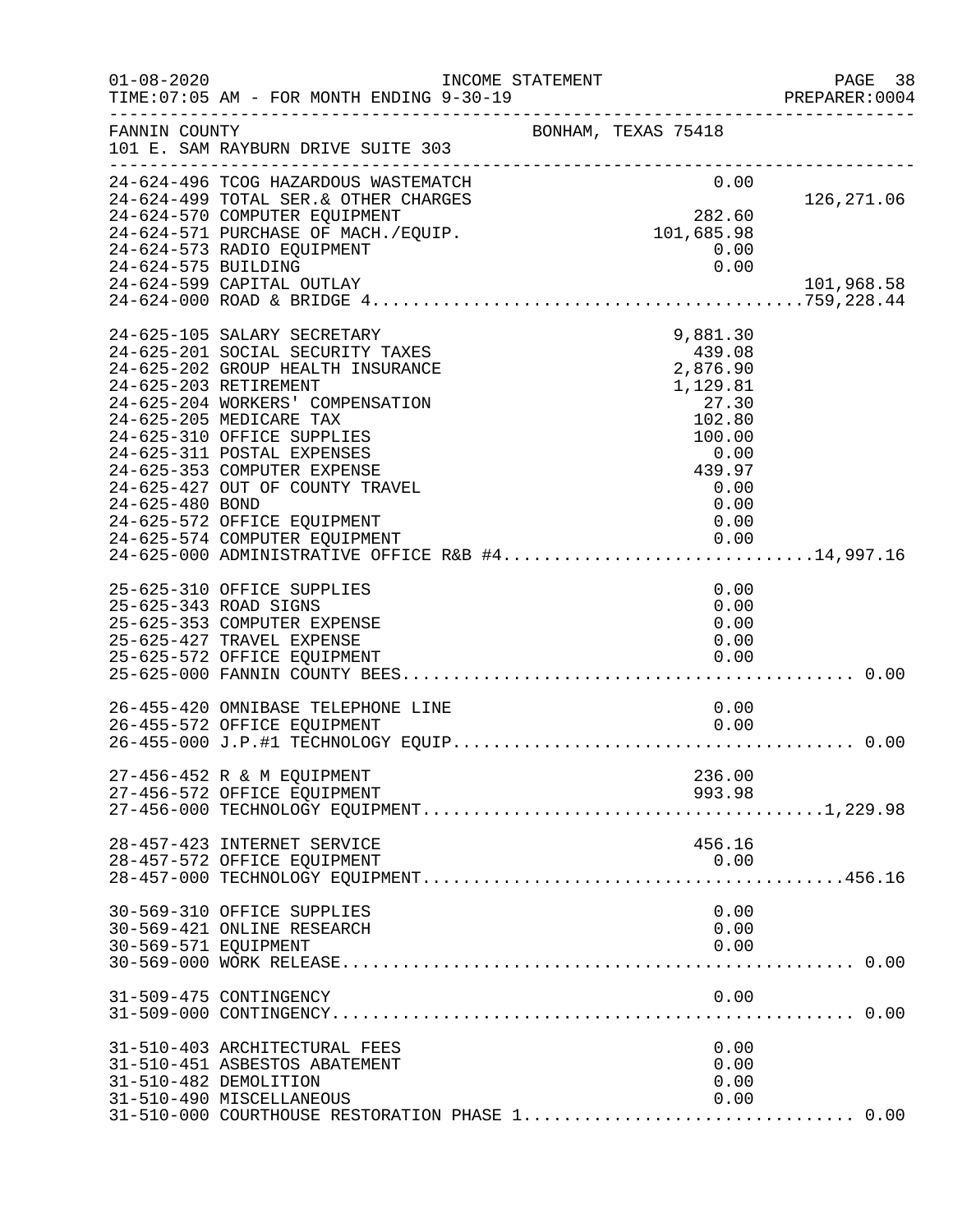| $01 - 08 - 2020$     | INCOME STATEMENT<br>TIME: 07:05 AM - FOR MONTH ENDING 9-30-19 |                | PAGE 39<br>PREPARER: 0004 |
|----------------------|---------------------------------------------------------------|----------------|---------------------------|
| FANNIN COUNTY        | BONHAM, TEXAS 75418<br>101 E. SAM RAYBURN DRIVE SUITE 303     |                |                           |
|                      | 31-511-165 CONSTRUCTION                                       | 0.00           |                           |
|                      | 31-511-403 ARCHITECTURAL FEES                                 | 18,559.78      |                           |
| 31-511-453 IT DESIGN | 31-511-451 ASBESTOS & OTHER TESTING                           | 0.00<br>0.00   |                           |
|                      |                                                               |                |                           |
|                      |                                                               |                |                           |
|                      | 33-498-310 OFFICE SUPPLIES                                    | 0.00           |                           |
|                      | 33-498-427 OUT OF COUNTY TRAVEL                               | 0.00           |                           |
|                      |                                                               |                |                           |
|                      | 34-450-107 SALARYTEMP/EXTRA                                   | 0.00           |                           |
|                      | 34-450-201 SOCIAL SECURITY TAXES                              | 0.00           |                           |
|                      | 34-450-203 RETIREMENT                                         | 0.00           |                           |
|                      | 34-450-204 WORKERS COMPENSATION                               | 0.00           |                           |
|                      | 34-450-205 MEDICARE TAX                                       | 0.00           |                           |
|                      |                                                               |                |                           |
|                      | 35-475-310 OFFICE SUPPLIES                                    | 0.00           |                           |
|                      | 35-475-421 LEXIS NEXIS ONLINE LEGAL RESEARCH 300.00           |                |                           |
|                      | 35-475-453 R&M COMPUTER                                       | 0.00           |                           |
|                      | 35-475-574 TECHNOLOGY                                         | 0.00           |                           |
|                      |                                                               | 0.00           |                           |
|                      |                                                               |                |                           |
|                      | 36-475-107 SALARY SUPPLEMENT                                  | 0.00           |                           |
|                      | 36-475-201 SOCIAL SECURITY TAXES                              | 0.00           |                           |
|                      | 36-475-203 RETIREMENT                                         | 0.00           |                           |
|                      | 36-475-204 WORKERS COMPENSATION<br>36-475-205 MEDICARE TAX    | 0.00<br>0.00   |                           |
|                      | 36-475-310 OFFICE SUPPLIES                                    | 0.00           |                           |
|                      | 36-475-321 CONTINUING EDUCATION                               | 0.00           |                           |
|                      | 36-475-353 COMPUTER EXPENSE                                   | 0.00           |                           |
|                      | 36-475-421 INVESTIGATOR/HOT CK. ONLINE                        | 0.00           |                           |
|                      | 36-475-490 MISCELLANEOUS                                      | 1,557.30       |                           |
|                      | 36-475-499 BANK SERVICE FEES                                  | 90.00          |                           |
|                      | 36-475-572 OFFICE EQUIPMENT                                   | 0.00           |                           |
|                      | 36-475-574 COMPUTER EQUIPMENT                                 | 0.00           |                           |
|                      |                                                               |                |                           |
|                      | 36-477-107 SALARY SUPPLEMENT                                  | 16,308.24      |                           |
|                      | 36-477-201 SOCIAL SECURITY TAXES                              | 838.02         |                           |
|                      | 36-477-203 RETIREMENT                                         | 1,864.57       |                           |
|                      | 36-477-204 WORKERS COMPENSATION                               | 6.00           |                           |
|                      | 36-477-205 MEDICARE TAX<br>36-477-310 OFFICE SUPPLIES         | 195.94<br>0.00 |                           |
| 36-477-321 TRAINING  |                                                               | 2,291.54       |                           |
|                      | 36-477-470 CIVIL PROCESS                                      | 0.00           |                           |
| 36-477-480 TOWING    |                                                               | 0.00           |                           |
|                      | 36-477-490 MISCELLANEOUS                                      | 683.85         |                           |
|                      | 36-477-499 BANK SERVICE FEES                                  | 175.00         |                           |
|                      | 36-477-572 OFFICE EQUIPMENT                                   | 0.00           |                           |
|                      | 36-477-574 COMPUTER EQUIPMENT                                 | 0.00           |                           |
|                      |                                                               |                |                           |
|                      | 38-645-412 PRESCRIPTIONS                                      | 0.00           |                           |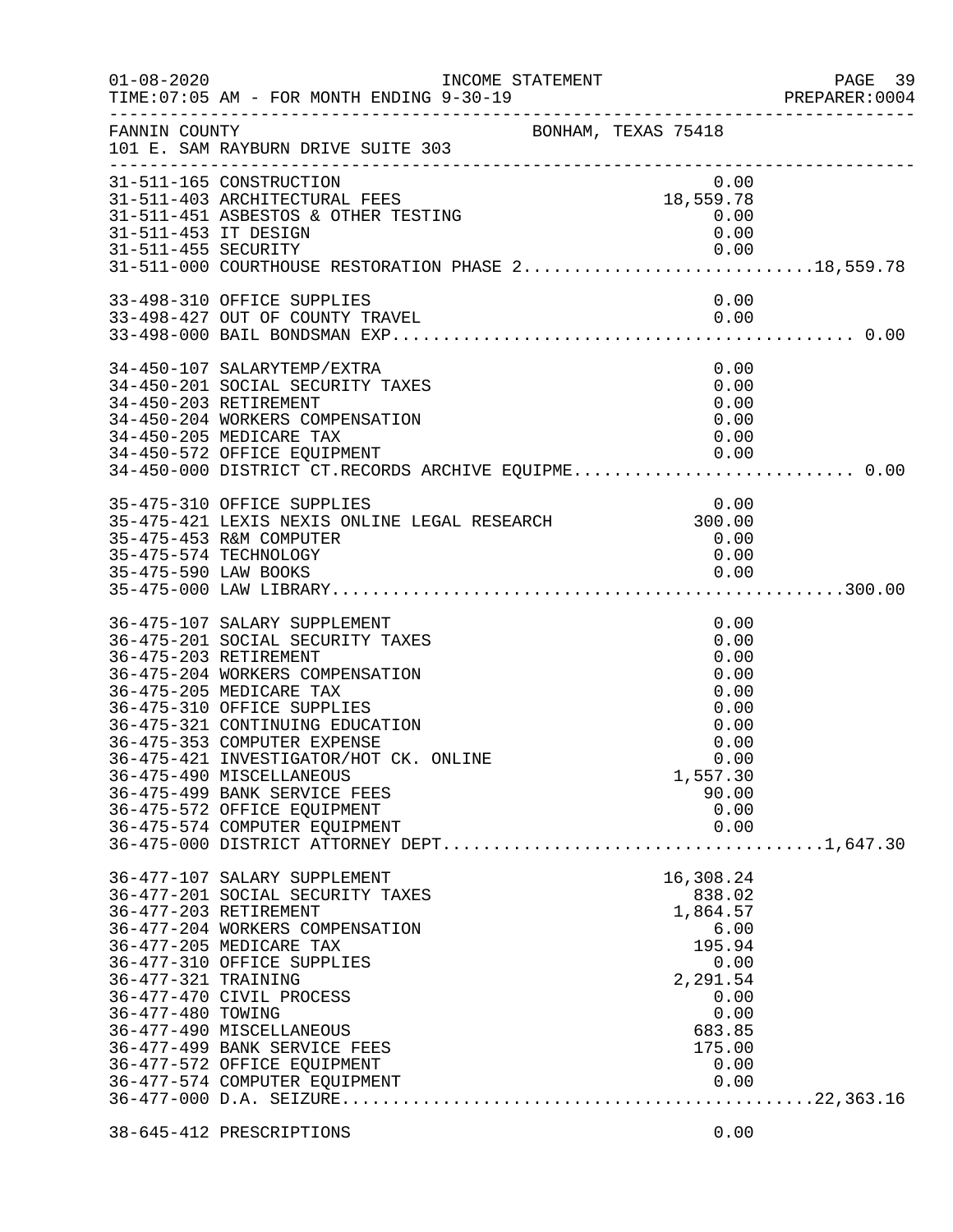| $01 - 08 - 2020$                            | INCOME STATEMENT<br>TIME: 07:05 AM - FOR MONTH ENDING 9-30-19                                                                                                                                                                                                                                                                    |                                                                                         | PAGE 40<br>PREPARER:0004 |
|---------------------------------------------|----------------------------------------------------------------------------------------------------------------------------------------------------------------------------------------------------------------------------------------------------------------------------------------------------------------------------------|-----------------------------------------------------------------------------------------|--------------------------|
| FANNIN COUNTY                               | 101 E. SAM RAYBURN DRIVE SUITE 303                                                                                                                                                                                                                                                                                               | BONHAM, TEXAS 75418                                                                     |                          |
|                                             |                                                                                                                                                                                                                                                                                                                                  |                                                                                         |                          |
|                                             | 39-645-404 COBRA/INSURANCE<br>39-645-410 CERT. REG. NURSE ANES.<br>39-645-411 PHYSICIAN, NON-EMERGENCY<br>39-645-412 PRESCRIPTIONS, DRUGS<br>39-645-413 HOSPITAL-INPATIENT<br>39-645-414 HOSPITAL, OUTPATIENT<br>39-645-415 LABORATORY/X-RAY<br>39-645-418 FED. QUALIFIED HEALTH CENTER<br>39-645-422 AMBULATORY SURGICAL CENTER | 0.00<br>0.00<br>0.00<br>0.00<br>0.00<br>0.00<br>0.00<br>0.00<br>0.00                    |                          |
|                                             | 40-411-310 OFFICE SUPPLIES<br>40-411-427 OUT OF COUNTY TRAVEL<br>40-411-574 COMPUTER EQUIPMENT                                                                                                                                                                                                                                   | 1,158.48<br>823.25                                                                      |                          |
| 41-406-310 SUPPLIES<br>41-406-330 GAS & OIL |                                                                                                                                                                                                                                                                                                                                  | 450.00<br>0.00                                                                          |                          |
|                                             | 42-477-310 OFFICE SUPPLIES<br>42-477-415 CONSULTANT<br>42-477-427 TRAVEL AND TRAINING<br>42-477-574 COMPUTER EQUIPMENT                                                                                                                                                                                                           | 0.00<br>0.00<br>0.00<br>0.00                                                            |                          |
|                                             | 44-412-578 2011 EQUIPMENT<br>44-412-579 2012 EQUIPMENT<br>44-412-580 2013 EQUIPMENT<br>44-412-581 2014 EQUIPMENT<br>44-412-582 2015 EQUIPMENT<br>44-412-583 2016 EQUIPMENT                                                                                                                                                       | 0.00<br>0.00<br>0.00<br>0.00<br>0.00<br>0.00                                            |                          |
| 45-403-103 SALARY<br>45-403-481 DUES        | 45-403-201 SOCIAL SECURITY<br>45-403-204 WORKERS COMPENSATION<br>45-403-205 MEDICARE TAX<br>45-403-310 OFFICE SUPPLIES<br>45-403-427 TRAVEL AND TRAINING<br>45-403-572 OFFICE EQUIPMENT<br>45-403-573 ELECTION EQUIPMENT<br>45-403-574 COMPUTER EQUIPMENT                                                                        | 1,642.00<br>18.56<br>0.00<br>4.35<br>700.00<br>2,258.98<br>0.00<br>0.00<br>0.00<br>0.00 |                          |
| 46-475-330 GAS/OIL<br>46-475-454 R&M AUTO   | 46-475-310 OFFICE SUPPLIES<br>46-475-314 SAFE ROOM REIMBURSEMENT<br>46-475-427 OUT OF COUNTY TRAVEL<br>46-475-573 RADIO EQUIPMENT<br>46-475-574 COMPUTER EQUIPMENT<br>46-475-000 SAFE ROOM REIMBURSEMENT PROGRAM42,262.05                                                                                                        | 215.25<br>42,044.05<br>2.75<br>0.00<br>0.00<br>0.00<br>0.00                             |                          |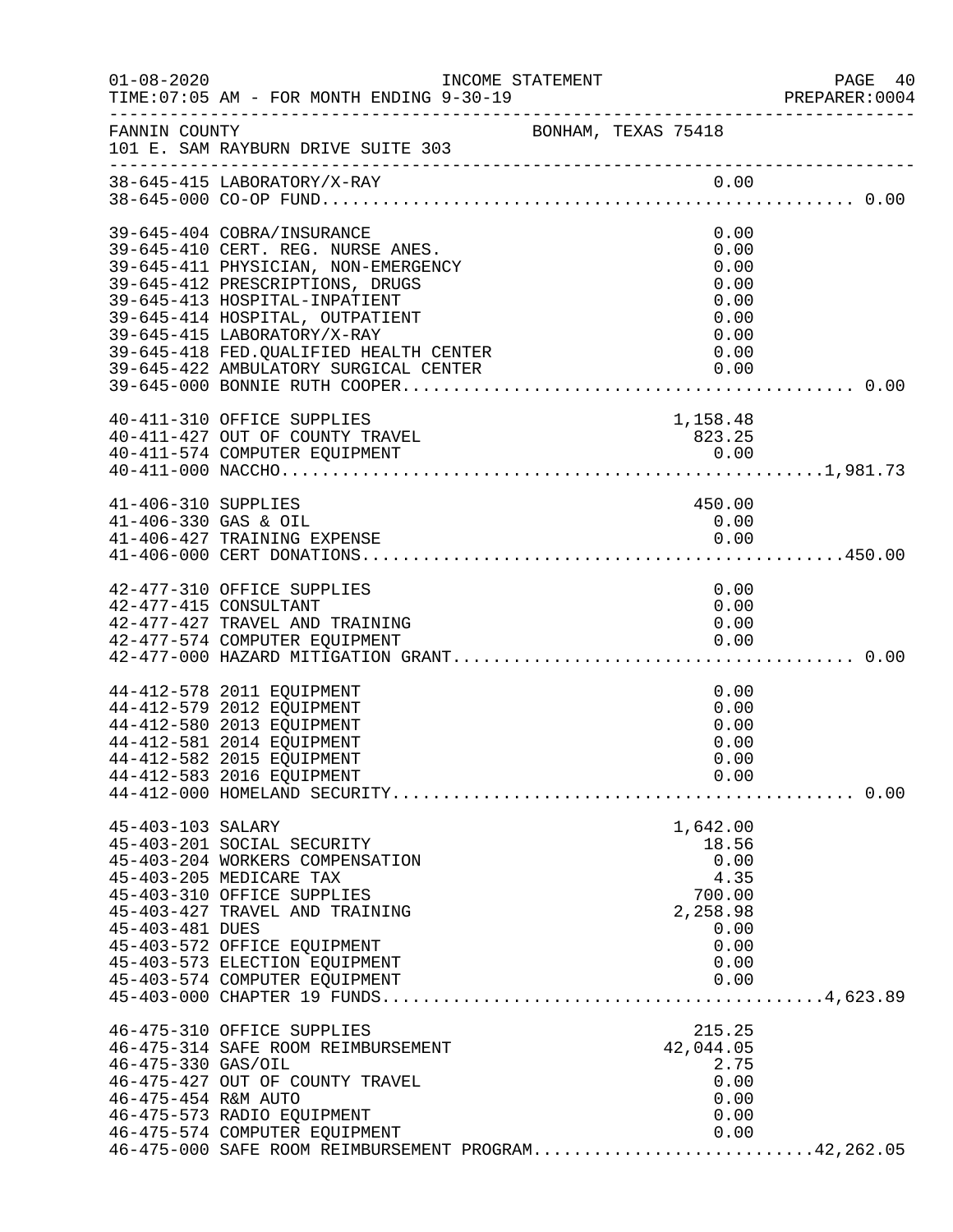| $01 - 08 - 2020$                                                | INCOME STATEMENT<br>TIME: 07:05 AM - FOR MONTH ENDING 9-30-19                                                                                                                                                                                                                                                                                                                                                                          |                     |                                                                                                                                                | PAGE 41<br>PREPARER: 0004 |
|-----------------------------------------------------------------|----------------------------------------------------------------------------------------------------------------------------------------------------------------------------------------------------------------------------------------------------------------------------------------------------------------------------------------------------------------------------------------------------------------------------------------|---------------------|------------------------------------------------------------------------------------------------------------------------------------------------|---------------------------|
|                                                                 | FANNIN COUNTY<br>101 E. SAM RAYBURN DRIVE SUITE 303                                                                                                                                                                                                                                                                                                                                                                                    | BONHAM, TEXAS 75418 |                                                                                                                                                |                           |
|                                                                 | 48-403-421 ELECTION INTERNET<br>48-403-485 LICENSE/SUPPORT                                                                                                                                                                                                                                                                                                                                                                             |                     | 0.00<br>0.00                                                                                                                                   |                           |
| 49-475-103 SALARY                                               | 49-475-201 SOCIAL SECURITY<br>49-475-202 GROUP HEALTH INSURANCE<br>49-475-203 RETIREMENT<br>49-475-204 WORKER'S COMPENSATION<br>49-475-205 MEDICARE TAX<br>49-475-310 OFFICE SUPPLIES<br>$49-475-310$ OFFICE SUPPLIES<br>49-475-427 TRAINING/TUITION/OUT OF COUNTY 619.89<br>49-475-572 OFFICE EQUIPMENT                                                                                                                               |                     | 0.00<br>0.00<br>0.00<br>0.00<br>0.00<br>0.00<br>0.00<br>0.00                                                                                   |                           |
| 50-403-311 POSTAGE                                              | 50-403-310 OFFICE SUPPLIES<br>50-403-427 TRAVEL/TRAINING<br>50-403-430 BIDS AND NOTICES<br>50-403-573 ELECTION EQUIPMENT                                                                                                                                                                                                                                                                                                               |                     | 0.00<br>0.00<br>0.00<br>0.00<br>0.00                                                                                                           |                           |
|                                                                 | 51-440-572 OFFICE EQUIPMENT<br>51-440-000 CO.CLK.COURT TECHNOLOGY EQUIPMENT879.99                                                                                                                                                                                                                                                                                                                                                      |                     |                                                                                                                                                |                           |
|                                                                 | 52-449-572 OFFICE EQUIPMENT<br>52-449-000 CO.CLK.COURT RECORDS PRES.EQUIPMENT 0.00                                                                                                                                                                                                                                                                                                                                                     |                     | 0.00                                                                                                                                           |                           |
|                                                                 | 53-403-437 DIGITAL IMAGING<br>53-403-490 CO.CLERK MISCELLANEOUS                                                                                                                                                                                                                                                                                                                                                                        |                     | 88,403.87                                                                                                                                      |                           |
| 55-560-435 PRINTING                                             | 55-560-427 OUT OF COUNTY TRAVEL<br>55-560-428 TRAINING & TUITION<br>55-560-490 MISCELLANEOUS                                                                                                                                                                                                                                                                                                                                           |                     | 0.00<br>2,332.70<br>0.00<br>0.00                                                                                                               |                           |
| 56-560-108 SALARY<br>56-560-310 SUPPLIES<br>56-560-454 R&M AUTO | 56-560-201 SOCIAL SECURITY TAXES<br>56-560-202 GROUP HEALTH INSURANCE<br>56-560-203 RETIREMENT<br>56-560-204 WORKERS COMPENSATION<br>56-560-205 MEDICARE TAX<br>56-560-316 EMPLOYEE AWARDS BANQUET<br>56-560-395 UNIFORMS/PROT.VESTS<br>56-560-423 INTERNET SERVICE<br>56-560-427 OUT OF COUNTY TRAVEL<br>56-560-428 TRAINING & TUITION<br>56-560-452 R & M EQUIPMENT<br>56-560-460 EQUIPMENT RENTAL/LEASE<br>56-560-490 MISCELLANEOUS |                     | 0.00<br>0.00<br>0.00<br>0.00<br>0.00<br>0.00<br>2,353.33<br>0.00<br>697.70<br>4,602.30<br>0.00<br>1,931.88<br>0.00<br>208.19<br>0.00<br>349.50 |                           |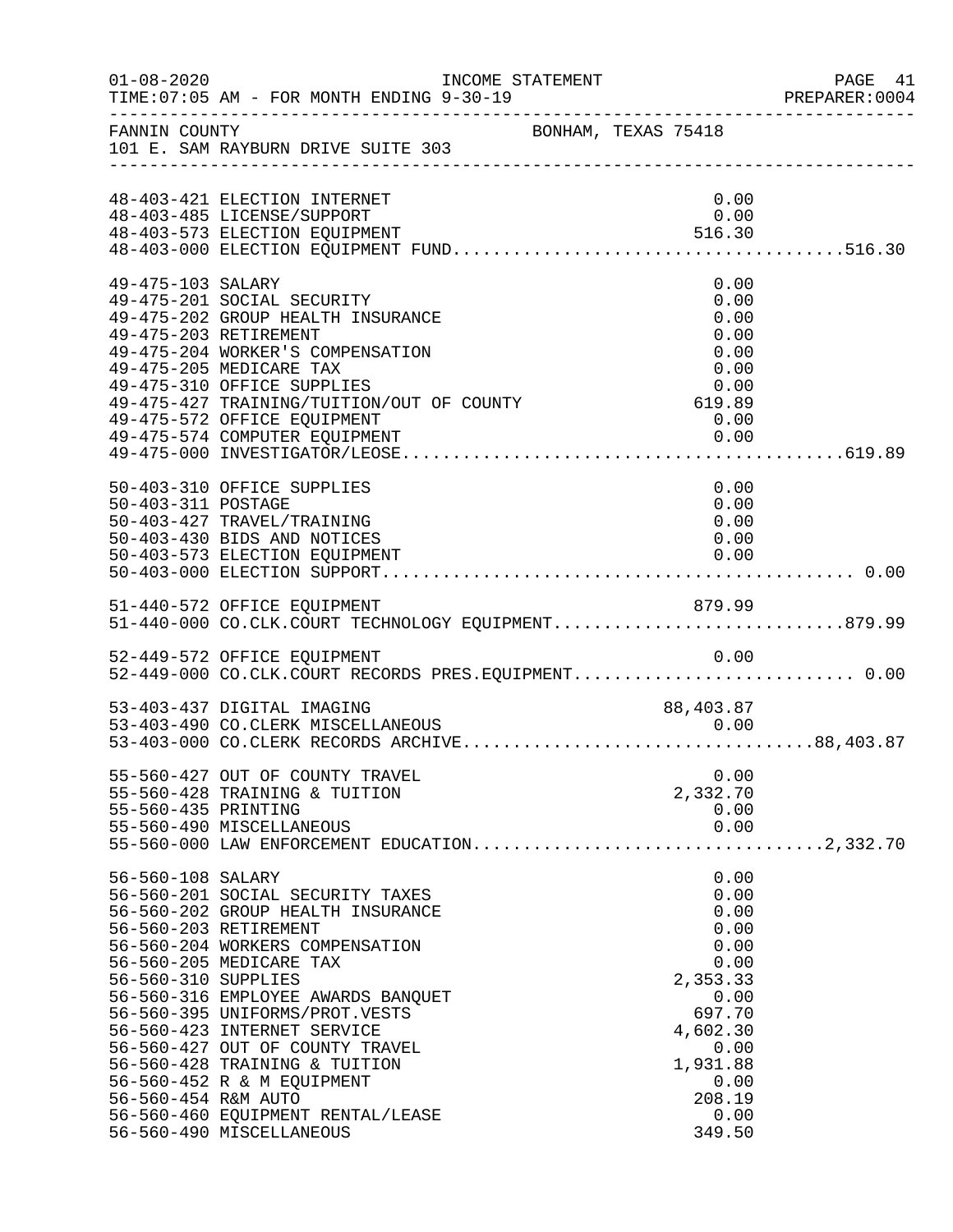| $01 - 08 - 2020$                           | INCOME STATEMENT<br>TIME: 07:05 AM - FOR MONTH ENDING 9-30-19                                                                                                                                                                                                                                                     |                                                                                                  | PAGE 42<br>PREPARER: 0004 |
|--------------------------------------------|-------------------------------------------------------------------------------------------------------------------------------------------------------------------------------------------------------------------------------------------------------------------------------------------------------------------|--------------------------------------------------------------------------------------------------|---------------------------|
| FANNIN COUNTY                              | 101 E. SAM RAYBURN DRIVE SUITE 303                                                                                                                                                                                                                                                                                | BONHAM, TEXAS 75418                                                                              |                           |
| 56-560-579 WEAPONS                         | 56-560-495 NARCOTICS AND/OR OTHER INVESTIGATIO $1,500.00$<br>56-560-499 BANK SERVICE FEES<br>56-560-571 AUTOMOBILES<br>56-560-572 OFFICE EQUIPMENT<br>56-560-573 TELEPHONE/RADIO EQUIPMENT<br>56-560-574 TECHNOLOGY                                                                                               | 135.00<br>$135.00$<br>0.00<br>2,414.00<br>1,069.78<br>7,149.00<br>7,149.00<br>$\frac{1}{955.92}$ |                           |
| 56-565-108 SALARY                          | 56-565-201 SOCIAL SECURITY TAXES<br>56-565-202 GROUP HEALTH INSURANCE<br>56-565-203 RETIREMENT<br>56-565-204 WORKERS COMPENSATION<br>56-565-205 MEDICARE TAX<br>56-565-000 INVESTIGATOR CRIMES AGAINST CHILDRE 0.00                                                                                               | 0.00<br>0.00<br>0.00<br>0.00<br>0.00<br>0.00                                                     |                           |
|                                            | 56-570-310 OFFICE & MISC. SUPPLIES<br>56-570-395 UNIFORMS/PROT. VESTS/BADGES<br>56-570-571 AUTOMOBILES<br>56-570-572 EQUIPMENT<br>56-570-574 TECHNOLOGY<br>- 17,270.30<br>56-570-579 WEAPONS 17,270.30<br>56-570-000 FEDERAL FORFEITURE FUNDS 201817,693.46                                                       | 0.00<br>0.00<br>0.00<br>0.00<br>423.16                                                           |                           |
| 57-560-310 SUPPLIES<br>57-560-395 UNIFORMS | 57-560-427 OUT OF COUNTY TRAVEL<br>57-560-428 TRAINING/TUITION<br>57-560-571 EQUIPMENT                                                                                                                                                                                                                            | 0.00<br>0.00<br>0.00<br>0.00<br>546.18                                                           |                           |
|                                            | 59-425-433 DRUG COURT PROGRAMS<br>59-425-437 ATTORNEY FEES DRUG COURT<br>59-425-439 INVESTIGATOR EXPENSE                                                                                                                                                                                                          | 540.00<br>5,355.00<br>0.00                                                                       |                           |
|                                            | 60-620-309 ANNUAL PAYING AGENT REGISTRAR FEES<br>60-620-400 BOND LEGAL FEES<br>60-620-401 CONTINUING DISCLOSURE FEES<br>60-620-490 MISCELLANEOUS<br>60-620-627 PRINCIPAL, 2017 GO BONDS<br>60-620-628 PRINCIPAL, JAIL '98 BONDS<br>60-620-629 PRINCIPAL, SERIAL BONDS 1992<br>60-620-630 PRINCIPAL, 2018 GO BONDS | 400.00<br>0.00<br>2,250.00<br>0.00<br>160,000.00<br>0.00<br>0.00<br>0.00                         |                           |
|                                            | 60-660-667 INTEREST, 2017 GO BONDS<br>60-660-668 INTEREST JAIL'98 BONDS<br>60-660-669 INTEREST, SERIAL BONDS<br>60-660-670 INTEREST, 2018 GO BONDS                                                                                                                                                                | 209,675.00<br>0.00<br>0.00<br>0.00                                                               |                           |
|                                            | 61-440-572 OFFICE EQUIPMENT<br>61-440-000 DIST.CLK.COURT TECHNOLOGY EQUIPMENT 0.00                                                                                                                                                                                                                                | 0.00                                                                                             |                           |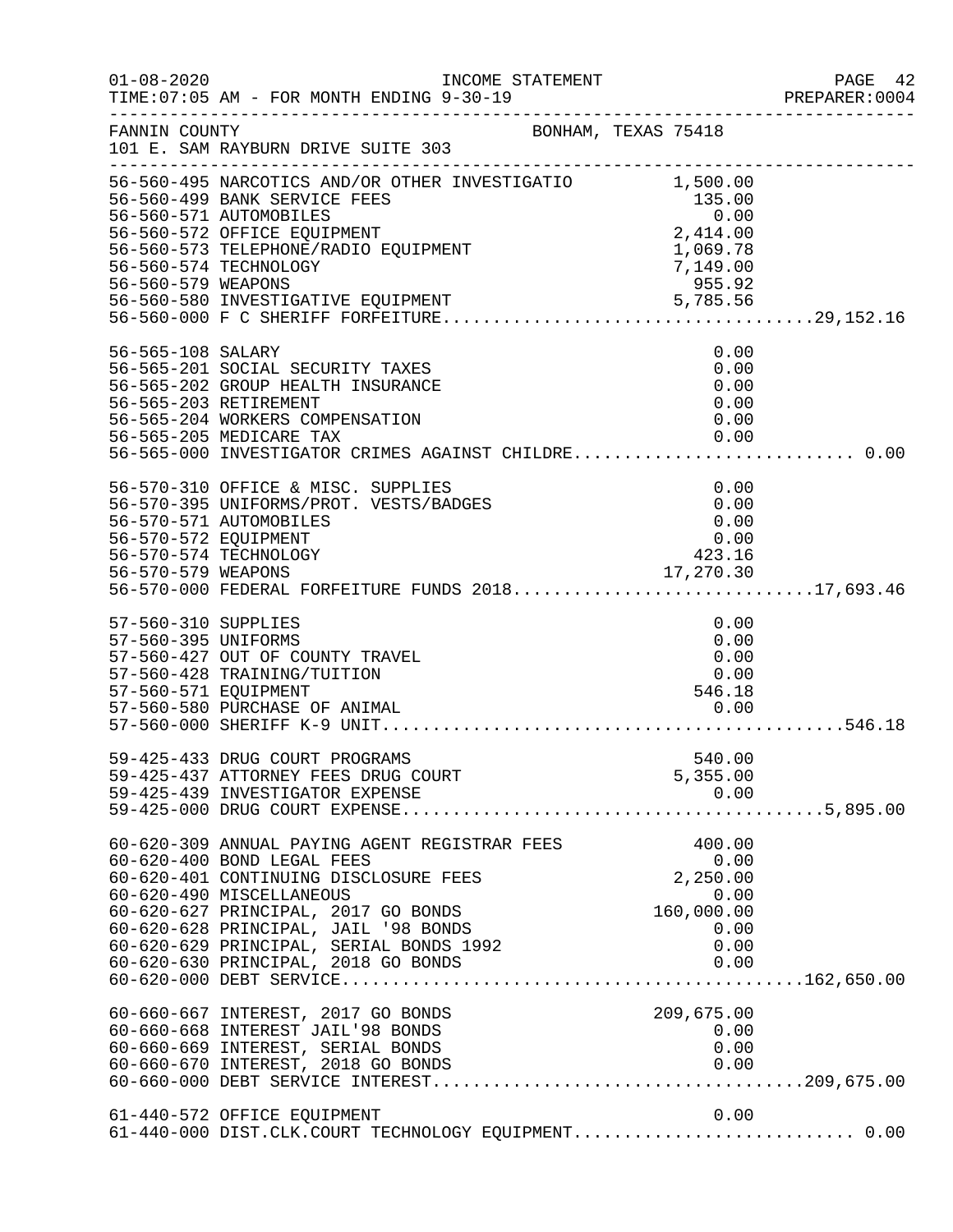| $01 - 08 - 2020$                            | INCOME STATEMENT<br>TIME: 07:05 AM - FOR MONTH ENDING 9-30-19                                                                                                                                                                                                                                                                                                                                                                                                                                                                                   |                     |  |                                                                                                                                        |                                                      | PREPARER: 0004 | PAGE 43 |
|---------------------------------------------|-------------------------------------------------------------------------------------------------------------------------------------------------------------------------------------------------------------------------------------------------------------------------------------------------------------------------------------------------------------------------------------------------------------------------------------------------------------------------------------------------------------------------------------------------|---------------------|--|----------------------------------------------------------------------------------------------------------------------------------------|------------------------------------------------------|----------------|---------|
|                                             | FANNIN COUNTY<br>101 E. SAM RAYBURN DRIVE SUITE 303                                                                                                                                                                                                                                                                                                                                                                                                                                                                                             | BONHAM, TEXAS 75418 |  |                                                                                                                                        |                                                      |                |         |
|                                             | 62-449-572 OFFICE EQUIPMENT                                                                                                                                                                                                                                                                                                                                                                                                                                                                                                                     |                     |  | 0.00                                                                                                                                   |                                                      |                |         |
|                                             | 63-551-427 OUT OF COUNTY TRAVEL<br>63-551-428 TRAINING & TUITION                                                                                                                                                                                                                                                                                                                                                                                                                                                                                |                     |  | 0.00                                                                                                                                   | 0.00                                                 |                |         |
|                                             | 64-552-427 OUT OF COUNTY TRAVEL                                                                                                                                                                                                                                                                                                                                                                                                                                                                                                                 |                     |  | 1,004.92                                                                                                                               |                                                      |                |         |
|                                             | 65-553-427 OUT OF COUNTY TRAVEL<br>65-553-428 TRAINING & TUITION                                                                                                                                                                                                                                                                                                                                                                                                                                                                                |                     |  | 0.00                                                                                                                                   | 0.00                                                 |                |         |
|                                             | 66-509-475 CONTINGENCY                                                                                                                                                                                                                                                                                                                                                                                                                                                                                                                          |                     |  |                                                                                                                                        | 0.00                                                 |                |         |
| 66-666-535 BUILDING<br>66-666-695 SURVEYING | 66-666-165 CONSTRUCTION<br>66-666-400 ATTORNEY FEES<br>66-666-402 ENGINEERING<br>66-666-403 ARCHITECTURAL FEES<br>66-666-426 PROFESSIONAL FEES<br>66-666-430 BIDS & NOTICES<br>66-666-450 R & M BUILDINGS<br>66-666-451 ASBESTOS ABATEMENT<br>66-666-453 IT DESIGN/SECURITY DESIGN<br>66-666-482 DEMOLITION<br>66-666-490 MISCELLANEOUS<br>66-666-574 TECHNOLOGY<br>66-666-000 COURTHOUSE CONSTRUCTION PHASE 118,104.00                                                                                                                         |                     |  | 0.00<br>2,230.00<br>81.00<br>0.00<br>57.00<br>15,736.00<br>0.00                                                                        | 0.00<br>0.00<br>0.00<br>0.00<br>0.00<br>0.00<br>0.00 |                |         |
| 66-667-455 SECURITY                         | 66-667-165 CONSTRUCTION<br>66-667-167 CONSTRUCTION MANAGER AGENT<br>66-667-400 ATTORNEY FEES<br>66-667-403 ARCHITECTURAL FEES<br>66-667-421 INTERNET SERVICES<br>66-667-426 PROFESSIONAL FEES<br>66-667-430 BIDS & NOTICES<br>66-667-440 UTILITIES ELECTRICITY<br>66-667-442 UTILITIES WATER<br>66-667-443 TRASH PICK UP<br>66-667-451 ASBESTOS & OTHER TESTING<br>66-667-453 IT DESIGN/SECURITY DESIGN<br>66-667-470 OFFICE LEASE<br>66-667-490 MISCELLANEOUS<br>66-667-574 TECHNOLOGY<br>66-667-000 COURTHOUSE CONSTRUCTION PHASE 2932,097.48 |                     |  | 385, 453.90<br>394, 261.30<br>132, 165.22<br>763.25<br>1,151.68<br>385.59<br>412.50<br>71.60<br>11,847.19<br>5,500.00<br>85.25<br>0.00 | 0.00<br>0.00<br>0.00<br>0.00                         |                |         |
|                                             | 67-560-428 TRAINING & TUITION<br>67-560-580 INVESTIGATIVE EQUIPMENT<br>67-560-000 F.C. SHERIFF ANNUAL PAYMENT5,216.01                                                                                                                                                                                                                                                                                                                                                                                                                           |                     |  | 5,216.01<br>0.00                                                                                                                       |                                                      |                |         |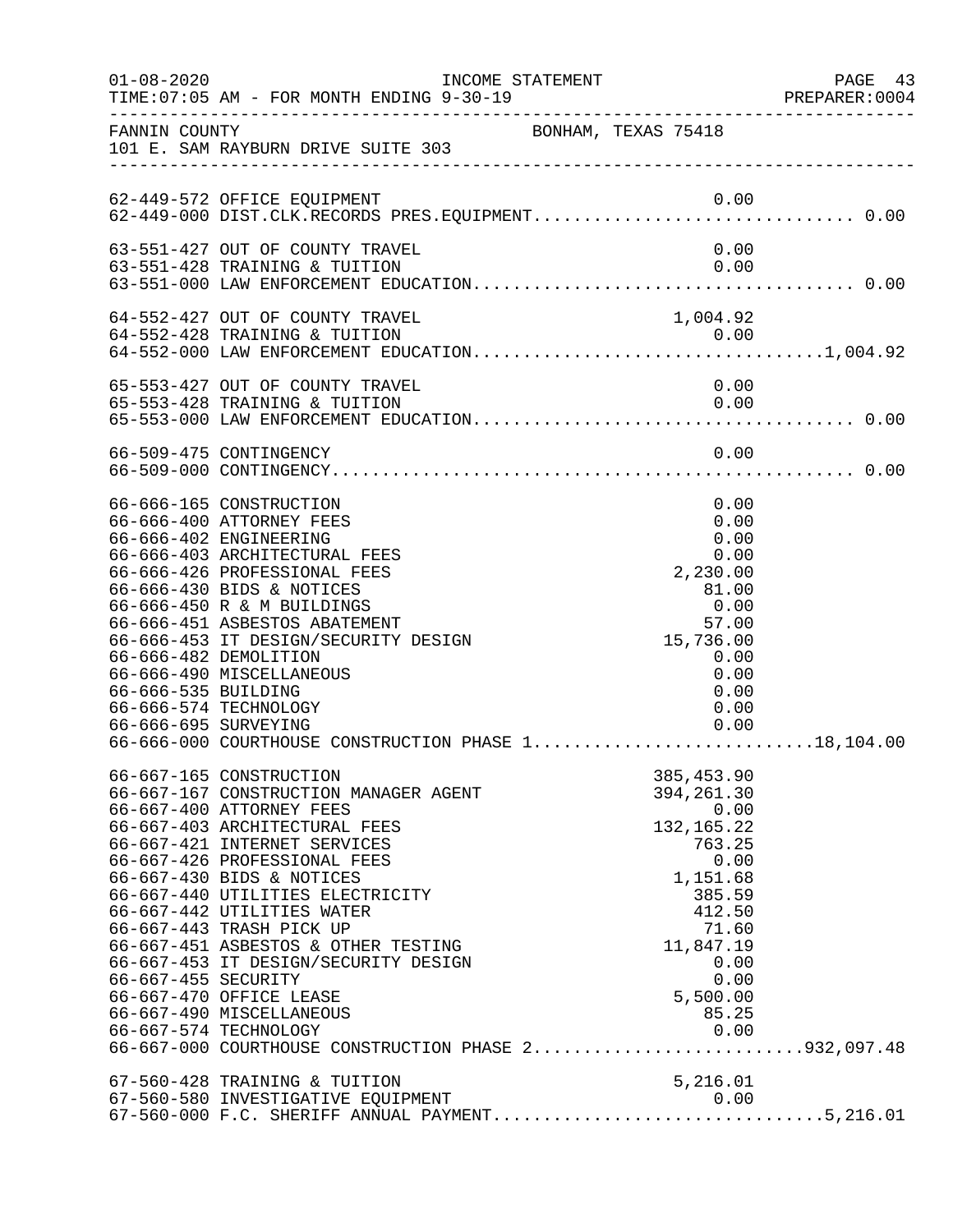| $01 - 08 - 2020$                            | INCOME STATEMENT<br>TIME: 07:05 AM - FOR MONTH ENDING 9-30-19                                                                                                                                                                                      |                                                                              | PAGE 44<br>PREPARER: 0004 |
|---------------------------------------------|----------------------------------------------------------------------------------------------------------------------------------------------------------------------------------------------------------------------------------------------------|------------------------------------------------------------------------------|---------------------------|
| FANNIN COUNTY                               | BONHAM, TEXAS 75418<br>101 E. SAM RAYBURN DRIVE SUITE 303                                                                                                                                                                                          |                                                                              |                           |
|                                             | 68-509-475 CONTINGENCY                                                                                                                                                                                                                             | 0.00                                                                         |                           |
| 68-668-535 BUILDING<br>68-668-695 SURVEYING | 68-668-165 CONSTRUCTION<br>68-668-400 ATTORNEY FEES<br>68-668-402 ENGINEERING<br>68-668-403 ARCHITECTURAL FEES<br>68-668-426 PROFESSIONAL FEES<br>68-668-430 BIDS & NOTICES<br>68-668-450 R & M BUILDINGS<br>68-668-490 MISCELLANEOUS              | 0.00<br>0.00<br>0.00<br>0.00<br>0.00<br>0.00<br>0.00<br>0.00<br>0.00<br>0.00 |                           |
|                                             | 70-622-399 CLAIM SETTLEMENTS<br>70-622-426 APPRAISAL FEES<br>70-622-429 RELOCATING UTILITIES                                                                                                                                                       | 0.00<br>0.00<br>0.00                                                         |                           |
|                                             | 70-629-500 RIGHT OF WAY PUR HWY #82<br>70-629-500 RIGHT OF WAY PUR HWY #82<br>70-629-501 RIGHT OF WAY PURCHASE FM #87<br>70-629-502 RIGHT OF WAY PURCHASE HWY #121 0.00<br>70-629-503 RIGHT OF WAY PURCHASE HWY.78 0.00<br>70-629-000 RIGHT OF WAY | 0.00                                                                         |                           |
| 71-475-108 SALARY                           | 71-475-201 SOCIAL SECURITY TAXES<br>71-475-202 GROUP HEALTH INSURANCE<br>71-475-203 RETIREMENT<br>71-475-204 WORKERS COMPENSATION<br>71-475-205 MEDICARE TAX<br>71-475-000 INVESTIGATOR CRIMES AGAINST WOMEN 0.00                                  | 0.00<br>0.00<br>0.00<br>0.00<br>0.00<br>0.00                                 |                           |
| 72-560-108 SALARY                           | 72-560-201 SOCIAL SECURITY TAXES<br>72-560-202 GROUP HEALTH INSURANCE<br>72-560-203 RETIREMENT<br>72-560-204 WORKERS COMPENSATION<br>72-560-205 MEDICARE TAX<br>72-560-000 INVESTIGATOR CRIMES AGAINST CHILDRE 0.00                                | 0.00<br>0.00<br>0.00<br>0.00<br>0.00<br>0.00                                 |                           |
|                                             |                                                                                                                                                                                                                                                    |                                                                              |                           |
|                                             | 78-628-341 R & B MAT. ROCK & GRAVEL                                                                                                                                                                                                                | 0.00                                                                         |                           |
|                                             | 79-622-571 PURCHASE OF MACH/EQUIPMENT                                                                                                                                                                                                              | 0.00                                                                         |                           |
|                                             | 80-570-490 MISCELLANEOUS                                                                                                                                                                                                                           | 0.00                                                                         |                           |
|                                             | 81-590-490 MISCELLANEOUS<br>81-590-576 LUCAS CHEST COMPRESSION SYSTEM                                                                                                                                                                              | 0.00<br>0.00                                                                 |                           |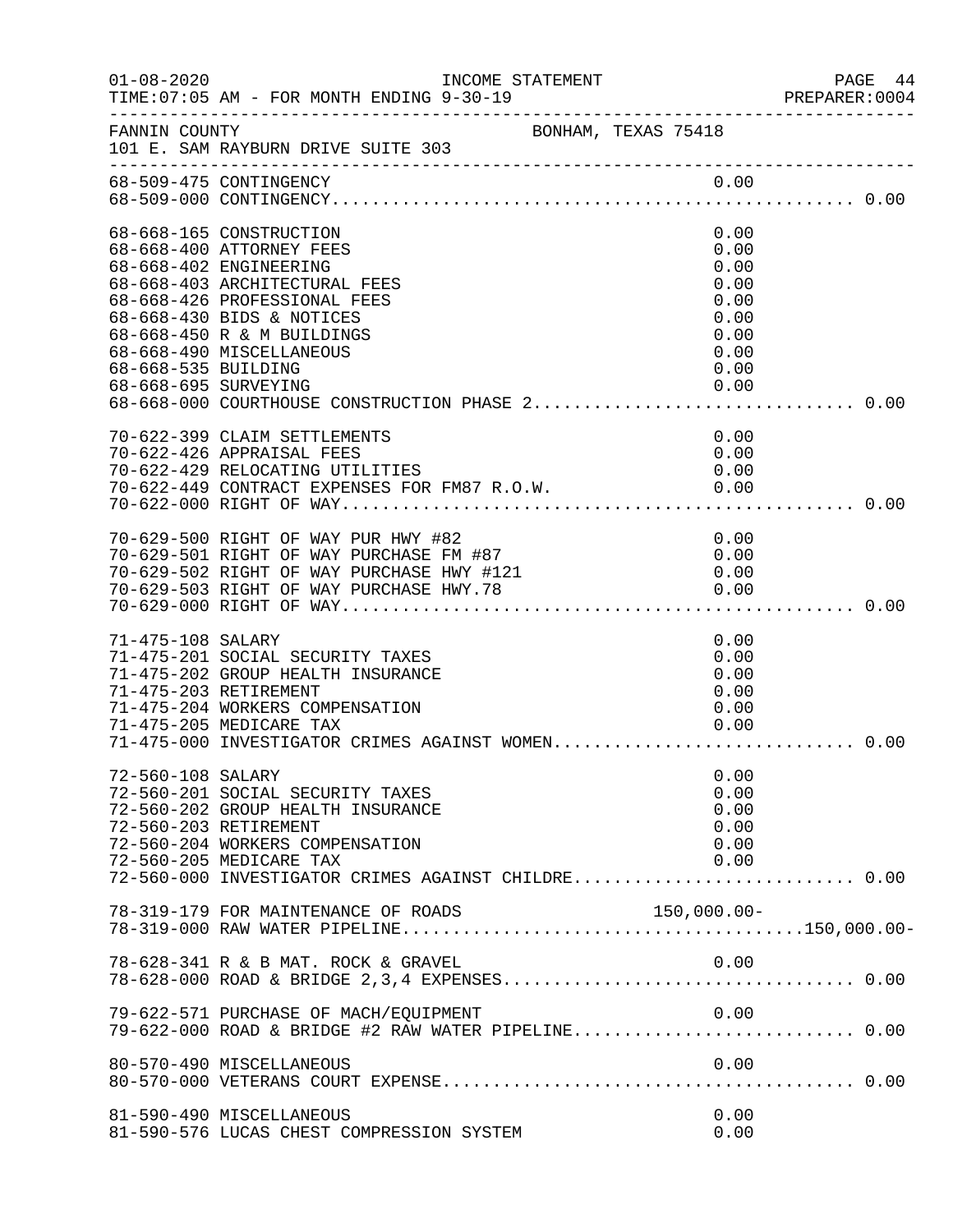| $01 - 08 - 2020$   | TIME: 07:05 AM - FOR MONTH ENDING 9-30-19                                                                                                                                                                                                                                                                                                                                                                                                                                                                                                                                                                                                                                                                                                                                                                 |                                                                                                                                                                                               | PAGE 45<br>PREPARER:0004 |
|--------------------|-----------------------------------------------------------------------------------------------------------------------------------------------------------------------------------------------------------------------------------------------------------------------------------------------------------------------------------------------------------------------------------------------------------------------------------------------------------------------------------------------------------------------------------------------------------------------------------------------------------------------------------------------------------------------------------------------------------------------------------------------------------------------------------------------------------|-----------------------------------------------------------------------------------------------------------------------------------------------------------------------------------------------|--------------------------|
| FANNIN COUNTY      | BONHAM, TEXAS 75418<br>101 E. SAM RAYBURN DRIVE SUITE 303                                                                                                                                                                                                                                                                                                                                                                                                                                                                                                                                                                                                                                                                                                                                                 |                                                                                                                                                                                               |                          |
|                    |                                                                                                                                                                                                                                                                                                                                                                                                                                                                                                                                                                                                                                                                                                                                                                                                           |                                                                                                                                                                                               |                          |
|                    | 82-623-341 R & B MAT. ROCK & GRAVEL<br>82-623-344 R & B MAT. ASPHALT/ROAD OIL<br>0.00 02-623-490 MISCELLANEOUS<br>82-623-000 ROAD & BRIDGE #3 LAKE ROAD EXPENSES43,884.26                                                                                                                                                                                                                                                                                                                                                                                                                                                                                                                                                                                                                                 | 43,884.26<br>0.00                                                                                                                                                                             |                          |
|                    | 82-626-457 R & M MACHINERY GAS & OIL<br>82-626-458 R & M MACHINERY PARTS<br>82-626-460 EQUIPMENT RENTAL/LEASE<br>82-626-571 PURCHASE OF MACH/EQUIPMENT<br>82-626-571 PURCHASE OF MACH/EQUIPMENT 0.00<br>82-626-000 ROAD & BRIDGE #3 RAW WATER PIPELINE0.00                                                                                                                                                                                                                                                                                                                                                                                                                                                                                                                                                | 0.00<br>0.00<br>0.00                                                                                                                                                                          |                          |
|                    | 83-624-341 R & B MAT. ROCK & GRAVEL<br>83-624-344 R & B MAT. ASPHALT/ROAD OIL<br>83-624-490 MISCELLANEOUS<br>83-624-571 PURCHASE OF MACH./EQUIP. 0.00<br>83-624-000 ROAD & BRIDGE #4 LAKE ROAD EXPENSES55,886.95                                                                                                                                                                                                                                                                                                                                                                                                                                                                                                                                                                                          | 55,886.95<br>0.00<br>0.00                                                                                                                                                                     |                          |
|                    | 83-627-106 SALARY PRECINCT EMPLOYEE<br>83-627-201 SOCIAL SECURITY TAXES<br>83-627-202 GROUP HEALTH INSURANCE<br>83-627-203 RETIREMENT<br>83-627-204 WORKERS COMPENSATION<br>83-627-205 MEDICARE TAX<br>83-627-457 R & M MACHINERY GAS & OIL<br>83-627-458 R & M MACHINERY PARTS<br>83-627-460 EQUIPMENT RENTAL/LEASE<br>83-627-571 PURCHASE OF MACH/EQUIPMENT                                                                                                                                                                                                                                                                                                                                                                                                                                             | 0.00<br>0.00<br>$\begin{array}{c} 0.00 \\ 0.00 \\ 0.00 \\ 0.00 \\ 0.00 \\ 0.00 \\ 0.00 \\ 0.00 \\ \end{array}$                                                                                |                          |
| 84-560-579 WEAPONS | 84-560-203 RETIREMENT<br>84-560-204 WORKERS' COMPENSATION<br>84-560-205 MEDICARE TAX<br>84-560-206 UNEMPLOYMENT EXPENSE<br>84-560-250 EMPLOYEE PHYSICALS<br>84-560-320 WEAPONS SUPPLIES<br>84-560-321 PATROL SUPPLIES<br>84-560-395 UNIFORMS/OTHER<br>84-560-421 CELL PHONE<br>84-560-422 R & M RADIO<br>84-560-427 TRAVEL AND TRAINING<br>84-560-452 R & M EQUIPMENT<br>84-560-453 TYLER/CAD MAINTENANCE<br>84-560-454 R & M AUTO, BOATS, ATV<br>84-560-454 R & M AUTO, BOATS, ATV<br>84-560-487 AUTO & OTHER EQUIPMENT INSURANCE<br>84-560-488 LAW ENFORCEMENT INSURANCE<br>84-560-573 EMERGENCY RADIO IMPROVEMENTS<br>84-560-574 TECHNOLOGY<br>84-560-575 PURCHASE AUTOS, BOATS, ATV'S 70,360.36<br>84-560-579 WEADONS<br>84-560-579 WEAPONS 2,337.56<br>84-560-000 BOIS D'ARC LAKE EXPENSES119,052.26 | 28,533.10<br>1,762.63<br>8,671.66<br>3,255.60<br>0.00<br>412.25<br>0.00<br>0.00<br>341.84<br>0.00<br>3,377.26<br>0.00<br>0.00<br>0.00<br>0.00<br>0.00<br>0.00<br>0.00<br>0.00<br>0.00<br>0.00 |                          |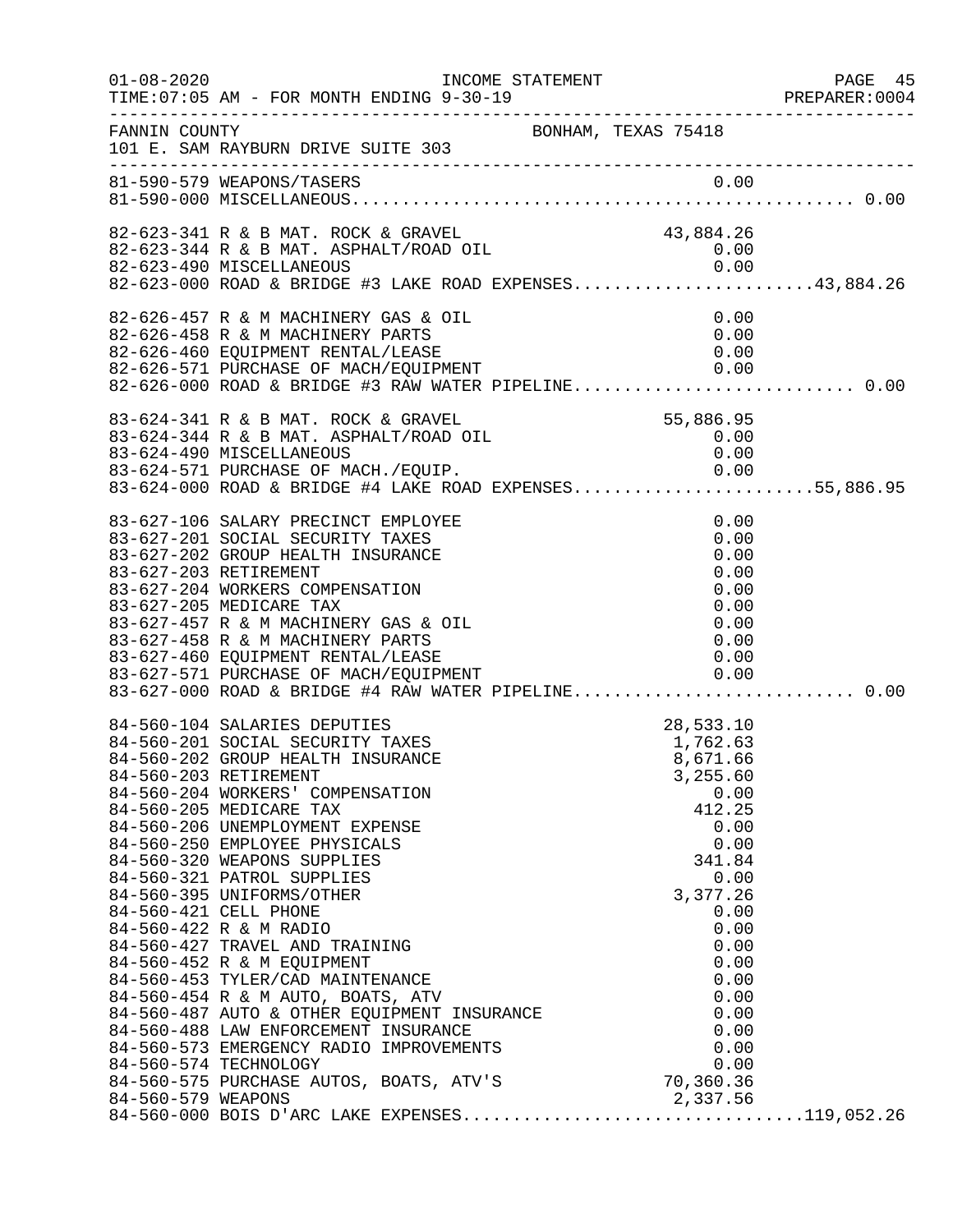|                      |                                                                                                                                                                                                                                                                         |  |                                    |                                                      | PREPARER: 0004 |
|----------------------|-------------------------------------------------------------------------------------------------------------------------------------------------------------------------------------------------------------------------------------------------------------------------|--|------------------------------------|------------------------------------------------------|----------------|
|                      | FANNIN COUNTY<br>101 E. SAM RAYBURN DRIVE SUITE 303                                                                                                                                                                                                                     |  |                                    |                                                      |                |
|                      | 85-520-186 DEPOSIT REFUND<br>85-520-341 R & M ROADS<br>85-520-342 R & M CAMPGROUNDS                                                                                                                                                                                     |  | 750.00<br>0.00<br>0.00             |                                                      |                |
| 85-520-343 R & M DAM | 85-520-440 UTILITIES ELECTRICITY<br>85-520-442 UTILITIES WATER                                                                                                                                                                                                          |  | 135.84<br>406.74                   | 0.00                                                 |                |
|                      | 85-520-443 TRASH PICK-UP<br>85-520-450 R & M BUILDINGS                                                                                                                                                                                                                  |  | 130.00<br>0.00                     |                                                      |                |
|                      |                                                                                                                                                                                                                                                                         |  |                                    |                                                      |                |
|                      | 86-560-573 EMERGENCY RADIOS 34,764.08<br>86-560-000 SHERIFF'S OFFICE TECHNOLOGY34,764.08                                                                                                                                                                                |  |                                    |                                                      |                |
|                      | 87-575-310 OFFICE SUPP./MISC.<br>87-575-319 RESTITUTION<br>87-575-320 COURT COSTS<br>280.00<br>87-575-321 REIMBURSEMENT OF FEES FOR OTHER COU $0.00$<br>87-575-353 COMPUTER EXPENSE 0.00<br>87-575-416 STRUCTURAL FAMILY THERAPY 0.00<br>87-575-427 TRAVEL AND TRAINING |  | 1,495.80<br>934.50<br>280.00       |                                                      |                |
|                      |                                                                                                                                                                                                                                                                         |  |                                    |                                                      |                |
|                      | 88-645-409 DIABETIC SUPPLIES<br>88-645-410 CERT. REG. NURSE ANES.<br>88-645-411 PHYSICIAN, NON-EMERGENCY<br>88-645-412 PRESCRIPTIONS, DRUGS<br>88-645-413 HOSPITAL, INPATIENT                                                                                           |  |                                    | 0.00<br>0.00<br>0.00<br>0.00<br>0.00                 |                |
|                      | 88-645-414 HOSPITAL, OUTPATIENT<br>88-645-415 LABORATORY/X-RAY<br>88-645-418 FED. QUALIFIED HEALTH CENTER<br>88-645-420 RURAL HEALTH CLINIC<br>88-645-422 AMBULATORY SURGICAL CENTER<br>88-645-423 MEDICAL EOUIP. PURCHASE                                              |  |                                    | 0.00<br>0.00<br>0.00<br>0.00<br>0.00<br>0.00         |                |
|                      | 89-581-416 STRUCTURAL FAMILY THERAPY 32,500.00<br>89-581-000 STRUCTURAL FAMILY THERAPY OOG32,500.00                                                                                                                                                                     |  |                                    |                                                      |                |
|                      | 89-588-103 SALARY COMM.CORR.OFFICERS<br>89-588-201 SOCIAL SECURITY TAX<br>89-588-202 GROUP HEALTH INSURANCE<br>89-588-203 RETIREMENT<br>89-588-204 WORKERS COMPENSATION<br>89-588-205 MEDICARE TAX<br>89-588-310 OFFICE SUPPLIES                                        |  |                                    | 0.00<br>0.00<br>0.00<br>0.00<br>0.00<br>0.00<br>0.00 |                |
|                      | 89-588-574 COMPUTER EQUIPMENT                                                                                                                                                                                                                                           |  |                                    | 0.00                                                 |                |
|                      | 89-589-416 STRUCTURAL FAMILY THERAPY<br>89-589-469 UNEXPENDED FUNDS<br>89-589-000 REGIONAL DIVERSIONS ALTERNATIVES18,572.00                                                                                                                                             |  | 17,500.00                          |                                                      |                |
|                      | 89-590-102 SALARY APPOINTED OFFICIAL<br>89-590-103 SALARY COMM.CORR.OFFICERS<br>89-590-201 SOCIAL SECURITY TAX                                                                                                                                                          |  | 32,405.56<br>38,867.96<br>4,308.08 |                                                      |                |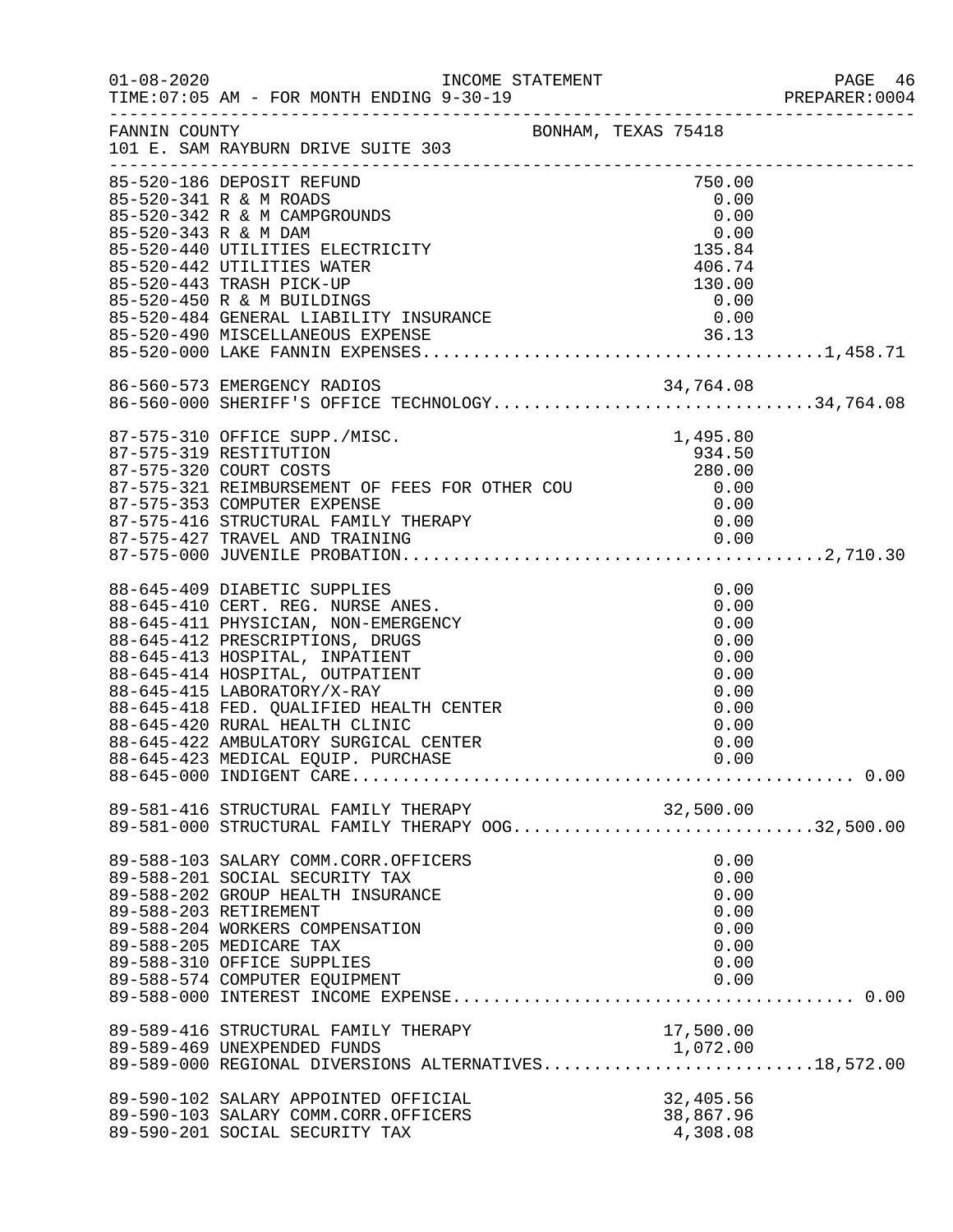| $01 - 08 - 2020$                                                                       | TIME: 07:05 AM - FOR MONTH ENDING 9-30-19                                                                                                                                                                                                                                                                                         |                                                                                                                                                           | PAGE 47<br>PREPARER:0004 |
|----------------------------------------------------------------------------------------|-----------------------------------------------------------------------------------------------------------------------------------------------------------------------------------------------------------------------------------------------------------------------------------------------------------------------------------|-----------------------------------------------------------------------------------------------------------------------------------------------------------|--------------------------|
| FANNIN COUNTY                                                                          | 101 E. SAM RAYBURN DRIVE SUITE 303<br>----------------------------------                                                                                                                                                                                                                                                          | BONHAM, TEXAS 75418                                                                                                                                       |                          |
| 89-590-311 POSTAGE<br>89-590-420 PHONE<br>89-590-421 CELL PHONE<br>89-590-435 PRINTING | ----------------<br>89-590-202 GROUP HEALTH INSURANCE<br>89-590-204 WORKERS COMPENSATION<br>89-590-205 MEDICARE TAX<br>89-590-310 OPERATING/OFFICE SUPP/TRAVEL<br>89-590-427 TRAVEL AND TRAINING<br>89-590-469 UNEXPENDED FUNDS<br>89-590-499 BANK SERVICE FEES 0.00<br>89-590-000 BASIC PROBATION SUPERVISION118,009.38          | 15,955.20<br>$\begin{array}{r} 15,355.20 \\ 8,147.94 \\ 888.43 \\ 1,007.74 \\ 16,361.22 \\ \end{array}$<br>6.00<br>0.00<br>0.00<br>0.00<br>27.19<br>34.06 |                          |
| 89-591-203 RETIREMENT                                                                  | 89-591-102 SALARY APPOINTED OFFICIAL<br>89-591-103 SALARY COMM.CORR.OFFICERS<br>89-591-201 SOCIAL SECURITY TAX<br>89-591-202 GROUP HEALTH INSURANCE<br>89-591-204 WORKERS COMPENSATION                                                                                                                                            | 25,595.94<br>30,687.44<br>$12,591.06$<br>$6,435.39$<br>$223.10$<br>$23.10$                                                                                |                          |
| 89-592-408 DETENTION                                                                   | 89-592-102 SALARY APPOINTED OFFICIAL<br>89-592-103 SALARY COMM.CORR.OFFICERS<br>89-592-201 SOCIAL SECURITY TAX<br>89-592-202 GROUP HEALTH INSURANCE<br>89-592-203 RETIREMENT<br>89-592-204 WORKERS COMPENSATION<br>89-592-205 MEDICARE TAX<br>89-592-469 UNEXPENDED FUNDS<br>89-592-000 PRE/POST ADJUDICATION FACILITIES15,778.25 |                                                                                                                                                           |                          |
| 89-593-203 RETIREMENT                                                                  | 89-593-102 SALARY APPOINTED OFFICIAL<br>89-593-103 SALARY COMM.CORR.OFFICERS<br>89-593-201 SOCIAL SECURITY TAX<br>89-593-202 GROUP HEALTH INSURANCE<br>89-593-204 WORKERS COMPENSATION<br>89-593-205 MEDICARE TAX<br>89-593-415 RESIDENTIAL PLACEMENT<br>89-593-469 UNEXPENDED FUNDS                                              | 3,179.52<br>3,812.26<br>423.16<br>1,564.56<br>799.77<br>27.70<br>98.92<br>0.00<br>0.00                                                                    |                          |
| 89-594-203 RETIREMENT<br>89-594-414 COUNSELING                                         | 89-594-102 SALARY APPOINTED OFFICIAL<br>89-594-103 SALARY COMM.CORR.OFFICERS<br>89-594-201 SOCIAL SECURITY TAX<br>89-594-202 GROUP HEALTH INSURANCE<br>89-594-204 WORKERS COMPENSATION<br>89-594-205 MEDICARE TAX<br>89-594-413 PSYCHOLOGICAL<br>89-594-415 RESIDENTIAL PLACEMENT<br>89-594-469 UNEXPENDED FUNDS                  | 1,610.62<br>1,928.40<br>214.24<br>789.96<br>404.83<br>14.55<br>50.18<br>2,075.00<br>5,015.00<br>0.00<br>0.00                                              |                          |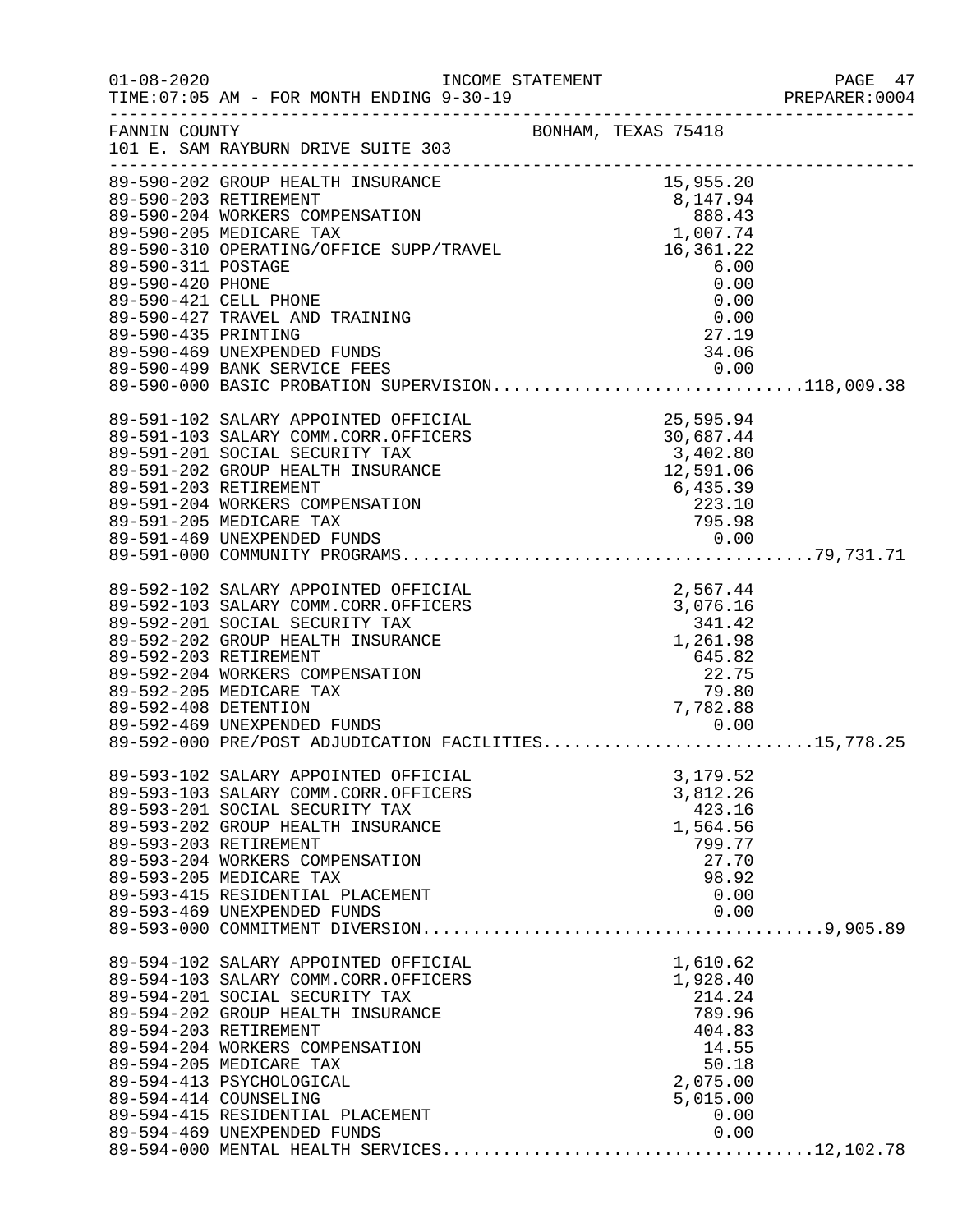|               |                                                                                                                                    |                                                                                                                                                                                                                                                                                                          | PAGE 48<br>PREPARER: 0004 |
|---------------|------------------------------------------------------------------------------------------------------------------------------------|----------------------------------------------------------------------------------------------------------------------------------------------------------------------------------------------------------------------------------------------------------------------------------------------------------|---------------------------|
| FANNIN COUNTY | 101 E. SAM RAYBURN DRIVE SUITE 303                                                                                                 | BONHAM, TEXAS 75418                                                                                                                                                                                                                                                                                      |                           |
|               | 89-994-415 RESIDENTIAL PLACEMENT                                                                                                   | 36,841.30                                                                                                                                                                                                                                                                                                |                           |
|               | 89-994-415 RESIDENTIAL PLACEMENT<br>89-994-488 LAW ENFORCEMENT INSURANCE 723.00<br>89-994-000 LOCAL FUNDS CARRIED FORWARD37,564.30 |                                                                                                                                                                                                                                                                                                          |                           |
|               | 89-995-102 SALARY APPOINTED OFFICIAL                                                                                               |                                                                                                                                                                                                                                                                                                          |                           |
|               | 89-995-103 SALARY COMM.CORR.OFFICERS<br>89-995-105 OFFICE MANAGER                                                                  |                                                                                                                                                                                                                                                                                                          |                           |
|               | 89-995-201 SOCIAL SECURITY TAX<br>89-995-202 GROUP HEALTH INSURANCE                                                                |                                                                                                                                                                                                                                                                                                          |                           |
|               | 89-995-203 RETIREMENT<br>89-995-204 WORKERS COMPENSATION                                                                           |                                                                                                                                                                                                                                                                                                          |                           |
|               | 89-995-205 MEDICARE TAX<br>89-995-401 AUDIT EXPENSE                                                                                | $\begin{array}{cccc} 4\, , 792 \, . \, 76\, \\ 5\, , 747 \, . \, 22\, \\ 0\, . \, 00\, \\ 6\, 3\, 7\, . \, 60\, \\ 2\, , 360 \, . \, 58\, \\ 1\, , 205 \, . \, 83\, \\ 41 \, . \, 57\, \\ 149 \, . \, 02\, \\ 2\, , 600 \, . \, 00\, \\ 0\, . \, 00\, \\ 0\, . \, 00\, \\ 0\, . \, 00\, \\ 0\, . \, 00\$ |                           |
|               | 89-995-404 DETENTION OPERATING COST FY20<br>89-995-405 DETENTION OPERATING COST FY19                                               |                                                                                                                                                                                                                                                                                                          |                           |
|               | 89-995-406 DETENTION OPERATING COST FY18                                                                                           |                                                                                                                                                                                                                                                                                                          |                           |
|               | 89-995-407 DETENTION OPERATING COST FY17<br>89-995-414 COUNSELING                                                                  |                                                                                                                                                                                                                                                                                                          |                           |
|               | 89-995-415 RESIDENTIAL PLACEMENT<br>89-995-416 STRUCTURAL FAMILY THERAPY                                                           | 0.00                                                                                                                                                                                                                                                                                                     |                           |
|               | 89-995-427 TRAVEL AND TRAINING                                                                                                     | 0.00                                                                                                                                                                                                                                                                                                     |                           |
|               |                                                                                                                                    |                                                                                                                                                                                                                                                                                                          |                           |
|               | 92-700-310 OFFICE SUPPLIES<br>92-700-430 BIDS AND NOTICES                                                                          | 0.00<br>0.00                                                                                                                                                                                                                                                                                             |                           |
|               | 92-700-484 APPRAISALS                                                                                                              | 0.00                                                                                                                                                                                                                                                                                                     |                           |
|               |                                                                                                                                    |                                                                                                                                                                                                                                                                                                          |                           |
|               | 93-909-414 GRANT ADMINISTRATION                                                                                                    | 0.00                                                                                                                                                                                                                                                                                                     |                           |
|               | 93-909-415 CONSTRUCTION EXPENSE<br>93-909-416 ENGINEERING                                                                          | 0.00<br>0.00                                                                                                                                                                                                                                                                                             |                           |
|               |                                                                                                                                    |                                                                                                                                                                                                                                                                                                          |                           |
|               |                                                                                                                                    |                                                                                                                                                                                                                                                                                                          |                           |
|               |                                                                                                                                    |                                                                                                                                                                                                                                                                                                          |                           |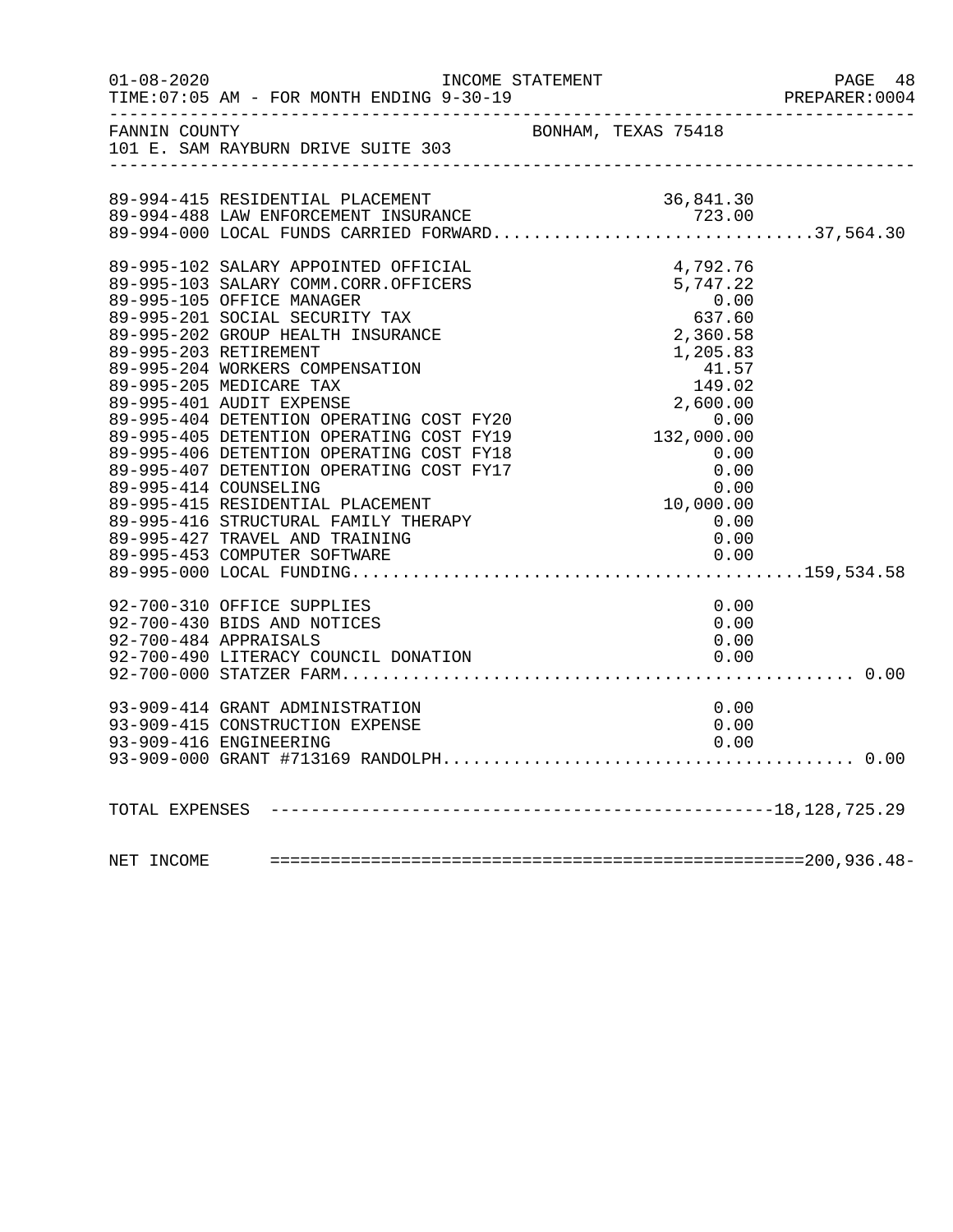| $01 - 08 - 2020$    | BALANCE SHEET                                                                                                                                                                                                                                                         |                                                                                                      | PAGE<br>1 |
|---------------------|-----------------------------------------------------------------------------------------------------------------------------------------------------------------------------------------------------------------------------------------------------------------------|------------------------------------------------------------------------------------------------------|-----------|
| FANNIN COUNTY       | 101 E. SAM RAYBURN DRIVE SUITE 303                                                                                                                                                                                                                                    | BONHAM, TEXAS 75418                                                                                  |           |
|                     | ***** ASSETS *****                                                                                                                                                                                                                                                    |                                                                                                      |           |
| 10-100-100 PAYROLL  |                                                                                                                                                                                                                                                                       | 813.02                                                                                               |           |
| 10-103-175 TEXPOOL  | 10-103-100 GENERAL-COMBINED FUNDS CHECKING 392,732.16<br>10-103-110 BUSINESS MONEY FUND ACCOUNT 1,021,608.48                                                                                                                                                          | 3,392,040.40                                                                                         |           |
|                     |                                                                                                                                                                                                                                                                       |                                                                                                      |           |
|                     | 10-105-003 COUNTY CLERK CHANGE FUND<br>10-105-075 CO.ATTORNEY CHANGE FUND<br>10-105-115 JURY CASH ON HAND<br>10-105-450 DISTRICT CLK. CHANGE FUND<br>10-105-455 JP#1 CASH ON HAND<br>10-105-457 JP#3 CASH ON HAND<br>10-105-499 TAX ASSESSOR CHANGE FUND              | 100.00<br>0.00<br>1,000.00<br>50.00<br>100.00<br>100.00<br>1,400.00                                  |           |
|                     | 10-120-305 FINES RECEIVABLE<br>10-120-306 ALLOWANCE FOR UNCOLLECTIBLES<br>10-120-307 ALOWANCE FOR UNCOLLECTIBLES HOSPITA<br>10-120-311 TAXES RECEIVABLE<br>10-120-312 DUE FROM OTHER GOVERNMENTS<br>10-120-313 DUE FROM OTHER FUNDS<br>10-120-314 ACCOUNTS RECEIVABLE | 6,459,373.14<br>1,861,839.03-<br>100,000.00-<br>650,315.52<br>161, 132.87<br>65,602.51<br>108,835.30 |           |
|                     | 10-133-089 DUE FROM T.J.P.C.                                                                                                                                                                                                                                          | 0.00                                                                                                 |           |
| 10-513-162 BUILDING |                                                                                                                                                                                                                                                                       | 0.00                                                                                                 |           |
|                     | 10-999-100 A/P CLEARING ACCOUNT                                                                                                                                                                                                                                       | 0.00                                                                                                 |           |
| 11-100-100 PAYROLL  |                                                                                                                                                                                                                                                                       | 0.00                                                                                                 |           |
|                     | 11-102-100 A/P CLEARING                                                                                                                                                                                                                                               | 0.00                                                                                                 |           |
|                     | 11-103-100 C.H. SECURITY-COMBINED FUNDS CKING 116,477.60                                                                                                                                                                                                              |                                                                                                      |           |
|                     | 11-120-313 DUE FROM OTHER FUNDS                                                                                                                                                                                                                                       | 1,107.67                                                                                             |           |
|                     | 12-102-100 A/P CLEARING                                                                                                                                                                                                                                               | 0.00                                                                                                 |           |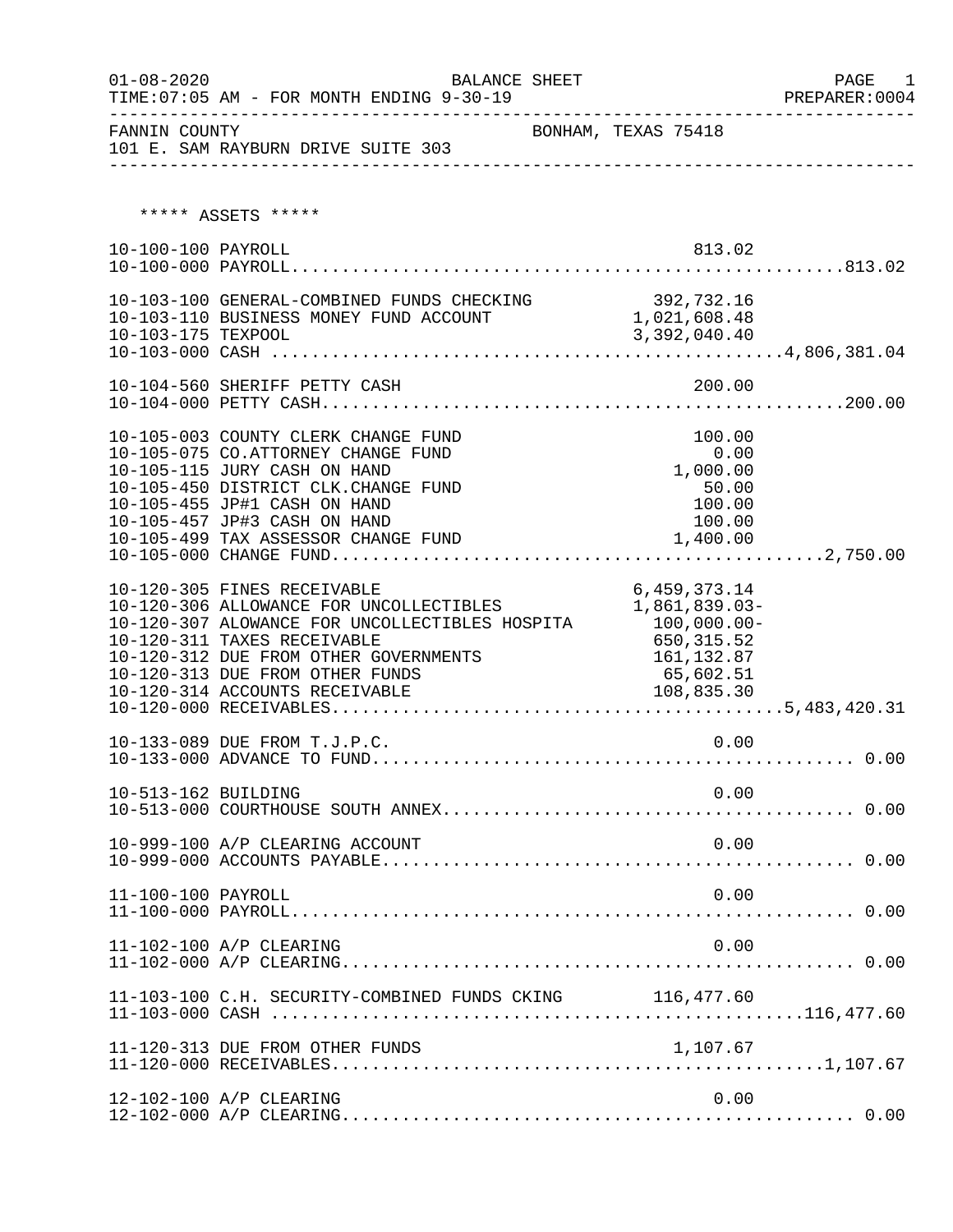| $01 - 08 - 2020$   | BALANCE SHEET<br>TIME: 07:05 AM - FOR MONTH ENDING 9-30-19 |                     | PAGE 2<br>PREPARER: 0004 |
|--------------------|------------------------------------------------------------|---------------------|--------------------------|
| FANNIN COUNTY      | 101 E. SAM RAYBURN DRIVE SUITE 303                         | BONHAM, TEXAS 75418 |                          |
|                    | 12-103-100 CO.CLK.VITAL STAT.-COMB.FUNDS CKING 3,520.12    |                     |                          |
|                    | 12-120-313 DUE FROM OTHER FUNDS                            | 81.00               |                          |
|                    | 13-102-100 A/P CLEARING                                    | 0.00                |                          |
|                    | 13-103-113 SURETY BAIL BOND FEE                            | 5,475.00            |                          |
|                    | 14-102-100 A/P CLEARING                                    | 0.00                |                          |
|                    | 14-103-100 JUST.CT.BLDG.SEC.-COMB.FUNDS CKING 18,040.27    |                     |                          |
|                    | 14-120-313 DUE FROM OTHER FUNDS                            | 70.03               |                          |
|                    | 16-102-100 A/P CLEARING                                    | 0.00                |                          |
|                    | 16-103-100 CO.JUDGE EXCESS SUPP.-COMB.FUND CK 17,624.67    |                     |                          |
|                    | 17-102-100 A/P CLEARING                                    | 0.00                |                          |
|                    | 17-103-100 PROB.JUDGES ED.-COMB. FUNDS CKING 5,237.50      |                     |                          |
|                    | 17-120-313 DUE FROM OTHER FUNDS                            | 45.00               |                          |
| 18-100-100 PAYROLL |                                                            | 0.00                |                          |
|                    | 18-102-100 A/P CLEARING                                    | 0.00                |                          |
|                    | 18-103-100 CO.CLK.REC.MNGMT.-COMB.FUNDS CKING 79,724.61    |                     |                          |
|                    | 18-120-313 DUE FROM OTHER FUNDS                            | 5,997.70            |                          |
| 19-100-100 PAYROLL |                                                            | 0.00                |                          |
|                    | 19-102-100 A/P CLEARING                                    | 0.00                |                          |
|                    | 19-103-100 DIST.CLK.REC.MNGMT-COMB.FUNDS CKING 13,723.31   |                     |                          |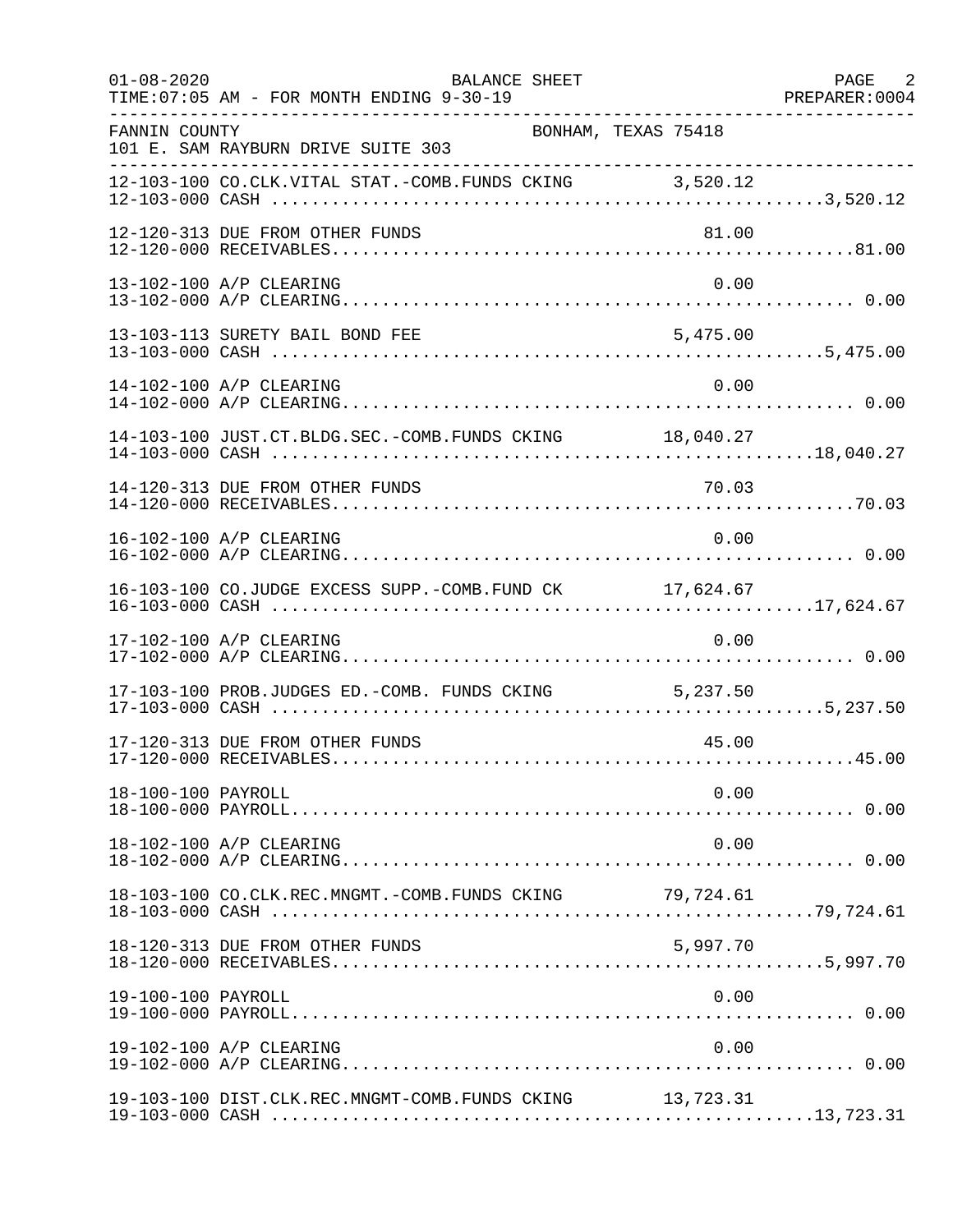| $01 - 08 - 2020$                       | BALANCE SHEET<br>TIME: 07:05 AM - FOR MONTH ENDING 9-30-19<br>-------------                                                           | ______________________________________          | PAGE 3<br>PREPARER: 0004 |
|----------------------------------------|---------------------------------------------------------------------------------------------------------------------------------------|-------------------------------------------------|--------------------------|
| FANNIN COUNTY                          | 101 E. SAM RAYBURN DRIVE SUITE 303                                                                                                    | BONHAM, TEXAS 75418                             |                          |
|                                        | 19-120-313 DUE FROM OTHER FUNDS                                                                                                       | 147.85                                          |                          |
| 20-100-100 PAYROLL                     |                                                                                                                                       | 0.00                                            |                          |
|                                        | 20-102-100 A/P CLEARING                                                                                                               | 0.00                                            |                          |
|                                        | 20-103-100 CO.OFF.REC.MNGMT-COMB. FUNDS CKING 66,139.37                                                                               |                                                 |                          |
|                                        | 20-120-313 DUE FROM OTHER FUNDS                                                                                                       | 937.31                                          |                          |
| 21-100-100 PAYROLL                     |                                                                                                                                       | 0.00                                            |                          |
|                                        | 21-102-100 A/P CLEARING                                                                                                               | 0.00                                            |                          |
| 21-103-175 TEXPOOL                     | 21-103-100 R&B#1-COMBINED FUNDS CHECKING                                                                                              | 90,423.77<br>18, 133.68                         |                          |
|                                        | 21-120-311 TAXES RECEIVABLE<br>21-120-312 DUE FROM OTHER GOVERNMENTS<br>21-120-313 DUE FROM OTHER FUNDS<br>21-120-315 INVENTORY ASSET | 36,182.06<br>19,994.07<br>3,510.97<br>12,217.15 |                          |
| 21-621-500 LAND<br>21-621-535 BUILDING | 21-621-599 CAPITAL OUTLAY                                                                                                             | 0.00<br>0.00                                    | 0.00<br>0.00             |
| 22-100-100 PAYROLL                     |                                                                                                                                       | 0.00                                            |                          |
|                                        | 22-102-100 A/P CLEARING                                                                                                               | 0.00                                            |                          |
| 22-103-175 TEXPOOL                     | 22-103-100 R&B#2- COMBINED FUNDS CHECKING                                                                                             | 262,763.86<br>259,355.50                        |                          |
|                                        | 22-120-311 TAXES RECEIVABLE<br>22-120-312 DUE FROM OTHER GOVERNMENT<br>22-120-313 DUE FROM OTHER FUNDS<br>22-120-315 INVENTORY ASSET  | 41,096.44<br>22,822.14<br>4,089.81<br>54,009.30 |                          |
| 22-622-500 LAND<br>22-622-535 BUILDING | 22-622-575 LAND/BUILDING<br>22-622-599 CAPITAL OUTLAY                                                                                 | 0.00<br>0.00<br>0.00                            | 0.00<br>0.00             |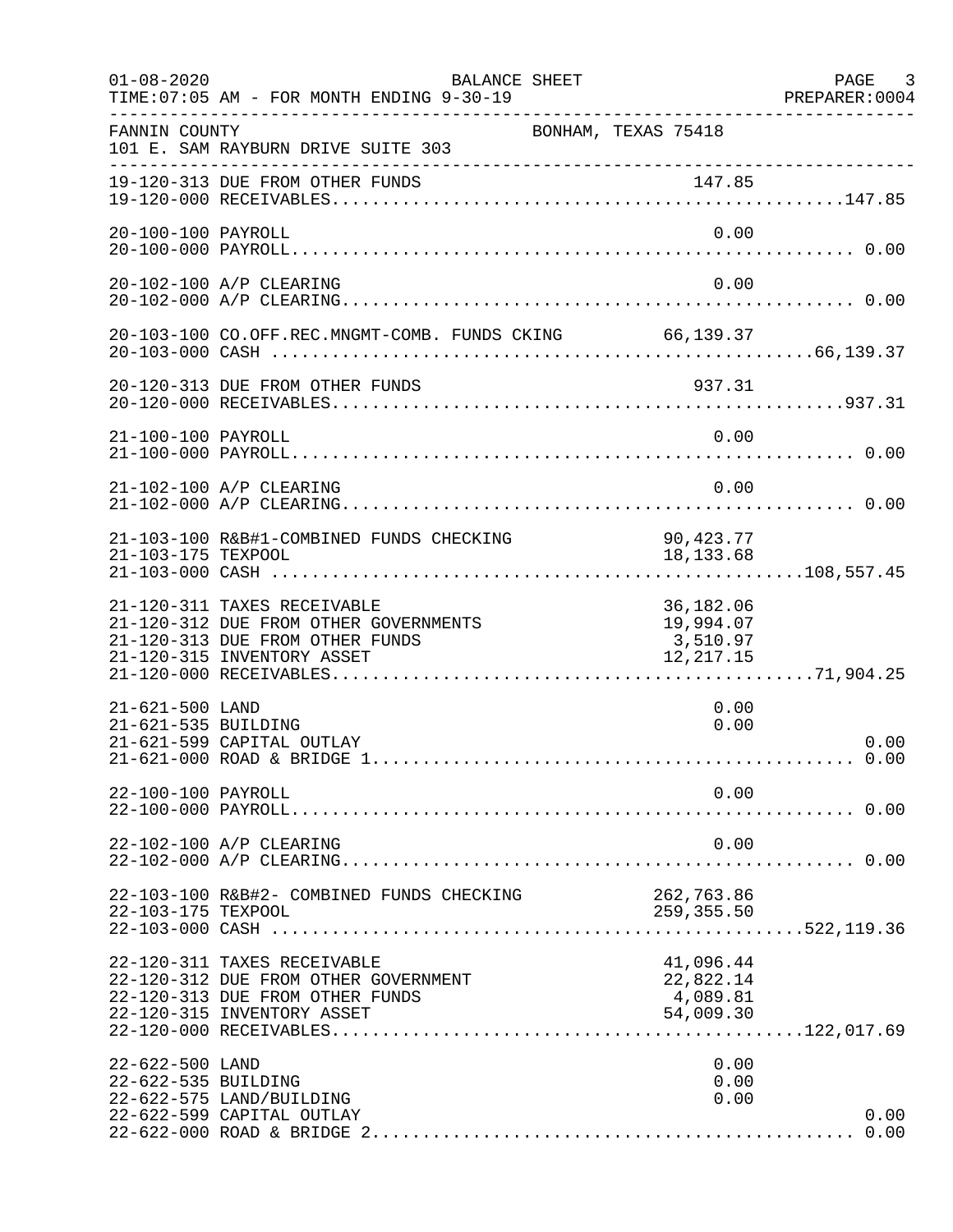| $01 - 08 - 2020$                       | BALANCE SHEET<br>TIME: 07:05 AM - FOR MONTH ENDING 9-30-19                                              |                                                 | PAGE 4<br>PREPARER: 0004 |
|----------------------------------------|---------------------------------------------------------------------------------------------------------|-------------------------------------------------|--------------------------|
| FANNIN COUNTY                          | 101 E. SAM RAYBURN DRIVE SUITE 303                                                                      | BONHAM, TEXAS 75418                             |                          |
| 23-100-100 PAYROLL                     |                                                                                                         |                                                 | 0.00                     |
|                                        | 23-102-100 A/P CLEARING                                                                                 |                                                 | 0.00                     |
|                                        |                                                                                                         |                                                 |                          |
| 23-120-315 INVENTORY                   | 23-120-311 TAXES RECEIVABLE<br>23-120-312 DUE FROM OTHER GOVERNMENTS<br>23-120-313 DUE FROM OTHER FUNDS | 61,651.58<br>34,935.67<br>6,134.72<br>56,099.46 |                          |
| 23-623-500 LAND<br>23-623-535 BUILDING | 23-623-599 CAPITAL OUTLAY                                                                               |                                                 | 0.00<br>0.00<br>0.00     |
| 24-100-100 PAYROLL                     |                                                                                                         |                                                 | 0.00                     |
|                                        | 24-102-100 A/P CLEARING                                                                                 |                                                 | 0.00                     |
| 24-103-175 TEXPOOL                     | 24-103-100 R&B#4- COMBINED FUNDS CHECKING                                                               | 96,420.78<br>208,189.21                         |                          |
| 24-120-315 INVENTORY                   | 24-120-311 TAXES RECEIVABLE<br>24-120-312 DUE FROM OTHER GOVERNMENTS<br>24-120-313 DUE FROM OTHER FUNDS | 34,523.03<br>19,886.14<br>3,492.04<br>28,736.87 |                          |
| 24-624-500 LAND<br>24-624-535 BUILDING | 24-624-599 CAPITAL OUTLAY                                                                               |                                                 | 0.00<br>0.00<br>0.00     |
|                                        | 25-103-100 BEES-COMBINED FUNDS CHECKING                                                                 | 2,177.67                                        |                          |
|                                        | 26-102-100 A/P CLEARING                                                                                 |                                                 | 0.00                     |
|                                        | 26-103-100 J.P.#1 JUST.CT.TECH-COMB.FUND CKING 49,503.03                                                |                                                 |                          |
|                                        | 26-120-313 DUE FROM OTHER FUNDS                                                                         | 148.85                                          |                          |
|                                        | 27-102-100 A/P CLEARING                                                                                 |                                                 | 0.00                     |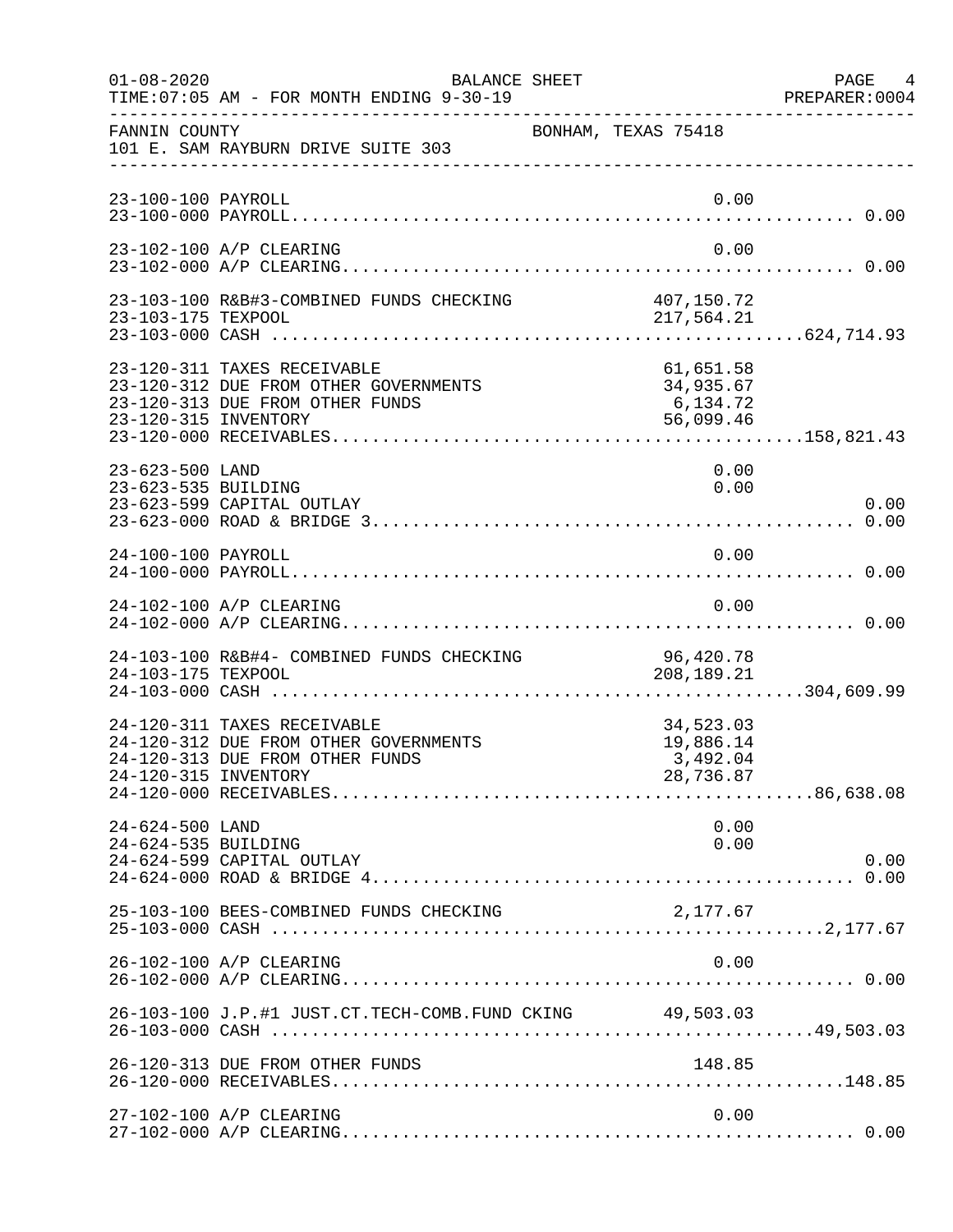| $01 - 08 - 2020$   | BALANCE SHEET<br>TIME: 07:05 AM - FOR MONTH ENDING 9-30-19                                             |                       | PAGE 5<br>PREPARER: 0004 |
|--------------------|--------------------------------------------------------------------------------------------------------|-----------------------|--------------------------|
| FANNIN COUNTY      | BONHAM, TEXAS 75418<br>101 E. SAM RAYBURN DRIVE SUITE 303                                              |                       |                          |
|                    | 27-103-100 J.P.#2 JUST.CT.TECH-COMB.FUND CKING 9,271.58                                                |                       |                          |
|                    | 27-120-313 DUE FROM OTHER FUNDS                                                                        | 16.00                 |                          |
|                    | 28-102-100 A/P CLEARING                                                                                | 0.00                  |                          |
|                    | 28-103-100 J.P.#3 JUST.CT.TECH-COMB.FUND CKING 6,221.56                                                |                       |                          |
|                    | 28-120-313 DUE FROM OTHER FUNDS                                                                        | 115.18                |                          |
|                    | 30-103-100 SHERIFF WORK RELEASE-COMB FUND CKIN 983.14                                                  |                       |                          |
| 31-103-175 TEXPOOL | 31-103-100 COURTHOUSE RESTORATION-COMB.FUND                                                            | 115.00<br>0.00        |                          |
|                    | 31-120-310 GRANT RECEIVED FROM THC                                                                     | 111, 327.70           |                          |
|                    | 33-102-100 A/P CLEARING                                                                                | 0.00                  |                          |
|                    | 33-103-100 BAIL BONDSMAN APP.-COMB FUND CKING 8,596.74<br>33-103-000 BAIL BONDSMAN AP.FEE CASH8,596.74 |                       |                          |
| 34-100-100 PAYROLL |                                                                                                        | 0.00                  |                          |
|                    | 34-103-100 DISTRICT CT.REC.ARCHIVE COMB.FUND C 32, 118.68                                              |                       |                          |
|                    | 34-120-313 DUE FROM OTHER FUNDS                                                                        | 252.97                |                          |
|                    | 35-103-100 LAW LIBRARY-COMBINED FUND CHECKING 176,771.77                                               |                       |                          |
|                    | 35-120-313 DUE FROM OTHER FUNDS                                                                        | 1,190.77              |                          |
| 36-100-100 PAYROLL |                                                                                                        | 0.00                  |                          |
|                    | 36-102-100 A/P CLEARING                                                                                | 0.00                  |                          |
|                    | 36-103-136 D. A. FEE CASH ACCT.<br>36-103-236 D.A. FEE SEIZURE FUND                                    | 12,527.23<br>3,455.61 |                          |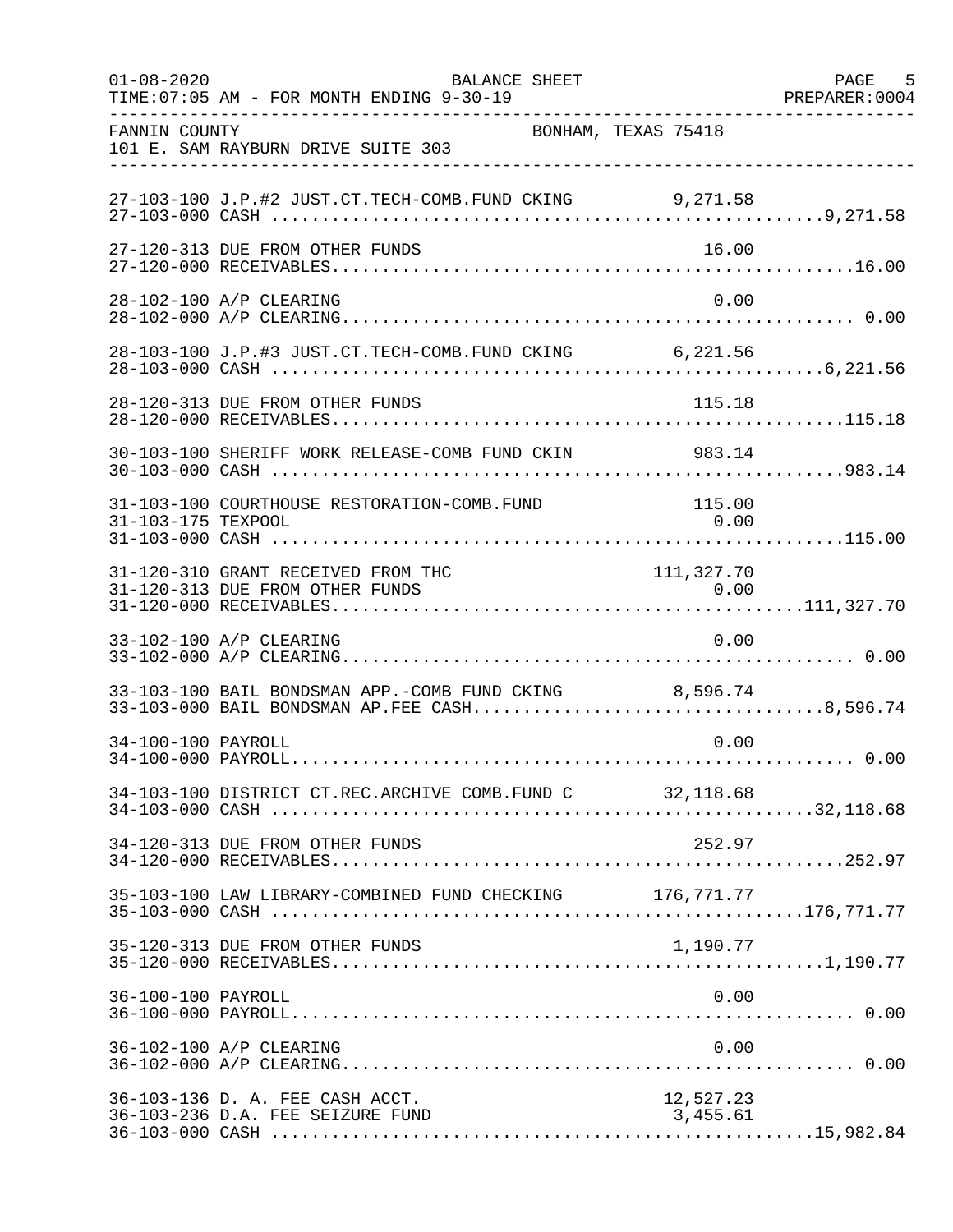| $01 - 08 - 2020$   | BALANCE SHEET<br>TIME: 07:05 AM - FOR MONTH ENDING 9-30-19 |           | PAGE 6 |
|--------------------|------------------------------------------------------------|-----------|--------|
| FANNIN COUNTY      | BONHAM, TEXAS 75418<br>101 E. SAM RAYBURN DRIVE SUITE 303  |           |        |
|                    | 36-999-100 A/P CLEARING ACCOUNT                            | 0.00      |        |
|                    | 37-103-137 CASH-CONTRABAND SEIZURE                         | 61,530.32 |        |
|                    | 38-102-100 A/P CLEARING                                    | 0.00      |        |
|                    |                                                            |           |        |
|                    | 39-102-100 A/P CLEARING                                    | 0.00      |        |
|                    |                                                            |           |        |
|                    | 40-103-100 NAACHO-COMBINED FUND CKING                      | 381.73    |        |
|                    | 41-102-100 A/P CLEARING                                    | 0.00      |        |
|                    | 41-103-100 CITIZEN CORPS(CERT)-COMB. FUND CKING 0.00       |           |        |
|                    | 41-120-312 DUE FROM OTHER GOVERNMENTS                      | 0.00      |        |
|                    | 42-103-100 HAZARD MITIGATION-COMB. FUND CKING. 428.64-     |           |        |
|                    | 44-102-100 A/P CLEARING                                    | 0.00      |        |
|                    | 44-103-100 HOMELAND SECURITY-COMB. FUND CHKING             | 0.00      |        |
|                    | 44-120-312 DUE FROM OTHER GOVERNMENT                       | 0.00      |        |
| 45-100-100 PAYROLL |                                                            | 0.00      |        |
|                    | 45-103-100 CHAPTER 19-COMBINED FUNDS CHECKING 68.90-       |           |        |
|                    | 45-120-312 DUE FROM OTHER GOVERNMENT                       | 0.00      |        |
|                    | 46-103-100 SAFE ROOM REIMB. PROG. - COMB. FUNDS            | 7,765.67  |        |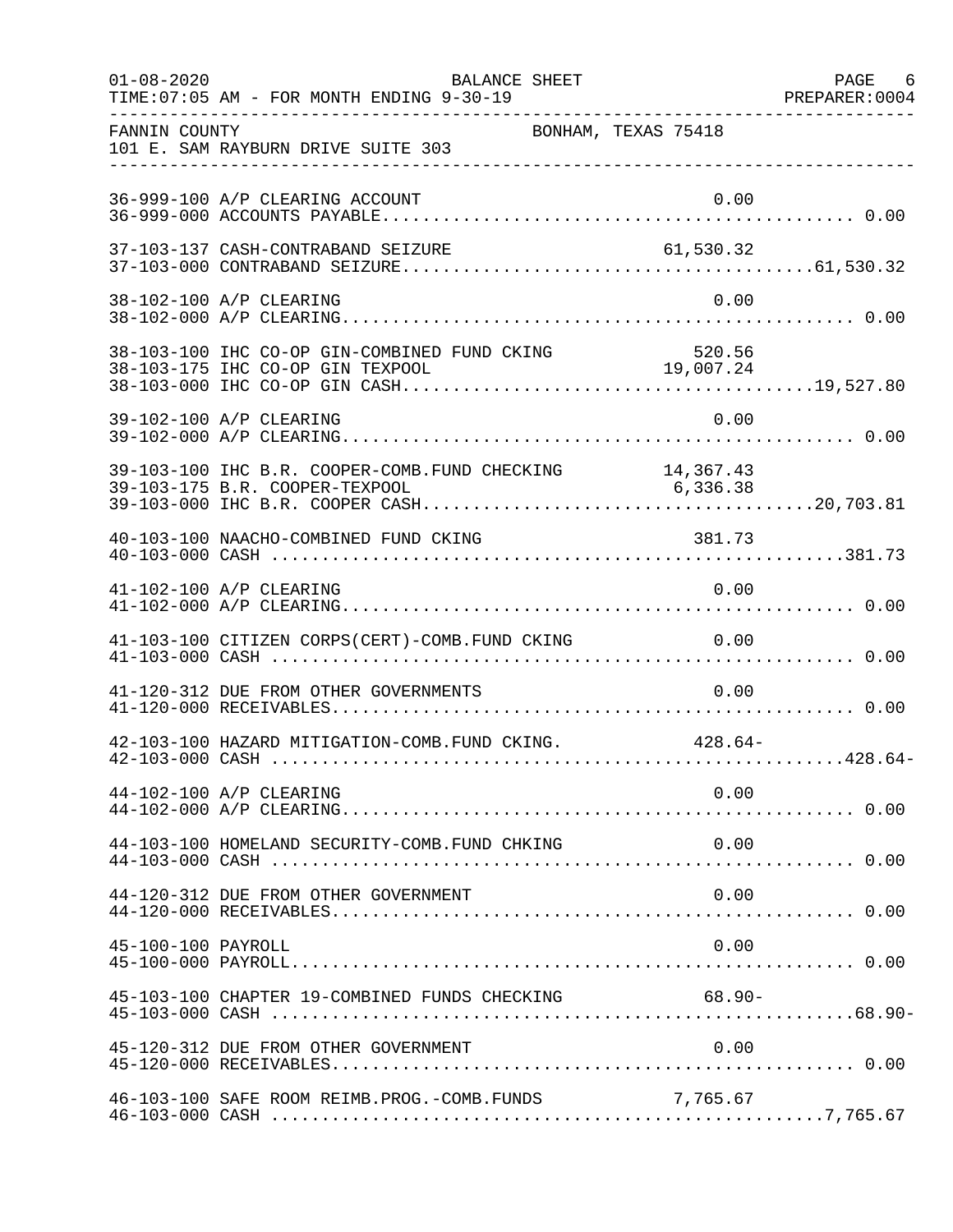| $01 - 08 - 2020$   | BALANCE SHEET<br>TIME: 07:05 AM - FOR MONTH ENDING 9-30-19                        |                       | PAGE 7<br>PREPARER: 0004 |
|--------------------|-----------------------------------------------------------------------------------|-----------------------|--------------------------|
| FANNIN COUNTY      | BONHAM, TEXAS 75418<br>101 E. SAM RAYBURN DRIVE SUITE 303                         |                       |                          |
|                    |                                                                                   |                       |                          |
|                    |                                                                                   |                       |                          |
| 49-100-100 PAYROLL |                                                                                   | 0.00                  |                          |
|                    | 49-103-100 INVESTIGATOR/LEOSE-COMB.FUNDS                                          | 681.66                |                          |
|                    | 50-103-100 ELECTION SUPPORT FUND-COMB.FUNDS                                       | 0.00                  |                          |
|                    | 51-103-100 CO.CLK.CO.& DIST.CT.TECHNOLOGY-COMB 7,513.96                           |                       |                          |
|                    | 51-120-313 DUE FROM OTHER FUNDS                                                   | 59.92                 |                          |
|                    | 52-103-100 CO.CLK.COURT RECORDS PRESERVATION-C 14,535.89                          |                       |                          |
|                    | 52-120-313 DUE FROM OTHER FUNDS                                                   | 120.00                |                          |
|                    | 53-103-100 CO.CLK.REC.ARCHIVE -COMB.FUNDS CKIN 283,883.48                         |                       |                          |
|                    | 53-120-313 DUE FROM OTHER FUNDS                                                   | 6,200.00              |                          |
|                    | 55-102-100 A/P CLEARING                                                           | 0.00                  |                          |
|                    | 55-103-155 F.C. LAW ENFORCEMENT EDUCATION                                         | 0.06                  |                          |
|                    | 55-999-100 A/P CLEARING ACCOUNT                                                   | 0.00                  |                          |
| 56-100-100 PAYROLL |                                                                                   | 0.00                  |                          |
|                    | 56-102-100 A/P CLEARING                                                           | 0.00                  |                          |
|                    | 56-103-156 CASH-F C SHERIFF FORFEITURE<br>56-103-159 CASH-FEDERAL FORFEITURE 2018 | 42,745.92<br>2,325.14 |                          |
|                    | 56-999-100 A/P CLEARING ACCOUNT                                                   | 0.00                  |                          |
|                    | 57-103-100 SHERIFF K-9 UNIT-COMB.FUND CHECKING                                    | 49.11                 |                          |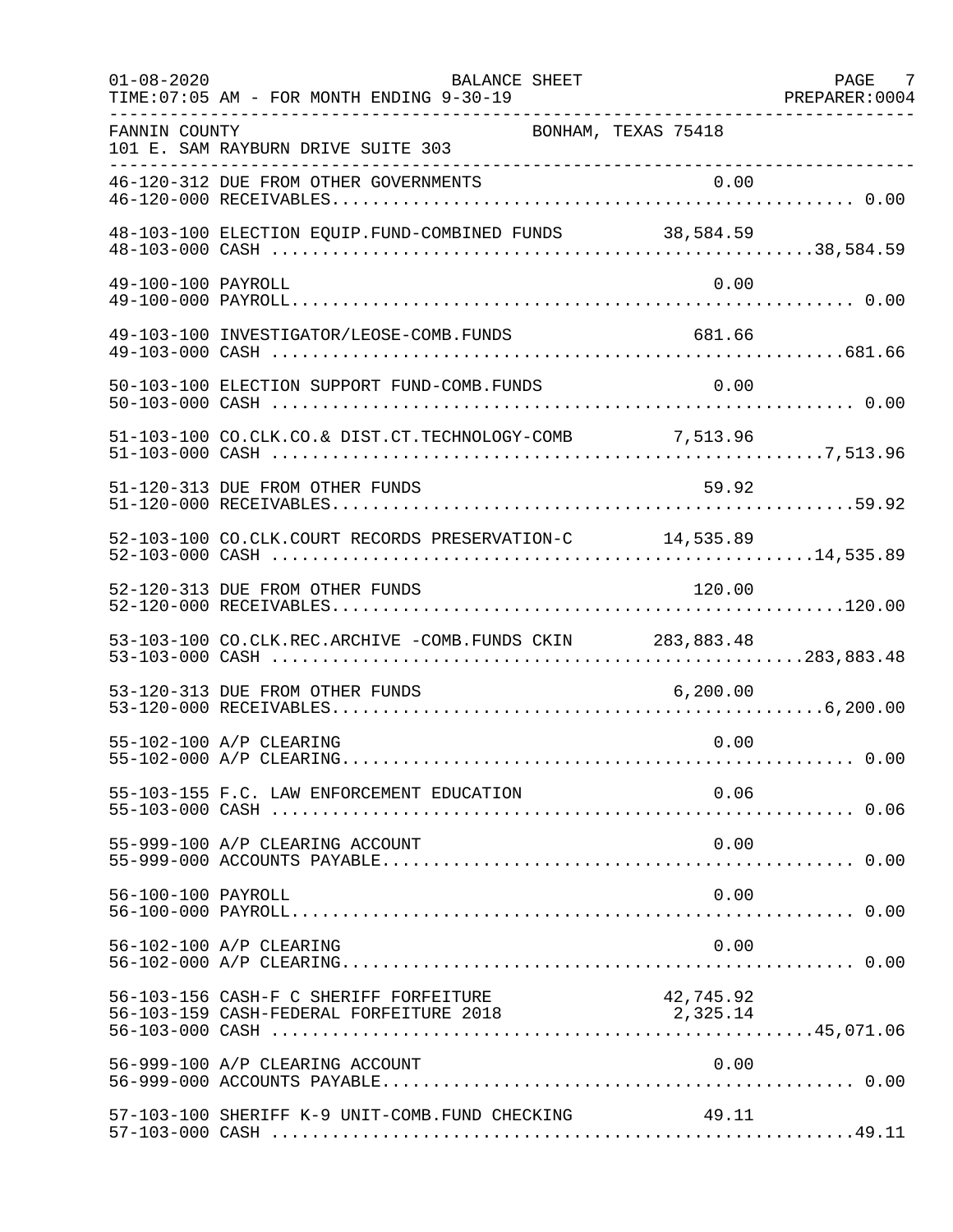| $01 - 08 - 2020$   | BALANCE SHEET<br>TIME: 07:05 AM - FOR MONTH ENDING 9-30-19                                                           |                              | PAGE 8<br>PREPARER:0004 |
|--------------------|----------------------------------------------------------------------------------------------------------------------|------------------------------|-------------------------|
| FANNIN COUNTY      | 101 E. SAM RAYBURN DRIVE SUITE 303                                                                                   | BONHAM, TEXAS 75418          |                         |
|                    | 59-103-100 DRUG COURT-COMBINED FUNDS                                                                                 |                              |                         |
|                    | 59-120-313 DUE FROM OTHER FUNDS                                                                                      | 324.05                       |                         |
| 60-103-175 TEXPOOL | 60-103-100 SINKING-COMBINED FUND CHECKING 152,710.87<br>60-103-260 SINKING-CASH 1998<br>60-103-275 TEXPOOL-1998 JAIL | 0.00<br>0.00<br>0.00         |                         |
|                    | 60-120-311 TAXES RECEIVABLE<br>60-120-312 DUE FROM OTHER GOVERNMENT<br>60-120-313 DUE FROM OTHER FUNDS               | 10, 269.92<br>33.34<br>0.00  |                         |
|                    | 61-103-100 DIST.CLK.CO.& DIST.CT.TECH.-COMBINE 3,293.15                                                              |                              |                         |
|                    | 61-120-313 DUE FROM OTHER FUNDS                                                                                      | 39.93                        |                         |
|                    | 62-103-100 DIST.CLK.COURT RECORDS PRESERVATION 34,068.86                                                             |                              |                         |
|                    | 62-120-313 DUE FROM OTHER FUNDS                                                                                      | 222.25                       |                         |
|                    | 63-103-100 LEOSE CONST.#1-COMBINED FUNDS CHECK 1,688.40                                                              |                              |                         |
|                    | 64-103-100 LEOSE CONST.#2-COMBINED FUNDS CHECK 355.18                                                                |                              |                         |
|                    | 65-103-100 LEOSE CONST.#3-COMBINED FUNDS CHECK 2,691.63                                                              |                              |                         |
| 66-103-175 TEXPOOL | 66-103-100 GO BONDS CONST.2017-COMBINED FUNDS 442,799.41<br>66-103-166 ICS DEPOSIT 5,161,494.97                      | 442,799.41-<br>0.00          |                         |
|                    | 67-103-100 ANNUAL PAYMENT-COMBINED FUND CKING                                                                        | 9,498.04                     |                         |
| 68-103-175 TEXPOOL | 68-103-100 GO BONDS CONST.2018-COMB.FUNDS CHEC<br>68-103-168 BUSINESS MONEY FUND ACCOUNT                             | 0.00<br>6,326,605.99<br>0.00 |                         |
|                    | 70-102-100 A/P CLEARING                                                                                              | 0.00                         |                         |
|                    | 70-103-100 RIGHT OF WAY-COMBINED FUND CHECKING<br>70-103-170 RIGHT OF WAY CASH ACCT.                                 | 16,085.31<br>0.00            |                         |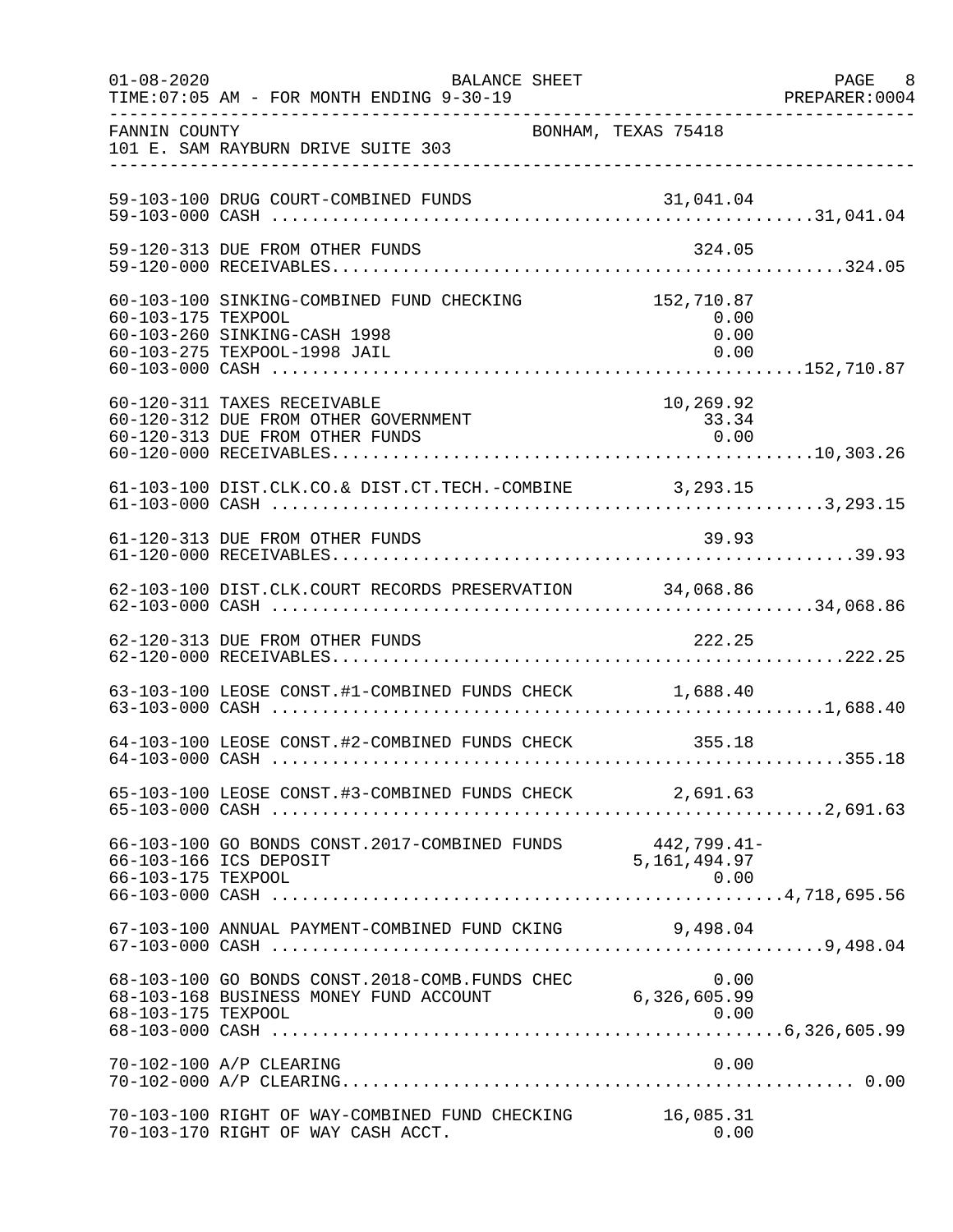| $01 - 08 - 2020$   | <b>BALANCE SHEET</b><br>TIME: 07:05 AM - FOR MONTH ENDING 9-30-19                             |                      | PAGE<br>9<br>PREPARER: 0004 |
|--------------------|-----------------------------------------------------------------------------------------------|----------------------|-----------------------------|
| FANNIN COUNTY      | BONHAM, TEXAS 75418<br>101 E. SAM RAYBURN DRIVE SUITE 303                                     |                      |                             |
| 70-103-175 TEXPOOL |                                                                                               | 83,966.07            |                             |
|                    | 70-133-010 ADVANCE TO GENERAL<br>70-133-021 ADVANCE TO R&B #1<br>70-133-022 ADVANCE TO R&B #2 | 0.00<br>0.00<br>0.00 |                             |
|                    | 70-999-100 A/P CLEARING ACCOUNT                                                               | 0.00                 |                             |
| 71-100-100 PAYROLL |                                                                                               | 0.00                 |                             |
|                    | 71-103-100 INV. CRIMES AGAINST WOMEN-COMB. FUNDS                                              | $\sim 0.00$          |                             |
|                    | 71-120-312 DUE FROM OTHER GOVERNMENTS                                                         | 0.00                 |                             |
| 72-100-100 PAYROLL |                                                                                               | 0.00                 |                             |
|                    | 72-103-100 INV.CRIMES AGAINST CHILDREN-COMB.FU                                                | 0.00                 |                             |
|                    | 72-120-312 DUE FROM OTHER GOVERNMENTS                                                         | 0.00                 |                             |
|                    | 78-103-100 RAW WATER PIPELINE-COMB. FUNDS CKING 150,000.00                                    |                      |                             |
|                    | 79-103-100 RAW WATER PIPELINE-COMBINED FUNDS C 75,000.00                                      |                      |                             |
|                    |                                                                                               |                      |                             |
|                    |                                                                                               |                      |                             |
|                    |                                                                                               |                      |                             |
|                    | 83-103-100 LAKE PCT 4-COMBINED FUNDS CKING 481,113.05                                         |                      |                             |
| 84-100-100 PAYROLL |                                                                                               | 0.00                 |                             |
|                    | 84-103-100 BOIS D'ARC-COMBINED FUNDS CHECKING 533,975.09                                      |                      |                             |
|                    | 85-103-100 LAKE FANNIN-COMBINED FUNDS CHECKING 3,585.04                                       |                      |                             |
|                    | 86-103-100 TECHNOLOGY FUNDS CHECKING                                                          | 5,235.92             |                             |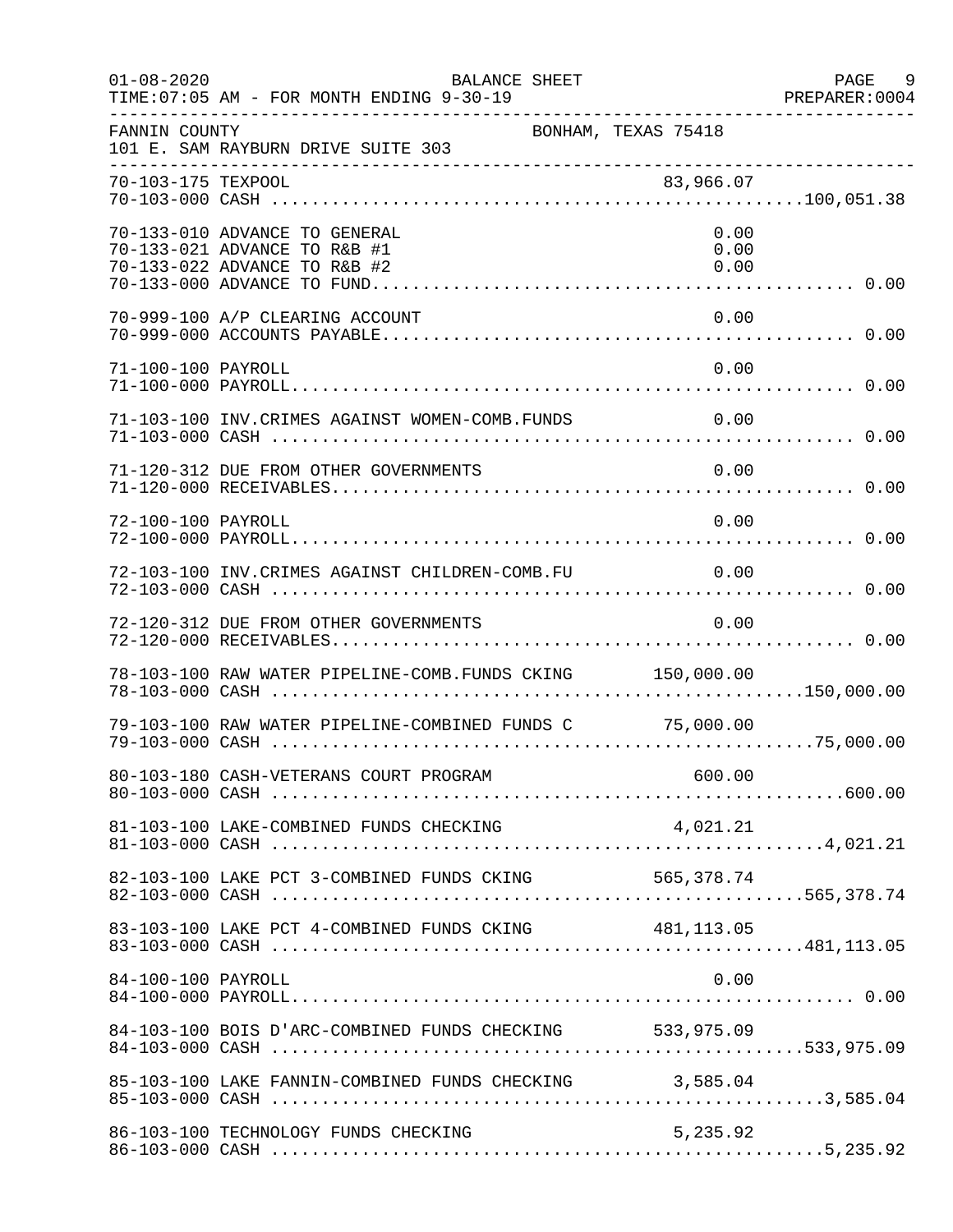| $01 - 08 - 2020$                                                                  | BALANCE SHEET<br>TIME: 07:05 AM - FOR MONTH ENDING 9-30-19                                                                                                                                                                                                                                                                                                                                                                                                                                                                                                                                          |                                                                                                                                                                                                                                                                                                                          | PAGE 10<br>PREPARER: 0004 |
|-----------------------------------------------------------------------------------|-----------------------------------------------------------------------------------------------------------------------------------------------------------------------------------------------------------------------------------------------------------------------------------------------------------------------------------------------------------------------------------------------------------------------------------------------------------------------------------------------------------------------------------------------------------------------------------------------------|--------------------------------------------------------------------------------------------------------------------------------------------------------------------------------------------------------------------------------------------------------------------------------------------------------------------------|---------------------------|
| FANNIN COUNTY                                                                     | BONHAM, TEXAS 75418<br>101 E. SAM RAYBURN DRIVE SUITE 303                                                                                                                                                                                                                                                                                                                                                                                                                                                                                                                                           |                                                                                                                                                                                                                                                                                                                          |                           |
|                                                                                   |                                                                                                                                                                                                                                                                                                                                                                                                                                                                                                                                                                                                     |                                                                                                                                                                                                                                                                                                                          |                           |
|                                                                                   |                                                                                                                                                                                                                                                                                                                                                                                                                                                                                                                                                                                                     |                                                                                                                                                                                                                                                                                                                          |                           |
| 89-100-100 PAYROLL                                                                |                                                                                                                                                                                                                                                                                                                                                                                                                                                                                                                                                                                                     | 0.00                                                                                                                                                                                                                                                                                                                     |                           |
|                                                                                   | 89-103-689 CASH-STRUCTURAL FAM.THER.GRANT OOG 0.00<br>89-103-988 CASH-LOCAL FUNDS CARRIED FORWARD 21,737.88<br>89-103-992 CASH-INTEREST INCOME<br>89-103-993 CASH-BASIC PROBATION SUPERVISION<br>89-103-994 CASH-COMMUNITY PROGRAMS<br>89-103-995 CASH-LOCAL FUNDING FY 2019<br>89-103-996 CASH-PRE/POST ADJUDICATION<br>89-103-997 CASH-COMMITMENT DIVERSION<br>89-103-998 CASH-MENTAL HEALTH SERVICES 1,748.50<br>89-103-999 CASH-REGIONALS DIVERSIONS ALTERNATI 3,000.00                                                                                                                         | 13,214.62<br>12,691.14<br>7,222.60<br>$691.26 -$<br>573.84<br>903.04                                                                                                                                                                                                                                                     |                           |
|                                                                                   | 92-103-100 STATZER-COMBINED FUNDS CHECKING 5,312.69<br>92-103-175 TEXPOOL 40,956.31                                                                                                                                                                                                                                                                                                                                                                                                                                                                                                                 | 40,956.31                                                                                                                                                                                                                                                                                                                |                           |
|                                                                                   |                                                                                                                                                                                                                                                                                                                                                                                                                                                                                                                                                                                                     |                                                                                                                                                                                                                                                                                                                          |                           |
|                                                                                   | 93-103-909 CASH- #713169 RANDOLPH                                                                                                                                                                                                                                                                                                                                                                                                                                                                                                                                                                   | 100.00                                                                                                                                                                                                                                                                                                                   |                           |
|                                                                                   | 93-120-312 DUE FROM OTHER GOVERNMENT                                                                                                                                                                                                                                                                                                                                                                                                                                                                                                                                                                | 0.00                                                                                                                                                                                                                                                                                                                     |                           |
|                                                                                   | 95-100-100 PAYROLL CASH                                                                                                                                                                                                                                                                                                                                                                                                                                                                                                                                                                             | 20.64                                                                                                                                                                                                                                                                                                                    |                           |
| 98-160-100 LAND<br>98-160-200 BUILDINGS<br>98-160-230 ROADS<br>98-160-235 BRIDGES | 98-160-201 ACCUM.DEPRECIATION-BUILDINGS<br>98-160-210 AUTOMOBILES AND TRUCKS<br>98-160-211 ACCUM.DEPR.AUTOS AND TRUCKS<br>98-160-215 COMPUTER EQUIPMENT<br>98-160-216 ACCUM.DEPR.-COMPUTER EQUIPMENT<br>98-160-220 OFFICE EQUIPMENT<br>98-160-221 ACCUM. DEPR.-OFFICE EQUIPMENT<br>98-160-225 RADIO EQUIPMENT<br>98-160-226 ACCUM.DEPR.-RADIO EQUIPMENT<br>98-160-227 SECURITY EQUIPMENT<br>98-160-228 ACCUM.DEP.-SECURITY EQUIPMENT<br>98-160-231 ACCUM. DEPRECIATION-ROADS<br>98-160-236 ACCUM. DEPRECIATION-BRIDGES<br>98-160-300 ROAD EQUIPMENT<br>98-160-301 ACCUM.DEPRECIATION-ROAD EQUIPMENT | 341,561.30<br>4,737,000.00<br>$3,494,444.40-$<br>2,289,535.41<br>$1,392,369.10-$<br>753, 474. 11<br>$657,090.62-$<br>164,640.04<br>$100, 426.88 -$<br>213, 359.45<br>$208, 278.09 -$<br>111,850.36<br>20,036.23-<br>17,841,000.74<br>14, 422, 516.81-<br>10,580,176.85<br>3,673,811.72-<br>3,707,840.28<br>2,812,298.86- |                           |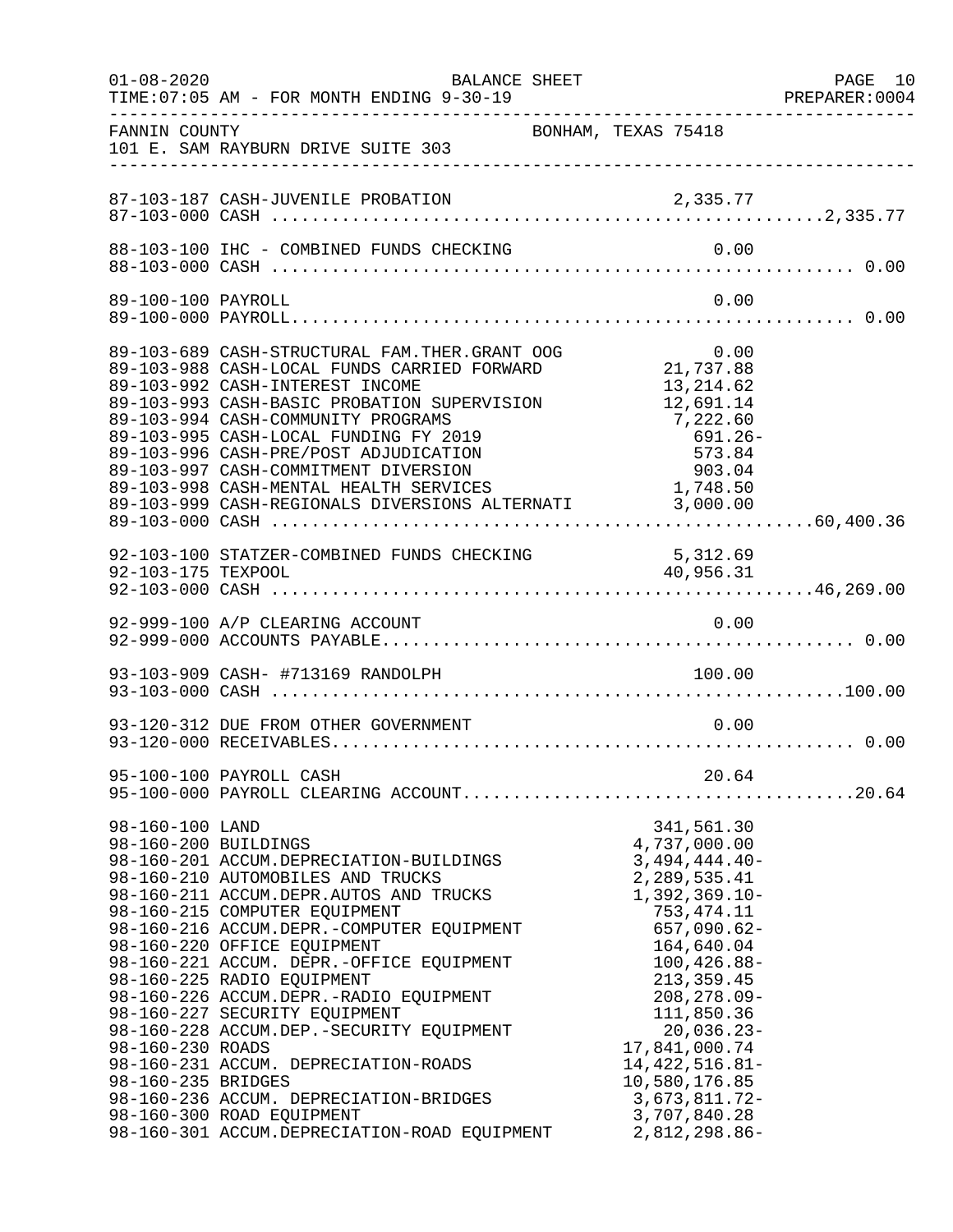| $01 - 08 - 2020$ | <b>BALANCE SHEET</b><br>TIME: 07:05 AM - FOR MONTH ENDING 9-30-19                                                                                                                                                             |                                                                                     | PAGE 11<br>PREPARER:0004 |
|------------------|-------------------------------------------------------------------------------------------------------------------------------------------------------------------------------------------------------------------------------|-------------------------------------------------------------------------------------|--------------------------|
| FANNIN COUNTY    | 101 E. SAM RAYBURN DRIVE SUITE 303                                                                                                                                                                                            | BONHAM, TEXAS 75418                                                                 |                          |
|                  |                                                                                                                                                                                                                               |                                                                                     |                          |
|                  | 98-271-200 EQUITY ACCOUNT                                                                                                                                                                                                     | 15,108,627.12-                                                                      |                          |
|                  | 99-170-200 DEFERRED PENSION OUTFLOW<br>99-170-200 DEFERRED PENSION OUTFLOW 1,424,804.00<br>99-170-000 DEFERRED PENSION OUTFLOW1,424,804.00                                                                                    |                                                                                     |                          |
|                  |                                                                                                                                                                                                                               |                                                                                     |                          |
|                  | ***** LIABILITIES *****                                                                                                                                                                                                       |                                                                                     |                          |
|                  | 10-200-097 DUE TO OTHER GOVERNMENTS-FINES<br>10-200-099 DUE TO OTHERS-FINES<br>10-200-150 ACCRUED SALARY PAYABLE<br>10-200-155 ACCRUED FRINGE BENEFITS<br>10-200-200 DEFERRED TAX REVENUE<br>10-200-205 DEFERRED FINE REVENUE | 731,991.23<br>2,495,464.32<br>163,017.73<br>74,745.32<br>620,022.87<br>1,370,078.58 |                          |
|                  | 10-207-070 DUE TO R.O.W.<br>10-207-089 DUE TO T.J.P.C.<br>10-207-090 DUE TO CJD<br>10-207-970 DUE TO OTHER GOVERNMENTS<br>10-207-990 DUE TO OTHERS                                                                            | 0.00<br>0.00<br>1,794.00<br>0.00<br>344.79                                          |                          |
|                  | 10-225-510 TIME PYMT. WARRANTS ON COMPUTERS                                                                                                                                                                                   | 0.00                                                                                |                          |
|                  |                                                                                                                                                                                                                               |                                                                                     |                          |
|                  | 11-200-910 SYSTEM ADDED LIABILITY LINE-ITEM $0.00$<br>11-200-000 SYSTEM ADDED LIABILITY DEPARTMENT0.00                                                                                                                        |                                                                                     |                          |
|                  | 11-271-200 EQUITY ACCOUNT                                                                                                                                                                                                     |                                                                                     |                          |
|                  | 12-200-910 SYSTEM ADDED LIABILITY LINE-ITEM<br>12-200-000 SYSTEM ADDED LIABILITY DEPARTMENT2,691.03                                                                                                                           | 2,691.03                                                                            |                          |
|                  | 12-271-200 EQUITY ACCOUNT                                                                                                                                                                                                     | 3,149.64                                                                            |                          |
|                  |                                                                                                                                                                                                                               |                                                                                     |                          |
|                  | 13-271-200 EQUITY ACCOUNT                                                                                                                                                                                                     | $180.00 -$                                                                          |                          |
|                  | 14-200-910 SYSTEM ADDED LIABILITY LINE-ITEM                                                                                                                                                                                   | 0.00                                                                                |                          |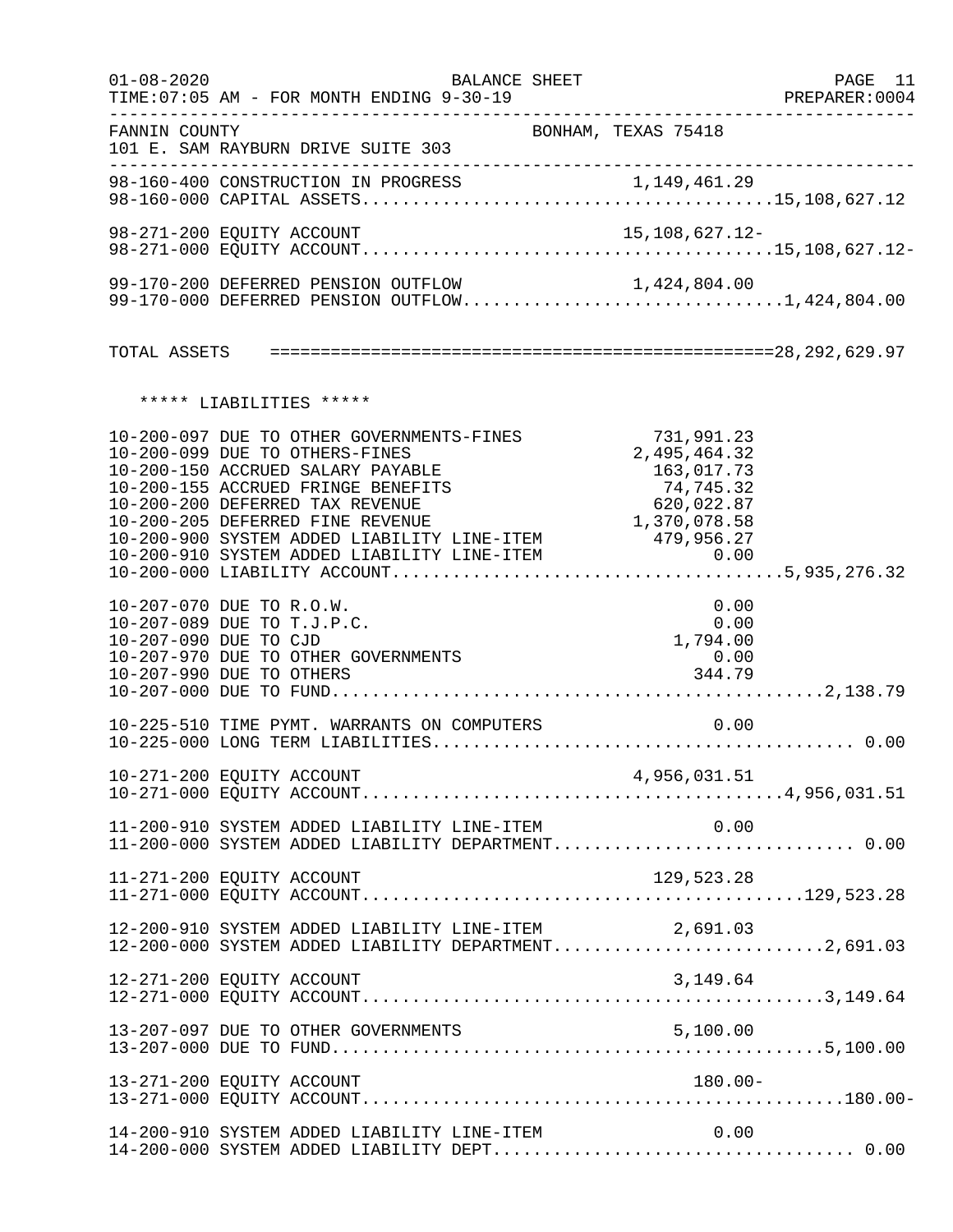| $01 - 08 - 2020$ | TIME: 07:05 AM - FOR MONTH ENDING 9-30-19                                                                                                                                                                                              | BALANCE SHEET       | ___________________                        | PAGE 12<br>PREPARER:0004 |
|------------------|----------------------------------------------------------------------------------------------------------------------------------------------------------------------------------------------------------------------------------------|---------------------|--------------------------------------------|--------------------------|
| FANNIN COUNTY    | 101 E. SAM RAYBURN DRIVE SUITE 303<br>___________________________________                                                                                                                                                              | BONHAM, TEXAS 75418 |                                            |                          |
|                  | 14-271-200 EQUITY ACCOUNT                                                                                                                                                                                                              |                     | 17,202.86                                  |                          |
|                  | 16-200-910 SYSTEM ADDED LIABILITY LINE-ITEM<br>16-200-000 SYSTEM ADDED LIABILITY DEPARTMENT217.00-                                                                                                                                     |                     | $217.00-$                                  |                          |
|                  |                                                                                                                                                                                                                                        |                     |                                            |                          |
|                  | 17-271-200 EQUITY ACCOUNT                                                                                                                                                                                                              |                     | 3,972.17                                   |                          |
|                  | 18-200-150 ACCRUED SALARY PAYABLE<br>18-200-155 ACCRUED FRINGE BENEFITS<br>18-200-900 SYSTEM ADDED LIABILITY LINE-ITEM 6,013.00<br>18-200-910 SYSTEM ADDED LIABILITY LINE-ITEM<br>18-200-000 SYSTEM ADDED LIABILITY DEPARTMENT9,467.45 |                     | 1,090.91<br>670.02<br>1,693.52             |                          |
|                  | 18-271-200 EQUITY ACCOUNT                                                                                                                                                                                                              |                     | 77,759.48                                  |                          |
|                  | 19-200-150 ACCRUED SALARY PAYABLE<br>19-200-155 ACCRUED FRINGE BENEFITS<br>19-200-910 SYSTEM ADDED LIABILITY LINE-ITEM                                                                                                                 |                     | 0.01<br>0.00<br>0.00                       |                          |
|                  |                                                                                                                                                                                                                                        |                     |                                            |                          |
|                  | 20-200-150 ACCRUED SALARY PAYABLE<br>20-200-155 ACCRUED FRINGE BENEFITS<br>20-200-910 SYSTEM ADDED LIABILITY LINE-ITEM 26,127.67-<br>20-200-000 SYSTEM ADDED LIABILITY DEPARTMENT26,127.67-                                            |                     | 0.00                                       |                          |
|                  |                                                                                                                                                                                                                                        |                     |                                            |                          |
|                  | 21-200-150 ACCRUED SALARY PAYABLE<br>21-200-155 ACCRUED FRINGE BENEFITS<br>21-200-200 DEFERRED TAX REVENUE<br>21-200-900 SYSTEM ADDED LIABILITY LINE-ITEM 8,504.60<br>21-200-910 SYSTEM ADDED LIABILITY LINE-ITEM                      |                     | 12,877.04<br>5,414.04<br>34,684.34<br>0.00 |                          |
|                  | 21-207-070 DUE TO RIGHT OF WAY<br>21-207-131 DUE TO RD. DIST. 17A                                                                                                                                                                      |                     | 0.00<br>0.00                               |                          |
|                  | 21-231-100 LOAN BSB EQUIPMENT                                                                                                                                                                                                          |                     | 0.00                                       |                          |
|                  | 21-271-200 EQUITY ACCOUNTY                                                                                                                                                                                                             |                     | 137,799.33                                 |                          |
|                  | 22-200-150 ACCRUED SALARY PAYABLE<br>22-200-155 ACCRUED FRINGE BENEFITS                                                                                                                                                                |                     | 11,285.41<br>6,055.57                      |                          |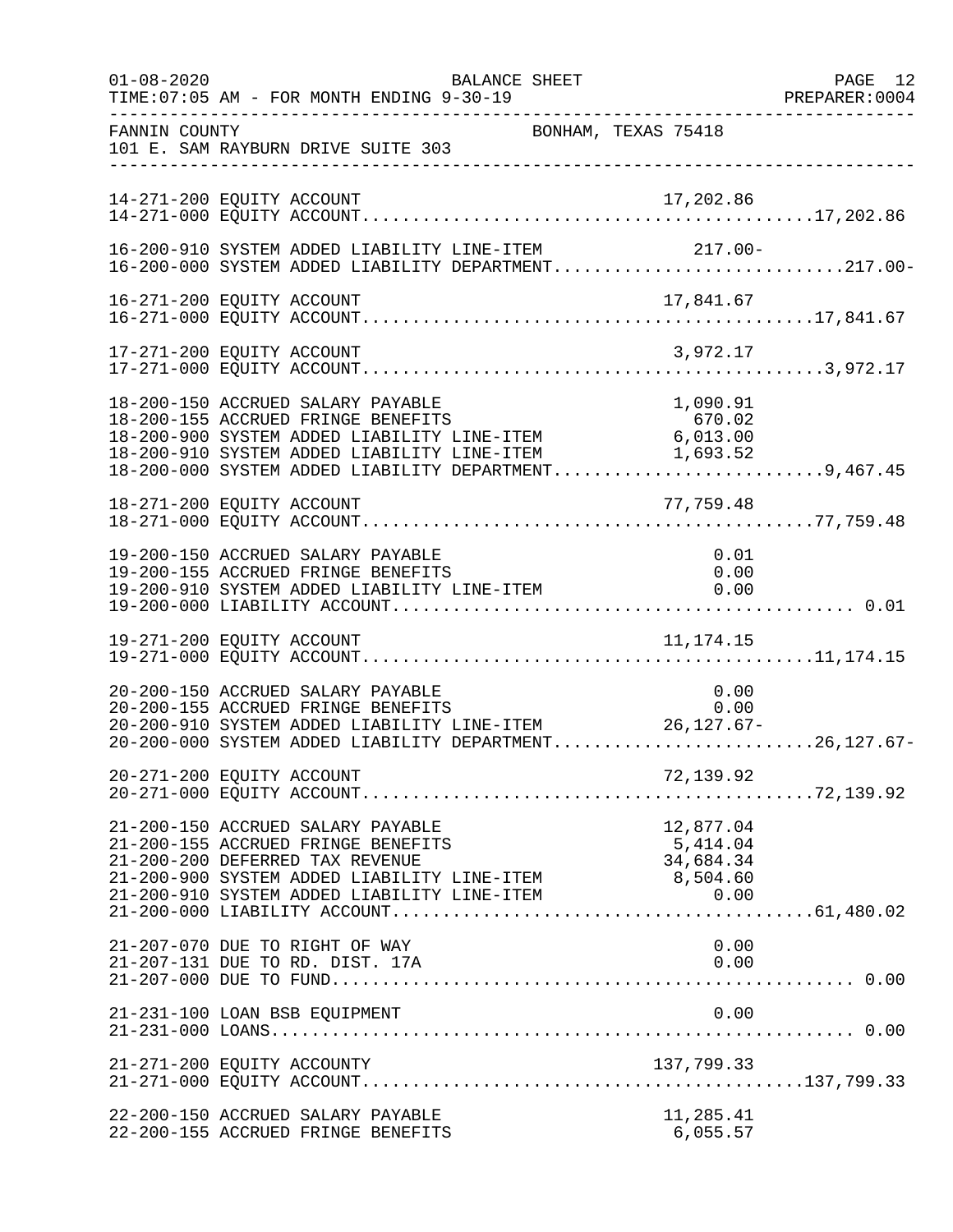| $01 - 08 - 2020$ | TIME: 07:05 AM - FOR MONTH ENDING 9-30-19                                                                                                                                                                                                                           | BALANCE SHEET       |                                           | PAGE 13<br>PREPARER:0004 |
|------------------|---------------------------------------------------------------------------------------------------------------------------------------------------------------------------------------------------------------------------------------------------------------------|---------------------|-------------------------------------------|--------------------------|
| FANNIN COUNTY    | 101 E. SAM RAYBURN DRIVE SUITE 303                                                                                                                                                                                                                                  | BONHAM, TEXAS 75418 |                                           |                          |
|                  | 22-200-200 DEFERRED TAX REVENUE<br>22-200-900 SYSTEM ADDED LIABILITY LINE-ITEM 21,189.85                                                                                                                                                                            |                     |                                           |                          |
|                  | 22-207-070 DUE TO RIGHT OF WAY                                                                                                                                                                                                                                      |                     | 0.00                                      |                          |
|                  | 22-271-200 EQUITY ACCOUNT                                                                                                                                                                                                                                           |                     | 433,007.10                                |                          |
|                  | 23-200-150 ACCRUED SALARY PAYABLE<br>23-200-155 ACCRUED FRINGE BENEFITS<br>23-200-133 ACCROSS FRINGS SENSITIES<br>23-200-200 DEFERRED TAX REVENUE 59,034.69<br>23-200-900 SYSTEM ADDED LIABILITY LINE-ITEM 35,302.94<br>23-200-910 SYSTEM ADDED LIABILITY LINE-ITEM |                     | 12,704.17<br>$6,838.00$ 59.00<br>0.00     |                          |
|                  | 23-231-571 LOAN OF CAPITAL EQUIP. PURCHASE                                                                                                                                                                                                                          |                     | 0.00                                      |                          |
|                  |                                                                                                                                                                                                                                                                     |                     |                                           |                          |
|                  | 24-200-150 ACCRUED SALARY PAYABLE<br>24-200-155 ACCRUED FRINGE BENEFITS<br>24-200-200 DEFERRED TAX REVENUE<br>24-200-200 DEFERRED TAX REVENUE<br>24-200-900 SYSTEM ADDED LIABILITY LINE-ITEM 19,181.13<br>24-200-910 SYSTEM ADDED LIABILITY LINE-ITEM 0.00          |                     | 8,948.55<br>5,170.11<br>33,033.39<br>0.00 |                          |
|                  | 24-271-200 EQUITY ACCOUNT                                                                                                                                                                                                                                           |                     | 302,206.56                                |                          |
|                  | 25-271-200 EQUITY ACCOUNT                                                                                                                                                                                                                                           |                     | 2,177.67                                  |                          |
|                  | 26-200-910 SYSTEM ADDED LIABILITY LINE-ITEM 30.56<br>26-200-000 SYSTEM ADDED LIABILITY DEPARTMENT30.56                                                                                                                                                              |                     |                                           |                          |
|                  | 26-271-200 EQUITY ACCOUNT                                                                                                                                                                                                                                           |                     | 47,266.65                                 |                          |
|                  | 27-271-200 EQUITY ACCOUNT                                                                                                                                                                                                                                           |                     | 10,373.10                                 |                          |
|                  | 28-200-910 SYSTEM ADDED LIABILITY LINE-ITEM<br>28-200-000 SYSTEM ADDED LIABILITY DEPARTMENT859.99-                                                                                                                                                                  |                     | $859.99 -$                                |                          |
|                  | 28-271-200 EQUITY ACCOUNT                                                                                                                                                                                                                                           |                     | 6,374.44                                  |                          |
|                  | 30-271-200 EQUITY ACCOUNT                                                                                                                                                                                                                                           |                     | 983.14                                    |                          |
|                  | 31-200-900 SYSTEM ADDED LIABILITY LINE-ITEM                                                                                                                                                                                                                         |                     | 12,373.33                                 |                          |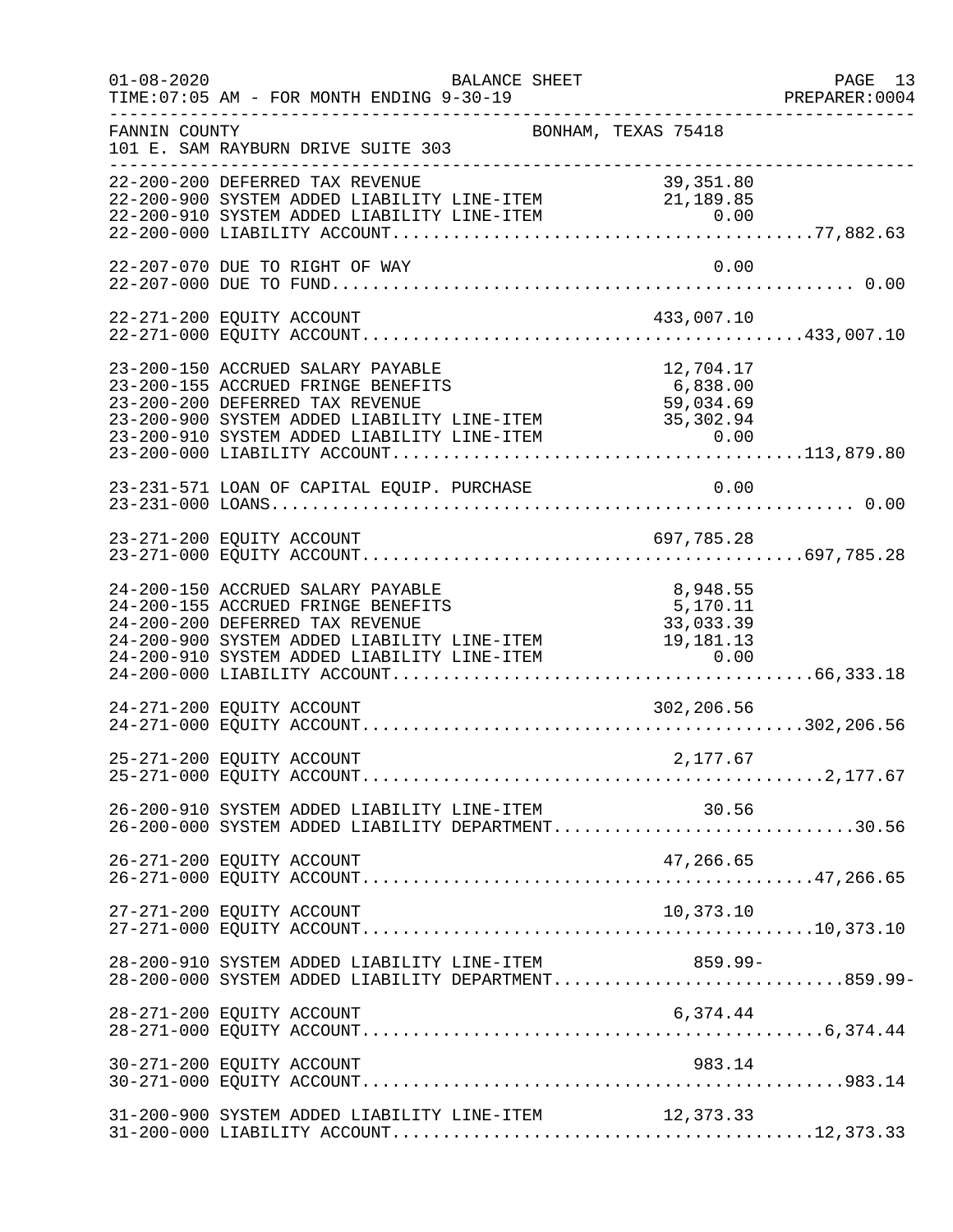| $01 - 08 - 2020$ | BALANCE SHEET<br>TIME: 07:05 AM - FOR MONTH ENDING 9-30-19                                                                                            | PAGE 14<br>PREPARER: 0004 |
|------------------|-------------------------------------------------------------------------------------------------------------------------------------------------------|---------------------------|
| FANNIN COUNTY    | BONHAM, TEXAS 75418<br>101 E. SAM RAYBURN DRIVE SUITE 303                                                                                             |                           |
|                  | 31-271-200 EQUITY ACCOUNT<br>114.79                                                                                                                   |                           |
|                  | 33-271-200 EQUITY ACCOUNT<br>8,596.74                                                                                                                 |                           |
|                  | 34-271-200 EQUITY ACCOUNT<br>27,524.05                                                                                                                |                           |
|                  |                                                                                                                                                       |                           |
|                  |                                                                                                                                                       |                           |
|                  | 36-200-150 ACCRUED SALARY PAYABLE<br>627.24<br>210.02 --- ACCREM ADDED LIABILITY LINE-ITEM 210.02<br>36-200-910 SYSTEM ADDED LIABILITY LINE-ITEM 0.00 |                           |
|                  | 32,738.30<br>36-271-200 EQUITY ACCOUNT                                                                                                                |                           |
|                  |                                                                                                                                                       |                           |
|                  | 37-207-099 HELD IN TRUST<br>59, 114.68                                                                                                                |                           |
|                  | 37-271-200 EQUITY ACCOUNT<br>2,401.84                                                                                                                 |                           |
|                  | 38-200-900 SYSTEM ADDED LIABILITY LINE-ITEM<br>0.00<br>38-200-000 SYSTEM ADDED LIABILITY DEPARTMENT 0.00                                              |                           |
|                  | 38-271-200 EQUITY ACCOUNT<br>19, 155. 38                                                                                                              |                           |
|                  | 39-200-900 SYSTEM ADDED LIABILITY LINE-ITEM 0.00<br>39-200-000 SYSTEM ADDED LIABILITY DEPARTMENT0.00                                                  |                           |
|                  | 39-271-200 EQUITY ACCOUNT<br>19,368.04                                                                                                                |                           |
|                  | 40-200-910 SYSTEM ADDED LIABILITY LINE-ITEM<br>9,781.36<br>40-200-000 SYSTEM ADDED LIABILITY DEPARTMENT9,781.36                                       |                           |
|                  | 7,417.90-<br>40-271-200 EQUITY ACCOUNT                                                                                                                |                           |
|                  | 41-200-910 SYSTEM ADDED LIABILITY LINE-ITEM $0.00$<br>41-200-000 SYSTEM ADDED LIABILITY DEPARTMENT0.00                                                |                           |
|                  | 41-207-095 DUE TO OTHER FUNDS<br>0.00                                                                                                                 |                           |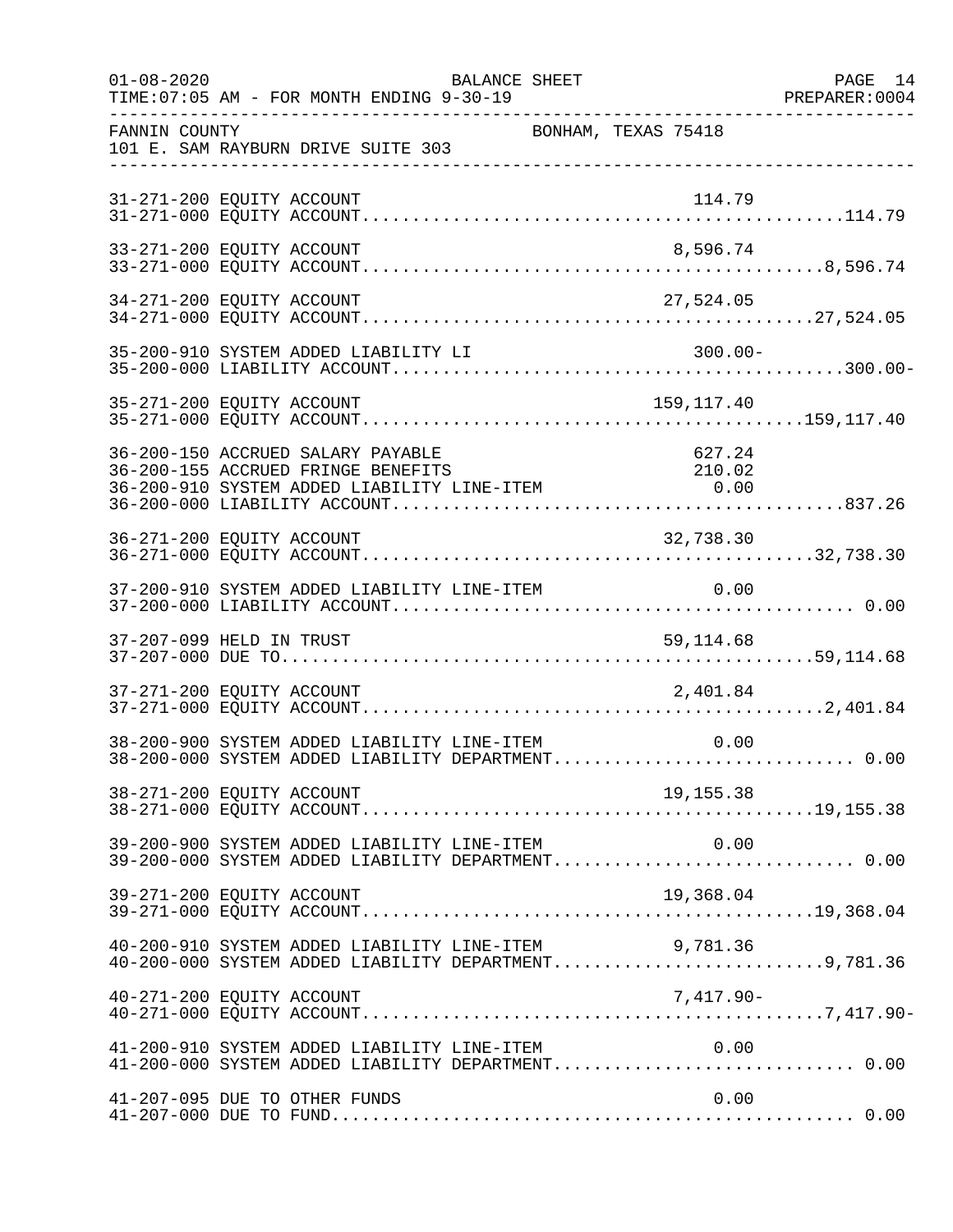| $01 - 08 - 2020$          | BALANCE SHEET<br>TIME: 07:05 AM - FOR MONTH ENDING 9-30-19<br>. _ _ _ _ _ _ _ _ _ _ _ _ _ _ _ _ _                                                                                                                                                                                                                                                                                             |                     | PAGE 15 |
|---------------------------|-----------------------------------------------------------------------------------------------------------------------------------------------------------------------------------------------------------------------------------------------------------------------------------------------------------------------------------------------------------------------------------------------|---------------------|---------|
| FANNIN COUNTY             | 101 E. SAM RAYBURN DRIVE SUITE 303                                                                                                                                                                                                                                                                                                                                                            | BONHAM, TEXAS 75418 |         |
| 41-271-200 EQUITY ACCOUNT |                                                                                                                                                                                                                                                                                                                                                                                               | 300.00              |         |
|                           | $42-200-910$ SYSTEM ADDED LIABILITY LINE-ITEM $0.00$<br>$42-200-000$ SYSTEM ADDED LIABILITY DEPARTMENT0.00                                                                                                                                                                                                                                                                                    |                     |         |
| 42-271-200 EQUITY ACCOUNT |                                                                                                                                                                                                                                                                                                                                                                                               | 428.64-             |         |
|                           | 44-200-910 SYSTEM ADDED LIABILITY LINE-ITEM<br>44-200-000 SYSTEM ADDED LIABILITY DEPARTMENT 0.00                                                                                                                                                                                                                                                                                              | 0.00                |         |
|                           | 44-207-095 DUE TO OTHER FUNDS                                                                                                                                                                                                                                                                                                                                                                 | 0.00                |         |
| 44-271-200 EQUITY ACCOUNT |                                                                                                                                                                                                                                                                                                                                                                                               | 0.00                |         |
|                           | 45-200-150 ACCRUED SALARY PAYABLE<br>45-200-155 ACCRUED FRINGE BENEFITS<br>45-200-900 SYSTEM ADDED LIABILITY LINE-ITEM<br>45-200-910 SYSTEM ADDED LIABILITY LINE-ITEM<br>45-200-900 SYSTEM ADDED LIABILITY LINE-ITEM 0.00<br>45-200-910 SYSTEM ADDED LIABILITY LINE-ITEM 0.00<br>45-200-910 SYSTEM ADDED LIABILITY LINE-ITEM 3,975.00<br>45-200-000 SYSTEM ADDED LIABILITY DEPARTMENT4,277.00 | 302.00<br>0.00      |         |
|                           | 45-207-095 DUE TO OTHER FUNDS                                                                                                                                                                                                                                                                                                                                                                 | 0.00                |         |
| 45-271-200 EQUITY ACCOUNT |                                                                                                                                                                                                                                                                                                                                                                                               | $4,369.11-$         |         |
|                           | 46-200-910 SYSTEM ADDED LIABILITY LINE-ITEM<br>46-200-000 SYSTEM ADDED LIABILITY DEPARTMENT774.92-                                                                                                                                                                                                                                                                                            | 774.92-             |         |
| 46-271-200 EQUITY ACCOUNT |                                                                                                                                                                                                                                                                                                                                                                                               | 6,558.57            |         |
|                           | $48-200-910$ SYSTEM ADDED LIABILITY LINE-ITEM $1,191.29$<br>$48-200-000$ SYSTEM ADDED LIABILITY DEPARTMENT1,191.29                                                                                                                                                                                                                                                                            |                     |         |
| 48-271-200 EQUITY ACCOUNT |                                                                                                                                                                                                                                                                                                                                                                                               | 30, 111. 14         |         |
| 49-271-200 EQUITY ACCOUNT |                                                                                                                                                                                                                                                                                                                                                                                               | 619.89              |         |
|                           | 50-200-910 SYSTEM ADDED LIABILITY LINE-ITEM<br>50-200-000 SYSTEM ADDED LIABILITY DEPARTMENT 0.00                                                                                                                                                                                                                                                                                              | 0.00                |         |
| 50-271-200 EQUITY ACCOUNT |                                                                                                                                                                                                                                                                                                                                                                                               | 0.00                |         |
| 51-271-200 EQUITY ACCOUNT |                                                                                                                                                                                                                                                                                                                                                                                               | 7,789.36            |         |
|                           | 52-200-910 SYSTEM ADDED LIABILITY LINE-ITEM<br>52-200-000 SYSTEM ADDED LIABILITY DEPARTMENT619.64-                                                                                                                                                                                                                                                                                            | $619.64-$           |         |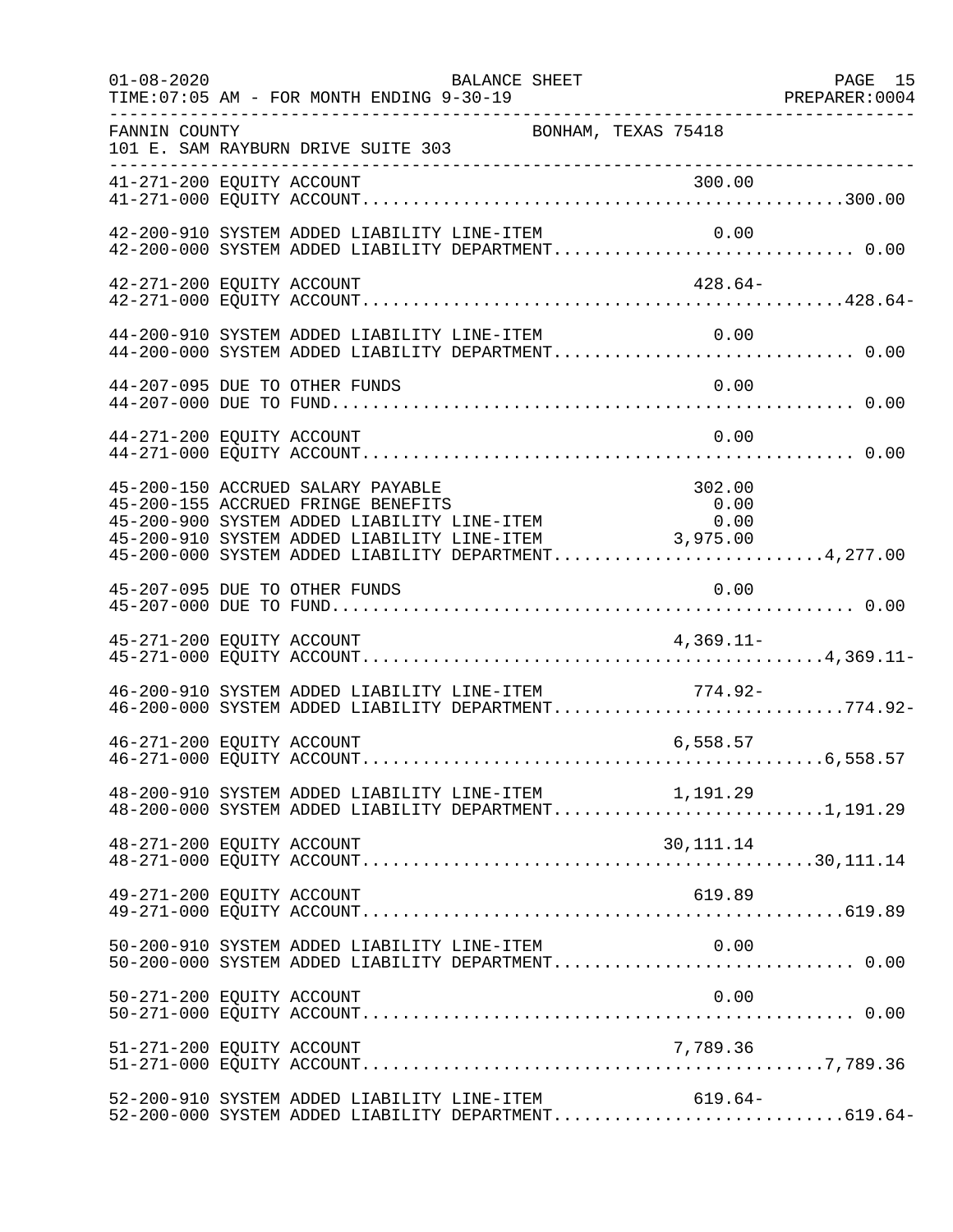| $01 - 08 - 2020$ | BALANCE SHEET<br>TIME: 07:05 AM - FOR MONTH ENDING 9-30-19                                                                                                                  | PAGE 16 |
|------------------|-----------------------------------------------------------------------------------------------------------------------------------------------------------------------------|---------|
| FANNIN COUNTY    | BONHAM, TEXAS 75418<br>101 E. SAM RAYBURN DRIVE SUITE 303<br>______________________                                                                                         |         |
|                  |                                                                                                                                                                             |         |
|                  | 53-200-900 SYSTEM ADDED LIABILITY LINE-ITEM<br>4,496.80<br>53-200-910 SYSTEM ADDED LIABILITY LINE-ITEM 37,392.00-<br>53-200-000 SYSTEM ADDED LIABILITY DEPARTMENT32,895.20- |         |
|                  | 53-271-200 EQUITY ACCOUNT<br>328,962.55                                                                                                                                     |         |
|                  | 55-200-910 SYSTEM ADDED LIABILITY LINE-ITEM 0.00                                                                                                                            |         |
|                  | 55-271-200 EQUITY ACCOUNT<br>49.80                                                                                                                                          |         |
|                  | 56-200-910 SYSTEM ADDED LIABILITY LINE-ITEM                                                                                                                                 | 0.00    |
|                  | 56-271-200 EQUITY ACCOUNT<br>68,831.26                                                                                                                                      |         |
|                  | 57-200-910 SYSTEM ADDED LIABILITY LINE-ITEM 0.00<br>57-200-000 SYSTEM ADDED LIABILITY DEPARTMENT 0.00                                                                       |         |
|                  | 595.29<br>57-271-200 EQUITY ACCOUNT                                                                                                                                         |         |
|                  | 59-200-900 SYSTEM ADDED LIABILITY LINE-ITEM<br>59-200-910 SYSTEM ADDED LIABILITY LINE-ITEM<br>1,642.50<br>-365.00<br>59-200-000 SYSTEM ADDED LIABILITY DEPARTMENT1,277.50   |         |
|                  | 59-271-200 EQUITY ACCOUNT<br>32,289.72                                                                                                                                      |         |
|                  | 9,341.26<br>60-200-200 DEFERRED REVENUE<br>60-200-910 SYSTEM ADDED LIABILITY LINE-ITEM<br>0.00                                                                              |         |
|                  | 60-207-990 DUE TO OTHERS                                                                                                                                                    | 0.00    |
|                  | 60-271-200 EQUITY ACCOUNT<br>78,514.43                                                                                                                                      |         |
|                  | 61-271-200 EQUITY ACCOUNT<br>2,841.60                                                                                                                                       |         |
|                  | 30,621.38<br>62-271-200 EQUITY ACCOUNT                                                                                                                                      |         |
|                  | 63-200-910 SYSTEM ADDED LIABILITY LINE ITEM                                                                                                                                 | 0.00    |
|                  | 63-271-200 EQUITY ACCOUNT<br>1,006.88                                                                                                                                       |         |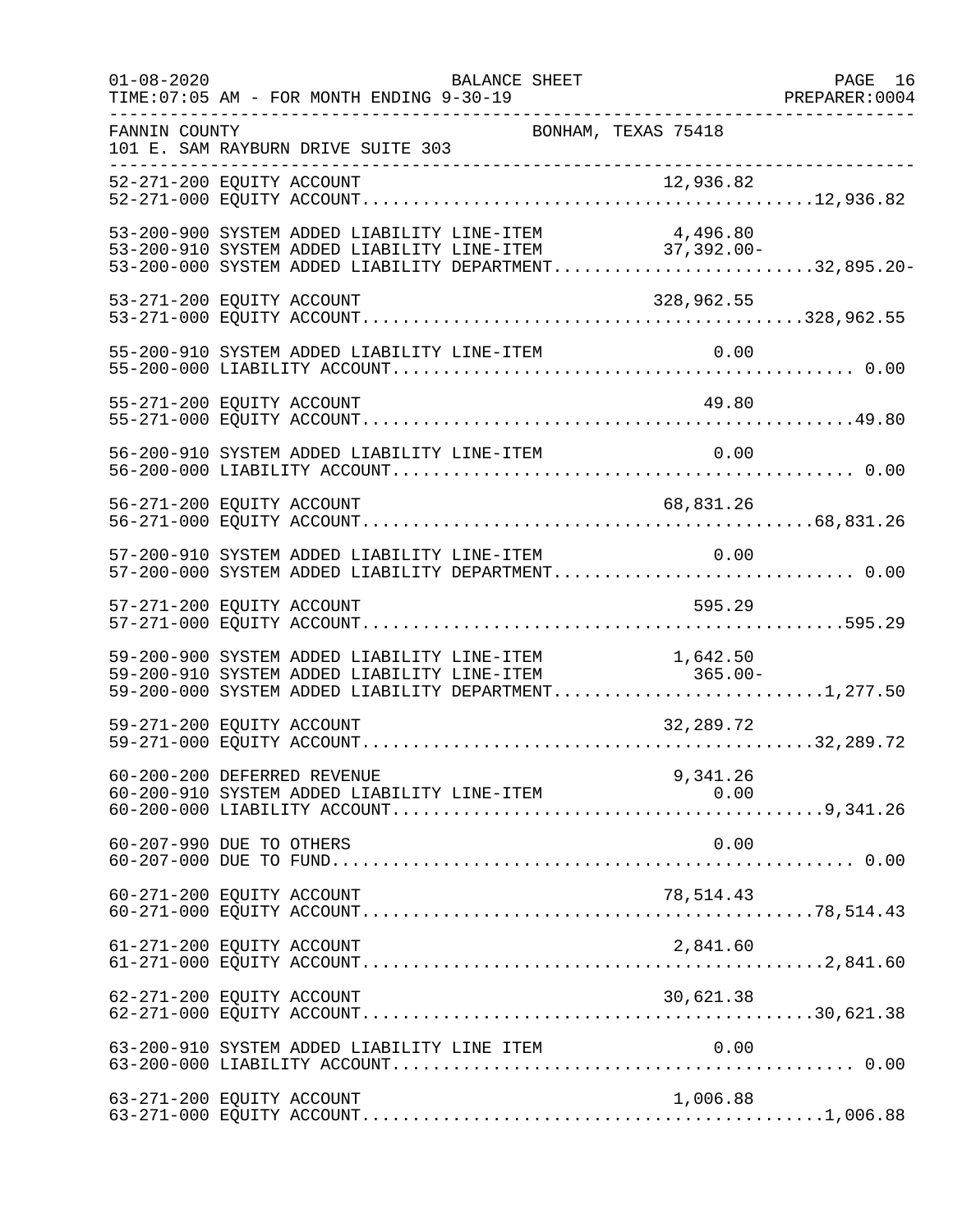| $01 - 08 - 2020$ | TIME: 07:05 AM - FOR MONTH ENDING 9-30-19                                                                                                                    | BALANCE SHEET       |              | PAGE 17 |
|------------------|--------------------------------------------------------------------------------------------------------------------------------------------------------------|---------------------|--------------|---------|
| FANNIN COUNTY    | 101 E. SAM RAYBURN DRIVE SUITE 303                                                                                                                           | BONHAM, TEXAS 75418 |              |         |
|                  |                                                                                                                                                              |                     |              |         |
|                  | 64-271-200 EQUITY ACCOUNT                                                                                                                                    |                     | 678.48       |         |
|                  | 65-200-910 SYSTEM ADDED LIABILITY LINE ITEM                                                                                                                  |                     | 0.00         |         |
|                  | 65-271-200 EQUITY ACCOUNT                                                                                                                                    |                     | 2,010.11     |         |
|                  |                                                                                                                                                              |                     |              |         |
|                  | 66-207-990 DUE TO OTHERS                                                                                                                                     |                     | 0.00         |         |
|                  | 66-231-200 2017 GO BONDS PAYABLE                                                                                                                             |                     | 0.00         |         |
|                  |                                                                                                                                                              |                     | 5,487,943.70 |         |
|                  | 67-200-900 SYSTEM ADDED LIABILITY LINE-ITEM 530.00<br>67-200-910 SYSTEM ADDED LIABILITY LINE-ITEM 0.00<br>67-200-000 SYSTEM ADDED LIABILITY DEPARTMENT530.00 |                     | 0.00         |         |
|                  | 67-271-200 EQUITY ACCOUNT                                                                                                                                    |                     | $5,815.95-$  |         |
|                  | 68-200-910 SYSTEM ADDED LIABILITY LINE -ITEM                                                                                                                 |                     | 0.00         |         |
|                  |                                                                                                                                                              |                     |              |         |
|                  | 68-271-200 EQUITY ACCOUNT                                                                                                                                    |                     | 0.00         |         |
|                  | 70-200-900 SYSTEM ADDED LIABILITY LINE-ITEM<br>70-200-910 SYSTEM ADDED LIABILITY LINE-ITEM                                                                   |                     | 0.00<br>0.00 |         |
|                  | 70-271-200 EQUITY ACCOUNT                                                                                                                                    |                     | 98,375.67    |         |
|                  | 71-200-910 SYSTEM ADDED LIABILITY LINE-ITEM<br>71-200-000 SYSTEM ADDED LIABILITY DEPARTMENT 0.00                                                             |                     | 0.00         |         |
|                  | 71-271-200 EQUITY ACCOUNT                                                                                                                                    |                     | 0.00         |         |
|                  | 72-200-910 SYSTEM ADDEND LIABILITY LINE-ITEM<br>72-200-000 SYSTEM ADDED LIABILITY DEPARTMENT 0.00                                                            |                     | 0.00         |         |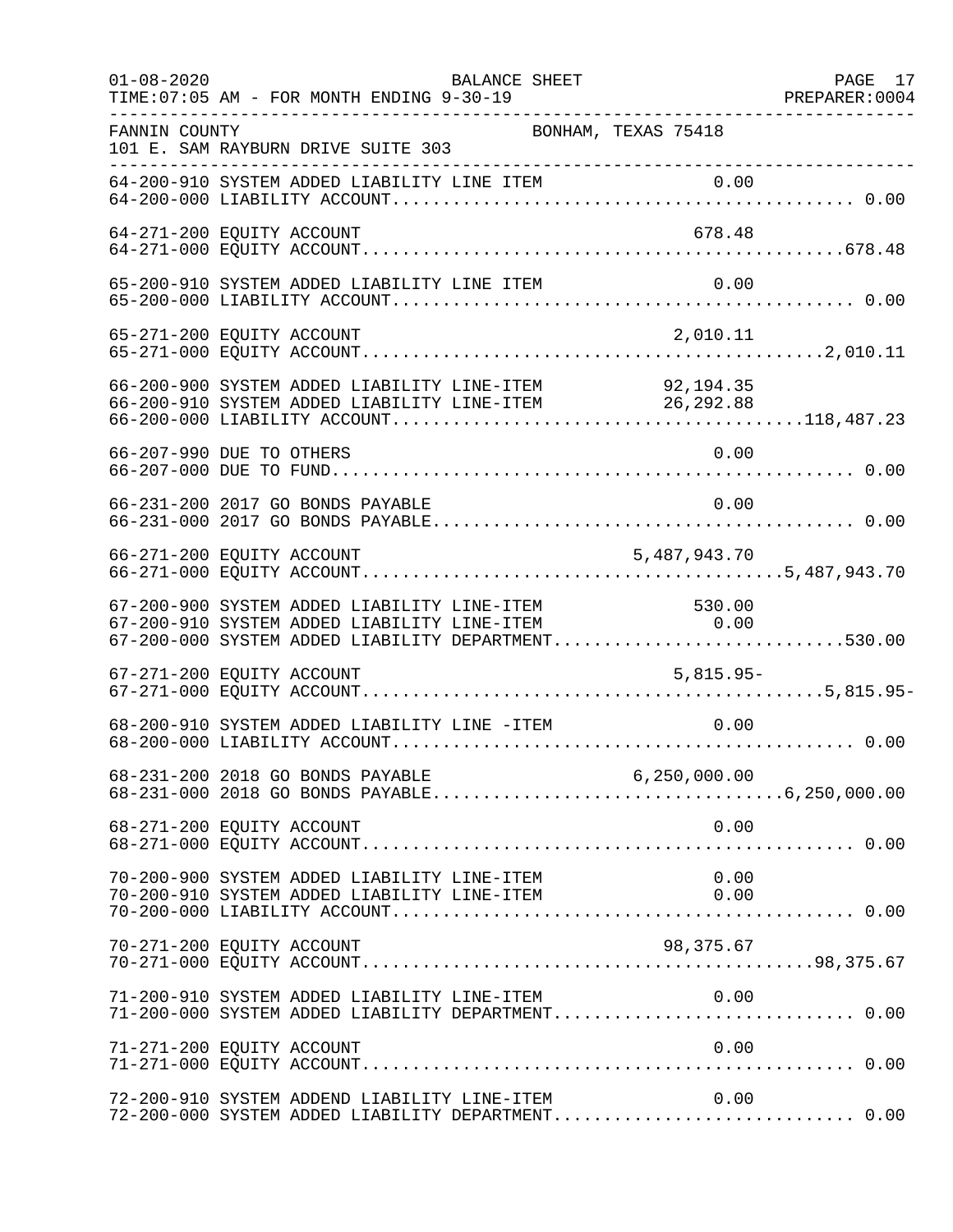| $01 - 08 - 2020$ | BALANCE SHEET<br>PREPARER: 0004<br>TIME: 07:05 AM - FOR MONTH ENDING 9-30-19                                                                                 | PAGE 18 |
|------------------|--------------------------------------------------------------------------------------------------------------------------------------------------------------|---------|
| FANNIN COUNTY    | BONHAM, TEXAS 75418<br>101 E. SAM RAYBURN DRIVE SUITE 303<br>----------------------------------                                                              |         |
|                  |                                                                                                                                                              |         |
|                  | 78-200-910 SYSTEM ADDED LIABILITY LINE ITEM<br>0.00                                                                                                          |         |
|                  | 78-271-200 EQUITY ACCOUNT<br>0.00                                                                                                                            |         |
|                  | 79-200-910 SYSTEM ADD LIABILITY LINE ITEM<br>0.00                                                                                                            |         |
|                  | 0.00<br>79-271-200 EQUITY ACCOUNT                                                                                                                            |         |
|                  | 80-200-910 SYSTEM ADDED LIABILITY LINE-ITEM<br>0.00                                                                                                          |         |
|                  | 80-271-200 EQUITY ACCOUNT<br>250.00                                                                                                                          |         |
|                  | 81-200-910 SYSTEM ADDED LIABILITY LINE ITEM 30,992.00-<br>81-200-000 SYSTEM ADDED LIABILITY DEPT30,992.00-                                                   |         |
|                  | 81-271-200 EQUITY ACCOUNT<br>35,013.21                                                                                                                       |         |
|                  | 82-200-910 SYSTEM ADDED LIABILITY LINE ITEM<br>0.00                                                                                                          |         |
|                  | 82-271-200 EQUITY ACCOUNT<br>484,263.00                                                                                                                      |         |
|                  | 83-200-910 SYSTEM ADDED LIABILITY LINE ITEM<br>0.00                                                                                                          |         |
|                  | 83-271-200 EQUITY ACCOUNT<br>387,000.00                                                                                                                      |         |
|                  | 84-200-900 SYSTEM ADDED LIABILITY LINE-ITEM 50,527.35<br>84-200-910 SYSTEM ADDED LIABILITY LINE ITEM 0.00<br>84-200-000 SYSTEM ADDED LIABILITY DEPT50,527.35 |         |
|                  | 84-271-200 EQUITY ACCOUNT<br>0.00                                                                                                                            |         |
|                  | 85-200-900 SYSTEM ADDED LIABILITY LINE-ITEM 388.75<br>85-200-910 SYSTEM ADDED LIABILITY LINE-ITEM 0.00<br>85-200-000 SYSTEM ADDED LIABILITY DEPARTMENT388.75 |         |
|                  | 0.00<br>85-271-200 EQUITY ACCOUNT                                                                                                                            |         |
|                  | 86-200-910 SYSTEM ADDED LIABILITY ITEM<br>0.00                                                                                                               |         |
|                  | 86-271-200 EQUITY ACCOUNT<br>0.00                                                                                                                            |         |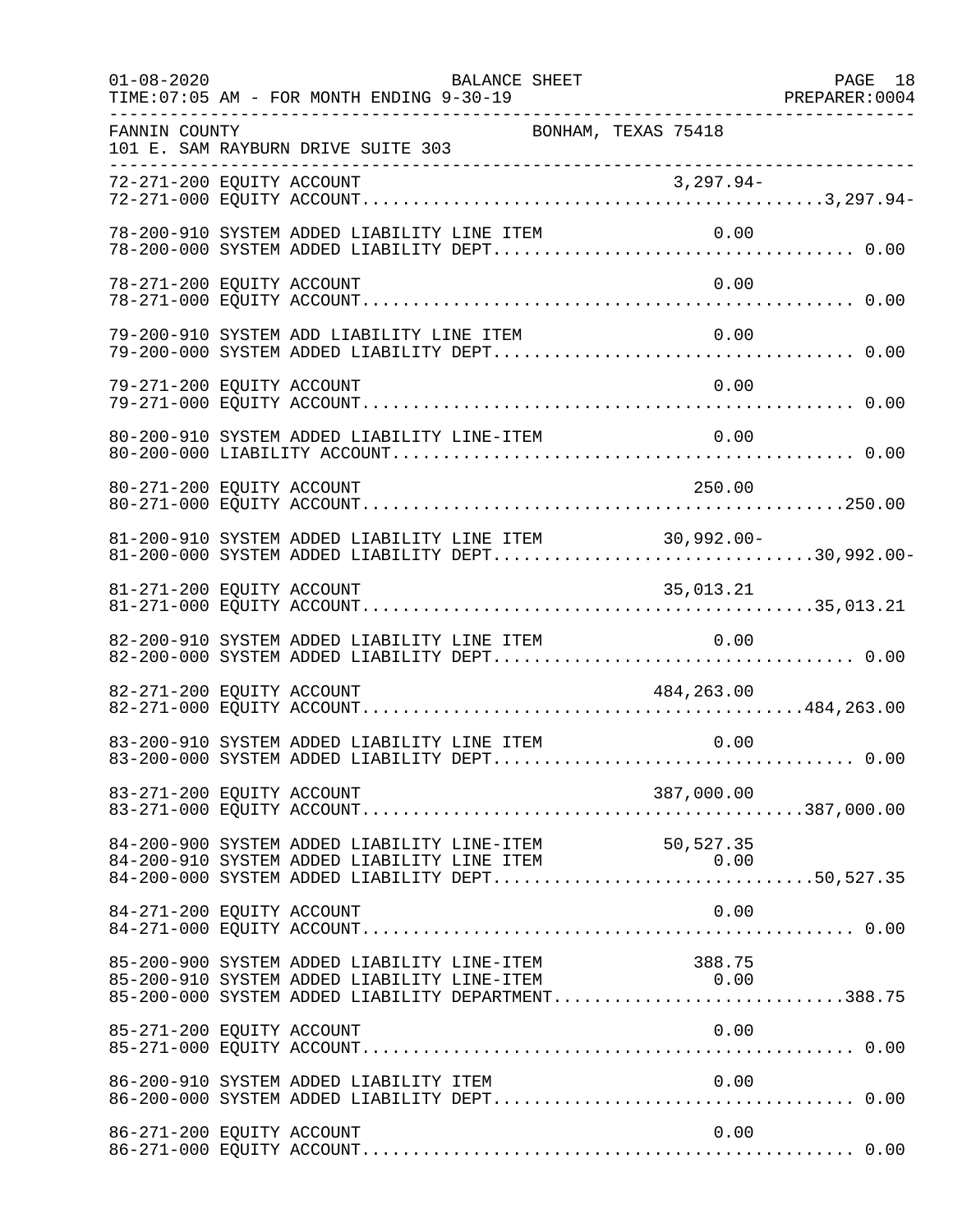| $01 - 08 - 2020$ | BALANCE SHEET                                                                                                                                                                                                                                      |                                                                                                                                                                            | PAGE 19 |
|------------------|----------------------------------------------------------------------------------------------------------------------------------------------------------------------------------------------------------------------------------------------------|----------------------------------------------------------------------------------------------------------------------------------------------------------------------------|---------|
| FANNIN COUNTY    | BONHAM, TEXAS 75418<br>101 E. SAM RAYBURN DRIVE SUITE 303                                                                                                                                                                                          |                                                                                                                                                                            |         |
|                  | 87-200-910 SYSTEM ADDED LIABILITY LINE-ITEM                                                                                                                                                                                                        | 0.00                                                                                                                                                                       |         |
|                  |                                                                                                                                                                                                                                                    |                                                                                                                                                                            |         |
|                  |                                                                                                                                                                                                                                                    |                                                                                                                                                                            |         |
|                  | 88-271-200 EQUITY ACCOUNT                                                                                                                                                                                                                          | 0.00                                                                                                                                                                       |         |
|                  | 89-220-189 DEFERRED REVENUE                                                                                                                                                                                                                        | 0.00                                                                                                                                                                       |         |
|                  | 89-271-200 EQUITY ACCOUNT                                                                                                                                                                                                                          | 50,047.11                                                                                                                                                                  |         |
|                  | 92-200-900 SYSTEM ADDED LIABILITY LINE-ITEM 0.00<br>92-200-910 SYSTEM ADDED LIABILITY LINE-ITEM 0.00<br>92-200-000 SYSTEM ADDED LIABILITY DEPARTMENT 0.00                                                                                          |                                                                                                                                                                            |         |
|                  | 92-271-200 EQUITY ACCOUNT                                                                                                                                                                                                                          | 44,701.22                                                                                                                                                                  |         |
|                  | 93-200-910 SYSTEM ADDED LIABILITY                                                                                                                                                                                                                  | 0.00                                                                                                                                                                       |         |
|                  | 93-271-200 EQUITY ACCOUNT                                                                                                                                                                                                                          | 100.00                                                                                                                                                                     |         |
|                  | 95-200-910 SYSTEM ADDED LIABILITY LINE-ITEM<br>95-200-000 SYSTEM ADDED LIABILITY DEPARTMENT 0.00                                                                                                                                                   | 0.00                                                                                                                                                                       |         |
|                  |                                                                                                                                                                                                                                                    |                                                                                                                                                                            |         |
|                  | 99-200-250 GENERAL OBLIGATION BOND<br>99-200-251 GOB-CURRENT PORTION<br>99-200-251 GOB-CURRENT PORTION<br>99-200-255 BOND DISCOUNT CURRENT<br>99-200-256 BOND DISCOUNT<br>99-200-257 BOND PREMIUM CURRENT<br>99-200-258 BOND PREMIUM<br>99-200-275 | 61,179.00<br>5,930,000.00<br>160,000.00<br>$2,699.60-$<br>$60,741.09 -$<br>10,976.99<br>246,982.37<br>0.00<br>0.00<br>0.00<br>0.00<br>0.00<br>0.00<br>0.00<br>199, 433. 20 |         |